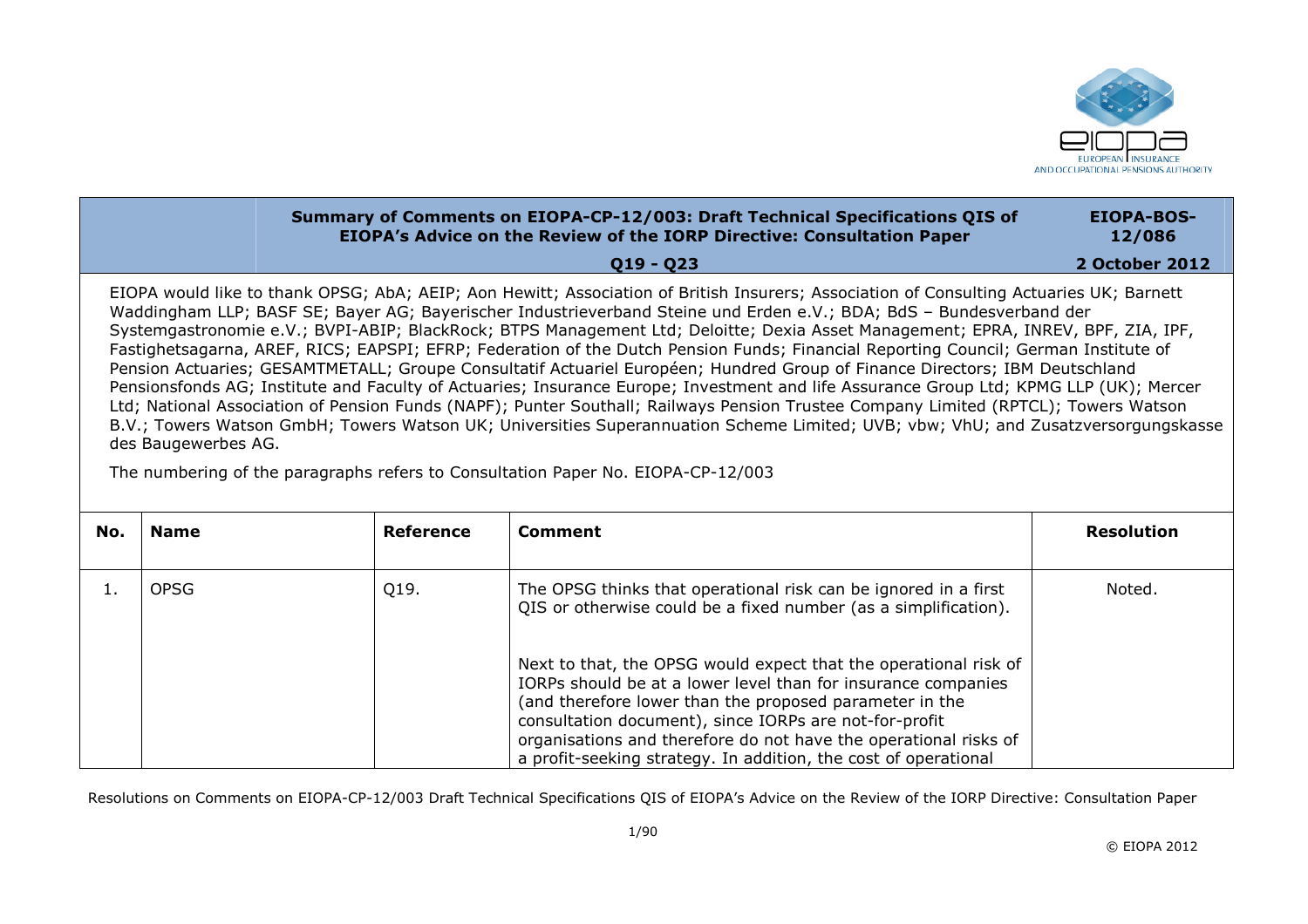

|    |                                                          |      | failure may be met by third parties e.g. the sponsor or<br>outsourced service provider meaning that the IORP would not<br>suffer any financial impact from the operational failure.                                                                                                                                                                                                                                                                                                                                                                                             |        |
|----|----------------------------------------------------------|------|---------------------------------------------------------------------------------------------------------------------------------------------------------------------------------------------------------------------------------------------------------------------------------------------------------------------------------------------------------------------------------------------------------------------------------------------------------------------------------------------------------------------------------------------------------------------------------|--------|
| 2. | aba Arbeitsgemeinschaft<br>für betriebliche Altersver    | Q19. | No. Should an IORP incur losses due to operational reasons,<br>these are usually covered by the sponsoring employer. In<br>Germany, it is the employer who chooses the funding vehicle<br>for pensions, therefore, the employer is also responsible for its<br>operational efficiency. Imposing a capital charge for operational<br>risk is, therefore, inefficient and superfluous.<br>In addition, the cost of operational failure may be met by<br>outsourced service providers meaning that the IORP would not<br>suffer any financial impact from the operational failure. | Noted. |
| 3. | AEIP - The European<br>Association of Paritarian<br>Inst | Q19. | No, AEIP does not believe that the calculation of SCR in the<br>operational risk module is adequate for IORPs.                                                                                                                                                                                                                                                                                                                                                                                                                                                                  | Noted. |
|    |                                                          |      | We find the formula proposed too difficult, complex and<br>burdensome for small IORPs to follow.                                                                                                                                                                                                                                                                                                                                                                                                                                                                                |        |
|    |                                                          |      | AEIP would suggest that operational risk might be ignored in<br>this first QIS, especially where good governance models are<br>already in place. Otherwise, EIOPA might consider proposing a<br>simplification, i.e. a fixed number.                                                                                                                                                                                                                                                                                                                                            |        |
|    |                                                          |      | Furthermore, it seems also questionable if there is actually a<br>need for a very complex calculation of the operational risk when                                                                                                                                                                                                                                                                                                                                                                                                                                              |        |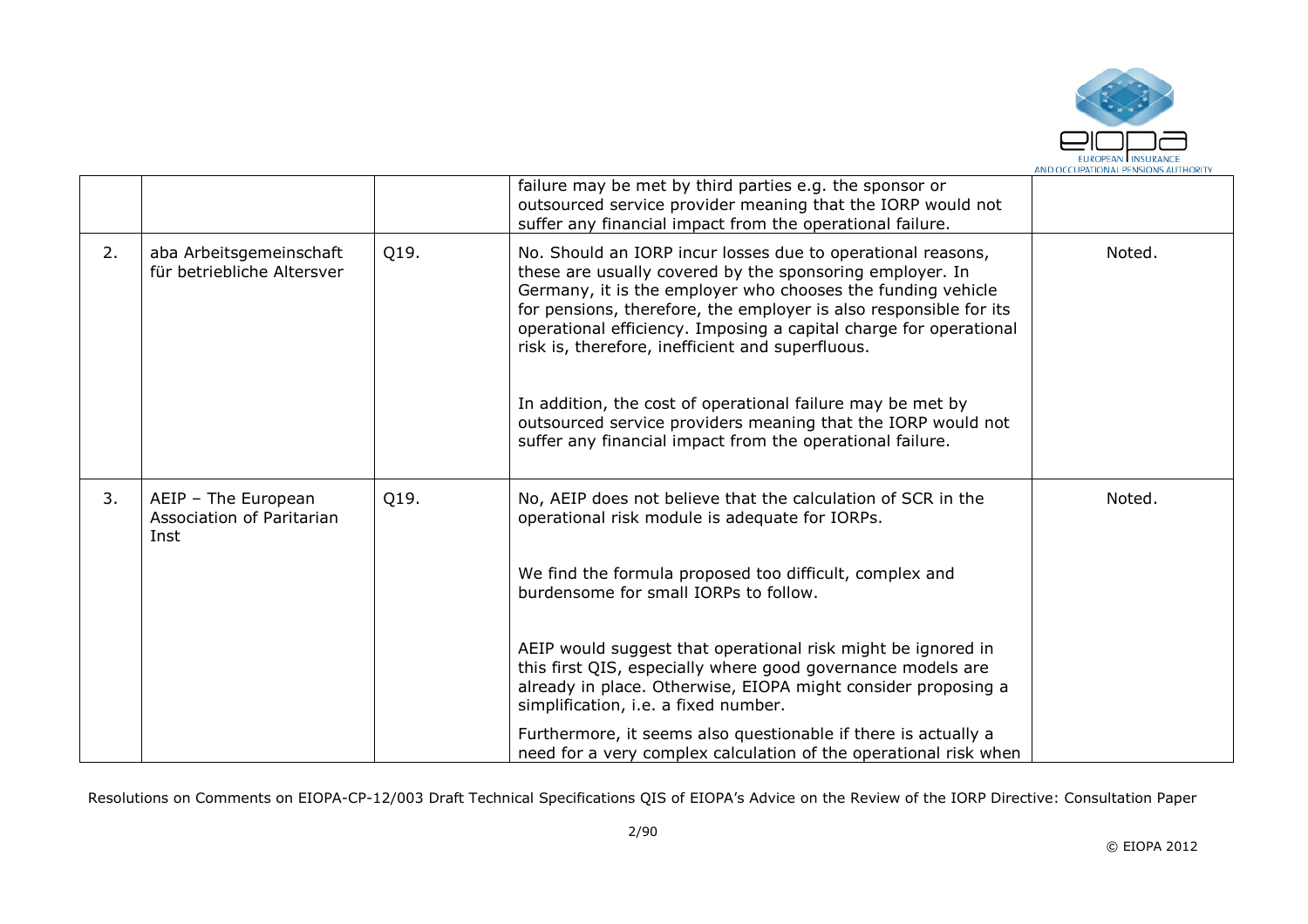

|     |                                                  |      | the pillar II and III of a Solvency-II-like approach, which aim at<br>good governance and transparency, might be implemented by<br>IORP II.                                                                                                                                                                          |                                                                                                 |
|-----|--------------------------------------------------|------|----------------------------------------------------------------------------------------------------------------------------------------------------------------------------------------------------------------------------------------------------------------------------------------------------------------------|-------------------------------------------------------------------------------------------------|
| 6.  | Aon Hewitt                                       | Q19. | It is difficult for us to answer this question, as EIOPA has not<br>provided any justification or evidence to explain how the<br>parameters for this module are derived. We would like EIOPA<br>to explain where the parameters have come from (eg 4%,<br>0.45% etc) and why they are considered suitable for IORPs. | Noted.                                                                                          |
| 7.  | Association of British<br><b>Insurers</b>        | Q19. | As outlined in Q16 it is difficult to comment on the adequacy of<br>the calculation of the MCR and SCR without understanding the<br>regulatory actions that would be triggered if these capital levels<br>were breached.                                                                                             | Noted.                                                                                          |
| 8.  | Association of Consulting<br><b>Actuaries UK</b> | Q19. | As per our response to Q17, we do not believe it is possible to<br>accurately measure unknown future legal/regulatory risks, in<br>either DB or DC schemes, and this invalidates the calculation.                                                                                                                    | Noted.                                                                                          |
| 9.  | Barnett Waddingham LLP                           | Q19. | Further attention needs to be given to what the operational risk<br>module is aiming to cover, for example regulatory risk.                                                                                                                                                                                          | Noted.                                                                                          |
| 10. | <b>BASF SE</b>                                   | Q19. | Do stakeholders believe that the calculation of SCR in the<br>Operational risk module (Section 3.3) is adequate for IORPs?                                                                                                                                                                                           | Noted.                                                                                          |
|     |                                                  |      | In Germany, on the basis of statutory subsidiary liability,<br>employers are also liable for operational risks of the IORP.<br>Against this background, it is not understandable why<br>operational risks are not covered by the loss-absorbing capacity<br>of the sponsor support.                                  | Operational risk can be<br>covered by the loss<br>absorbing capacity of<br>sponsor support (see |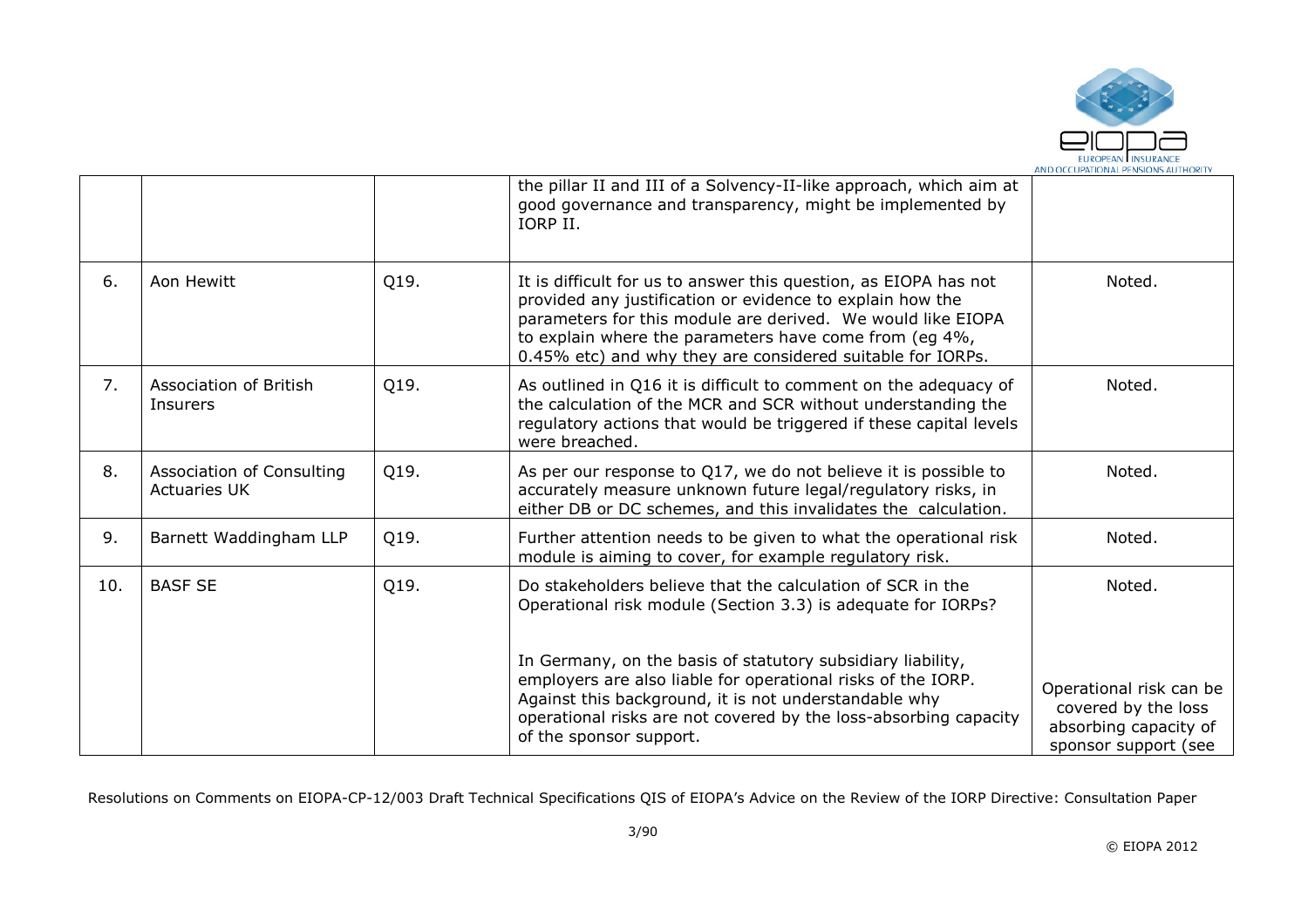

|     |                                                                 |      |                                                                                                                                                                                                                                                                                                                                                                                                                                                                                                                                                                                | SCR.2.24). |
|-----|-----------------------------------------------------------------|------|--------------------------------------------------------------------------------------------------------------------------------------------------------------------------------------------------------------------------------------------------------------------------------------------------------------------------------------------------------------------------------------------------------------------------------------------------------------------------------------------------------------------------------------------------------------------------------|------------|
|     |                                                                 |      | Furthermore, the special governance structure of IORPs and<br>"not-for-profit" nature of IORPs are not adequately taken into<br>account in the calculation of operational risks.                                                                                                                                                                                                                                                                                                                                                                                               |            |
| 11. | Bayer AG                                                        | Q19. | No, see previous answers.                                                                                                                                                                                                                                                                                                                                                                                                                                                                                                                                                      | Noted.     |
| 12. | Bayerischer<br><b>Industrieverband Steine</b><br>und Erden e.V. | Q19. | We think that operational risk can be ignored in a first QIS or<br>otherwise could be a fixed number (as a simplification).                                                                                                                                                                                                                                                                                                                                                                                                                                                    | Noted.     |
|     |                                                                 |      | Next to that, we would expect that the operational risk of IORPs<br>should be at a lower level than for insurance companies (and<br>therefore lower than the proposed parameter in the consultation<br>document), since IORPs are not-for-profit organisations and<br>therefore do not have the operational risks of a profit-seeking<br>strategy. In addition, the cost of operational failure may be met<br>by third parties e.g. the sponsor or outsourced service provider<br>meaning that the IORP would not suffer any financial impact<br>from the operational failure. |            |
| 13. | <b>BDA Bundesvereinigung</b><br>der Deutschen<br>Arbeitgeberver | Q19. | We think that operational risk can be ignored in a first QIS or<br>otherwise could be a fixed number (as a simplification).                                                                                                                                                                                                                                                                                                                                                                                                                                                    | Noted.     |
|     |                                                                 |      | Next to that, we would expect that the operational risk of IORPs<br>should be at a lower level than for insurance companies (and<br>therefore lower than the proposed parameter in the consultation<br>document), since IORPs are not-for-profit organisations and<br>therefore do not have the operational risks of a profit-seeking                                                                                                                                                                                                                                          |            |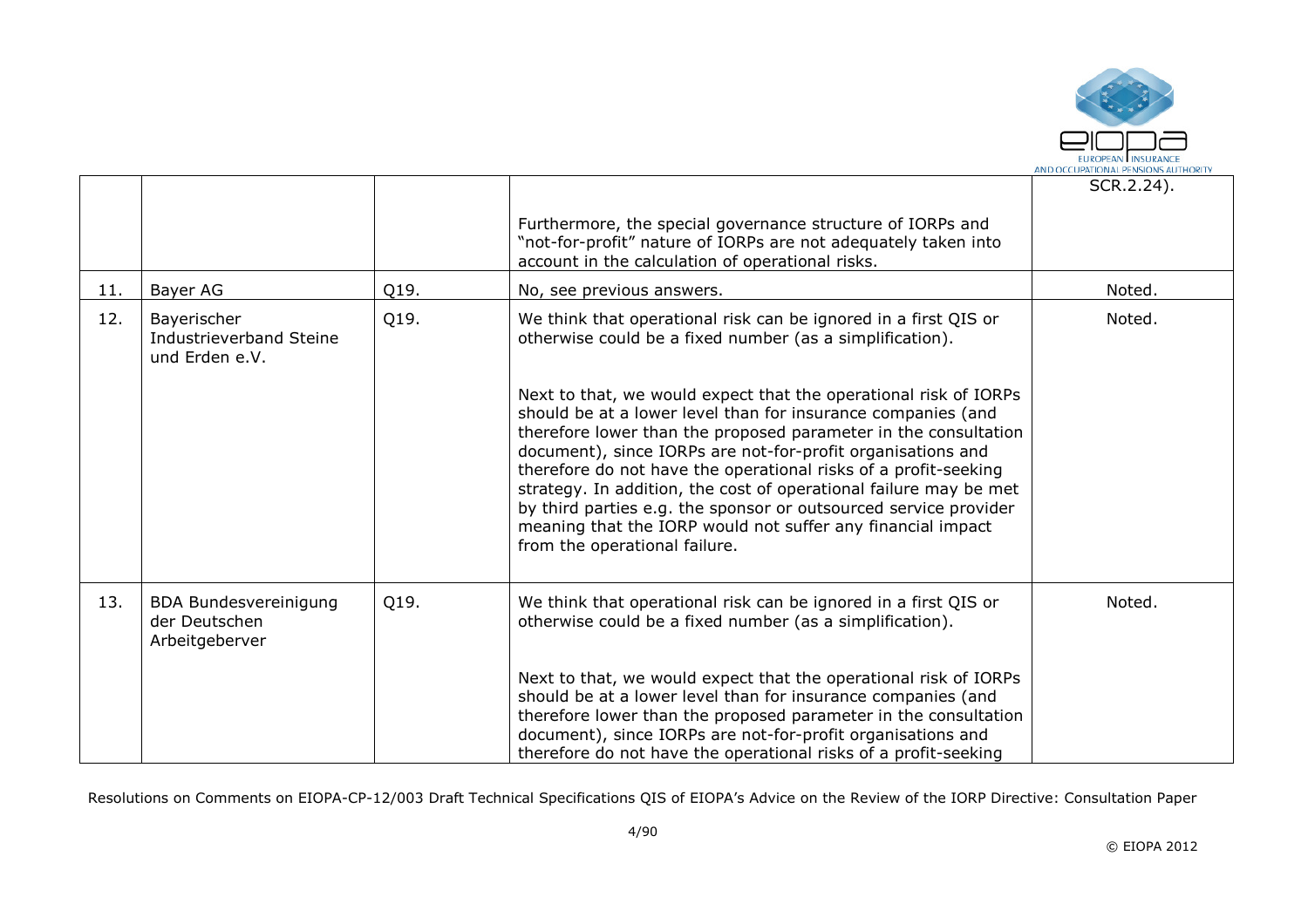

|     |                                                       |      | strategy. In addition, the cost of operational failure may be met<br>by third parties e.g. the sponsor or outsourced service provider<br>meaning that the IORP would not suffer any financial impact<br>from the operational failure.                                                                                                                                                                                                                                                                                                                                                                                                                                                                         |        |
|-----|-------------------------------------------------------|------|---------------------------------------------------------------------------------------------------------------------------------------------------------------------------------------------------------------------------------------------------------------------------------------------------------------------------------------------------------------------------------------------------------------------------------------------------------------------------------------------------------------------------------------------------------------------------------------------------------------------------------------------------------------------------------------------------------------|--------|
| 14. | BdS - Bundesverband der<br>Systemgastronomie e.V.     | Q19. | We think that operational risk can be ignored in a first QIS or<br>otherwise could be a fixed number (as a simplification).<br>Next to that, we would expect that the operational risk of IORPs<br>should be at a lower level than for insurance companies (and<br>therefore lower than the proposed parameter in the consultation<br>document), since IORPs are not-for-profit organisations and<br>therefore do not have the operational risks of a profit-seeking<br>strategy. In addition, the cost of operational failure may be met<br>by third parties e.g. the sponsor or outsourced service provider<br>meaning that the IORP would not suffer any financial impact<br>from the operational failure. | Noted. |
| 15. | Belgian Association of<br>Pension Institutions (BVPI- | Q19. | No.<br>We believe for Belgian IORPs regulation in the context of good<br>governance has minimized the operational risk where possible.<br>As parameters are fixed, it seems measures taken in the<br>context of the good governance regulation have not been taken<br>into account.                                                                                                                                                                                                                                                                                                                                                                                                                           | Noted. |
| 16. | <b>BTPS Management Ltd</b>                            | Q19. | As with other elements (highlighted above under Question 17)                                                                                                                                                                                                                                                                                                                                                                                                                                                                                                                                                                                                                                                  | Noted. |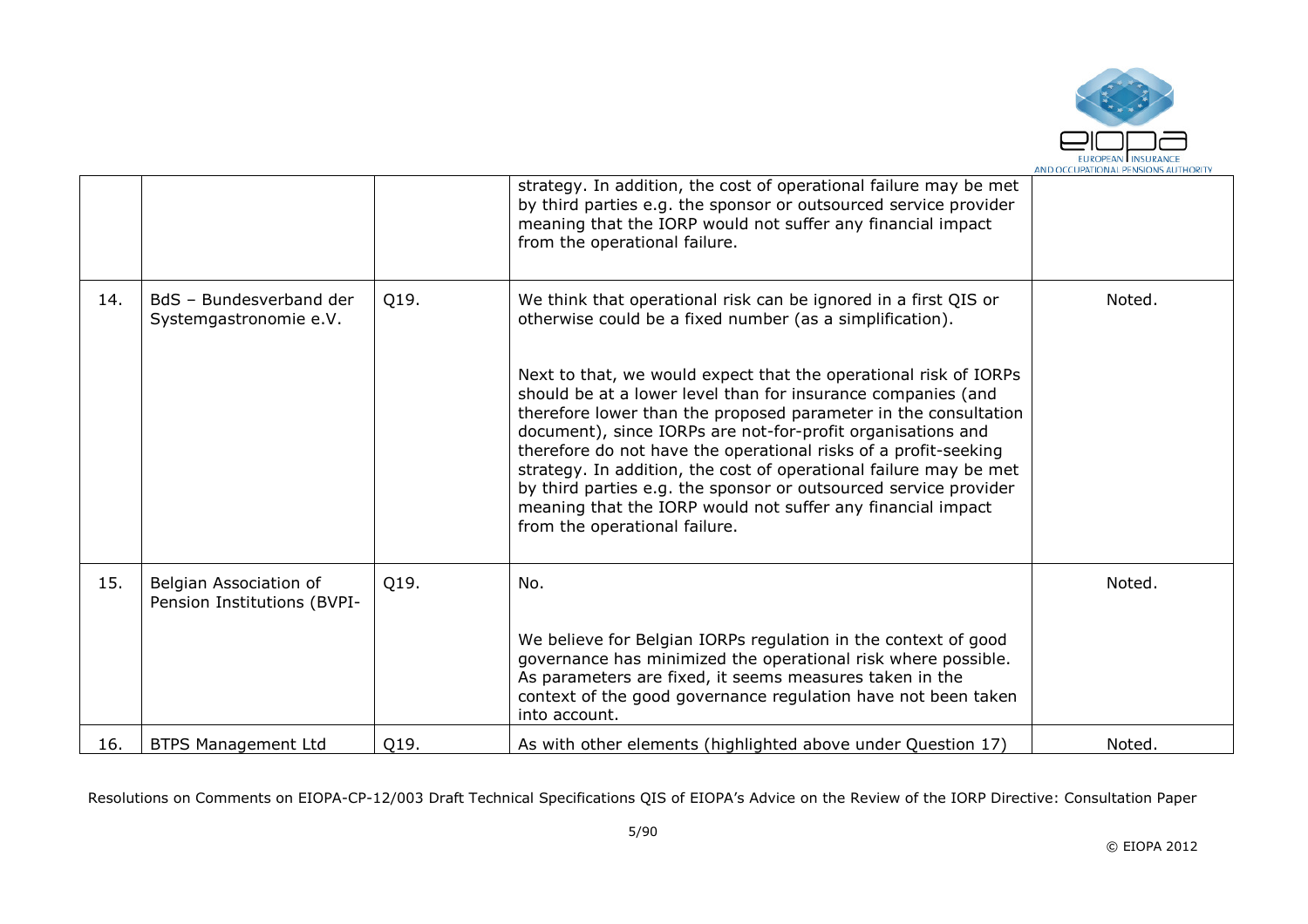

|     |                                                              |      | we are concerned that the single, formula-based approach to<br>operational risk may discourage IORPs from seeking actively to<br>manage and mitigate their operational risks.                                                                                                                                                                                                                                                                                                                                                                  |        |
|-----|--------------------------------------------------------------|------|------------------------------------------------------------------------------------------------------------------------------------------------------------------------------------------------------------------------------------------------------------------------------------------------------------------------------------------------------------------------------------------------------------------------------------------------------------------------------------------------------------------------------------------------|--------|
| 17. | Deloitte Total Reward and<br>Benefits Limited (UK)           | Q19. | The calculation for operational risk appears somewhat arbitrary.<br>It is not clear from the specifications how the factors have been<br>determined. The rationale should therefore be set out in more<br>detail to allow stakeholders to comment.                                                                                                                                                                                                                                                                                             | Noted. |
| 18. | Dexia Asset Management                                       | Q19. | Q19. Do stakeholders believe that the calculation of SCR in the<br>Operational risk module (Section 3.3) is adequate for IORPs?<br>The SCR for operational risk is not adequate for IORPs: the<br>calculations are too complex for an item expected to be minor.<br>A fixed percentage of technical provisions would be more<br>adapted.                                                                                                                                                                                                       | Noted. |
| 19. | European Federation for<br><b>Retirement Provision (EFRP</b> | Q19. | Q19. Do stakeholders believe that the calculation of SCR in the<br>Operational risk module (Section 3.3) is adequate for IORPs?<br>Operational risk exists for IORPs, but should not be taken into<br>account in this QIS as a simplification. In some Member States<br>losses due to operational reasons are covered by the sponsoring<br>employer. It is the employer who chooses the funding vehicle<br>for pensions, therefore, the employer is also responsible for its<br>operational efficiency. Spreading a potential operational loss | Noted. |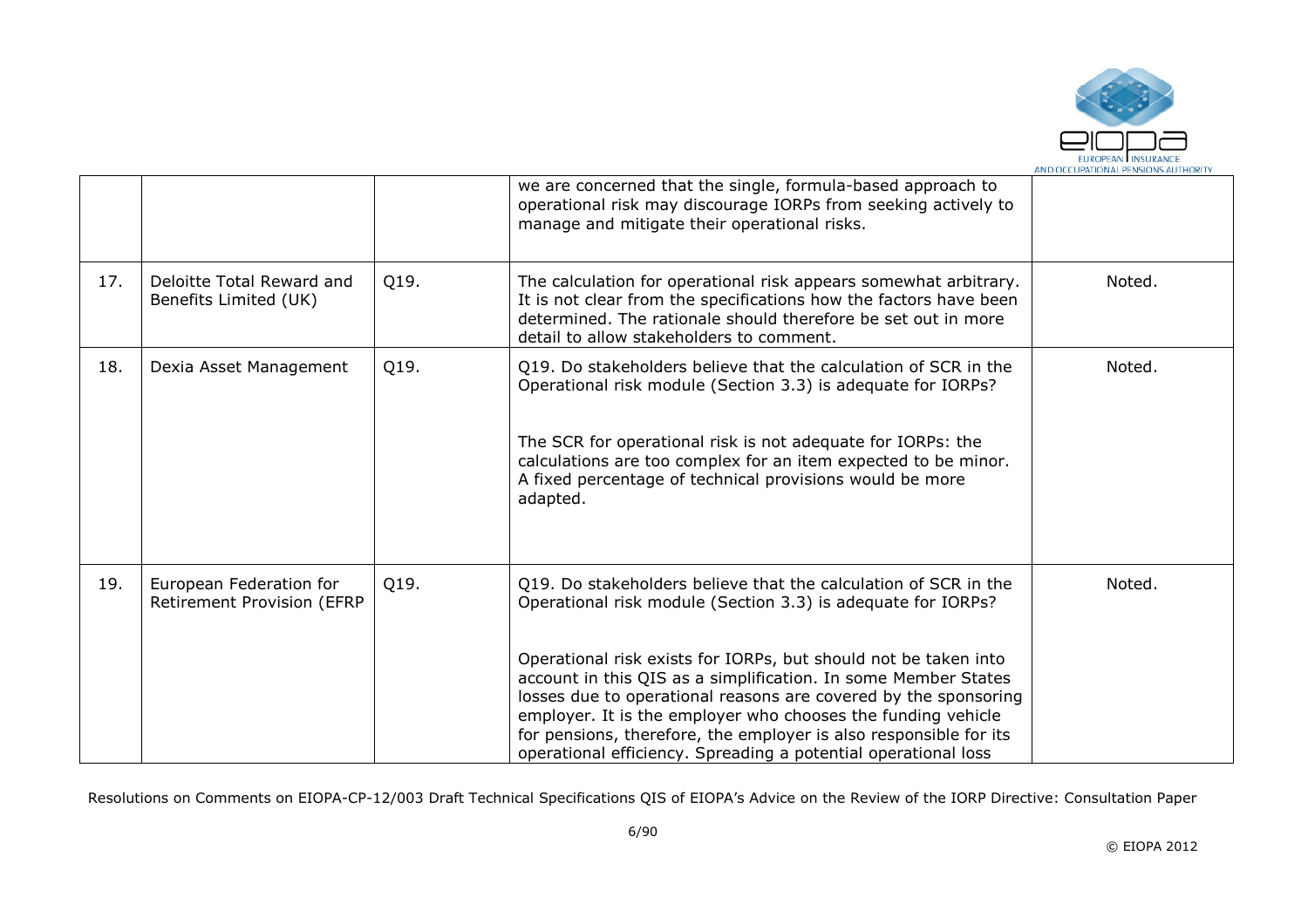

|     |                                                 |      | over the membership could therefore be in breach of labour<br>law. Imposing a capital charge for operational risk is, therefore,<br>inefficient and not needed. In addition, the cost of operational<br>failure may be met by outsourced service providers.                                                                                                                                                                                                                                                     |        |
|-----|-------------------------------------------------|------|-----------------------------------------------------------------------------------------------------------------------------------------------------------------------------------------------------------------------------------------------------------------------------------------------------------------------------------------------------------------------------------------------------------------------------------------------------------------------------------------------------------------|--------|
|     |                                                 |      | Nevertheless, if EIOPA would like to advice to the European<br>Commission to incorporate a SCR for operational risk into the<br>Technical Specifications, we think that the operational risk<br>component of the SCR could be allowed to be inserted as a<br>single parameter. Operational risk is certainly not the largest<br>component of the SCR, and the reference to the size of past<br>contributions is not expected to yield material differences<br>between IORPs (relative to the size of the fund). |        |
|     |                                                 |      | The EFRP would like to highlight the special governance<br>structure of IORPs. IORPs are not-for-profit. IORPs do not have<br>the risk of a profit-seeking strategy and that reduces the<br>operational risk.                                                                                                                                                                                                                                                                                                   |        |
|     |                                                 |      | Where operational risk is already covered by other Directives<br>(e.g. Mifid or UCITS), no further capital requirements shoud be<br>asked.                                                                                                                                                                                                                                                                                                                                                                      |        |
| 20. | Federation of the Dutch<br><b>Pension Funds</b> | Q19. | Given some of the simplifications proposed by EIOPA (e.g.<br>inflation rate, risk margin, level B discount rate), we propose to<br>refrain from operational risk, at least for the purpose of this<br>QIS. Another alternative could be to allow for a single number                                                                                                                                                                                                                                            | Noted. |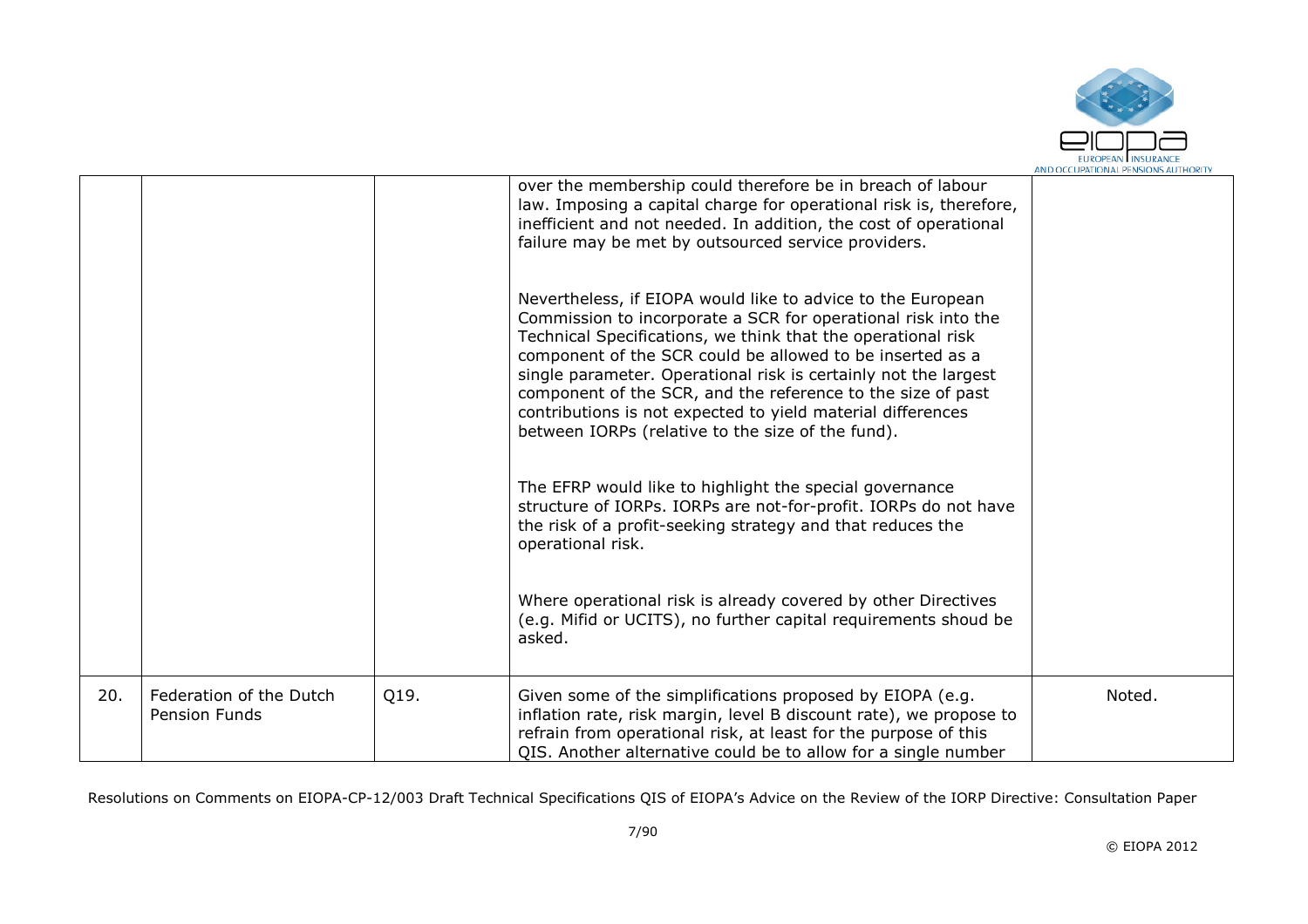

|     |                                                        |      | for the operational risk component. Operational risk is certainly<br>not the most important component of the SCR, - DNB did not<br>include operational risk in the solvency calculations of the FTK-<br>and the reference to the size of past contributions is not<br>expected to yield material differences between IORPs (relative<br>to the size of the fund).                                                                                                                                                                                                                                                                                                                                                                               |        |
|-----|--------------------------------------------------------|------|-------------------------------------------------------------------------------------------------------------------------------------------------------------------------------------------------------------------------------------------------------------------------------------------------------------------------------------------------------------------------------------------------------------------------------------------------------------------------------------------------------------------------------------------------------------------------------------------------------------------------------------------------------------------------------------------------------------------------------------------------|--------|
| 21. | <b>Financial Reporting Council</b><br>- staff response | Q19. | We note that the formula for operational risk is based on the<br>Solvency II formula. This formula is highly subjective and it is<br>not clear that it is appropriate for an IORP. For example the<br>formula takes no account of the quality of governance of the<br>IORP. However we acknowledge that it is not possible to<br>produce a formula which properly reflects operational risks.<br>We would question whether it is correct to include 4% of the<br>previous year's contributions in the formula. The contributions<br>might include a deficit recovery payment which means that<br>there would be double counting. We would suggest that the 4%<br>should be applied to contributions excluding any deficit recovery<br>payments. | Noted. |
| 22. | German Institute of<br><b>Pension Actuaries</b>        | Q19. | The operational risk calculation is in line with the calculation for<br>life insurance business. Only if the IORP's risks that are to be<br>included within the Operational risk module are similar to those<br>of a life insurance company, are the calculations appropriate.<br>We do not believe this to be the case.<br>The given approach is extremely hard to handle in particular for<br>smaller IORPs. We expect that the costs will be not appropriate<br>and this circumstance will reduce the number of participants so                                                                                                                                                                                                              | Noted. |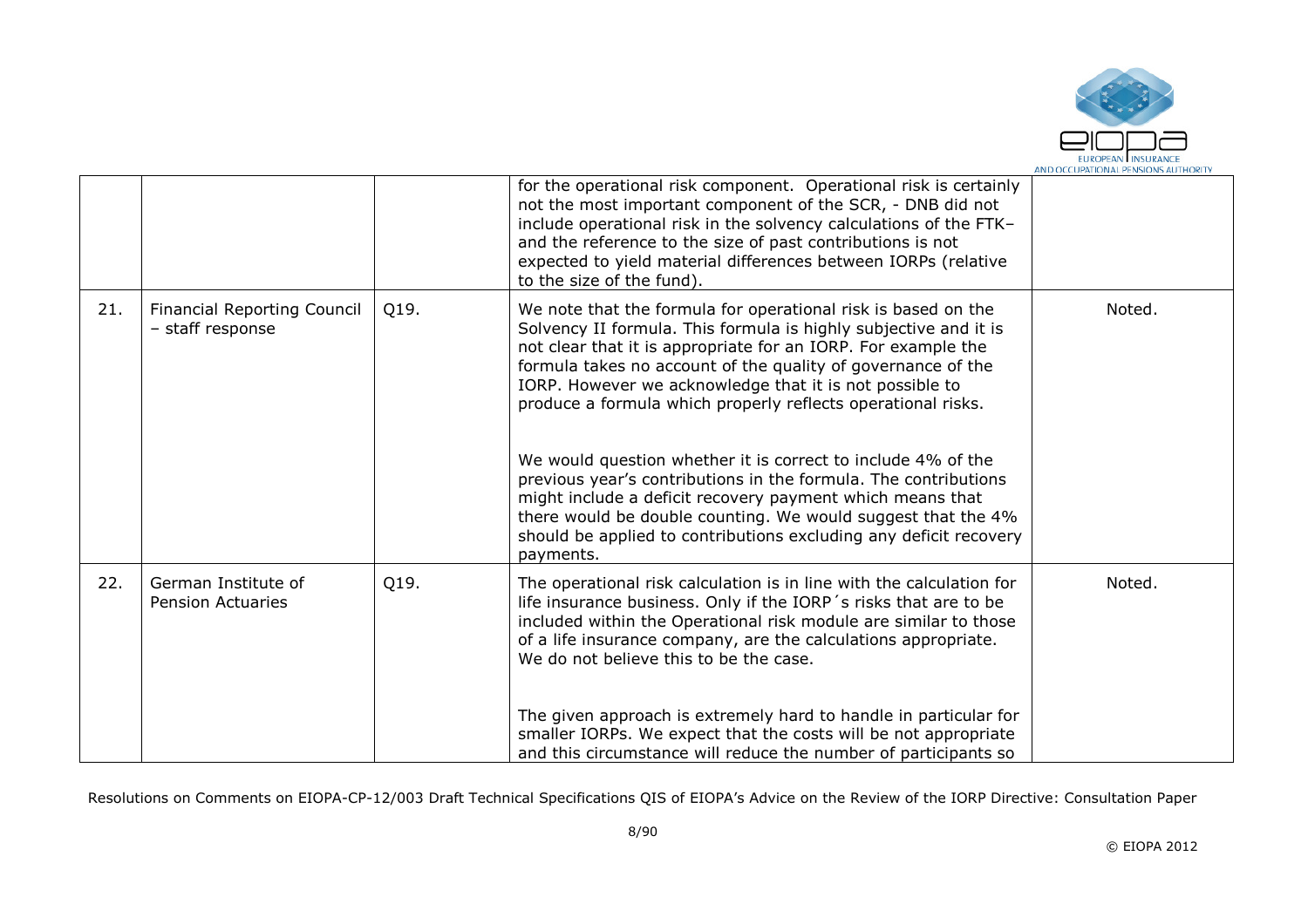

|     |                                                           |      |                                                                                                                                                                                                                                                                                                                                                                                                                                                                                                                                                                                                                                                                                        | AND OCCUPATIONAL PENSIONS AUTHORIT |
|-----|-----------------------------------------------------------|------|----------------------------------------------------------------------------------------------------------------------------------------------------------------------------------------------------------------------------------------------------------------------------------------------------------------------------------------------------------------------------------------------------------------------------------------------------------------------------------------------------------------------------------------------------------------------------------------------------------------------------------------------------------------------------------------|------------------------------------|
|     |                                                           |      | that the information value is questionable.                                                                                                                                                                                                                                                                                                                                                                                                                                                                                                                                                                                                                                            |                                    |
| 23. | <b>GESAMTMETALL -</b><br>Federation of German<br>employer | Q19. | We think that operational risk can be ignored in a first QIS or<br>otherwise could be a fixed number (as a simplification).                                                                                                                                                                                                                                                                                                                                                                                                                                                                                                                                                            | Noted.                             |
|     |                                                           |      | Next to that, we would expect that the operational risk of IORPs<br>should be at a lower level than for insurance companies (and<br>therefore lower than the proposed parameter in the consultation<br>document), since IORPs are not-for-profit organisations and<br>therefore do not have the operational risks of a profit-seeking<br>strategy. In addition, the cost of operational failure may be met<br>by third parties e.g. the sponsor or outsourced service provider<br>meaning that the IORP would not suffer any financial impact<br>from the operational failure.                                                                                                         |                                    |
| 24. | <b>Groupe Consultatif</b><br>Actuariel Européen           | Q19. | Do stakeholders believe that the calculation of SCR in the<br>Operational risk module (Section 3.3) is adequate for IORPs?<br>These appear to be very similar to the corresponding modules<br>proposed for Solvency II. It is not clear to us that inclusion of<br>this Risk Module is a useful element of the QIS. The<br>operational risk of IORPs is likely to be at a lower level than<br>that for insurance companies (and therefore lower than the<br>proposed parameter in the consultation document) -<br>as not-for-profit organisations, IORPs do not have the<br>П<br>operational risks of a profit-seeking strategy<br>the cost of operational failure may be met by third | Noted.                             |
|     |                                                           |      | parties e.g. the sponsor or outsourced service provider,                                                                                                                                                                                                                                                                                                                                                                                                                                                                                                                                                                                                                               |                                    |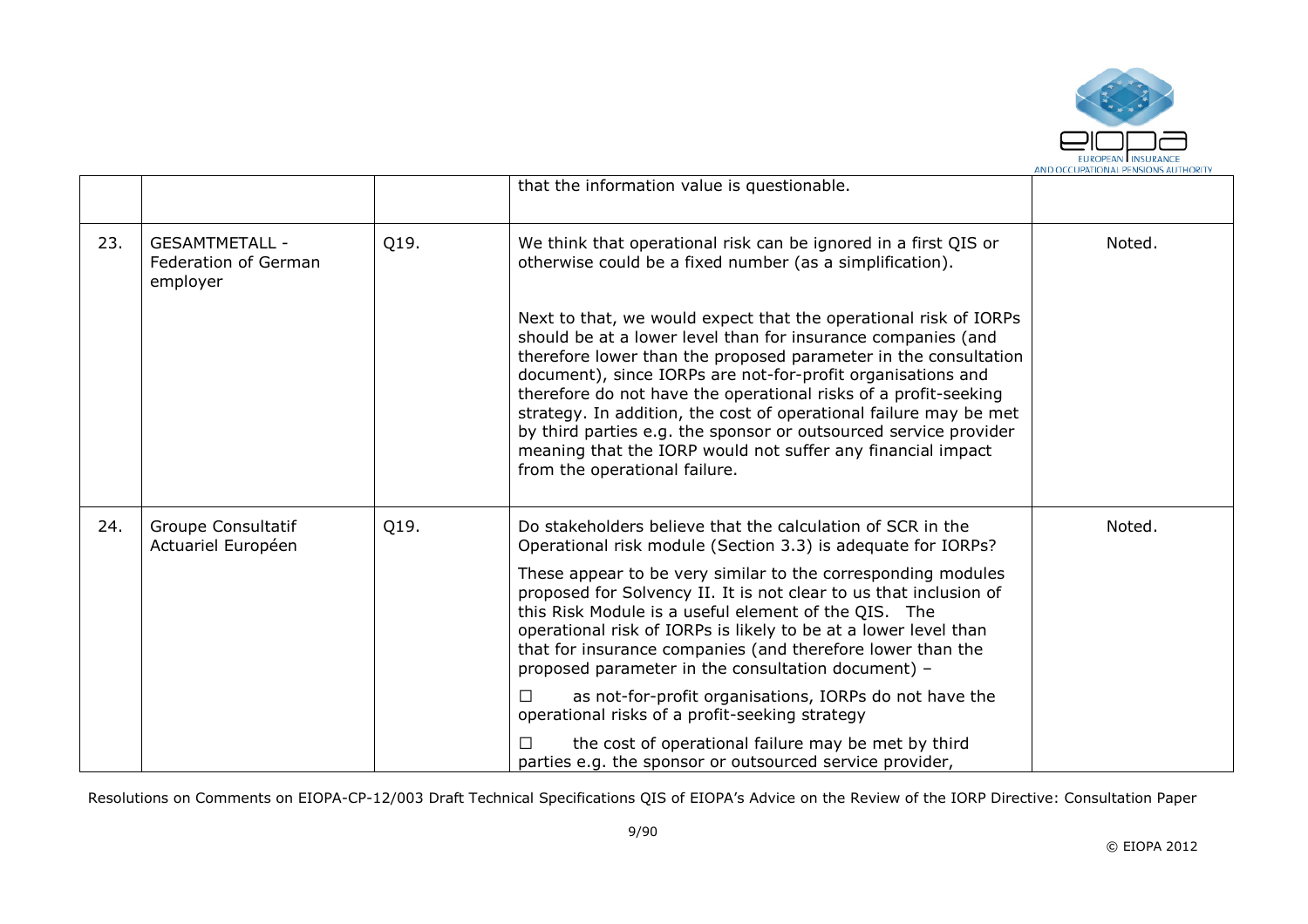

|     |                                              |      | mitigating any financial loss to the IORP.                                                                                                                                                                                                                                                                                                                                           |        |
|-----|----------------------------------------------|------|--------------------------------------------------------------------------------------------------------------------------------------------------------------------------------------------------------------------------------------------------------------------------------------------------------------------------------------------------------------------------------------|--------|
| 25. | Hundred Group of Finance<br><b>Directors</b> | Q19. | Do stakeholders believe that the calculation of SCR in the<br>Operational risk module (Section 3.3) is adequate for IORPs?                                                                                                                                                                                                                                                           | Noted. |
|     |                                              |      | We do not believe that any SCR is needed for operational risk in<br>defined benefit IORPs (or indeed defined contribution IORPs).<br>Other mechanisms (in particular the existence of trustees)<br>already exist in UK IORPs for ensuring good governance and<br>administration and preventing fraud which render an additional<br>capital requirement unnecessary.                  |        |
| 26. | <b>IBM Deutschland</b><br>Pensionsfonds AG   | Q19. | No. Should an IORP incur losses due to operational reasons,<br>these are usually covered by the sponsoring employer. In<br>Germany, it is the employer who chooses the funding vehicle<br>for pensions; therefore, the employer is also responsible for its<br>operational efficiency. Imposing a capital charge for operational<br>risk is, therefore, inefficient and superfluous. | Noted. |
|     |                                              |      | In addition, the cost of operational failure may be met by<br>outsourced service providers meaning that the IORP would not<br>suffer any financial impact from the operational failure.                                                                                                                                                                                              |        |
| 27. | Institute and Faculty of<br>Actuaries        | Q19. | Do stakeholders believe that the calculation of SCR in the<br>Operational risk module (Section 3.3) is adequate for IORPs?                                                                                                                                                                                                                                                           | Noted. |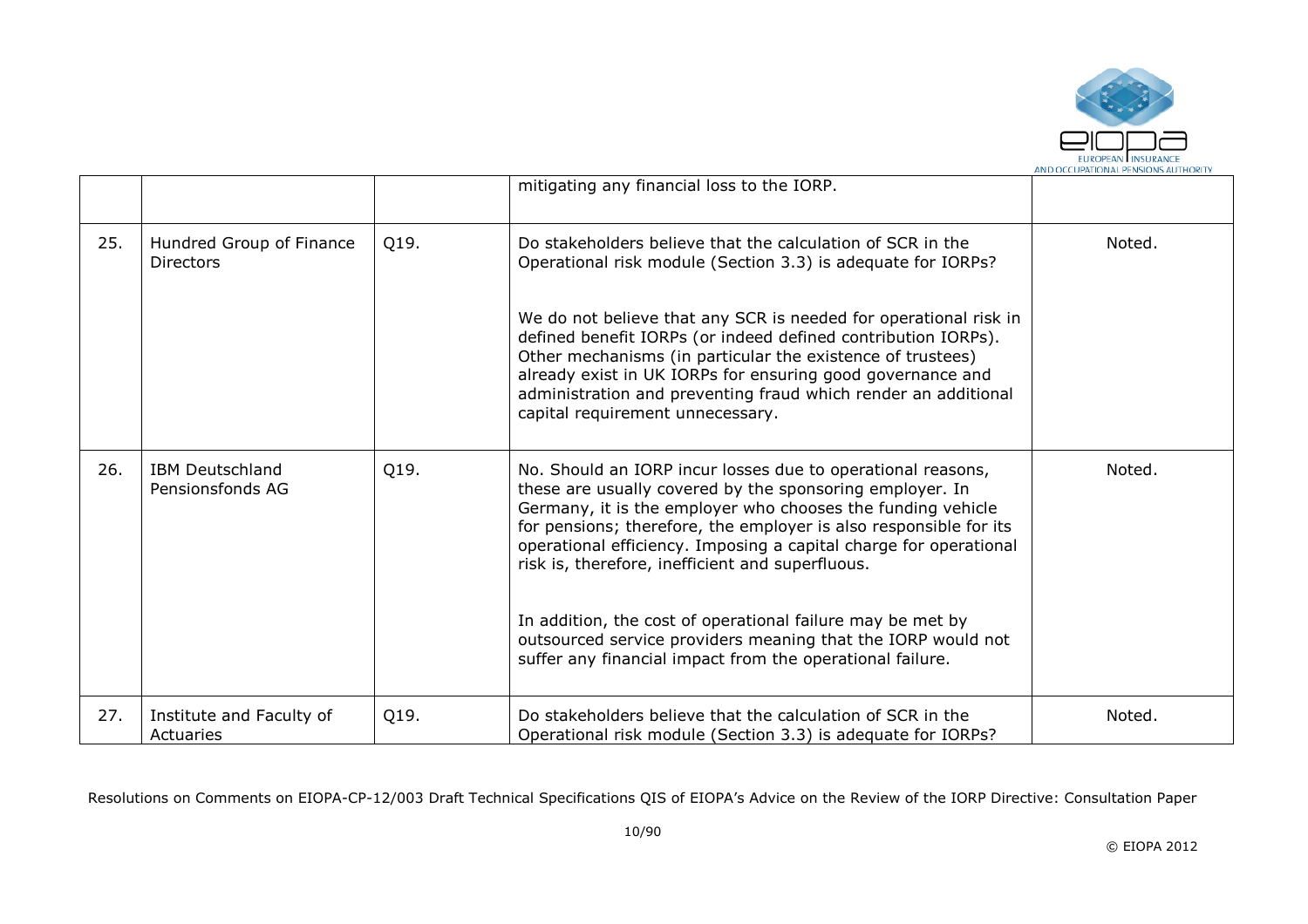

|     |                                            |      | No. The QIS specification is clearly designed for a financial<br>institution resembling an insurer and is unsuitable for UK trust-<br>based IORPs. The derivation of the parameters is unclear. It is<br>desirable to have greater transparency as to how these have<br>been arrived at. If this detail is made available, it seems to us<br>to be appropriate to consult on the basis for deciding these<br>parameters. It is not immediately clear to us how the<br>operational risk module incentivises IORPs to improve<br>operational risk management. |        |
|-----|--------------------------------------------|------|-------------------------------------------------------------------------------------------------------------------------------------------------------------------------------------------------------------------------------------------------------------------------------------------------------------------------------------------------------------------------------------------------------------------------------------------------------------------------------------------------------------------------------------------------------------|--------|
|     |                                            |      | That said, in the overall SCR the operational risk module is a<br>comparatively small element. There is a risk that this could be<br>'over-engineered' affording spurious accuracy at the cost of<br>further complication. On balance, we consider that EIOPA<br>should confine itself to setting out principles to be interpreted<br>according to local circumstances.                                                                                                                                                                                     |        |
| 28. | <b>Insurance Europe</b>                    | Q19. | It should be tested in the QIS. The outcome of the QIS should<br>be carefully taken into account by EIOPA regarding the final<br>advice                                                                                                                                                                                                                                                                                                                                                                                                                     | Noted. |
| 29. | Investment and life<br>Assurance Group Ltd | Q19. | A simple formula is welcomed but we believe that more<br>research is necessary to justifty the choice of inputs and the<br>calibration.                                                                                                                                                                                                                                                                                                                                                                                                                     | Noted. |
| 30. | KPMG LLP (UK)                              | Q19. | We cannot comment on this, as no indication has been given of<br>the derivation of the proposed parameters.                                                                                                                                                                                                                                                                                                                                                                                                                                                 | Noted. |
| 31. | Mercer Ltd                                 | Q19. | Do stakeholders believe that the calculation of SCR in the<br>Operational risk module (Section 3.3) is adequate for IORPs?                                                                                                                                                                                                                                                                                                                                                                                                                                  | Noted. |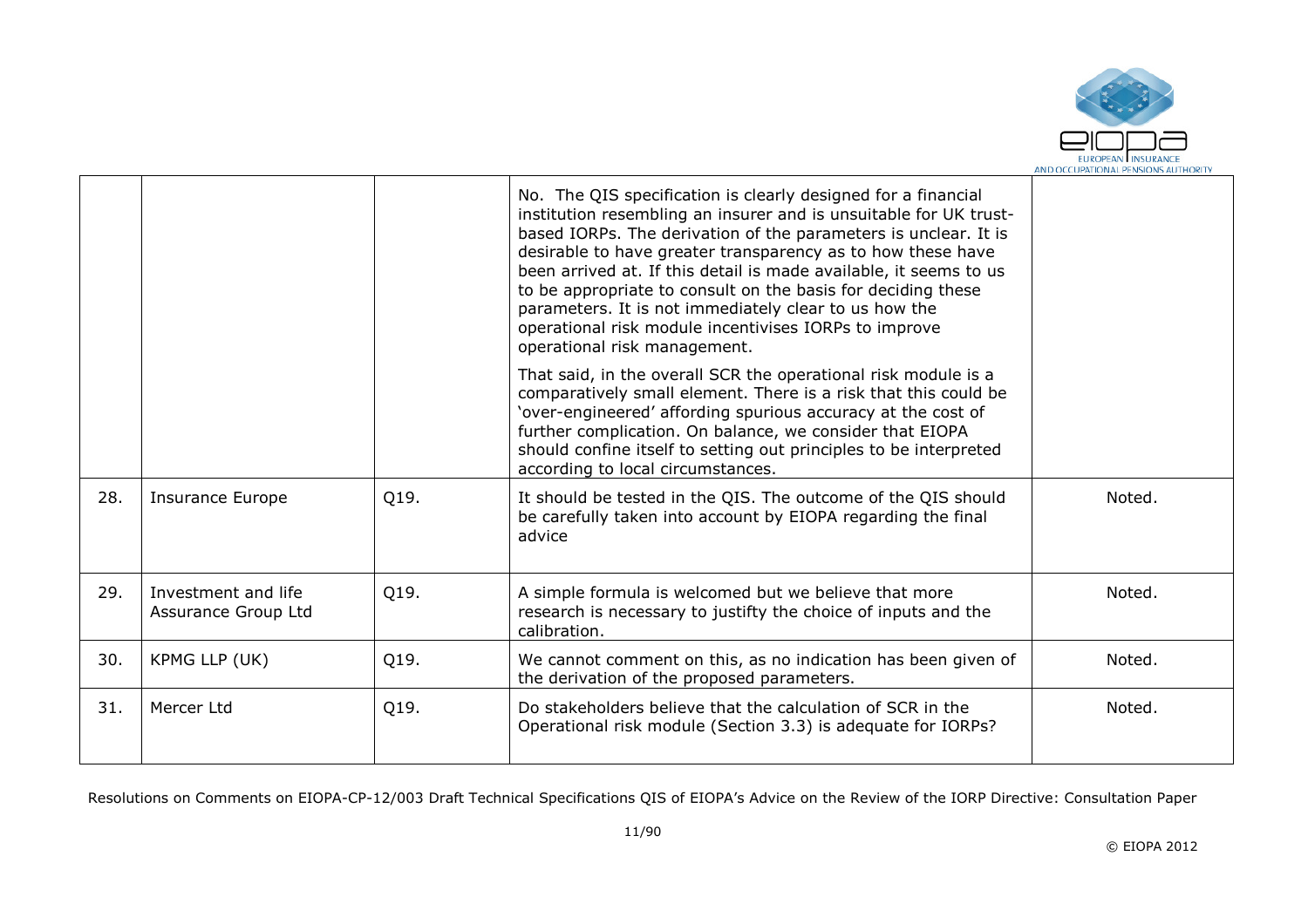

|     |                                                 |      | There is a slight difference between this and the insurance<br>industry QIS 5 approach, but no explanation for it, except that<br>it is likely to result in a lower operational risk reserve for IORPs<br>than an insurance company would require which, all else being<br>equal, seems reasonable.<br>It is not possible to answer this question usefully because we do<br>not know how the calculation is to be used and so we cannot<br>say whether it is 'adequate'. |        |
|-----|-------------------------------------------------|------|--------------------------------------------------------------------------------------------------------------------------------------------------------------------------------------------------------------------------------------------------------------------------------------------------------------------------------------------------------------------------------------------------------------------------------------------------------------------------|--------|
| 32. | National Association of<br>Pension Funds (NAPF) | Q19. | Do stakeholders believe that the calculation of SCR in the<br><b>Operational Risk</b><br>module (Section 3.3) is adequate for IORPs?<br>There is no need for a separate SCR element for operational<br>risk, as IORPs already cater for unforeseen eventualities<br>through conventional contingency planning.<br>Good governance also plays a key role in reducing operational<br>risk.                                                                                 | Noted. |
| 33. | <b>Punter Southall</b>                          | Q19. | Do stakeholders believe that the calculation of SCR in the<br>Operational risk module (Section 3.3) is adequate for IORPs?                                                                                                                                                                                                                                                                                                                                               | Noted. |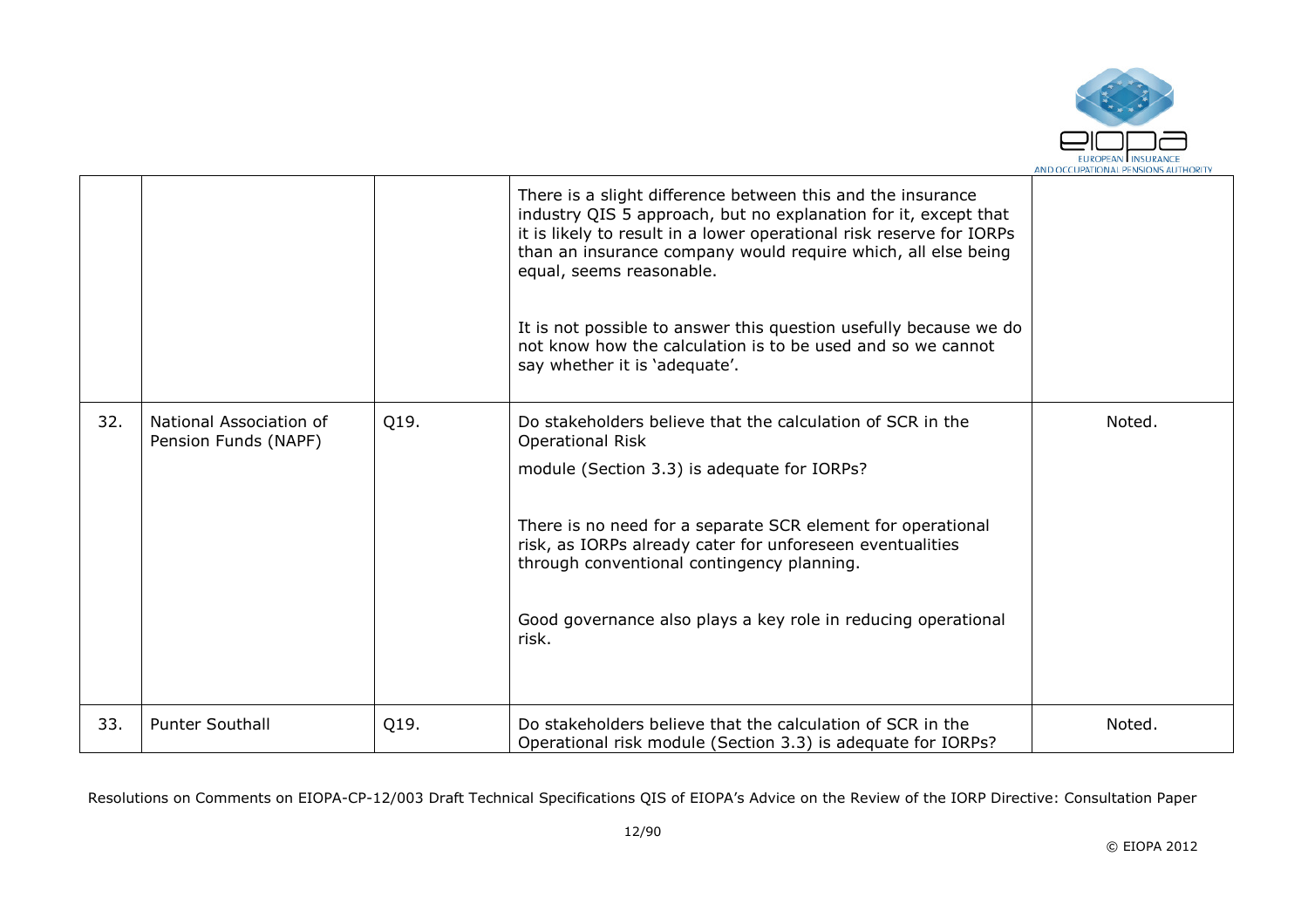

|     |                                                     |      | We do not believe that the calculation of SCR in the Operational<br>risk module is necessary for UK IORPs since other mechanisms<br>already exist to address this risk including the presence of the<br>trustee body and good governance requirements.                                                                                    |        |
|-----|-----------------------------------------------------|------|-------------------------------------------------------------------------------------------------------------------------------------------------------------------------------------------------------------------------------------------------------------------------------------------------------------------------------------------|--------|
| 34. | Railways Pension Trustee<br>Company Limited (RPTCL) | Q19. | For the reasons noted in Q16 and Q17, RPTCL does not consider<br>the inclusion of the SCR to be appropriate. We have no<br>additional comments to make on this question.                                                                                                                                                                  | Noted. |
| 37. | Towers Watson B.V.                                  | Q19. | Do stakeholders believe that the calculation of SCR in the<br>Operational risk module (Section 3.3) is adequate for IORPs?<br>Even though the operational risk module is a comparatively<br>small element of the overall SCR, we believe it is 'over-<br>engineered', representing another component pointing to<br>misleading precision. | Noted. |
| 38. | Towers Watson GmbH,<br>Germany                      | Q19. | Even though the operational risk module is a comparatively<br>small element of the overall SCR, we believe it too is 'over-<br>engineered', representing another component pointing to<br>misleading precision.                                                                                                                           | Noted. |
| 39. | Towers Watson UK                                    | Q19. | Do stakeholders believe that the calculation of SCR in the<br>Operational risk module (Section 3.3) is adequate for IORPs?                                                                                                                                                                                                                | Noted. |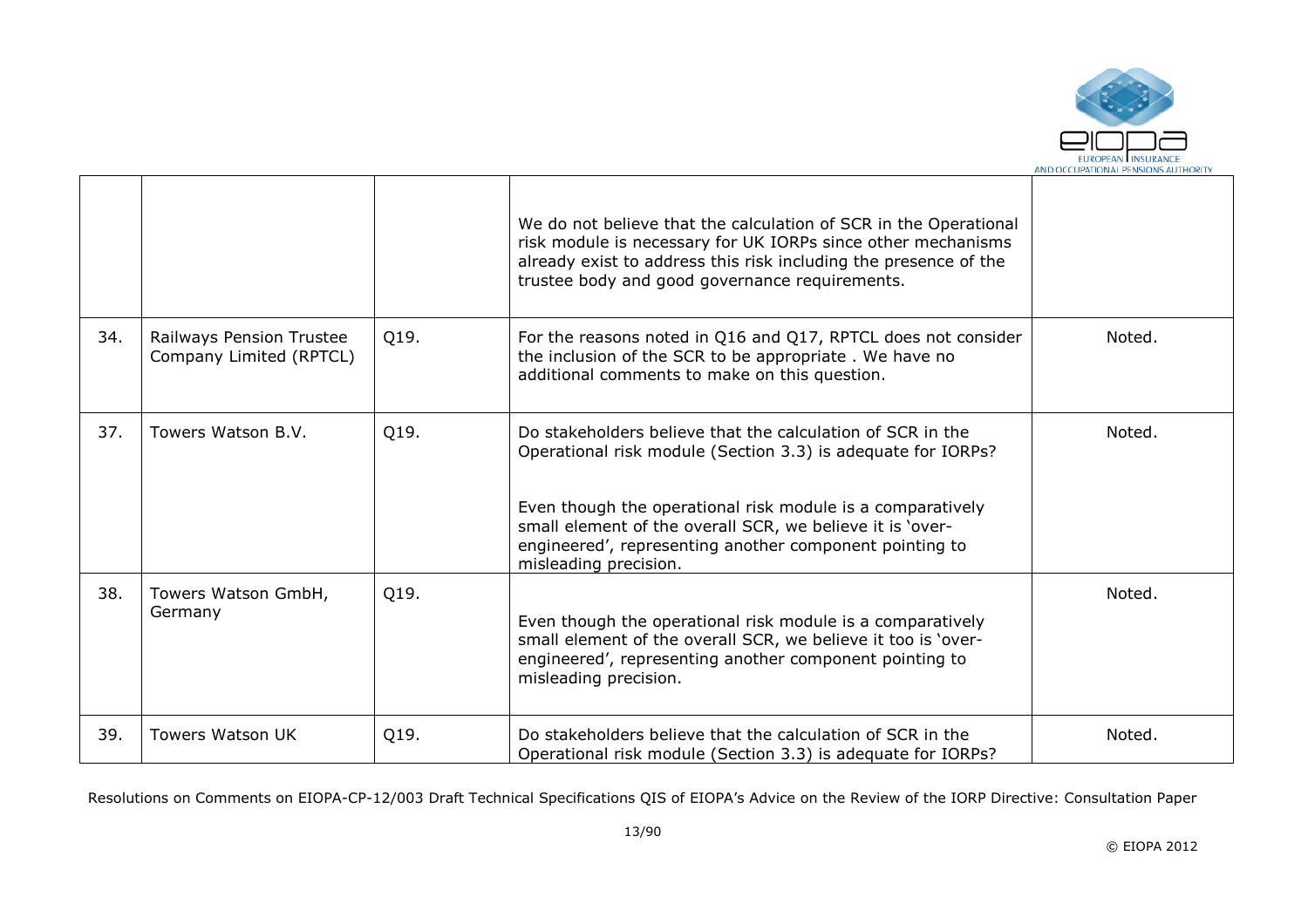

|     |                                       |      | It should not be inferred from the technical points that we make<br>about the SCR that we support its application; we are opposed<br>to its use                                                                                                                                                                                                                                                                                                                                                                                                                                                            |        |
|-----|---------------------------------------|------|------------------------------------------------------------------------------------------------------------------------------------------------------------------------------------------------------------------------------------------------------------------------------------------------------------------------------------------------------------------------------------------------------------------------------------------------------------------------------------------------------------------------------------------------------------------------------------------------------------|--------|
|     |                                       |      | From a purely technical point of view it is desirable to have<br>greater transparency as to how the parameters have been<br>arrived at. If this detail is made available, it seems to us to be<br>appropriate to consult on the basis for deciding those<br>parameters. We would be interested in seeing data as to what<br>additional losses IORPs have incurred in the past due to<br>operational risks before these parameters are reconsidered.<br>The options available to IORPs to recover such losses by actions<br>against third-party advisers and insurers should also be taken<br>into account. |        |
|     |                                       |      | We have a strong concern that an operational risk capital<br>requirement determined in a formulaic way disincentivises<br>IORPs to improve operational risk management.                                                                                                                                                                                                                                                                                                                                                                                                                                    |        |
|     |                                       |      | That said, in the overall SCR the operational risk module is a<br>comparatively small element. There is a risk that this could be<br>'over-engineered' affording spurious accuracy at the cost of<br>further complication.                                                                                                                                                                                                                                                                                                                                                                                 |        |
| 40. | Universities<br>Superannuation Scheme | Q19. | Do stakeholders believe that the calculation of SCR in the<br><b>Operational Risk</b>                                                                                                                                                                                                                                                                                                                                                                                                                                                                                                                      | Noted. |
|     | Limited                               |      | module (Section 3.3) is adequate for IORPs?                                                                                                                                                                                                                                                                                                                                                                                                                                                                                                                                                                |        |
|     |                                       |      | Operational risk exists for IORPs, but we believe that these<br>should not be taken into account in this QIS as they are part<br>and parcel of day-to-day scheme management.                                                                                                                                                                                                                                                                                                                                                                                                                               |        |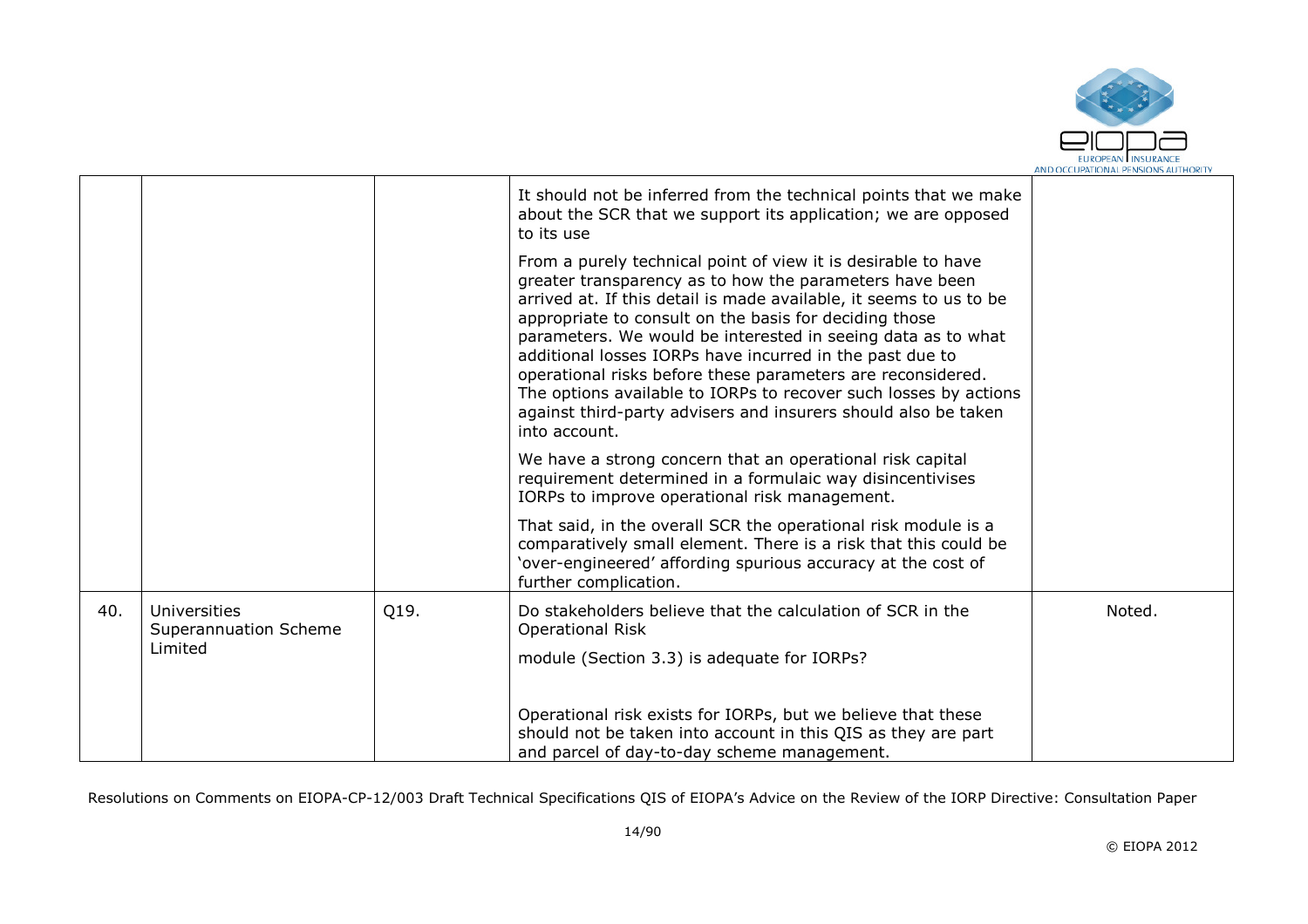

| 41. | UVB Vereinigung der<br>Unternehmensverbände in<br>Berlin | Q19. | We think that operational risk can be ignored in a first QIS or<br>otherwise could be a fixed number (as a simplification).                                                                                                                                                                                                                                                                                                                                                                                                                                                    | Noted. |
|-----|----------------------------------------------------------|------|--------------------------------------------------------------------------------------------------------------------------------------------------------------------------------------------------------------------------------------------------------------------------------------------------------------------------------------------------------------------------------------------------------------------------------------------------------------------------------------------------------------------------------------------------------------------------------|--------|
|     |                                                          |      | Next to that, we would expect that the operational risk of IORPs<br>should be at a lower level than for insurance companies (and<br>therefore lower than the proposed parameter in the consultation<br>document), since IORPs are not-for-profit organisations and<br>therefore do not have the operational risks of a profit-seeking<br>strategy. In addition, the cost of operational failure may be met<br>by third parties e.g. the sponsor or outsourced service provider<br>meaning that the IORP would not suffer any financial impact<br>from the operational failure. |        |
| 42. | vbw - Vereinigung der<br>Bayerischen Wirtschaft e.<br>V. | Q19. | We think that operational risk can be ignored in a first QIS or<br>otherwise could be a fixed number (as a simplification).                                                                                                                                                                                                                                                                                                                                                                                                                                                    | Noted. |
|     |                                                          |      | Next to that, we would expect that the operational risk of IORPs<br>should be at a lower level than for insurance companies (and<br>therefore lower than the proposed parameter in the consultation<br>document), since IORPs are not-for-profit organisations and<br>therefore do not have the operational risks of a profit-seeking<br>strategy. In addition, the cost of operational failure may be met<br>by third parties e.g. the sponsor or outsourced service provider<br>meaning that the IORP would not suffer any financial impact<br>from the operational failure. |        |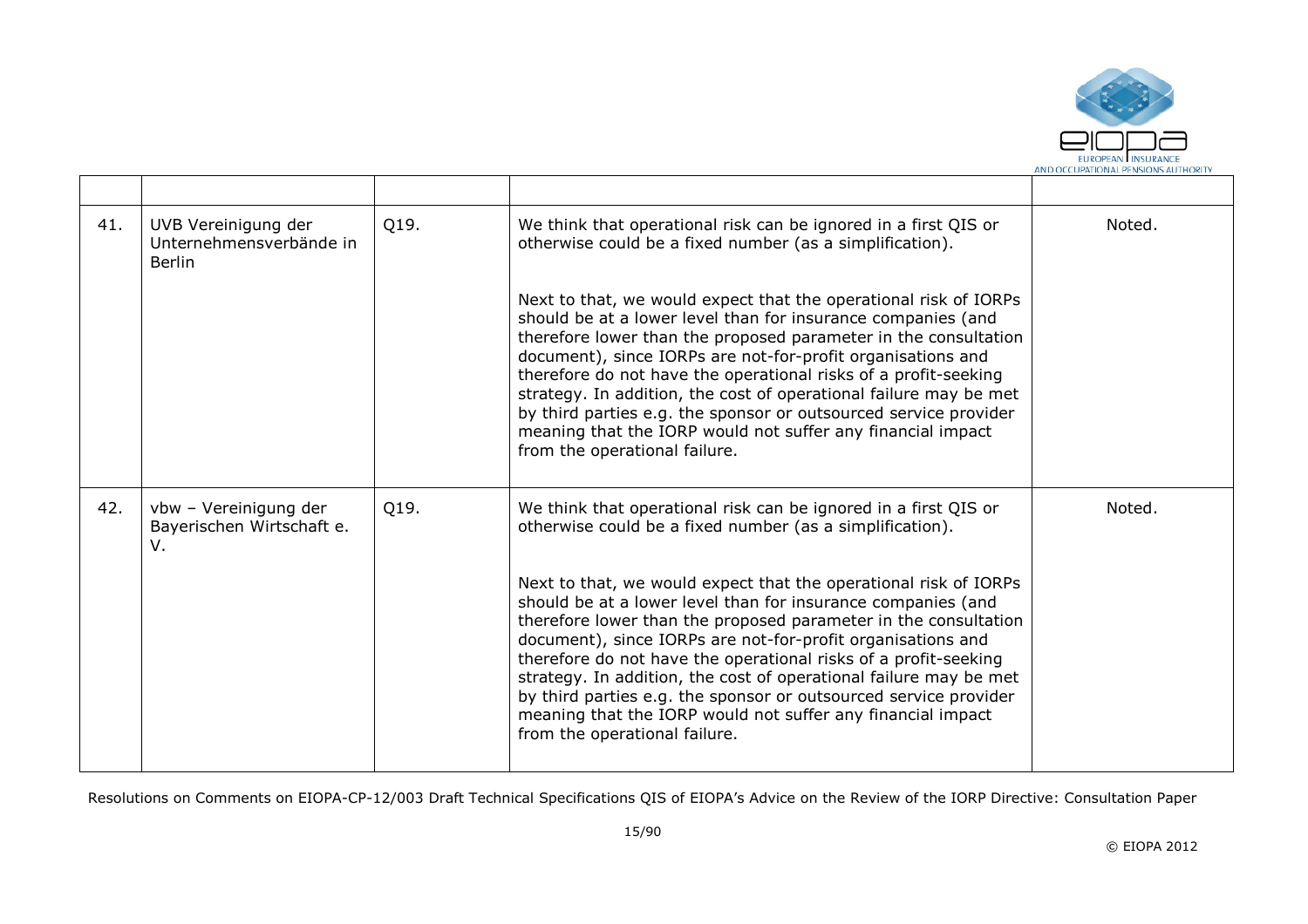

| 43. | Vereinigung der hessischen<br>Unternehmerverbände (Vh | Q19. | We think that operational risk can be ignored in a first QIS or<br>otherwise could be a fixed number (as a simplification).<br>Next to that, we would expect that the operational risk of IORPs<br>should be at a lower level than for insurance companies (and                                                                                                                                                                            | Noted. |
|-----|-------------------------------------------------------|------|--------------------------------------------------------------------------------------------------------------------------------------------------------------------------------------------------------------------------------------------------------------------------------------------------------------------------------------------------------------------------------------------------------------------------------------------|--------|
|     |                                                       |      | therefore lower than the proposed parameter in the consultation<br>document), since IORPs are not-for-profit organisations and<br>therefore do not have the operational risks of a profit-seeking<br>strategy. In addition, the cost of operational failure may be met<br>by third parties e.g. the sponsor or outsourced service provider<br>meaning that the IORP would not suffer any financial impact<br>from the operational failure. |        |
| 44. | Zusatzversorgungskasse<br>des Baugewerbes AG          | Q19. | No, ZVK-Bau does not believe that the calculation of SCR in the<br>operational risk module is necessary for IORPs within this QIS.<br>In order to allow a broader participation we invite EIOPA to strip<br>this QIS from unnecessary details and to skip any assessments<br>on operational risks.                                                                                                                                         | Noted. |
| 45. | <b>OPSG</b>                                           | Q20. | First of all, the OPSG believes that some of the basic<br>calculations are too complex, given the expected materiality of<br>the risk and the purpose of this QIS. Start simple and possible<br>sophistication in later stages will result in a better outcome. As<br>discussed earlier, certain risk categories are not relevant for<br>IORPs (such as catastrophe risk) and should at the least be<br>excluded from this first QIS.      | Noted. |
|     |                                                       |      | From a technical point of view, the simplifications provided for                                                                                                                                                                                                                                                                                                                                                                           |        |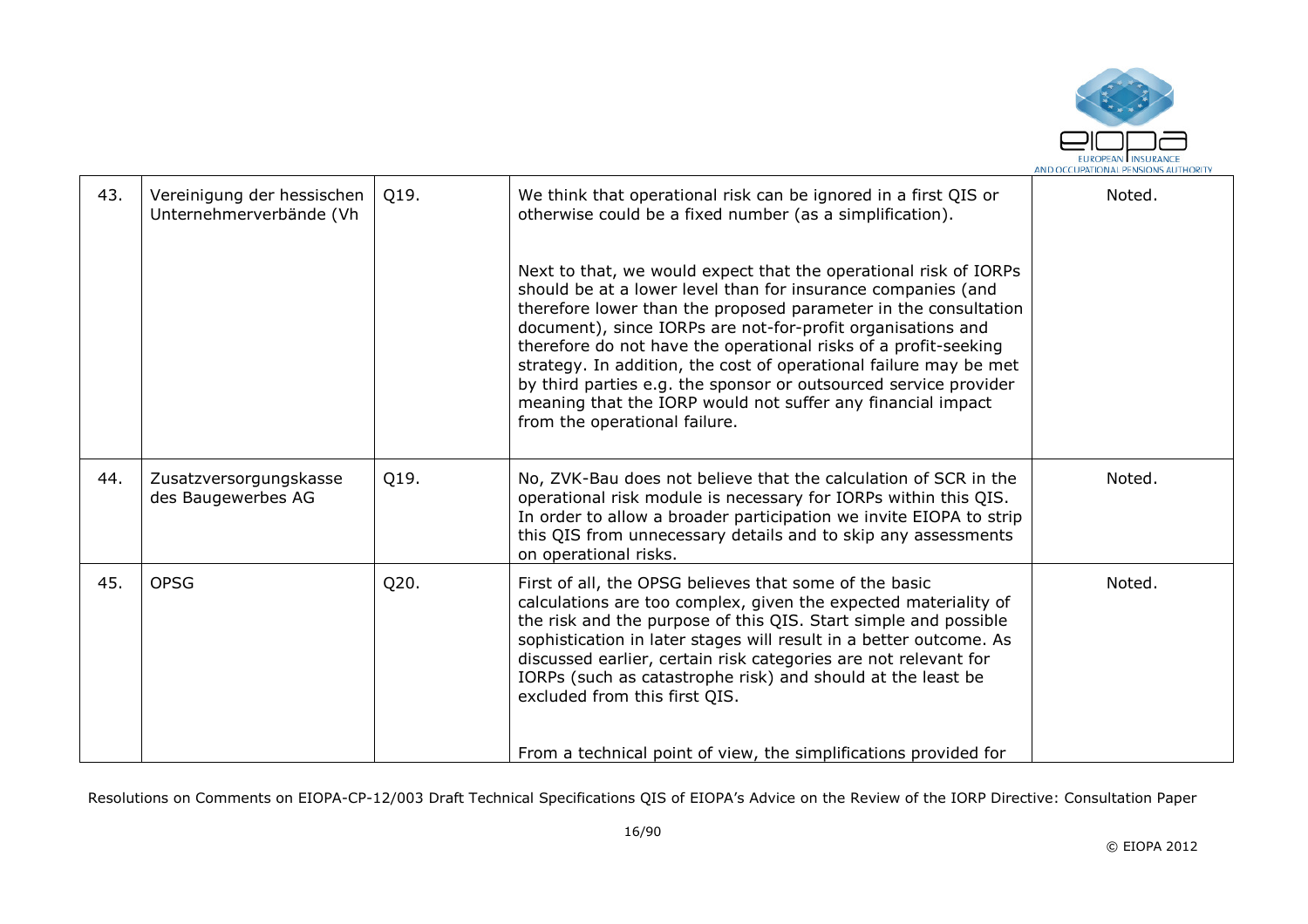

|     |                                                          |      | the calculation of the SCR appear to be adequate but this can<br>only be ascertained by practical testing.                                                                                                                                                                                                                                                                                                                                                                                                                                                                                                         |                                                                                                                                                                        |
|-----|----------------------------------------------------------|------|--------------------------------------------------------------------------------------------------------------------------------------------------------------------------------------------------------------------------------------------------------------------------------------------------------------------------------------------------------------------------------------------------------------------------------------------------------------------------------------------------------------------------------------------------------------------------------------------------------------------|------------------------------------------------------------------------------------------------------------------------------------------------------------------------|
| 46. | aba Arbeitsgemeinschaft<br>für betriebliche Altersver    | Q20. | No. The above risks are either non-existent or immaterial for<br>IORPs. Leaving these out of the QIS would not alter the results<br>significantly.                                                                                                                                                                                                                                                                                                                                                                                                                                                                 | Noted.                                                                                                                                                                 |
| 47. | AEIP - The European<br>Association of Paritarian<br>Inst | Q20. | No, AEIP does not believe that the simplifications provided for<br>the calculation of the SCR are adequate.<br>We find the formula proposed, even where simplifications are<br>suggested, to be too difficult, complex and burdensome for<br>small IORPs to follow at this stage.<br>AEIP does believe that for the upcoming QIS, most of the other<br>risk modules should not be included in the calculation of the<br>SCR as they are not likely to be material: operational risk,<br>pension revision risk, pension catastrophe risk, health risk,<br>intangible asset risk, pension disability-morbidity risk, | Noted.<br>Excluding a particular<br>risk (sub-)module in<br>the SCR calculation in<br>case it is not material<br>will be considered a<br>simplification in the<br>QIS. |
|     |                                                          |      | counterparty-default risk.                                                                                                                                                                                                                                                                                                                                                                                                                                                                                                                                                                                         |                                                                                                                                                                        |
| 49. | Aon Hewitt                                               | Q20. | You have asked for comments on some of the specific<br>simplifications provided in the document. In our response to<br>this question, we also comment on some of the other<br>simplifications for calculating SCR (including simplifications for<br>market risk which is likely to be one of the biggest individual<br>risks for many IORPs).                                                                                                                                                                                                                                                                      | Noted.                                                                                                                                                                 |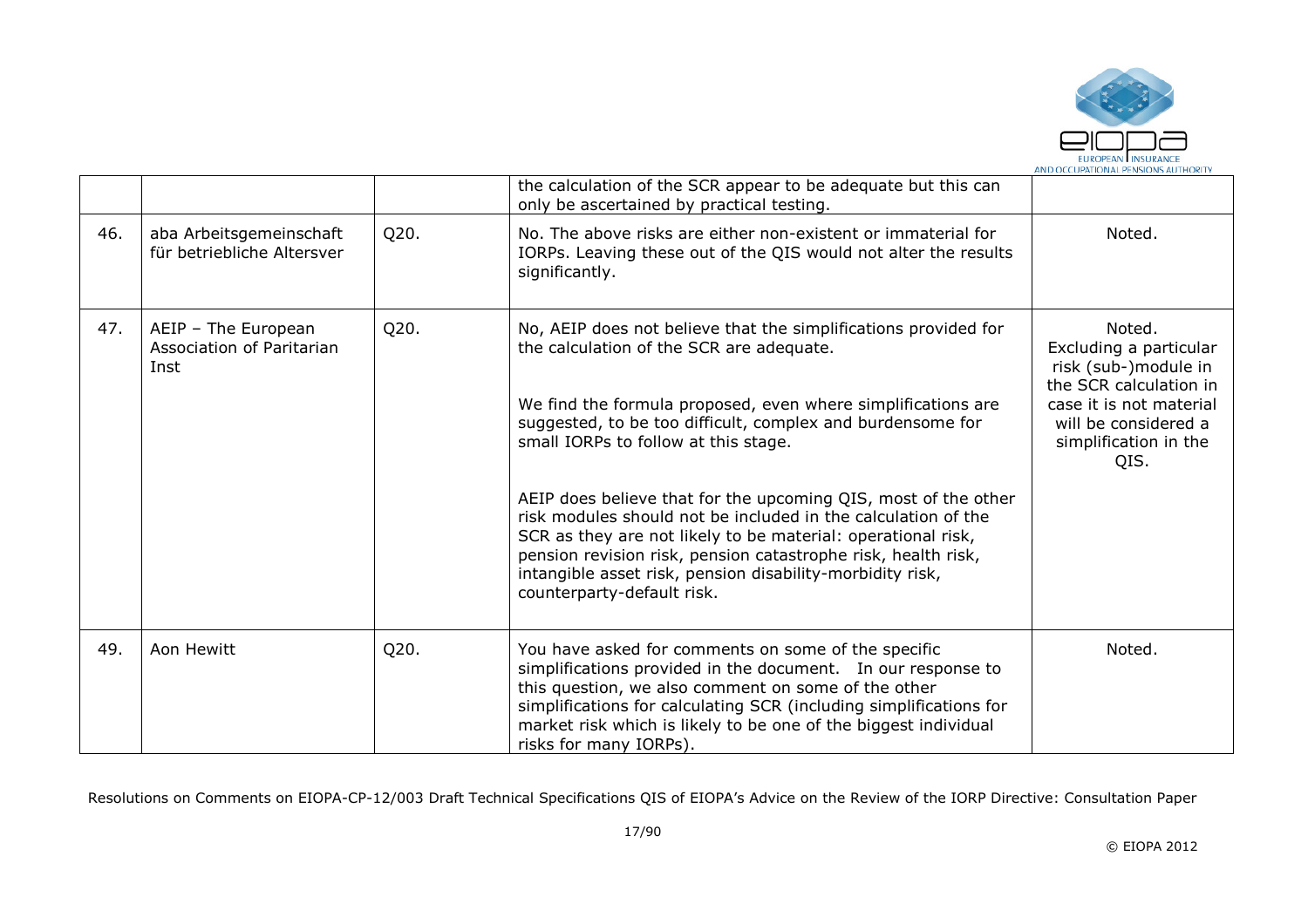

|  | Firstly, it is not clear how the risk adjustments have been<br>derived. Please can you confirm that they represent 1 in 200<br>year outcomes in each case. Justification is also required.                                                                                                                                                                                                                                                                                                                                                                                                                                                                                                                                                                                                                                                     |  |
|--|------------------------------------------------------------------------------------------------------------------------------------------------------------------------------------------------------------------------------------------------------------------------------------------------------------------------------------------------------------------------------------------------------------------------------------------------------------------------------------------------------------------------------------------------------------------------------------------------------------------------------------------------------------------------------------------------------------------------------------------------------------------------------------------------------------------------------------------------|--|
|  | Market risk: The definition of "Other" is too wide. In particular,<br>some investments such as private equity, hedge funds,<br>infrastructure, and commodities have different risk/return<br>characteristics to listed equities, and it is not appropriate to<br>group them together for the purpose of calculating a risk level.<br>This is particularly the case for IORPs who may have much<br>larger exposure to these other types of investments than is the<br>case for insurers We would prefer to see "other" broken down<br>into different types and considered separately. Given the level<br>of detail for calculating spread risk and concentration risks<br>(which are likely to have much smaller values than market<br>risk), we think it is appropriate to consider further for equity<br>risk given its overall significance. |  |
|  | Market risk (infrastructure asset): In particular, many IORPs<br>invest, or are considering investing, in infrastructure as they<br>can give a more stable series of long-term cash flows than<br>equity investments. Governments are also keen to have<br>pension funds investing in long-term infrastructure investments.<br>Given this, a proposed 40% risk charge on infrastructure<br>investments appears penal and could discourage investment in<br>this area (and therefore also impact overall European<br>competitiveness by not supporting growth), so we would like to                                                                                                                                                                                                                                                             |  |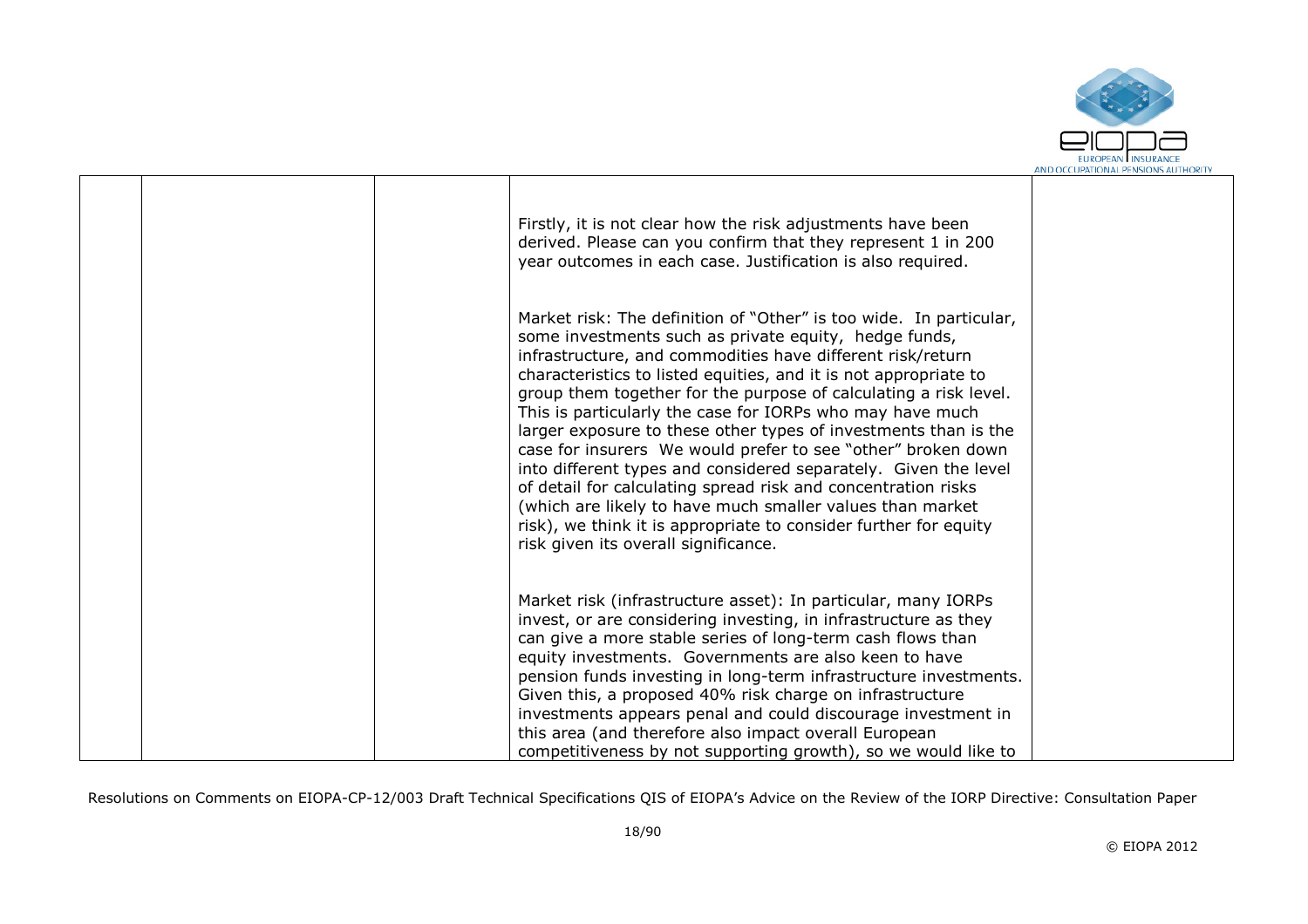

|  | see a lower charge used for infrastructure (eg 25% in line with<br>property or 30% in line with EEA equities).                                                                                                                                                                                                                                                                                                                                                                                                                                                                                                                                                                                                               |  |
|--|------------------------------------------------------------------------------------------------------------------------------------------------------------------------------------------------------------------------------------------------------------------------------------------------------------------------------------------------------------------------------------------------------------------------------------------------------------------------------------------------------------------------------------------------------------------------------------------------------------------------------------------------------------------------------------------------------------------------------|--|
|  | Spread-risk (see our comments on SCR.5.93 and SCR.5.94):<br>Given recent bail-outs and credit downgrades in a number of<br>EEA countries, we do not think it is appropriate to say that no<br>capital requirement should apply for bonds issued by EEA<br>states. We think the same considerations should be made as<br>for non-EEA states in SCR.5.94; so there is a risk factor for any<br>EEA government bond issued by a country with a credit rating<br>of A or below. Also it is not clear why the factors for unrated<br>governments and central banks are better than those rated B or<br>lower. Surely the lack of a rating would suggest concerns about<br>the credit quality of the government or bank concerned? |  |
|  | Collateral: We have not studied this section in detail, but we<br>welcome simplifications to calculate collateral. At this stage we<br>are unable to say whether we consider these to be appropriate<br>simplifications for the risks concerned.                                                                                                                                                                                                                                                                                                                                                                                                                                                                             |  |
|  | Mortality, Longevity & Catastrophe The proposed<br>simplifications appear relatively straightforward, but it could be<br>possible for EIOPA to provide an even simpler simplification;<br>and set the shock equal to a % of liabilities (with different<br>percentages for pensioners and non-pensioners depending on<br>the type of benefit). Given the long-term nature of these risks,<br>it is unclear how the actual parameters have been chosen for<br>the 99.5% confidence level (eq a 15% increase in mortality                                                                                                                                                                                                      |  |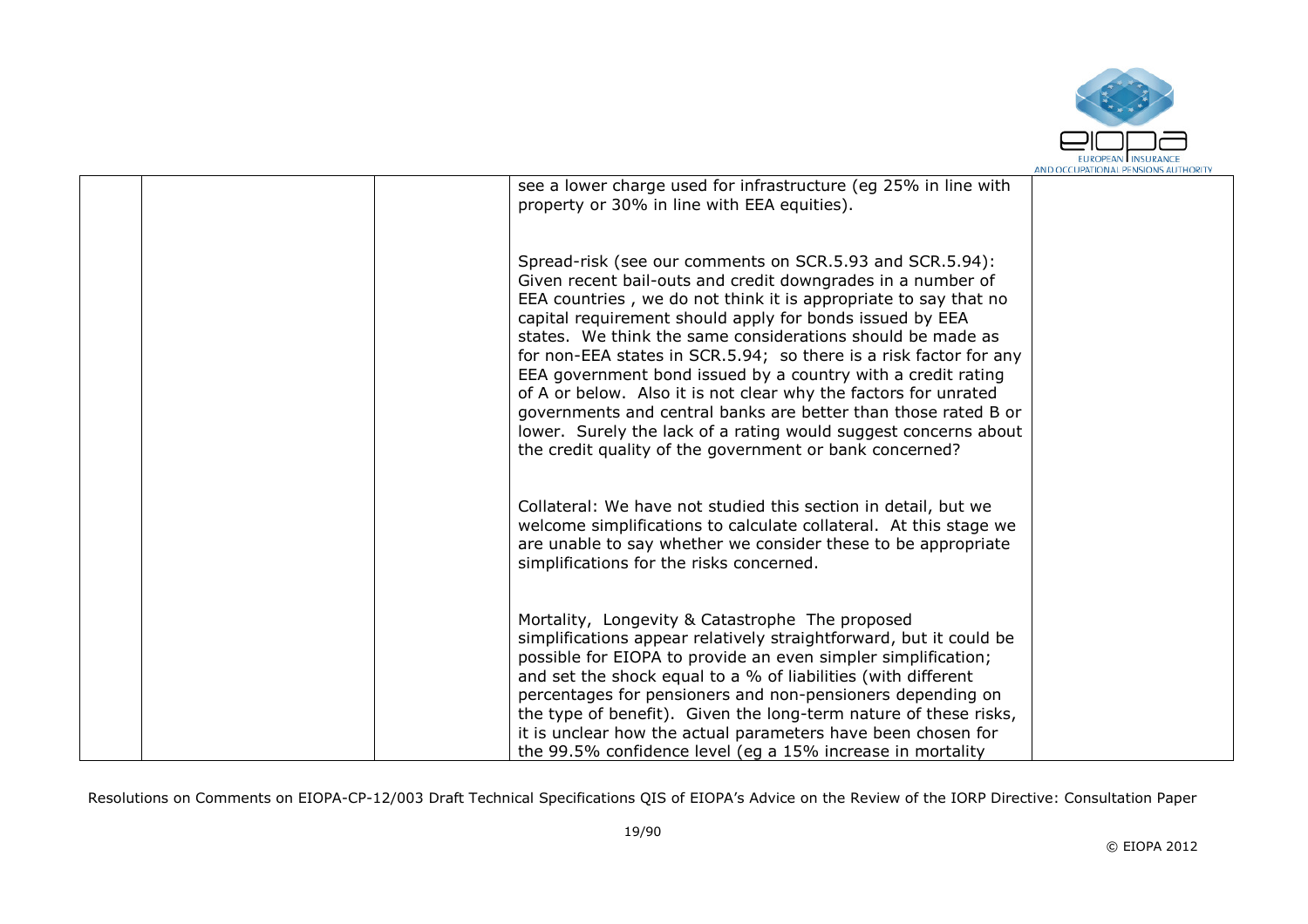

|  | rates for the mortality risk charge; a 20% decrease in mortality<br>rates for the longevity risk charge). Please could EIOPA explain<br>its thinking.                                                                                                                                                                                                                                                                                                                                                                                                                                                                                                                                                                                                                                                                             |  |
|--|-----------------------------------------------------------------------------------------------------------------------------------------------------------------------------------------------------------------------------------------------------------------------------------------------------------------------------------------------------------------------------------------------------------------------------------------------------------------------------------------------------------------------------------------------------------------------------------------------------------------------------------------------------------------------------------------------------------------------------------------------------------------------------------------------------------------------------------|--|
|  | Benefit option risk: It is not entirely clear what risks are<br>supposed to be included in this module? What about the risk of<br>conversion terms changing in the future; what about the risk of<br>adverse demographic experience eg turnover, early retirement.<br>Given the insurance-focused nature of the wording, it is not<br>easy to work out what risks EIOPA want to have captured in this<br>module? What about salary increases being higher than<br>expected? What about pension increases being higher than<br>expected? What about members having a greater number of<br>beneficiaries than expected (so greater levels of benefits<br>payable upon death). In general, there is a danger of the<br>approach adopted being disproportionate for IORPs as many of<br>the benefit options are broadly cost-neutral. |  |
|  | Revision risk: The proposed simplification may not be<br>appropriate or sufficient depending on the risks that this is<br>supposed to cover. EIOPA should also clarify whether it means<br>"benefits payable" instead of "annuities payable", as annuities<br>seems to be insurance-specific. It is difficult to be certain which<br>annuities/benefits might be subject to changes in the "legal<br>environment" given that the law can be changes in unexpected<br>ways. This aspect ought to be clarified. For example, the<br>possible revision of the pensions directive is itself an<br>uncertainty. In the UK, we have potential uncertainty<br>surrounding GMP equalisation, application of TUPE to early                                                                                                                 |  |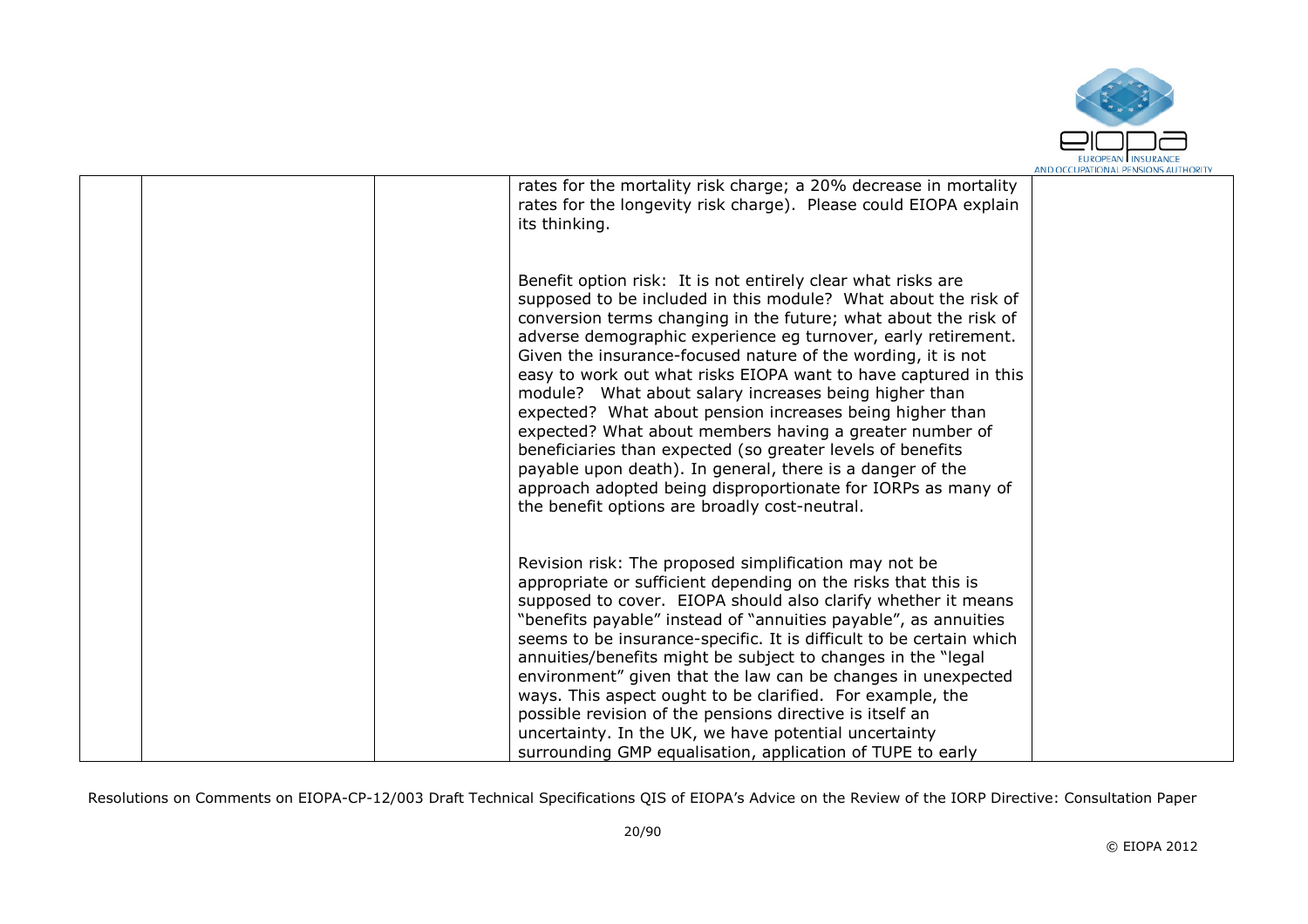

|  | retirement and pensions; application of age-discrimination to<br>IORPs following the Test-Achats Case in 2011? These are all<br>linked to the legal environment, and is EIOPA saying that the<br>capital requirement for this risk is simply 3% of annuities<br>payable. EIOPA should clarify where the 3% has come from,<br>and whether it is considered to be appropriate to all types of<br>benefits in all member states?                                                                                                                                                                                                                                                                                                                                                                                                                                                                                                                                                                                                                                                                                                                                                                                                                                                   |  |
|--|---------------------------------------------------------------------------------------------------------------------------------------------------------------------------------------------------------------------------------------------------------------------------------------------------------------------------------------------------------------------------------------------------------------------------------------------------------------------------------------------------------------------------------------------------------------------------------------------------------------------------------------------------------------------------------------------------------------------------------------------------------------------------------------------------------------------------------------------------------------------------------------------------------------------------------------------------------------------------------------------------------------------------------------------------------------------------------------------------------------------------------------------------------------------------------------------------------------------------------------------------------------------------------|--|
|  | Concentration risk: We note that, where IORPs have significant<br>equity allocations, they may well have holdings in individual<br>companies that are above the concentration threshold. These<br>holdings are, in many cases, likely to be holdings in the largest<br>companies in their member state, as such companies will form a<br>large proportion of local equity indices. This means IORPs may<br>also be penalised even if they invest passively in index-tracking<br>portfolios. We think the proposed thresholds of 1.5%/3% could<br>penalise investment in some of Europe's largest companies<br>(many of which have a geographically diverse business). It is<br>not clear if EIOPA has considered this point, but we do not think<br>EIOPA's intention should be to discourage investment in<br>Europe's largest companies. It also seems inappropriate to<br>have a low threshold for holdings in large European companies,<br>and a 10% threshold in a single property (see SCR.5.124)<br>Given this, we think that the concentration thresholds should be<br>reviewed, or set so they at least based on the percentage<br>exposure in underlying stock market indices, or set so they are<br>the same as the threshold for individual properties in SCR.5.125 |  |
|  | Intangible asset risk: It is unclear why EIOPA thinks intangible                                                                                                                                                                                                                                                                                                                                                                                                                                                                                                                                                                                                                                                                                                                                                                                                                                                                                                                                                                                                                                                                                                                                                                                                                |  |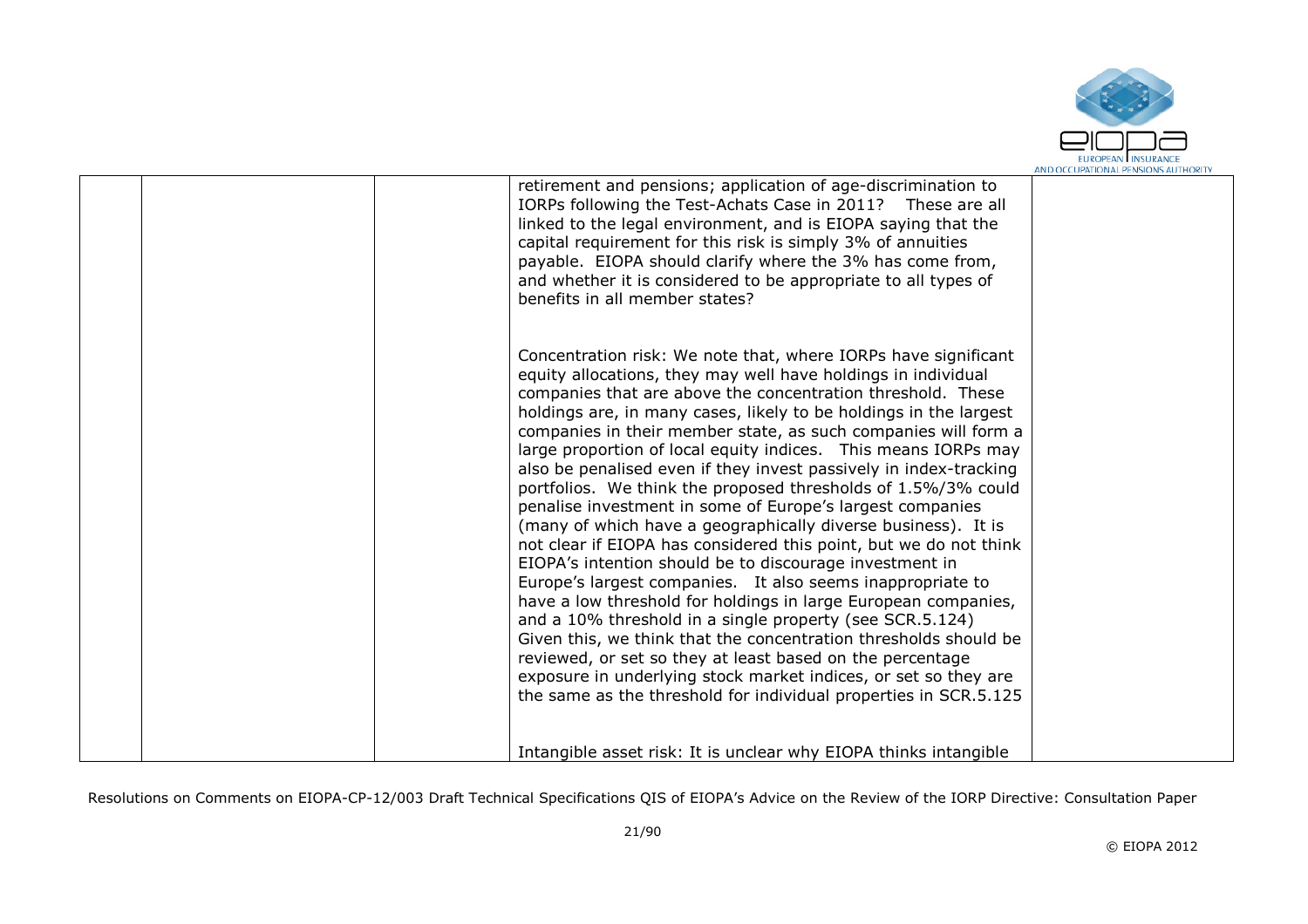

|     |                                    |      | asset risk is an issue for IORPs. We note that in EIOPA's Final<br>Report on QIS5 for insurers, intangible risk was 0% (ie nil!) of<br>the overall Basic SCR, so why is EIOPA asking IORPs to consider<br>this at this stage?<br>Overall, despite the proposed simplifications, it will take a<br>significant amount of work to calculate the SCR for each IORP,<br>and many pension liability risks (with the possible exception of<br>the longevity risk) will be small relative to the market risks.<br>Given no decision has been made on confidence levels, we offer<br>a further simplification, to set the Pension Liability risk to a %<br>of Technical Provisions. Initial modelling for some of our<br>clients in the UK indicates a suitable % could be around 10%.<br>For IORPs that do not have longevity risk, the % could be<br>lower.<br>Whilst the purpose of the calculations remains unclear, we<br>believe it should be possible to significantly reduce the number<br>of calculations and provide more information for policy<br>decisions. We would be pleased to share our views on this with<br>you, once it becomes clearer how the results of the QIS will be<br>used in practice. |        |
|-----|------------------------------------|------|--------------------------------------------------------------------------------------------------------------------------------------------------------------------------------------------------------------------------------------------------------------------------------------------------------------------------------------------------------------------------------------------------------------------------------------------------------------------------------------------------------------------------------------------------------------------------------------------------------------------------------------------------------------------------------------------------------------------------------------------------------------------------------------------------------------------------------------------------------------------------------------------------------------------------------------------------------------------------------------------------------------------------------------------------------------------------------------------------------------------------------------------------------------------------------------------------------------|--------|
| 50. | Association of British<br>Insurers | Q20. | As outlined in Q16 it is difficult to comment on the adequacy of<br>the calculation of the MCR and SCR without understanding the<br>regulatory actions that would be triggered if these capital levels<br>were breached.                                                                                                                                                                                                                                                                                                                                                                                                                                                                                                                                                                                                                                                                                                                                                                                                                                                                                                                                                                                     | Noted. |
| 51. | Association of Consulting          | Q20. | We believe that certain risks that will be obvious to a                                                                                                                                                                                                                                                                                                                                                                                                                                                                                                                                                                                                                                                                                                                                                                                                                                                                                                                                                                                                                                                                                                                                                      | Noted. |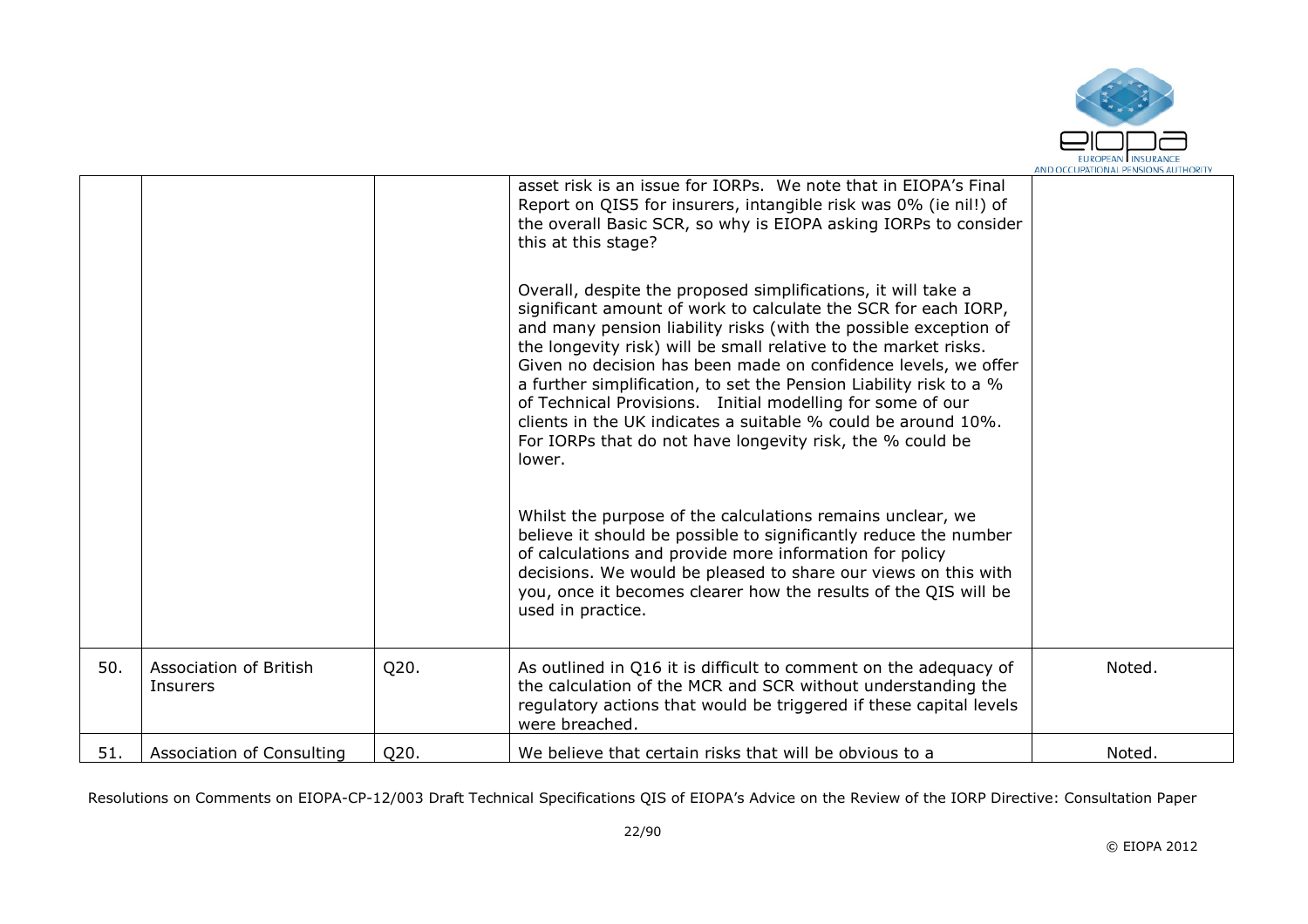

|     | <b>Actuaries UK</b>    |      | professional expert advisor would not be material or appropriate<br>(eg mortality risk for a typical UK DB scheme). Rather than<br>slavishly following a formulaic approach, if, in the final<br>regulations, there was scope for the exercise of expert<br>professional judgement on the selection of the risks to be<br>modeled, this would be a helpful simplification.                                                                                                                                                         |                                                                                                                                                                        |
|-----|------------------------|------|------------------------------------------------------------------------------------------------------------------------------------------------------------------------------------------------------------------------------------------------------------------------------------------------------------------------------------------------------------------------------------------------------------------------------------------------------------------------------------------------------------------------------------|------------------------------------------------------------------------------------------------------------------------------------------------------------------------|
| 52. | Barnett Waddingham LLP | Q20. | We would hope that the proportionality section gives IORPs the<br>flexibility to adopt alternative simplifications if appropriate, for<br>example to exclude certain modules or risks. However, it would<br>be helpful for EIOPA to clarify this. We would also like EIOPA to<br>clarify the process needed to adopt an alternative simplification<br>as the level of detail suggested in the proportionality section<br>seems unduly burdensome.                                                                                  | Noted.<br>Excluding a particular<br>risk (sub-)module in<br>the SCR calculation in<br>case it is not material<br>will be considered a<br>simplification in the<br>QIS. |
| 53. | <b>BASF SE</b>         | Q20. | Do stakeholders believe that the simplifications provided for the<br>calculation of the SCR (for spread risk on bonds in section 3.5,<br>value of collateral in section 3.6 and mortality, longevity,<br>benefit option and catastrophe risk in section 3.7) are<br>adequate? Do stakeholders have any concrete suggestions for<br>additional simplifications?<br>As discussed in the answer to Question 16, we think that risk-<br>based capital requirements according to Solvency II do not fit<br>the business model of IORPs. | Noted.                                                                                                                                                                 |
| 54. | Bayer AG               | Q20. | No, see previous answers.                                                                                                                                                                                                                                                                                                                                                                                                                                                                                                          | Noted.                                                                                                                                                                 |
| 55. | Bayerischer            | Q20. | First of all, we believe that some of the basic calculations are                                                                                                                                                                                                                                                                                                                                                                                                                                                                   | Noted.                                                                                                                                                                 |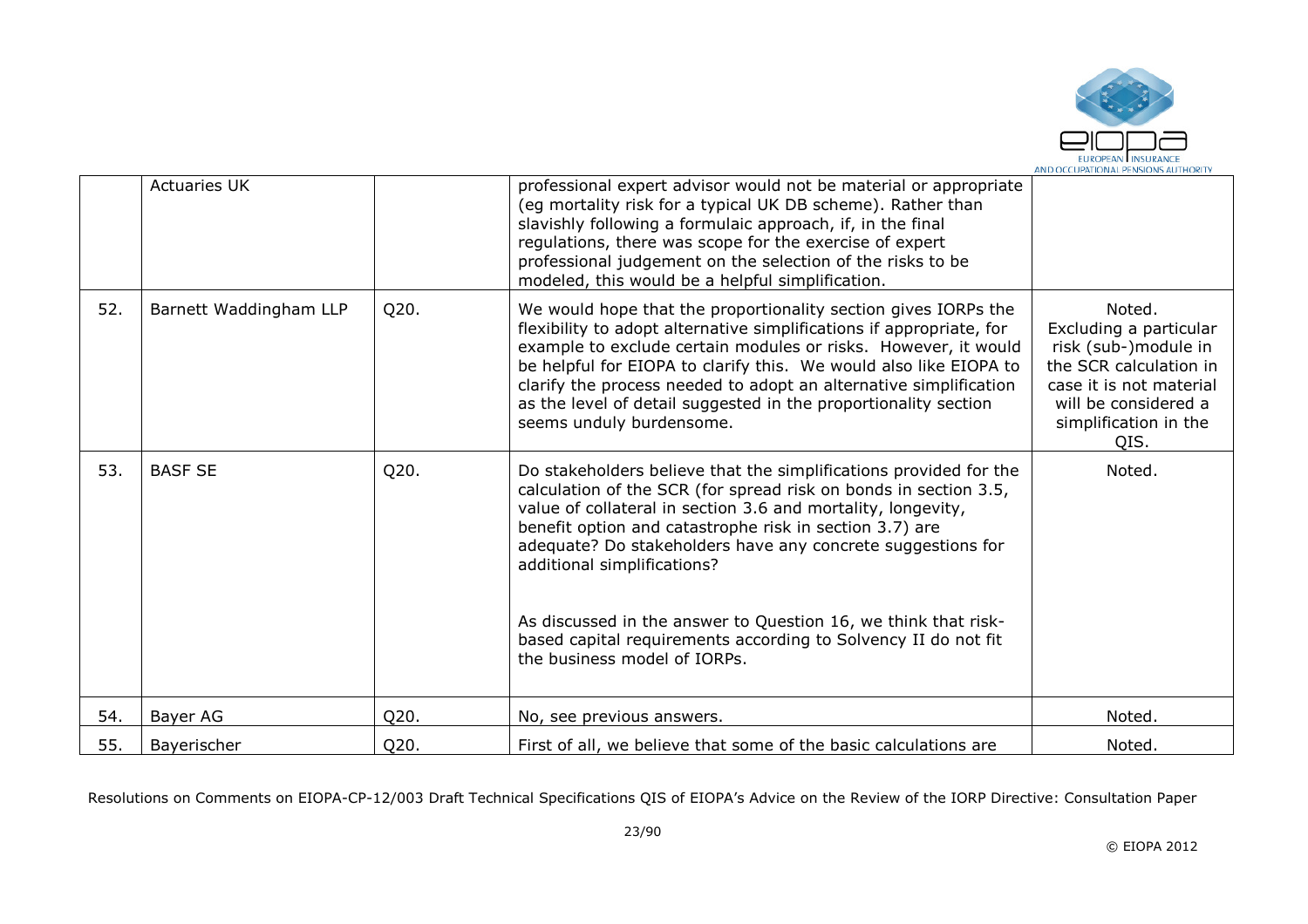

|     | Industrieverband Steine<br>und Erden e.V.                       |      | too complex, given the expected materiality of the risk and the<br>purpose of this QIS. Start simple and possible sophistication in<br>later stages will results in a better outcome. As discussed<br>earlier, certain risk categories are not relevant for IORPs (such<br>as catastrophe risk) and should at the least be excluded from<br>this first QIS.                                                                     |        |
|-----|-----------------------------------------------------------------|------|---------------------------------------------------------------------------------------------------------------------------------------------------------------------------------------------------------------------------------------------------------------------------------------------------------------------------------------------------------------------------------------------------------------------------------|--------|
| 56. | <b>BDA Bundesvereinigung</b><br>der Deutschen<br>Arbeitgeberver | Q20. | First of all, we believe that some of the basic calculations are<br>too complex, given the expected materiality of the risk and the<br>purpose of this QIS. Start simple and possible sophistication in<br>later stages will results in a better outcome. As discussed<br>earlier, certain risk categories are not relevant for IORPs (such<br>as catastrophe risk) and should at the least be excluded from<br>this first QIS. | Noted. |
| 57. | BdS - Bundesverband der<br>Systemgastronomie e.V.               | Q20. | First of all, we believe that some of the basic calculations are<br>too complex, given the expected materiality of the risk and the<br>purpose of this QIS. Start simple and possible sophistication in<br>later stages will results in a better outcome. As discussed<br>earlier, certain risk categories are not relevant for IORPs (such<br>as catastrophe risk) and should at the least be excluded from<br>this first QIS. | Noted. |
| 58. | Belgian Association of<br>Pension Institutions (BVPI-           | Q20. | No.<br>We do strongly disagree to the principle of the calculation of the<br>SCR. It is too complex and too burdensome for the small                                                                                                                                                                                                                                                                                            | Noted. |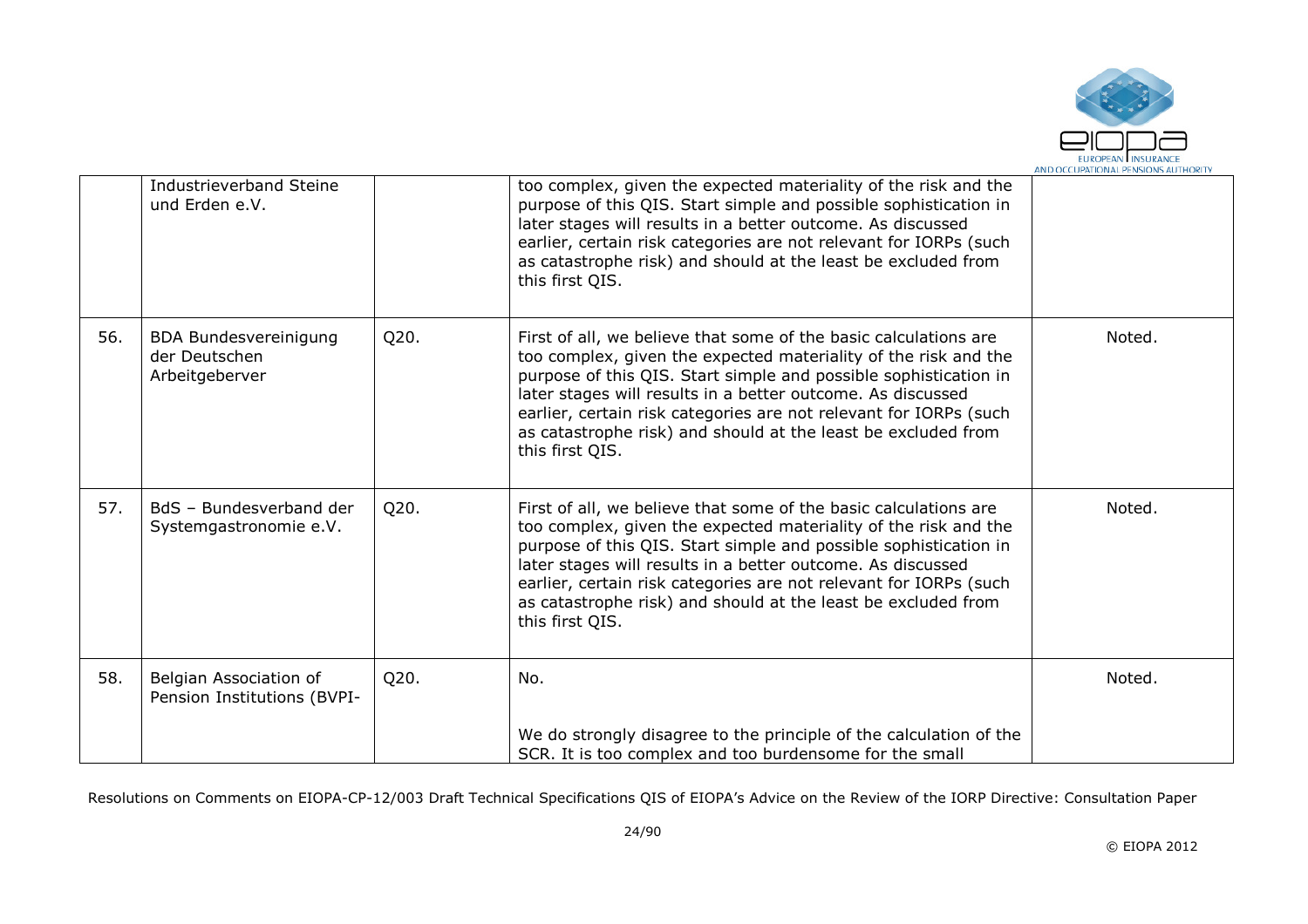

|  | Belgian IORPs. Furthermore a lot of calculations are imposed<br>although in the Belgian context those risks are not born by the<br>IORP. Complex SCR calculations while loss absorbing capacities<br>will mostly neutralize them. The costs to make all these type of<br>calculation are not in proportion to size of the Belgian IORPs.<br>This part seems to be a copy paste of Solvency II and does not<br>take into account the specificities of an IORP. More<br>simplifications are needed. |  |
|--|---------------------------------------------------------------------------------------------------------------------------------------------------------------------------------------------------------------------------------------------------------------------------------------------------------------------------------------------------------------------------------------------------------------------------------------------------------------------------------------------------|--|
|  | Next to our disagreement to the SCR we consider as stated<br>earlier the calculation of sponsor support in the HBS as<br>extremely costly and burdensome. On top the iterative<br>approach on the loss absorbing elements in the SCR calculation<br>ask for a more pragmatic and simplified approach.                                                                                                                                                                                             |  |
|  | We regret we cannot further simplify e.g. for the interest rate<br>risk to consider to perform a shock on the average duration<br>instead of looking at the shock per maturity?.                                                                                                                                                                                                                                                                                                                  |  |
|  | We welcome all simplifications, but wonder if the simplification<br>on interest rate risk does not lead to a dubbel counting of the<br>stress for the spread risk? Is the tradeoff between yield and<br>spread accurately present (i.e. the partial compensation effect<br>between yield and spread).                                                                                                                                                                                             |  |
|  | Further simplifications for risks which are not material would be<br>more than welcomed.                                                                                                                                                                                                                                                                                                                                                                                                          |  |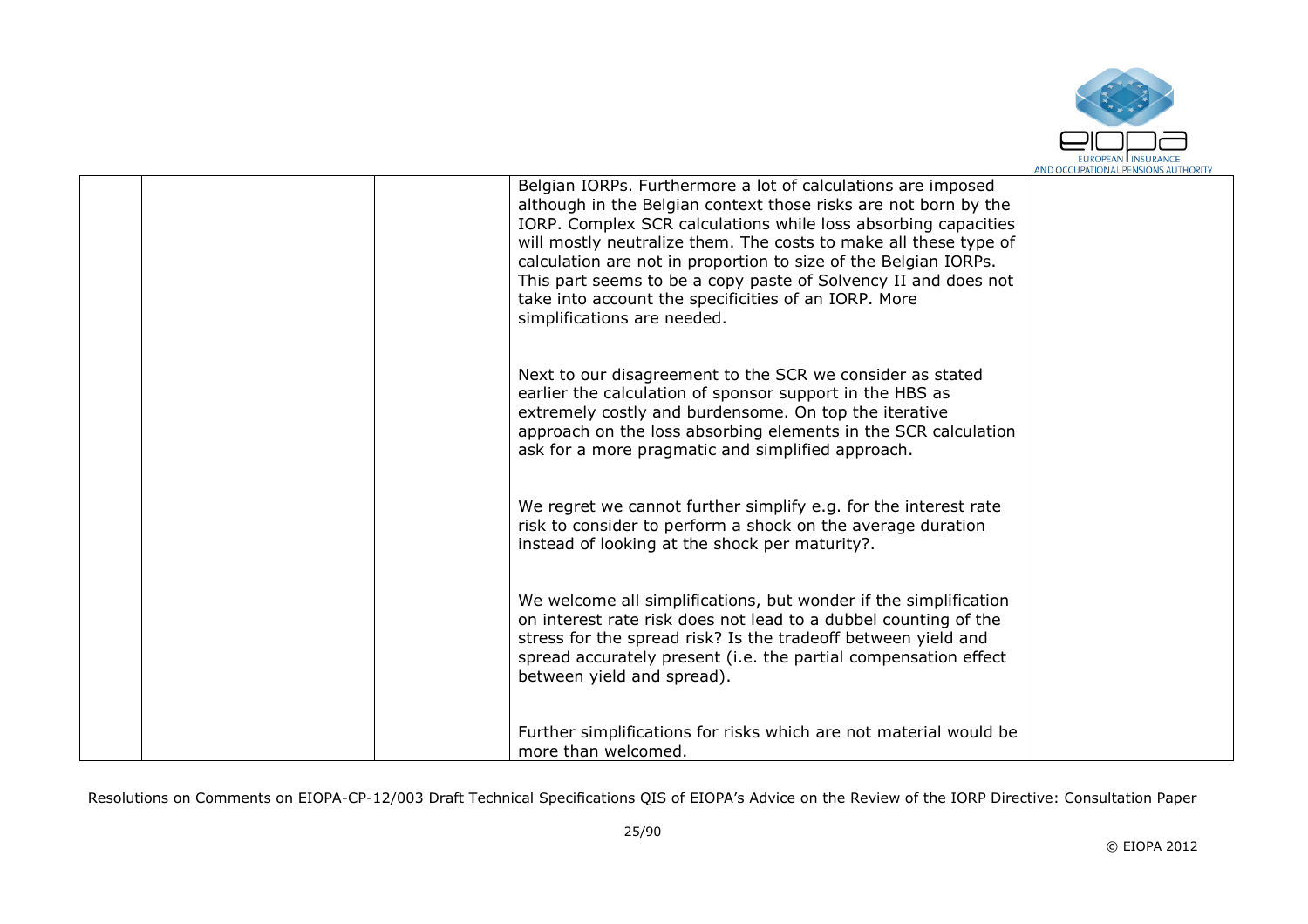

| 59. | <b>BTPS Management Ltd</b>                         | Q20. | Many of these risks will be immaterial and so would be better<br>ignored - especially given the complexity of the calculations<br>which would be required. The cost-benefit analysis here would<br>strongly argue that the best simplification would be for this<br>section simply to be dropped.<br>In addition, we would note that an instantaneous longevity<br>shock of 20% seems wholly unrealistic given the nature and<br>direction of demographics. A smoothed approach would be<br>more appropriate.                      | Noted. |
|-----|----------------------------------------------------|------|------------------------------------------------------------------------------------------------------------------------------------------------------------------------------------------------------------------------------------------------------------------------------------------------------------------------------------------------------------------------------------------------------------------------------------------------------------------------------------------------------------------------------------|--------|
| 60. | Deloitte Total Reward and<br>Benefits Limited (UK) | Q20. | As mentioned in our response to Q6, it is challenging to provide<br>input on proposed simplifications whilst the overall purpose and<br>suitably of the holistic balance sheet is unclear.                                                                                                                                                                                                                                                                                                                                         | Noted. |
| 61. | Dexia Asset Management                             | Q20. | Q20. Do stakeholders believe that the simplifications provided<br>for the calculation of the SCR (for spread risk on bonds in<br>section 3.5, value of collateral in section 3.6 and mortality,<br>longevity, benefit option and catastrophe risk in section 3.7) are<br>adequate? Do stakeholders have any concrete suggestions for<br>additional simplifications?<br>The SCR calculations are very complex so any simplification<br>would be positive. and we suggest more simple formulas for the<br>SCR in the following form: | Noted. |
|     |                                                    |      | $SCR = k = x * Level A TP (x = 15% or 20% or 25%)$<br>a.                                                                                                                                                                                                                                                                                                                                                                                                                                                                           |        |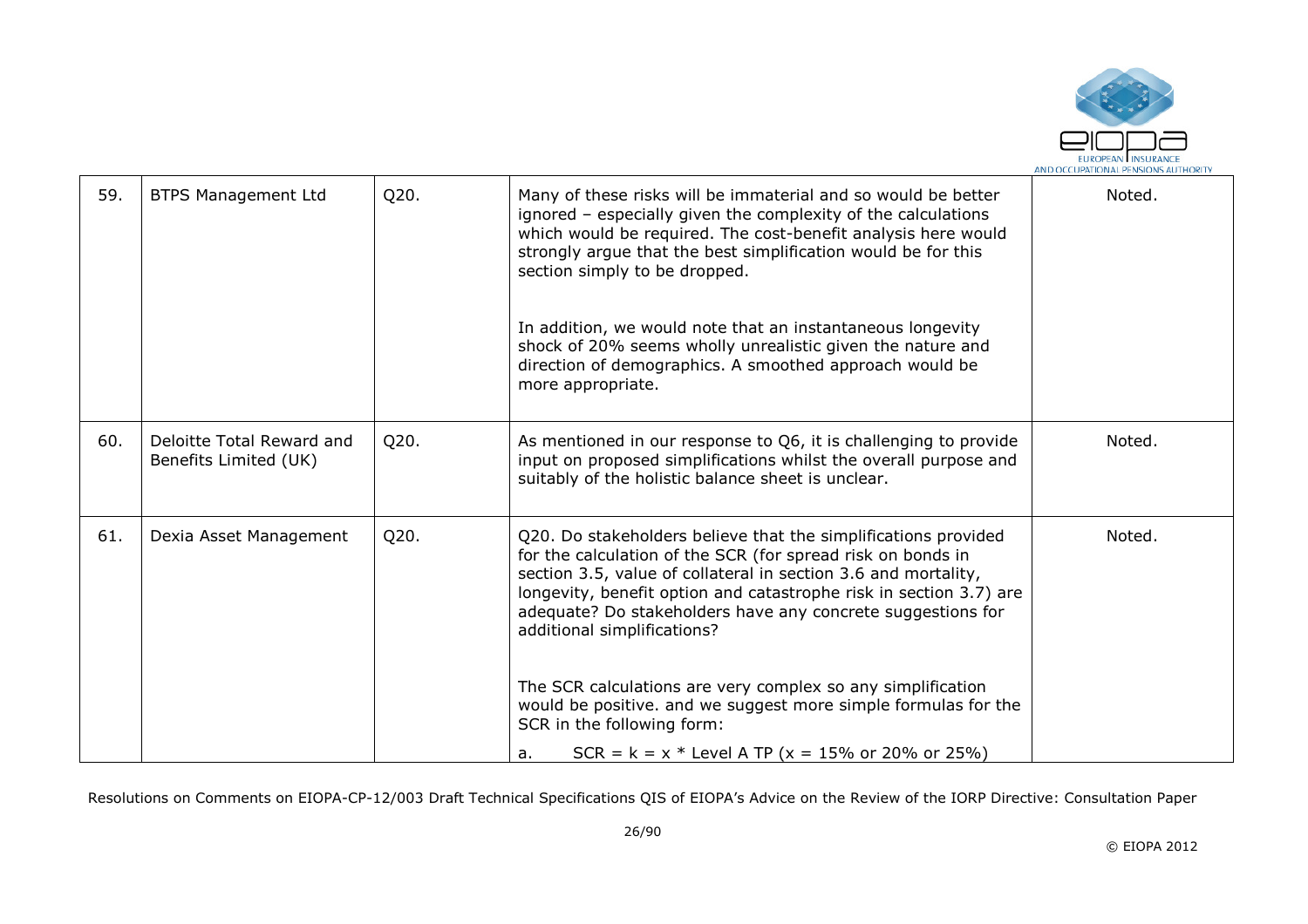

|     |                                                                 |      | $SCR = k + y (y = abs(200 * basis point value of.$<br>b.<br>of invested assets against level A TP))                                                                                                                                      |        |
|-----|-----------------------------------------------------------------|------|------------------------------------------------------------------------------------------------------------------------------------------------------------------------------------------------------------------------------------------|--------|
|     |                                                                 |      | $SCR = 3*$ standard deviation of deficit of invested<br>c.<br>assets against level A TP                                                                                                                                                  |        |
|     |                                                                 |      | It would be more straightforward and easier to compute for<br>many IORP, and would not change the general conclusions.                                                                                                                   |        |
|     |                                                                 |      | In its current form, we suggest to simplify the following<br>components:                                                                                                                                                                 |        |
|     |                                                                 |      | interest rate risk: we suggest the use of duration (just<br>like for corporate bonds)                                                                                                                                                    |        |
|     |                                                                 |      | SCR for intangible assets should be simplified or deleted                                                                                                                                                                                |        |
|     |                                                                 |      | SCR for concentration risk should be simplified or deleted                                                                                                                                                                               |        |
|     |                                                                 |      | SCR for counterparty default should be simplified or<br>deleted                                                                                                                                                                          |        |
|     |                                                                 |      | SCR for pension liability risk should be simplified or<br>deleted (the most important risks are longevity, expense and<br>mortality)                                                                                                     |        |
|     |                                                                 |      |                                                                                                                                                                                                                                          |        |
| 62. | EPRA, INREV, BPF, ZIA,<br>IPF, Fastighetsagarna,<br><b>AREF</b> | Q20. | For the reasons stated in our general comments and our answer<br>to Question 17, which we repeat below, we do not believe that<br>the simplification provided for the calculation of the SCR for real<br>estate in SCR 5.55 is adequate. | Noted. |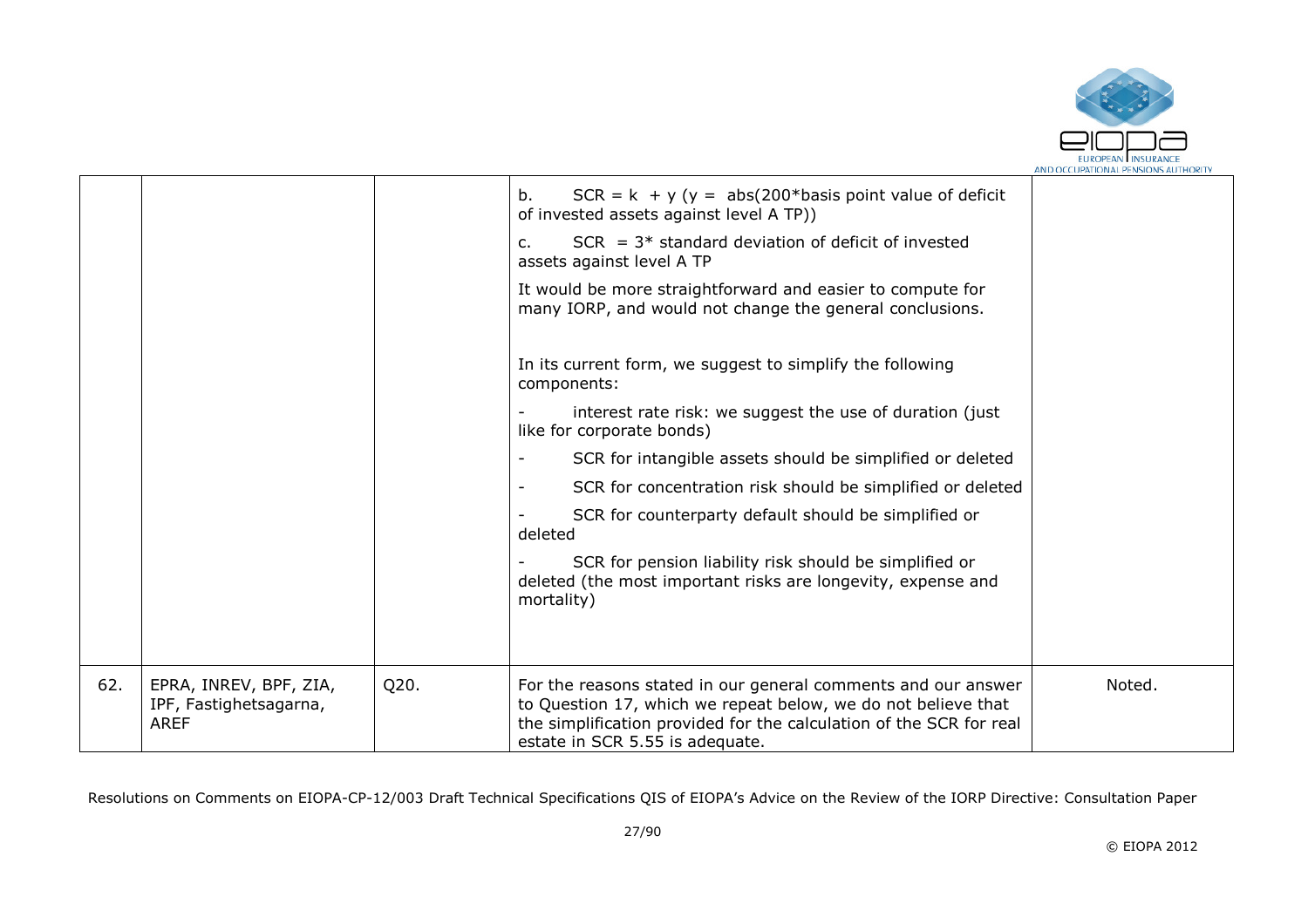

|  | To begin, we do not believe that the risks IORPs are facing are<br>adequately reflected in the calculation of the standard SCR<br>market risk module. As discussed in more detail in our general<br>comments above, applying to IORPs a framework that was<br>designed for insurers (and based on banking regulation) is not<br>suitable given that IORPs have a different business model and<br>pay-out obligations. The obligations of IORPs are stable and<br>predictable and therefore do not require large amounts of short-<br>term available capital. Long-term investments like real estate<br>provide the long-term, predictable and relatively stable cash<br>flows that IORPs rely on to match their liabilities. |                                                 |
|--|------------------------------------------------------------------------------------------------------------------------------------------------------------------------------------------------------------------------------------------------------------------------------------------------------------------------------------------------------------------------------------------------------------------------------------------------------------------------------------------------------------------------------------------------------------------------------------------------------------------------------------------------------------------------------------------------------------------------------|-------------------------------------------------|
|  | For IORPs, rental income generation from real estate<br>investments tends to be more important than short-term<br>returns and rental income flows are managed in even volatile<br>markets by long-term leases with stable tenants and diversified<br>lease expiries. Rather than liquidating assets for liquidity needs,<br>IORPs tend to hold on to assets during market downturns, as<br>was shown in the recent financial crisis.                                                                                                                                                                                                                                                                                         |                                                 |
|  | We also believe that inflation risk is underestimated in the IORP<br>proposals. Inflation risk could be considered in the calculation of<br>the SCR, especially for unconditional inflation linked pension<br>benefits and final salary plans. In addition, the notion (also a<br>feature of SII) that no capital requirement should apply to<br>borrowings by (or guaranteed by) national government of an<br>EEA state cannot be logically supported in light of the sovereign                                                                                                                                                                                                                                             | See added option on<br>inflation and real rate. |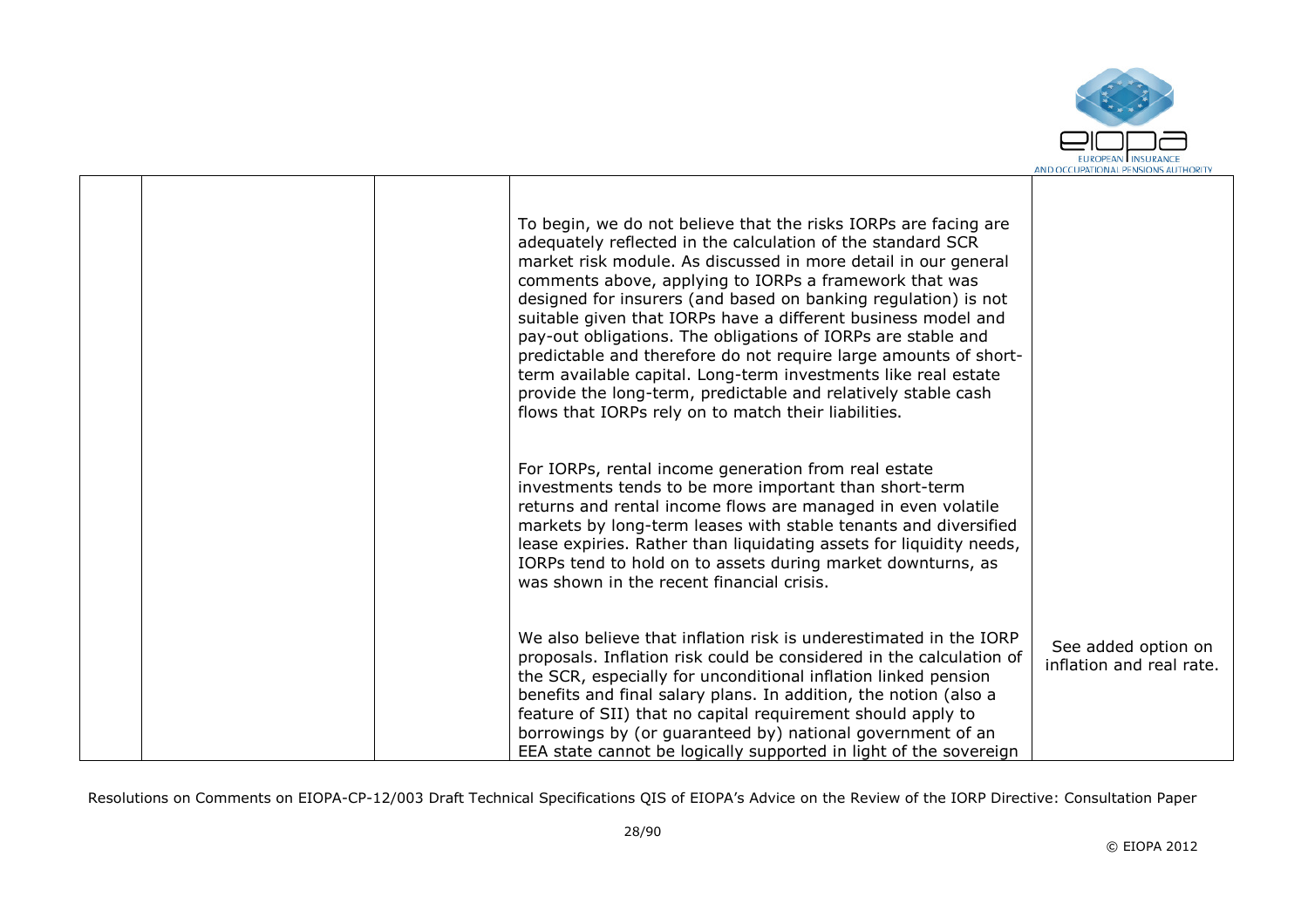

|  | debt crisis that has been playing out for the last two years.                                                                                                                                                                                                                                                                                                                                                                                                                                                                                                                                                                                                                                                                                                                                                                                                                                                                                                                                                                                                                                                                                                                                                 |  |
|--|---------------------------------------------------------------------------------------------------------------------------------------------------------------------------------------------------------------------------------------------------------------------------------------------------------------------------------------------------------------------------------------------------------------------------------------------------------------------------------------------------------------------------------------------------------------------------------------------------------------------------------------------------------------------------------------------------------------------------------------------------------------------------------------------------------------------------------------------------------------------------------------------------------------------------------------------------------------------------------------------------------------------------------------------------------------------------------------------------------------------------------------------------------------------------------------------------------------|--|
|  | SCR.5.55. sets the property solvency capital charge at 25%,<br>which we believe does not adequately reflect the risks IORPs<br>are facing. The property solvency capital charge has been<br>carried over from the currently proposed SII regime for<br>insurers, and research demonstrates that this figure is not an<br>appropriate reflection of the true risk posed by European<br>property investments. Applying the same figure to IORPs raises<br>the same arguments, as well as additional concerns specific to<br>IORPs detailed in our general comments, such as the fact that<br>they are not focused on pursuing profit and, due to the very<br>stable and predictable payment obligations and the long-term<br>nature of these obligations, they are able to maintain a<br>countercyclical investment policy and a prudent long-term<br>investment horizon. In turn, IORPs' long-term investment<br>horizon means that any short-term deficits arising from<br>financial turmoil can be recouped in the long run as a result of<br>the long duration of their liabilities, their ability to share risks<br>among generations and through their use of additional risk-<br>mitigating instruments. |  |
|  | The 25% solvency capital charge does not reflect the entire<br>spectrum of the European property market and ignores<br>diversification benefits. It is therefore wrong to continue to rely<br>on the figure proposed for insurers under SII and extend its<br>application to IORPs. Alternative data sources exist and their<br>validity has been well documented in an industry study<br>conducted by IPD which clearly establishes that an SCR that is                                                                                                                                                                                                                                                                                                                                                                                                                                                                                                                                                                                                                                                                                                                                                      |  |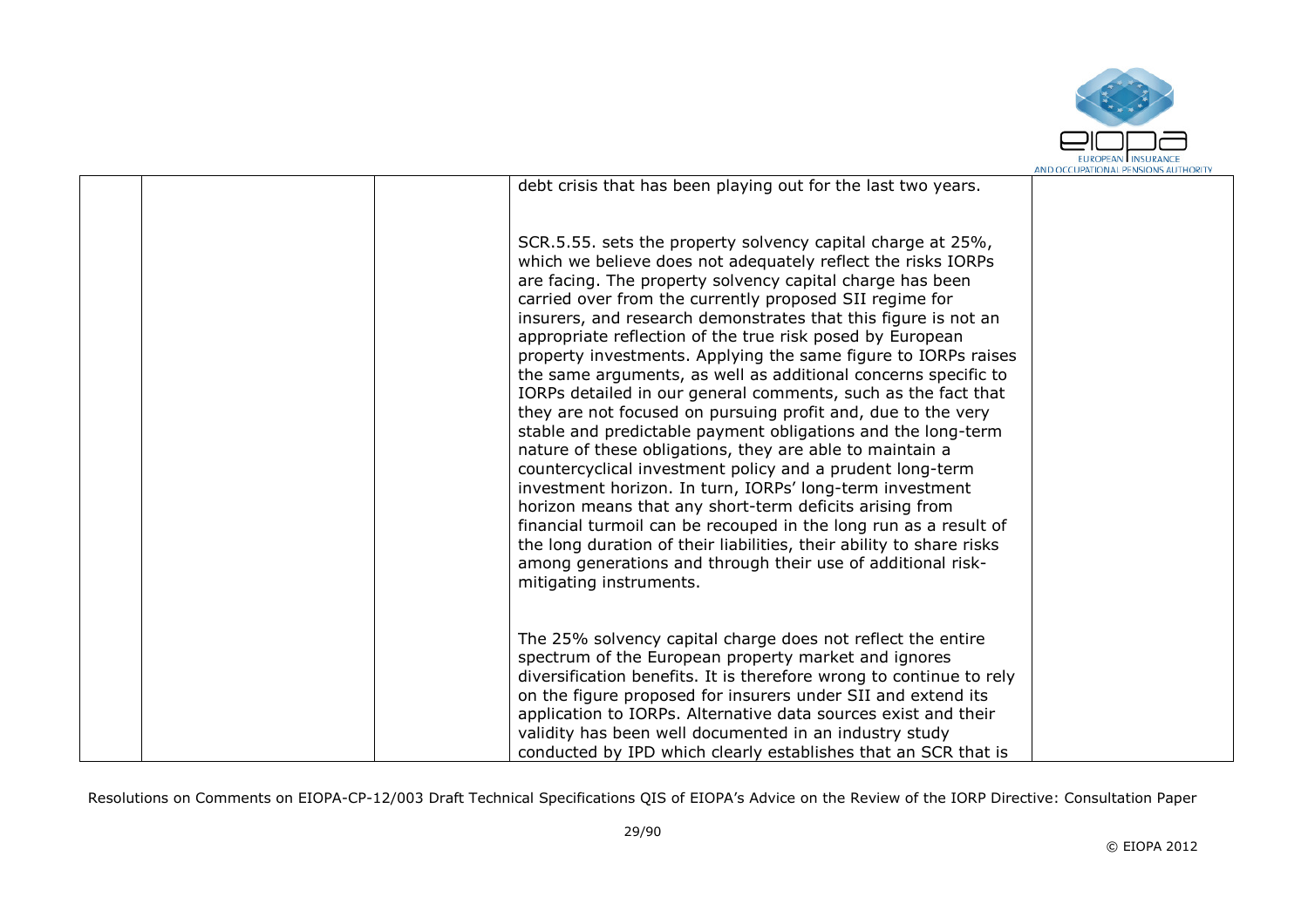

|  | truly reflective of European property market volatility should be<br>no greater than 15%. As insurers across Europe develop<br>internal models for real estate in response to Solvency II, their<br>data clearly support the conclusion that there is significantly<br>lower volatility in European real estate markets than the QIS<br>proposes. National regulators will be aware of this fact from<br>their preliminary discussions with insurance companies that are<br>developing internal models under Solvency II.                                                                                                                                                                                          |  |
|--|--------------------------------------------------------------------------------------------------------------------------------------------------------------------------------------------------------------------------------------------------------------------------------------------------------------------------------------------------------------------------------------------------------------------------------------------------------------------------------------------------------------------------------------------------------------------------------------------------------------------------------------------------------------------------------------------------------------------|--|
|  | As stated in the QIS section HBS.3.14 c) it is difficult to derive<br>property implied volatility in the absence of a property<br>derivatives market, and we agree that the volatility of a<br>property index may be used to calibrate market solvency capital<br>charges. However, the index must be representative of the<br>entire European market. The data used to compute the 25%<br>solvency capital charge cannot be reasonably justified to<br>support the calibration of a representative, EU-wide property<br>risk sub-module as it is based on data from a single country.<br>Such an approach to risk calibration does therefore not<br>accurately reflect the risk posed by real estate investments. |  |
|  | As noted in our general comments above, a property risk sub-<br>module that overstates the real risk results in side-lining of<br>capital needed to produce stable returns for IORPs and to<br>support real estate-related employment and economic growth.<br>Furthermore, it is market distortive as it reduces incentives to<br>invest in a relatively stable asset class with strong portfolio<br>diversification characteristics.                                                                                                                                                                                                                                                                              |  |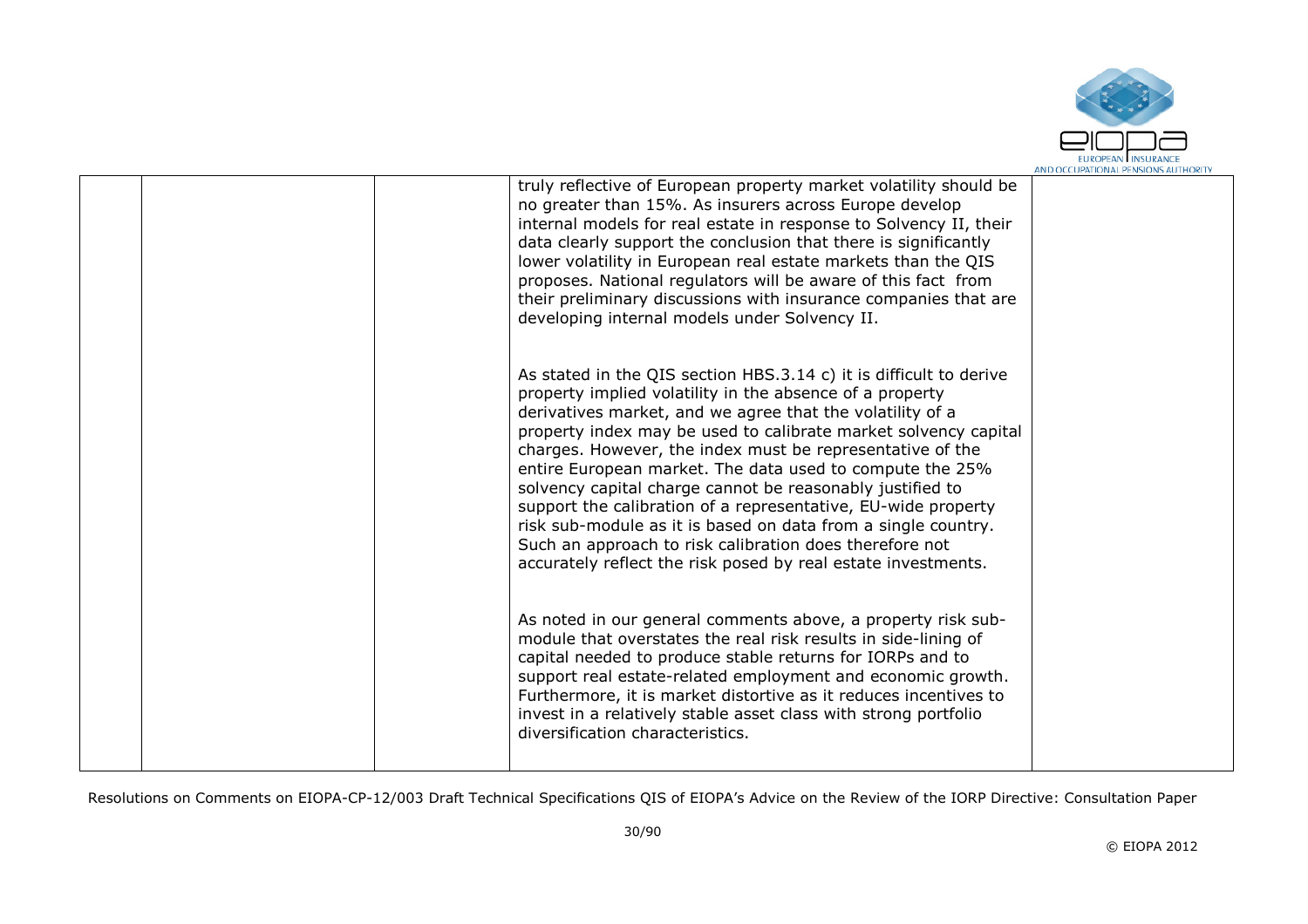

|     |                         |      | Therefore we urge EIOPA to reassess the data used to<br>determine the Value at Risk for property and carry out a new<br>study for setting the standard capital requirement for property<br>that is transparently calculated and based on more<br>representative data series from a broader selection of the EU<br>property investment markets.                                                                                                                                                                                                                                                                                 |        |
|-----|-------------------------|------|--------------------------------------------------------------------------------------------------------------------------------------------------------------------------------------------------------------------------------------------------------------------------------------------------------------------------------------------------------------------------------------------------------------------------------------------------------------------------------------------------------------------------------------------------------------------------------------------------------------------------------|--------|
|     |                         |      | Furthermore, EIOPA suggests in SCR.5.4. that the correlation of<br>property to equity is 0.75. We note that property scores<br>computed using IPD data never exceeded a 0.50 correlation for<br>equities, and were more commonly negatively related to<br>interest rates. The IPD study supports this notion. We would<br>therefore welcome further discussion with EIOPA to understand<br>how the correlation has been calculated and what methodology<br>and data have been used.                                                                                                                                            |        |
|     |                         |      | Finally, IPD research suggests that a reduction from 99.5% to<br>either 97.5% or 95% in the confidence level used in the SCR<br>calculation would have a very limited effect on 12 month Value<br>at Risk for the European property markets reviewed as part of<br>the study. Only when the confidence level is reduced by 5-10<br>percentage points is there a noticeable difference. Accordingly,<br>simply reducing the confidence level required by the IORPs<br>proposal should not be seen as an alternative to setting an<br>appropriate SCR for property, which truly reflects European<br>property market volatility. |        |
| 63. | European Association of | Q20. | Do stakeholders believe that the simplifications provided for the                                                                                                                                                                                                                                                                                                                                                                                                                                                                                                                                                              | Noted. |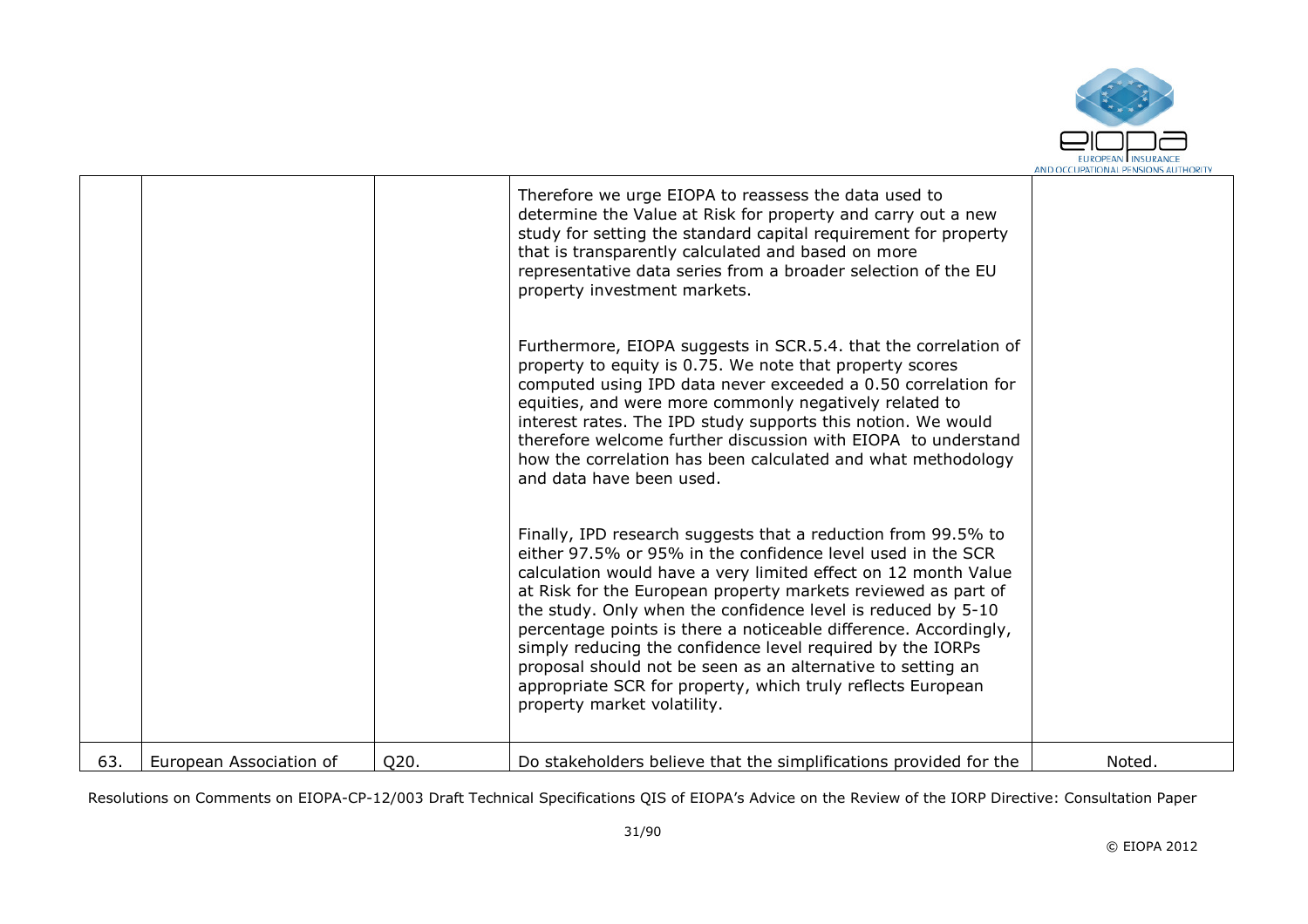

|     | <b>Public Sector Pension Inst</b>                     |      | calculation of the SCR (for spread risk on bonds in section 3.5,<br>value of collateral in section 3.6 and mortality, longevity,<br>benefit option and catastrophe risk in section 3.7) are<br>adequate? Do stakeholders have any concrete suggestions for<br>additional simplifications?<br>See answers to Q6 and Q13.                                                                                                                                                                                                                                                                  |                                                                                                                                                                        |
|-----|-------------------------------------------------------|------|------------------------------------------------------------------------------------------------------------------------------------------------------------------------------------------------------------------------------------------------------------------------------------------------------------------------------------------------------------------------------------------------------------------------------------------------------------------------------------------------------------------------------------------------------------------------------------------|------------------------------------------------------------------------------------------------------------------------------------------------------------------------|
| 64. | European Federation for<br>Retirement Provision (EFRP | Q20. | Q20. Do stakeholders believe that the simplifications provided<br>for the calculation of the SCR (for spread risk on bonds in<br>section 3.5, value of collateral in section 3.6 and mortality,<br>longevity, benefit option and catastrophe risk in section 3.7) are<br>adequate? Do stakeholders have any concrete suggestions for<br>additional simplifications?<br>The EFRP believes that some of the basic calculations are too<br>complex, given the expected materiality of the risk and the<br>purpose of this QIS. The proposed simplifications should be the<br>basis formula. | Noted.<br>Excluding a particular<br>risk (sub-)module in<br>the SCR calculation in<br>case it is not material<br>will be considered a<br>simplification in the<br>QIS. |
|     |                                                       |      | Many of these risks are either non-existent or immaterial for<br>IORPs and should be left out of the QIS. The simplifications for<br>Health risk, Intangible asset risk module, Pension disability-<br>morbidity risk, Pension revision risk, Pension catastrophe risk<br>sub-module and Counterparty default risk module are not<br>(very) relevant for IORPs and should be excluded from this first<br>QIS.                                                                                                                                                                            |                                                                                                                                                                        |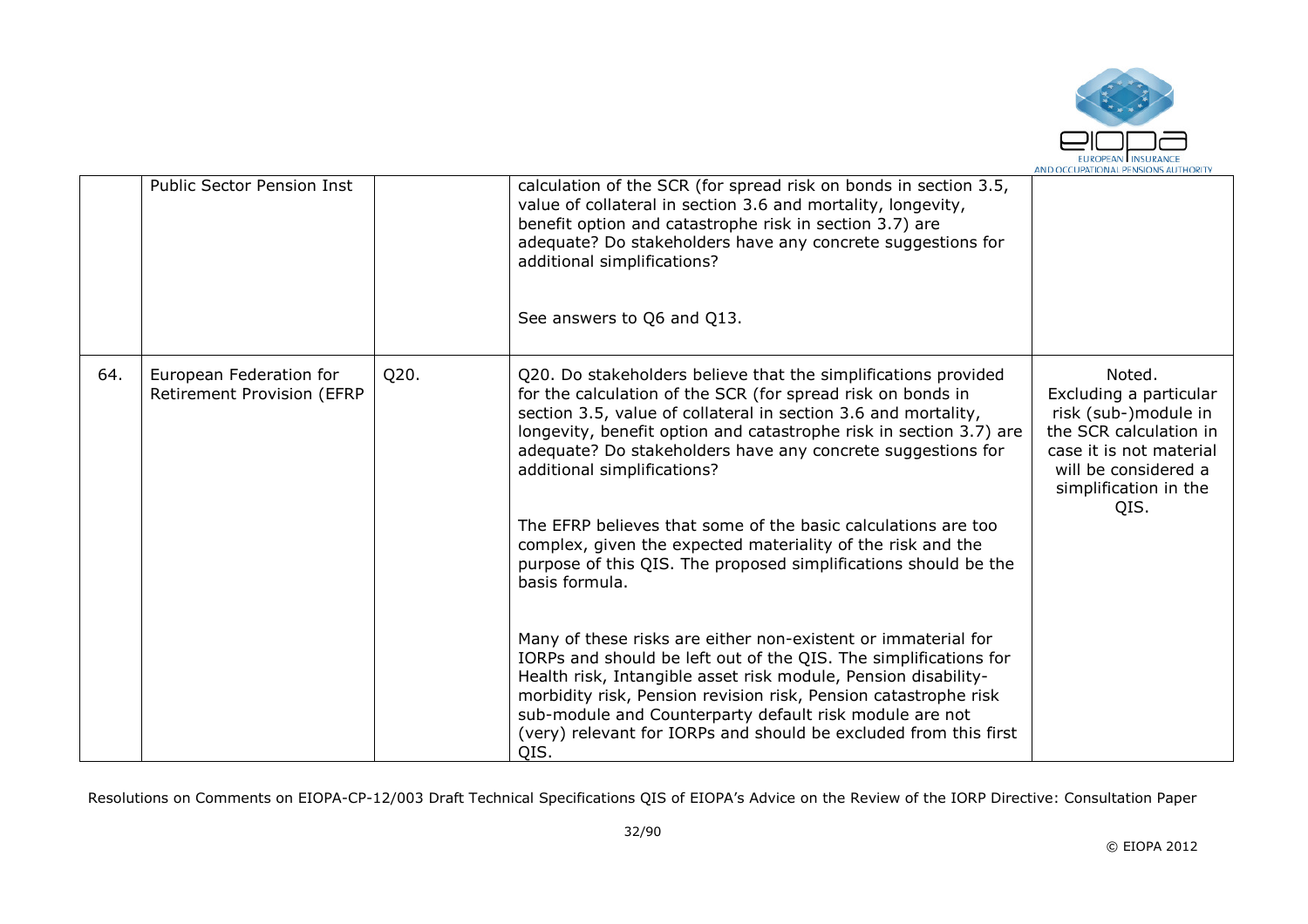

|     |                                                 |      | The simplifications for mortality, longevity and catastrophe risk<br>are adequate from a technical point of view, but the assumed<br>stress scenarios are overestimated in our view (see also<br>question 17). The proposed calculation method for interest rate<br>risk could lead to double-counting of the spread risk and EFRP<br>wonders whether an average calculation (the shock on interest<br>rates based on an average duration) could be used.                                                                                                                     |                                                                                                                                                                        |
|-----|-------------------------------------------------|------|-------------------------------------------------------------------------------------------------------------------------------------------------------------------------------------------------------------------------------------------------------------------------------------------------------------------------------------------------------------------------------------------------------------------------------------------------------------------------------------------------------------------------------------------------------------------------------|------------------------------------------------------------------------------------------------------------------------------------------------------------------------|
| 65. | Federation of the Dutch<br><b>Pension Funds</b> | Q20. | First of all, we believe that some of the basic calculations are<br>too complex, given the expected materiality of the risk and the<br>purpose of this QIS. More quidance is needed according to us.<br>The proposed simplifications should be the basis formula. This is<br>also the case because the requirements for proportionality are<br>complex themselves. The proposed process on when to apply<br>proportionality seems to be more labour-intensive than doing<br>actual calculations and for this QIS the level of detail for<br>proportionality seem superfluous. | Noted.<br>Excluding a particular<br>risk (sub-)module in<br>the SCR calculation in<br>case it is not material<br>will be considered a<br>simplification in the<br>QIS. |
|     |                                                 |      | In respect of simplification, health risk, operational risk,<br>intangible asset risk module, pension disability-morbidity risk,<br>pension revision risk, pension catastrophe risk sub-module and<br>counterparty default risk module are not (very) material for<br>IORPs and should be excluded from this first QIS. At the same<br>time, we suggest to include (wage) inflation risk. In the Dutch<br>FTK framework, we work with the following risks: interest rate<br>risk, market risk, currency risk, commodity risk, credit risk and<br>insurance risk.              |                                                                                                                                                                        |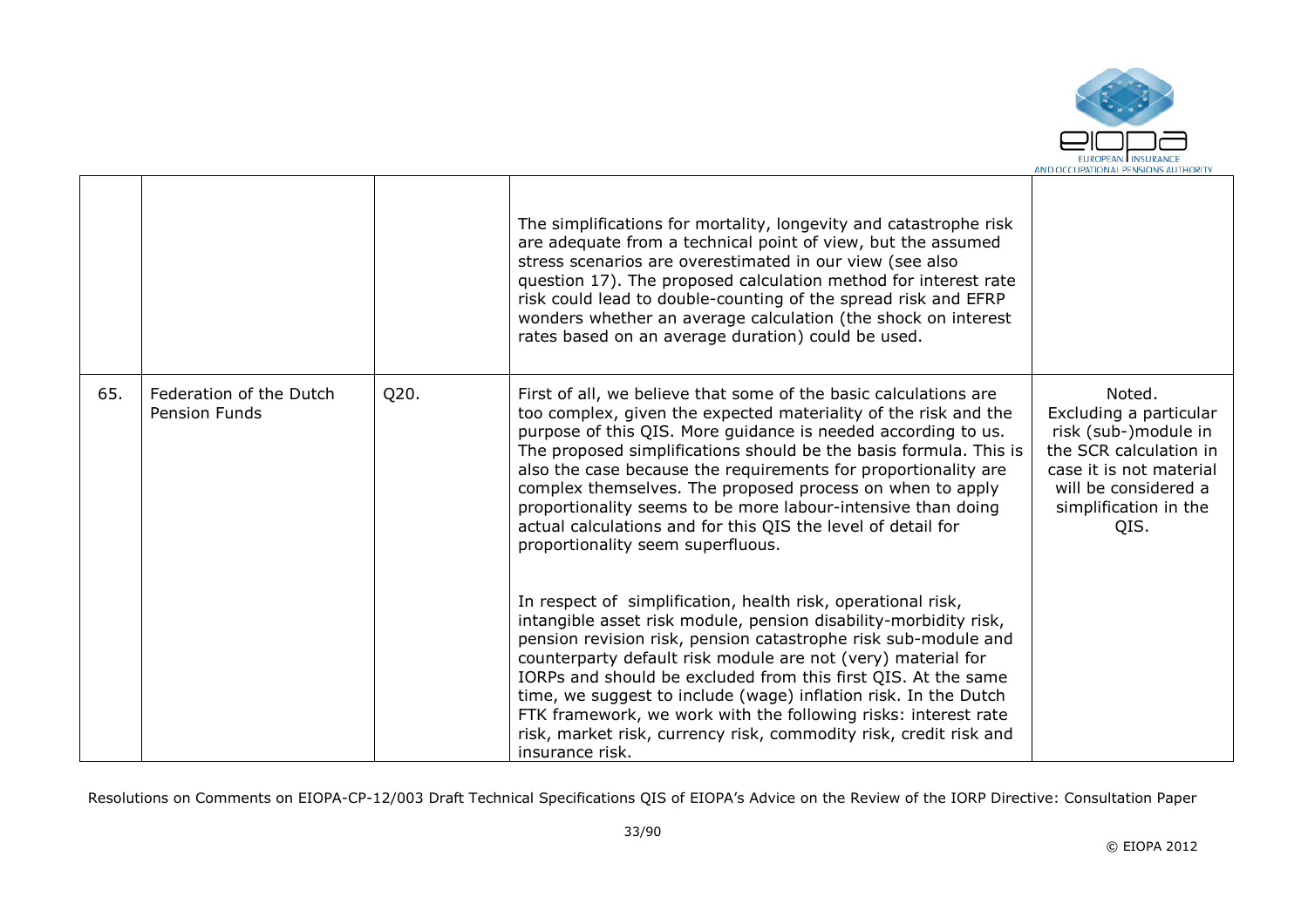

|     |                                                        |      | The simplifications provided for the calculation of the spread<br>risk and collateral are adequate. The simplifications for<br>mortality, longevity and catastrophe risk are adequate from a<br>technical point of view, but the assumed stress scenarios are<br>overestimated in our view. |        |
|-----|--------------------------------------------------------|------|---------------------------------------------------------------------------------------------------------------------------------------------------------------------------------------------------------------------------------------------------------------------------------------------|--------|
| 66. | <b>Financial Reporting Council</b><br>- staff response | Q20. | We consider that the simplified formula for the spread risk SCR<br>will make the calculations much easier to perform. We would<br>expect that the simplification will not lead to a material loss of<br>accuracy.                                                                           | Noted. |
|     |                                                        |      | A further simplification might be to consider only bonds of BB or<br>below in the stressed scenario. The formula could then be<br>further simplified to %MV*F*duration in respect of those bonds.                                                                                           |        |
|     |                                                        |      | The simplifications for the value of collateral SCR and the<br>elements of the pensions risk SCR appear reasonable although<br>the parameters appear subjective.                                                                                                                            |        |
| 67. | German Institute of<br><b>Pension Actuaries</b>        | Q20. | The same simplifications as for life insures are used. Some of<br>the basic calculations are too complex and will overburden<br>IORPs - given the expected materiality of the risk and the<br>purpose of this QIS - and certain risk categories are not<br>relevant for IORPs.              | Noted. |
|     |                                                        |      | The given approach is extremely hard to handle in particular for<br>smaller IORPs. We expect that the costs will be not appropriate                                                                                                                                                         |        |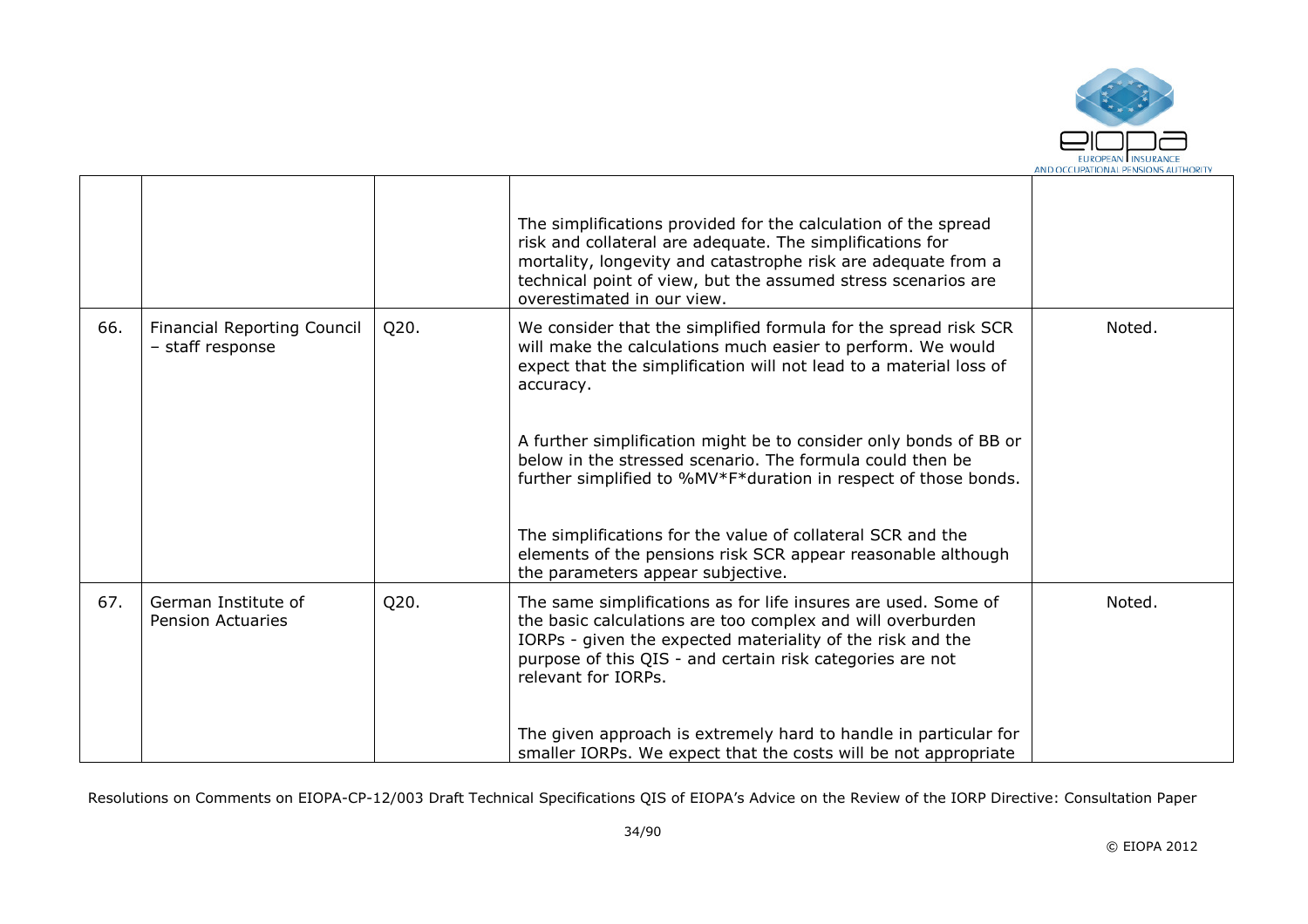

|     |                                                           |      | and this circumstance will reduce the number of participants so<br>that the information value is questionable.                                                                                                                                                                                                                                                                                                                                              |        |
|-----|-----------------------------------------------------------|------|-------------------------------------------------------------------------------------------------------------------------------------------------------------------------------------------------------------------------------------------------------------------------------------------------------------------------------------------------------------------------------------------------------------------------------------------------------------|--------|
| 68. | <b>GESAMTMETALL -</b><br>Federation of German<br>employer | Q20. | First of all, we believe that some of the basic calculations are<br>too complex, given the expected materiality of the risk and the<br>purpose of this QIS. Start simple and possible sophistication in<br>later stages will results in a better outcome. As discussed<br>earlier, certain risk categories are not relevant for IORPs (such<br>as catastrophe risk) and should at the least be excluded from<br>this first QIS.                             | Noted. |
| 69. | Groupe Consultatif<br>Actuariel Européen                  | Q20. | Do stakeholders believe that the simplifications provided for the<br>calculation of the SCR (for spread risk on bonds in section 3.5,<br>value of collateral in section 3.6 and mortality, longevity,<br>benefit option and catastrophe risk in section 3.7) are<br>adequate? Do stakeholders have any concrete suggestions for<br>additional simplifications?<br>These appear to be very similar to the corresponding modules<br>proposed for Solvency II. | Noted. |
| 70. | Hundred Group of Finance<br><b>Directors</b>              | Q20. | Do stakeholders believe that the simplifications provided for the<br>calculation of the SCR (for spread risk on bonds on section 3.5,<br>value of collateral in section 3.6 and mortality, longevity,<br>benefit option and catastrophe risk in section 3.7) are<br>adequate? Do stakeholders have any concrete suggestions for<br>additional simplifications?<br>No comment.                                                                               | Noted. |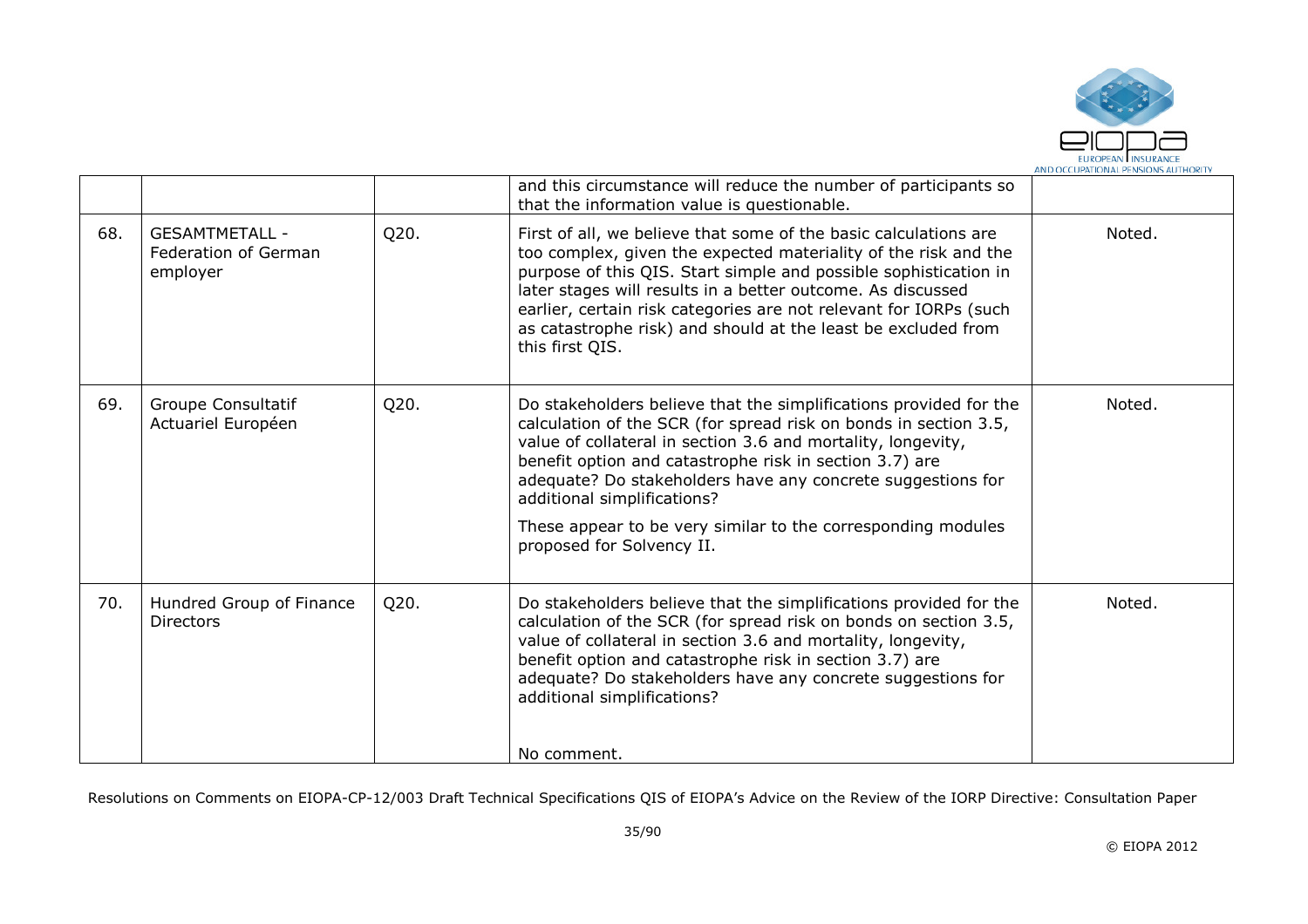

| 71. | <b>IBM Deutschland</b><br>Pensionsfonds AG | Q20. | No. The above risks are either non-existent or immaterial for<br>IORPs. Leaving these out of the QIS would not alter the results<br>significantly.                                                                                                                                                                                                                                                                                                                                                                              | Noted.<br>Excluding a particular<br>risk (sub-)module in<br>the SCR calculation in<br>case it is not material<br>will be considered a<br>simplification in the<br>QIS. |
|-----|--------------------------------------------|------|---------------------------------------------------------------------------------------------------------------------------------------------------------------------------------------------------------------------------------------------------------------------------------------------------------------------------------------------------------------------------------------------------------------------------------------------------------------------------------------------------------------------------------|------------------------------------------------------------------------------------------------------------------------------------------------------------------------|
| 72. | Institute and Faculty of<br>Actuaries      | Q20. | Do stakeholders believe that the simplifications provided for the<br>calculation of the SCR (for spread risk on bonds in section 3.5,<br>value of collateral in section 3.6 and mortality, longevity,<br>benefit option and catastrophe risk in section 3.7) are<br>adequate? Do stakeholders have any concrete suggestions for<br>additional simplifications?<br>Our view is that these areas need to be considered in far more<br>detail. We would welcome the opportunity to help EIOPA<br>develop suitable simplifications. | Noted.                                                                                                                                                                 |
| 73. | <b>Insurance Europe</b>                    | Q20. | It should be tested in the QIS. The outcome of the QIS should<br>be carefully taken into account by EIOPA regarding the final<br>advice                                                                                                                                                                                                                                                                                                                                                                                         | Noted.                                                                                                                                                                 |
| 74. | KPMG LLP (UK)                              | Q20. | Splitting out mortality-sensitive technical provisions from<br>longevity-sensitive technical provisions will be impractical in the<br>UK, regardless of whether this is done with respect to technical<br>provisions by policyholder or by benefit type (which we cannot<br>see specified). This will be true at an IORP level, but can be                                                                                                                                                                                      | Noted.                                                                                                                                                                 |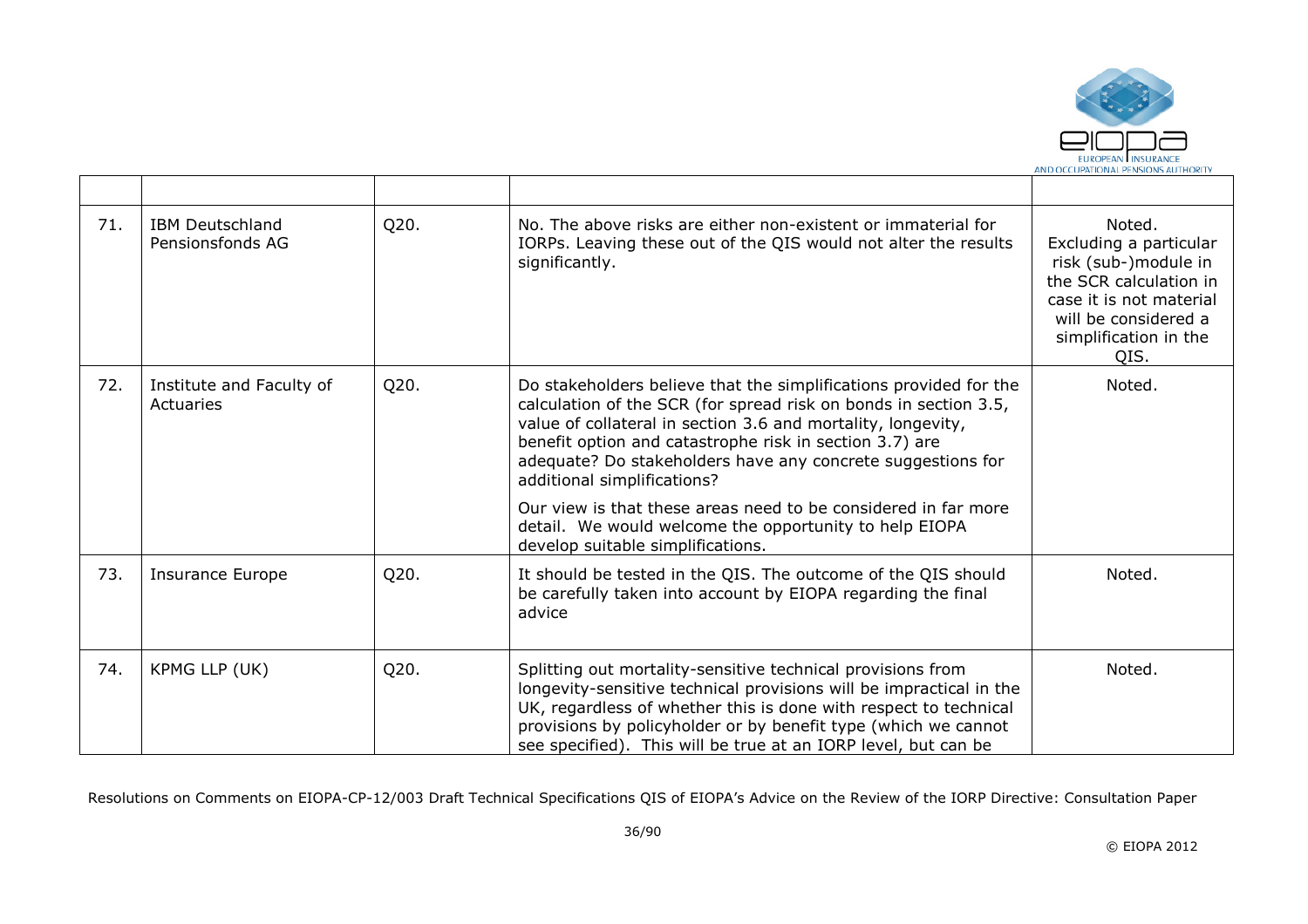

|     |            |      | considered pointless at an aggregate level under the QIS.                                                                                                                                                                                                                                                                                                                                   |        |
|-----|------------|------|---------------------------------------------------------------------------------------------------------------------------------------------------------------------------------------------------------------------------------------------------------------------------------------------------------------------------------------------------------------------------------------------|--------|
|     |            |      | We also believe the exposures to mortality and longevity will be<br>more negatively correlated than for insurers, as UK IORPS<br>provide both types of benefit to the same group of people,<br>rather than through different business lines. By extension,<br>similar principles apply to the correlation coefficient proposed<br>for catastrophe risk and longevity risks within the IORP. |        |
|     |            |      | For all but the very largest UK IORPS, the required level of<br>detail around spread and concentration risk will not be easily<br>accessible without significant additional reporting from third<br>party asset managers. We would anticipate substantial cost to<br>assess information on what will in most cases be a risk that is<br>largely diversified away by other risks.            |        |
| 75. | Mercer Ltd | Q20. | Do stakeholders believe that the simplifications provided for the<br>calculation of the SCR (for spread risk on bonds in section 3.5,<br>value of collateral in section 3.6 and mortality, longevity,<br>benefit option and catastrophe risk in section 3.7) are<br>adequate? Do stakeholders have any concrete suggestions for<br>additional simplifications?                              | Noted. |
|     |            |      | A principles based approach would likely result in better<br>outcomes.                                                                                                                                                                                                                                                                                                                      |        |
|     |            |      | Spread risk and collateral - these areas are particularly<br>complicated, we expect to the extent of spurious accuracy,<br>since because of the necessary simplifications (for example,<br>having to class bonds by credit rating, which results in cliff edge<br>effects) and the unavoidable approximation (for example, the                                                              |        |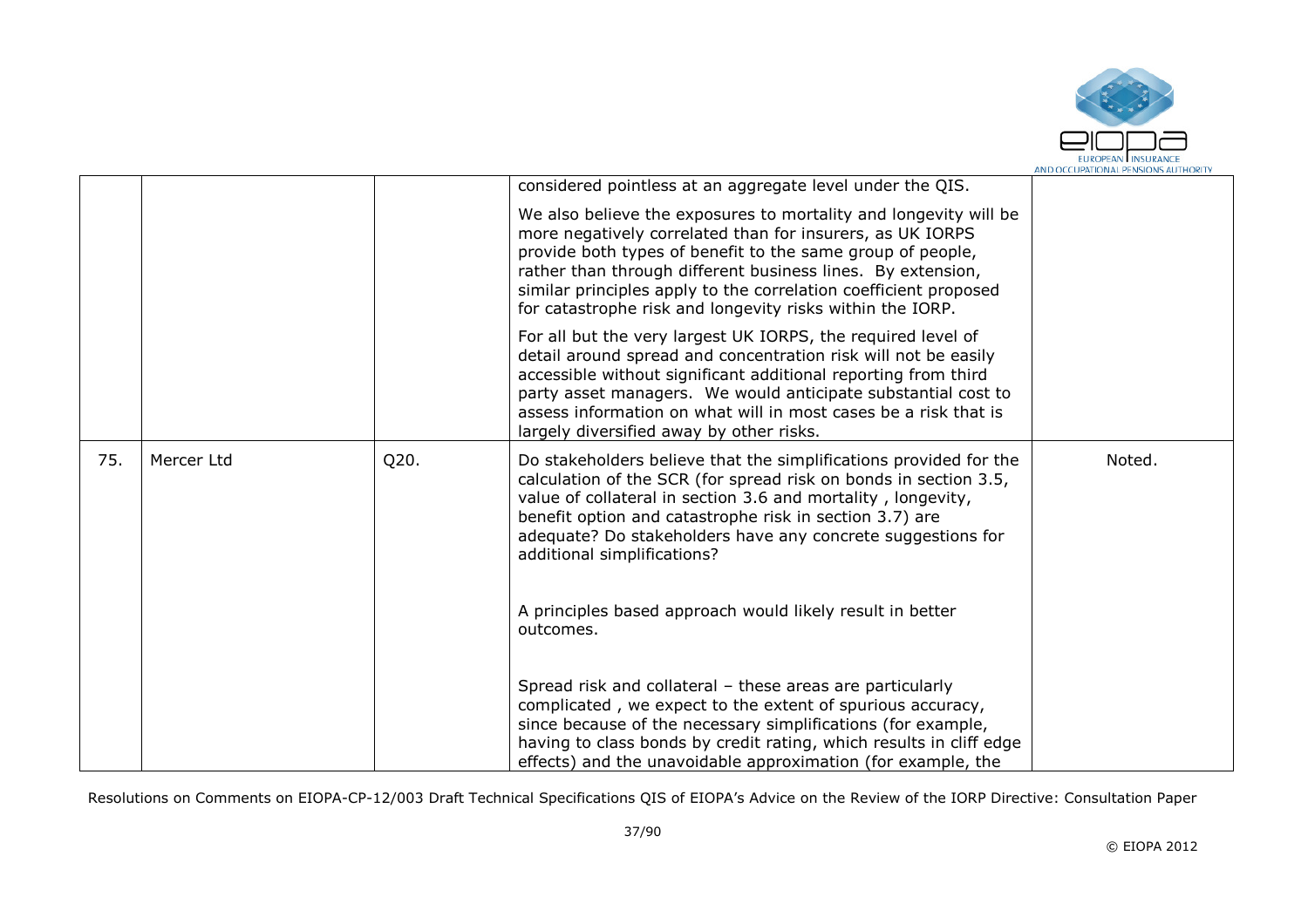

|  | base insolvency probabilities and the spread risk factors). We<br>would also point out that in many cases, the granular<br>information needed to calculate this stress may not be available<br>to IORP managers.                                                                                                                                                                                       |  |
|--|--------------------------------------------------------------------------------------------------------------------------------------------------------------------------------------------------------------------------------------------------------------------------------------------------------------------------------------------------------------------------------------------------------|--|
|  | Mortality - heavier mortality is normally a small part of an<br>IORPs risk portfolio that is often reinsured out. In that case, it<br>could be possibly to ignore this aspect of the calculation<br>entirely.                                                                                                                                                                                          |  |
|  | Longevity - improvements in mortality rates are difficult to<br>predict, particularly for younger members. In a closed, or very<br>mature, scheme where most of the liabilities are pensioners,<br>the proposed stress is likely to over state the risk; for 'younger'<br>schemes, it might understate it. Certainly, a fixed stress applied<br>to all schemes is unlikely to give useful information. |  |
|  | Benefit option - the principles here have been copied from the<br>insurance industry QIS5 lapse risk module. We consider the risk<br>of exercising an option to be different from those of lapsing a<br>policy, partly because there is no subsequent loss to the IORP<br>(for example, if an insurance policy is lapsed, the loss of<br>premium income can affect the emergence of profit).           |  |
|  | We also observe that many options are only infrequently<br>exercised, so it is hard to determine reliable assumptions.<br>Hence, the amount of detail apparently required seems                                                                                                                                                                                                                        |  |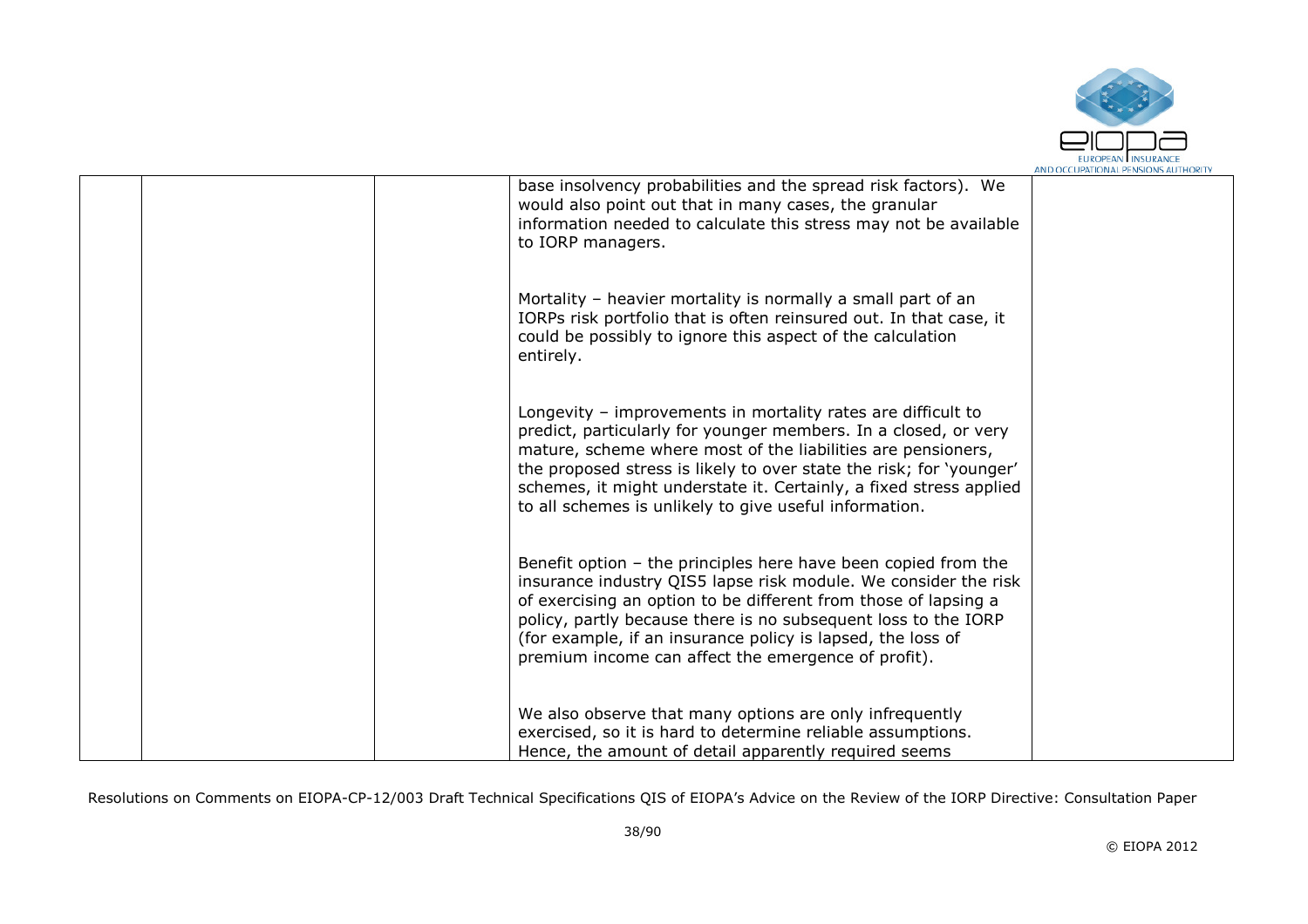

|     |                                                 |      | excessive for a calculation that will be at best a rough<br>approximation.<br>Catastrophe risk - This module requires further thought.                                                                                                                                                                                                                                                                                                                                                                                                                                                                                                                                                                                                                                                                                                          |        |
|-----|-------------------------------------------------|------|-------------------------------------------------------------------------------------------------------------------------------------------------------------------------------------------------------------------------------------------------------------------------------------------------------------------------------------------------------------------------------------------------------------------------------------------------------------------------------------------------------------------------------------------------------------------------------------------------------------------------------------------------------------------------------------------------------------------------------------------------------------------------------------------------------------------------------------------------|--------|
| 76. | National Association of<br>Pension Funds (NAPF) | Q20. | Do stakeholders believe that the simplifications provided for the<br>calculation of the SCR (for spread risk on bonds in section 3.5,<br>value of collateral in section 3.6 and mortality, longevity,<br>benefit option and catastrophe risk in section 3.7) are<br>adequate? Do stakeholders have any concrete suggestions for<br>additional simplifications?<br>Some of the basic calculations are too complex, especially if the<br>Holistic Balance Sheet is only to be used as an indicative item.<br>As argued in answer to Question 17 above, a number of the<br>risks currently proposed for the SCR are inappropriate for IORPs<br>and should be removed. For example, mortality could be<br>removed, as it is more likely to produce a profit than a loss.<br>The mortality and longevity sub-modules could be combined for<br>IORPs. | Noted. |
|     |                                                 |      | In our view, the application of the benefit option risk sub-<br>module needs to be clarified for IORPs. In particular, it is not                                                                                                                                                                                                                                                                                                                                                                                                                                                                                                                                                                                                                                                                                                                |        |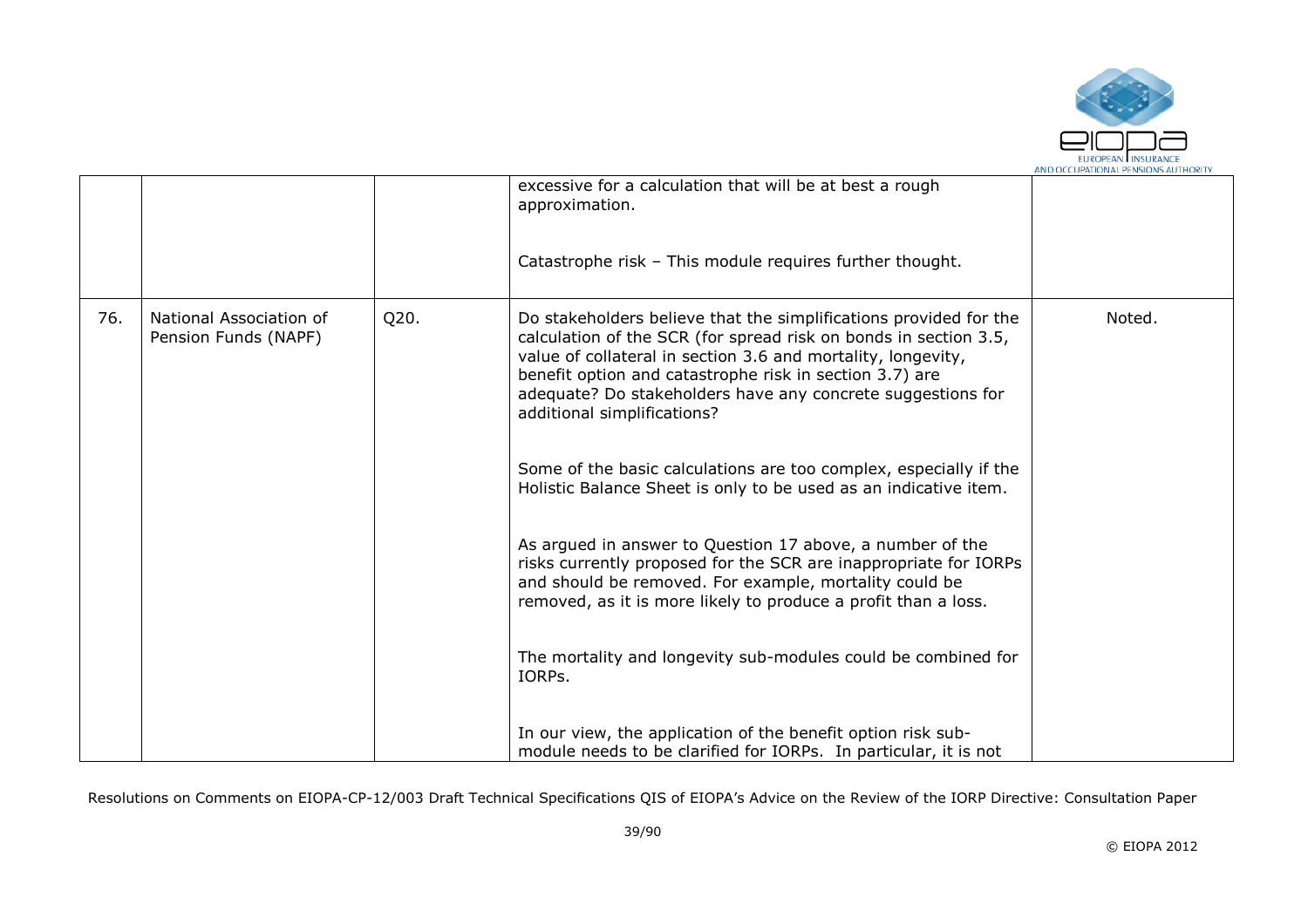

|     |                                                     |      | clear how benefit options such as commutation of pension for a<br>cash sum at retirement are to be taken into account. The lack<br>of clarity arises because the wording used has been drafted in<br>an insurance, rather than an IORP, context.                                                                                                                              |        |
|-----|-----------------------------------------------------|------|-------------------------------------------------------------------------------------------------------------------------------------------------------------------------------------------------------------------------------------------------------------------------------------------------------------------------------------------------------------------------------|--------|
| 77. | <b>Punter Southall</b>                              | Q20. | Do stakeholders believe that the simplifications provided for the<br>calculation of the SCR (for spread risk on bonds on section 3.5,<br>value of collateral in section 3.6 and mortality, longevity,<br>benefit option and catastrophe risk in section 3.7) are<br>adequate? Do stakeholders have any concrete suggestions for<br>additional simplifications?<br>No comment. | Noted. |
| 78. | Railways Pension Trustee<br>Company Limited (RPTCL) | Q20. | For the reasons noted in Q16 and Q17, RPTCL does not consider<br>the inclusion of the SCR to be appropriate. We have no<br>additional comments to make on this question.                                                                                                                                                                                                      | Noted. |
| 81. | Towers Watson B.V.                                  | Q20. | Do stakeholders believe that the simplifications provided for the<br>calculation of the SCR (for spread risk on bonds in section 3.5,<br>value of collateral in section 3.6 and mortality, longevity,                                                                                                                                                                         | Noted. |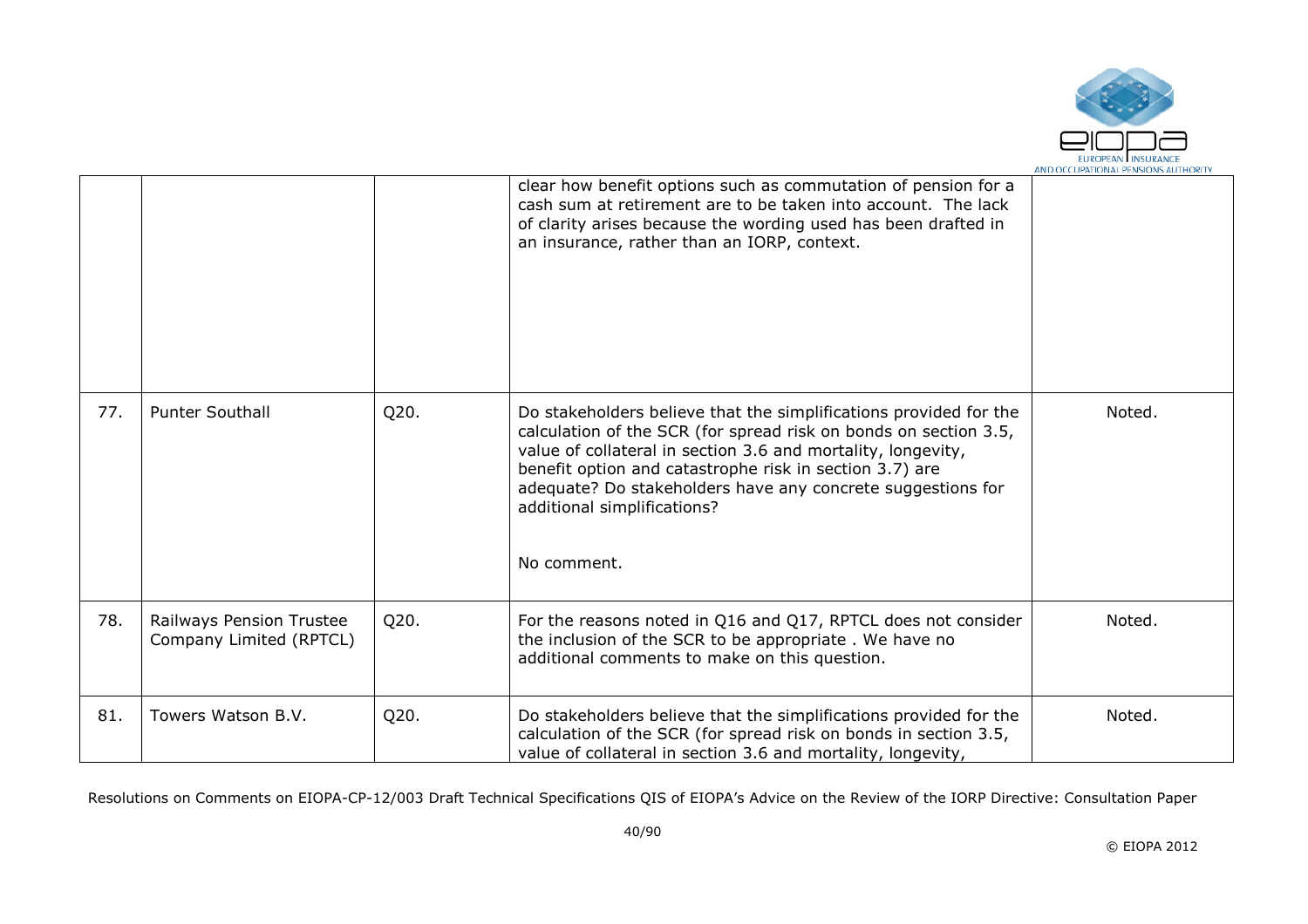

|     |                         |      | benefit option and catastrophe risk in section 3.7) are<br>adequate? Do stakeholders have any concrete suggestions for<br>additional simplifications?                                                                                                                                                                                                                                |        |
|-----|-------------------------|------|--------------------------------------------------------------------------------------------------------------------------------------------------------------------------------------------------------------------------------------------------------------------------------------------------------------------------------------------------------------------------------------|--------|
|     |                         |      | The application of the benefit option risk sub-module needs to<br>be clarified for IORPs. In particular, it is not clear how benefit<br>options such as commutation of pension for a cash sum at<br>retirement are to be taken into account. The lack of clarity<br>arises because the wording used has been drafted in an<br>insurance, rather than an IORP, context.               |        |
| 82. | Towers Watson GmbH,     | Q20. |                                                                                                                                                                                                                                                                                                                                                                                      | Noted. |
|     | Germany                 |      | The proposed simplification for the longevity risk calculation in<br>SCR 7.33 appears to be an excessively conservative reflection<br>of the change in liability due to a longevity shock.                                                                                                                                                                                           |        |
|     |                         |      | In our view, the application of the benefit option risk sub-<br>module needs to be clarified for IORPs. In particular, it is not<br>clear how benefit options such as commutation of pension for a<br>cash sum at retirement are to be taken into account. The lack<br>of clarity arises because the wording used has been drafted in<br>an insurance, rather than an IORP, context. |        |
| 83. | <b>Towers Watson UK</b> | Q20. | Do stakeholders believe that the simplifications provided for the<br>calculation of the SCR (for spread risk on bonds in section 3.5,<br>value of collateral in section 3.6 and mortality, longevity,<br>benefit option and catastrophe risk in section 3.7) are<br>adequate? Do stakeholders have any concrete suggestions for                                                      | Noted. |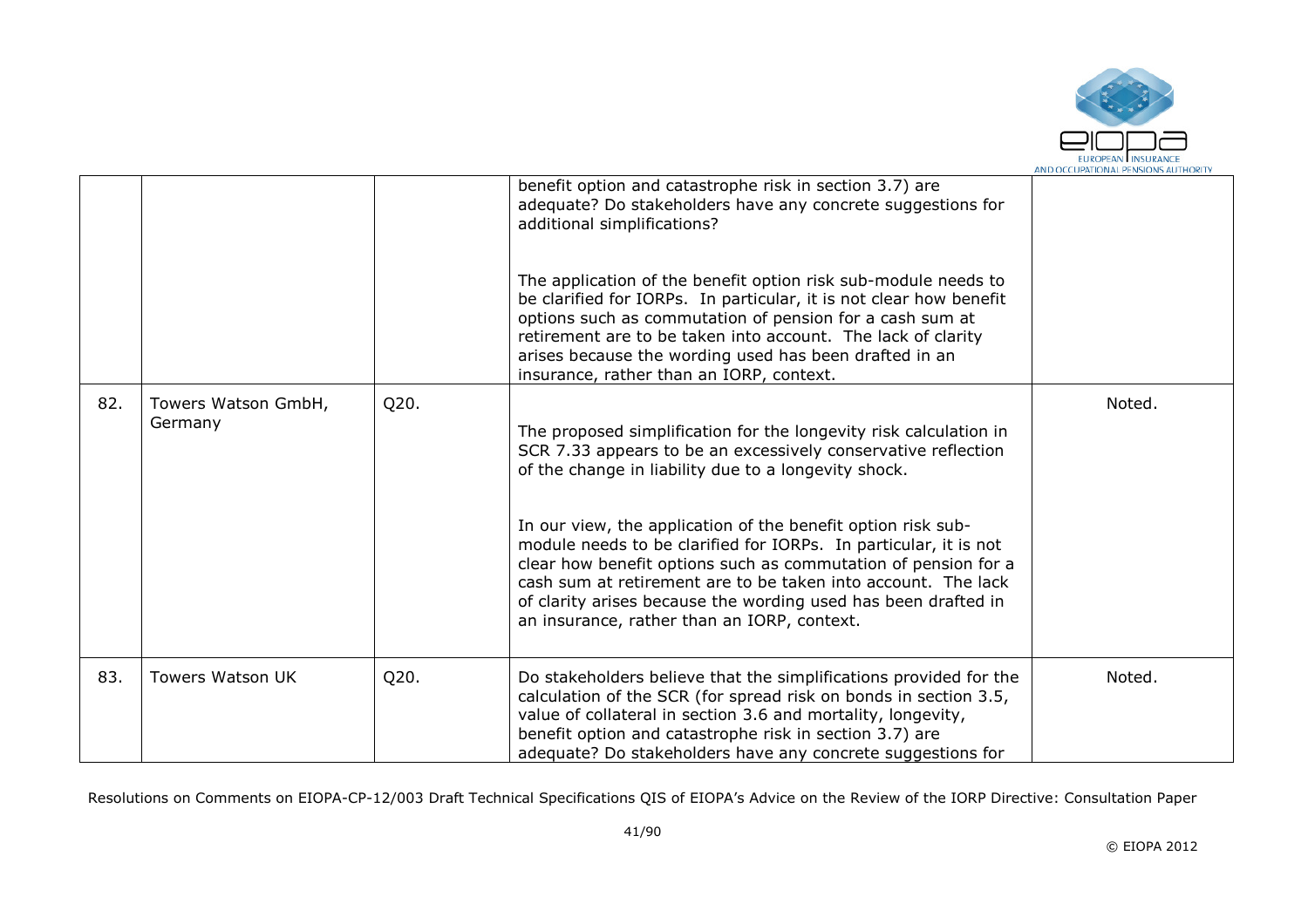

|     |                                                  |      | additional simplifications?                                                                                                                                                                                                                                                                                                                                                                                                |                                                                                                                                                                        |
|-----|--------------------------------------------------|------|----------------------------------------------------------------------------------------------------------------------------------------------------------------------------------------------------------------------------------------------------------------------------------------------------------------------------------------------------------------------------------------------------------------------------|------------------------------------------------------------------------------------------------------------------------------------------------------------------------|
|     |                                                  |      | It should not be inferred from the technical points that we make<br>about the SCR that we support its application; we are opposed<br>to its use                                                                                                                                                                                                                                                                            |                                                                                                                                                                        |
|     |                                                  |      | We believe that the mortality and longevity sub-modules could<br>be combined for IORPs. At the very least, IORPs should only be<br>required to apply the sub-module that produces the larger<br>capital requirement, which will normally be the longevity sub-<br>module.                                                                                                                                                  |                                                                                                                                                                        |
|     |                                                  |      | The proposed simplification for the longevity risk calculation in<br>SCR.7.33 does not appear to be an accurate reflection of the<br>change in liability due to a longevity shock. We would suggest<br>a suitable alternative would be to use model point annuity<br>factors.                                                                                                                                              |                                                                                                                                                                        |
|     |                                                  |      | In our view, the application of the benefit option risk sub-<br>module needs to be clarified for IORPs. In particular, it is not<br>clear how benefit options such as commutation of pension for a<br>cash sum at retirement, or early retirement take-up rates are to<br>be taken into account. The lack of clarity arises because the<br>wording used has been drafted in an insurance, rather than an<br>IORP, context. |                                                                                                                                                                        |
| 84. | Universities<br>Superannuation Scheme<br>Limited | Q20. | Do stakeholders believe that the simplifications provided for the<br>calculation of the SCR (for spread risk on bonds in section 3.5,<br>value of collateral in section 3.6 and mortality, longevity,<br>benefit option and catastrophe risk in section 3.7) are<br>adequate? Do stakeholders have any concrete suggestions for<br>additional simplifications?                                                             | Noted.<br>Excluding a particular<br>risk (sub-)module in<br>the SCR calculation in<br>case it is not material<br>will be considered a<br>simplification in the<br>QIS. |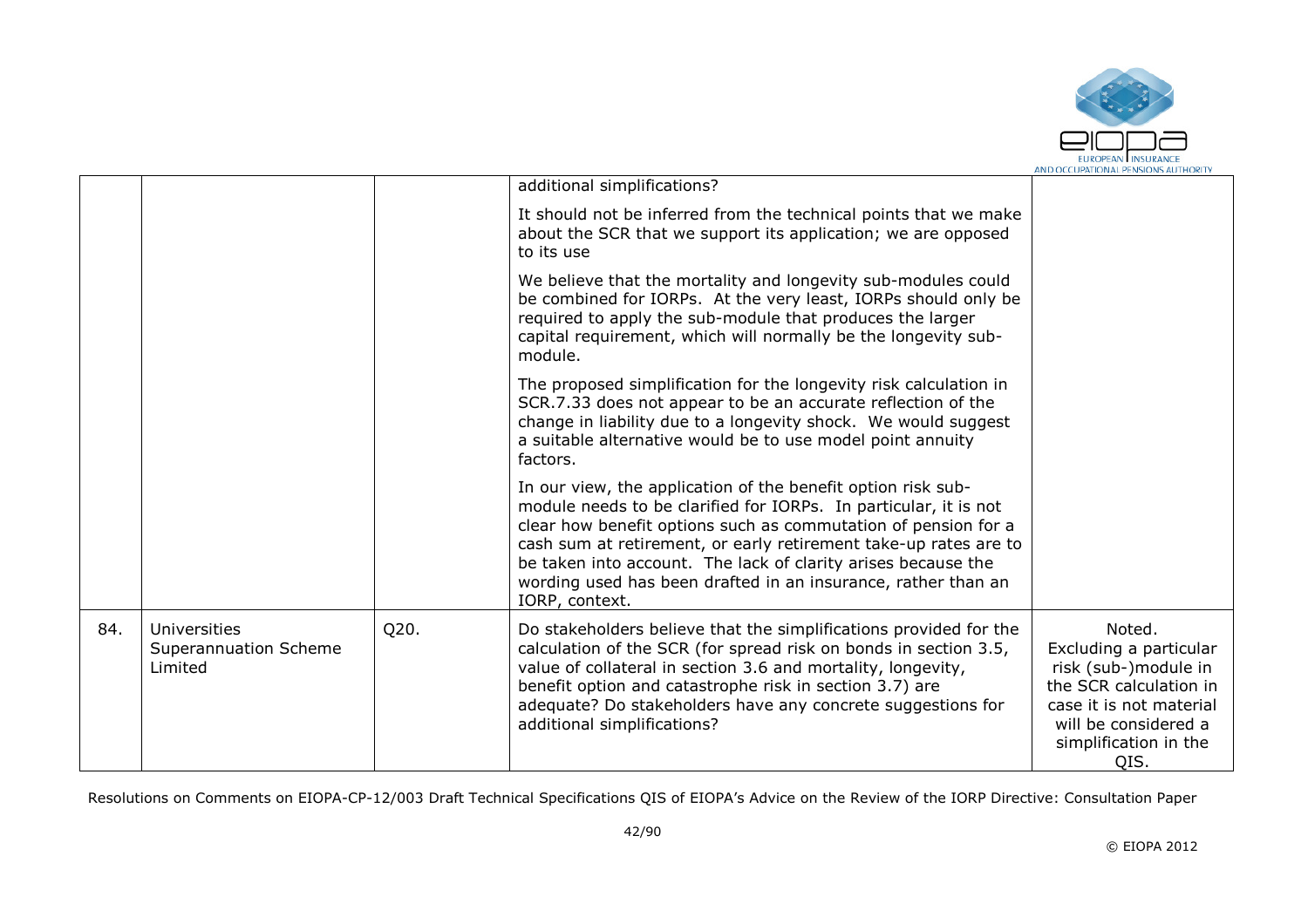

|     |                                                                 |      | Some of the basic calculations are too complex, especially if the<br>Holistic Balance Sheet is only to be used as an indicative item.<br>Many of these risks are either non-existent or immaterial for<br>IORPs and should be left out of the QIS. The simplifications for<br>Health risk, Intangible asset risk module, Pension disability-<br>morbidity risk, Pension revision risk, Pension catastrophe risk<br>sub-module and Counterparty default risk module are not<br>(very) relevant for IORPs and should be excluded from this first<br>QIS. |        |
|-----|-----------------------------------------------------------------|------|--------------------------------------------------------------------------------------------------------------------------------------------------------------------------------------------------------------------------------------------------------------------------------------------------------------------------------------------------------------------------------------------------------------------------------------------------------------------------------------------------------------------------------------------------------|--------|
| 85. | UVB Vereinigung der<br>Unternehmensverbände in<br><b>Berlin</b> | Q20. | First of all, we believe that some of the basic calculations are<br>too complex, given the expected materiality of the risk and the<br>purpose of this QIS. Start simple and possible sophistication in<br>later stages will results in a better outcome. As discussed<br>earlier, certain risk categories are not relevant for IORPs (such<br>as catastrophe risk) and should at the least be excluded from<br>this first QIS.                                                                                                                        | Noted. |
| 86. | vbw - Vereinigung der<br>Bayerischen Wirtschaft e.<br>V.        | Q20. | First of all, we believe that some of the basic calculations are<br>too complex, given the expected materiality of the risk and the<br>purpose of this QIS. Start simple and possible sophistication in<br>later stages will results in a better outcome. As discussed<br>earlier, certain risk categories are not relevant for IORPs (such<br>as catastrophe risk) and should at the least be excluded from<br>this first QIS.                                                                                                                        | Noted. |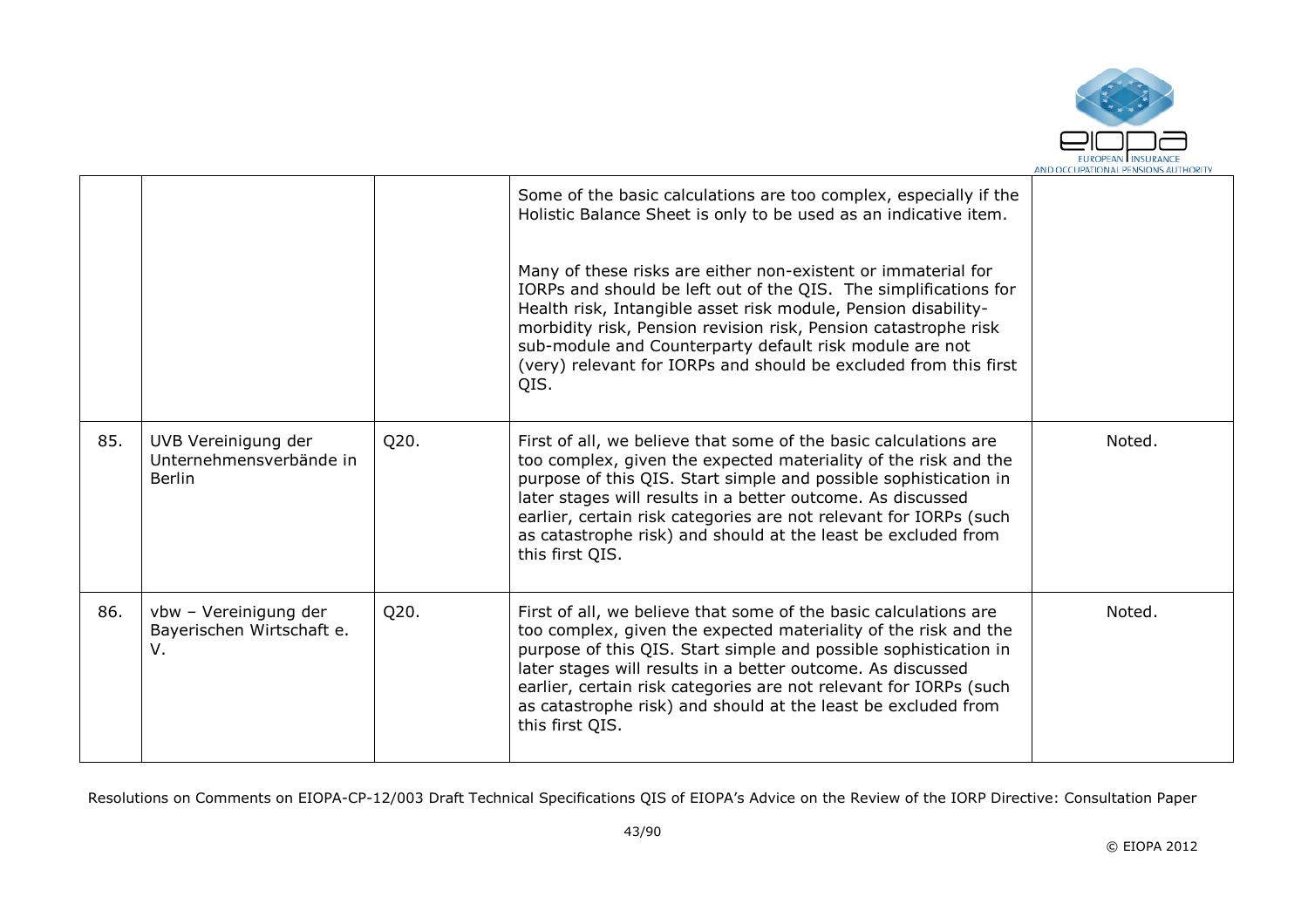

| 87. | Vereinigung der hessischen<br>Unternehmerverbände (Vh | Q20. | First of all, we believe that some of the basic calculations are<br>too complex, given the expected materiality of the risk and the<br>purpose of this QIS. Start simple and possible sophistication in<br>later stages will results in a better outcome. As discussed<br>earlier, certain risk categories are not relevant for IORPs (such<br>as catastrophe risk) and should at the least be excluded from<br>this first QIS.                             | Noted. |
|-----|-------------------------------------------------------|------|-------------------------------------------------------------------------------------------------------------------------------------------------------------------------------------------------------------------------------------------------------------------------------------------------------------------------------------------------------------------------------------------------------------------------------------------------------------|--------|
| 88. | Zusatzversorgungskasse<br>des Baugewerbes AG          | Q20. | No, ZVK-Bau does not believe that the simplifications provided<br>for the calculation of the SCR are necessary for IORPs within<br>this QIS. In order to allow a broader participation we invite<br>EIOPA to strip this QIS from unnecessary details and to refrain<br>from asking for modeling most of the mentioned concepts.                                                                                                                             | Noted. |
| 89. | <b>OPSG</b>                                           | Q21. | The OPSG considers that the treatment of sponsor default risk<br>should be a separate module and not be incorporated in the<br>counterparty default risk module of the SCR calculation. This<br>because of the importance of sponsor support in the HBS.                                                                                                                                                                                                    | Noted. |
|     |                                                       |      | The counterparty default risk module of the SCR calculation is<br>very detailed and may not be that material (except for sponsor<br>support). This is assessed by assuming 50% loss given default<br>where probability of default is based on credit rating of sponsor<br>e.g. 0.002% for AAA. The OPSG would recommend that an<br>explanation for this approach is given to enable stakeholders to<br>comment, and if appropriate to suggest alternatives. |        |
| 90. | aba Arbeitsgemeinschaft<br>für betriebliche Altersver | Q21. | No. We do not understand the purpose of calculating the<br>sponsor default risk as part of the SCR.                                                                                                                                                                                                                                                                                                                                                         | Noted. |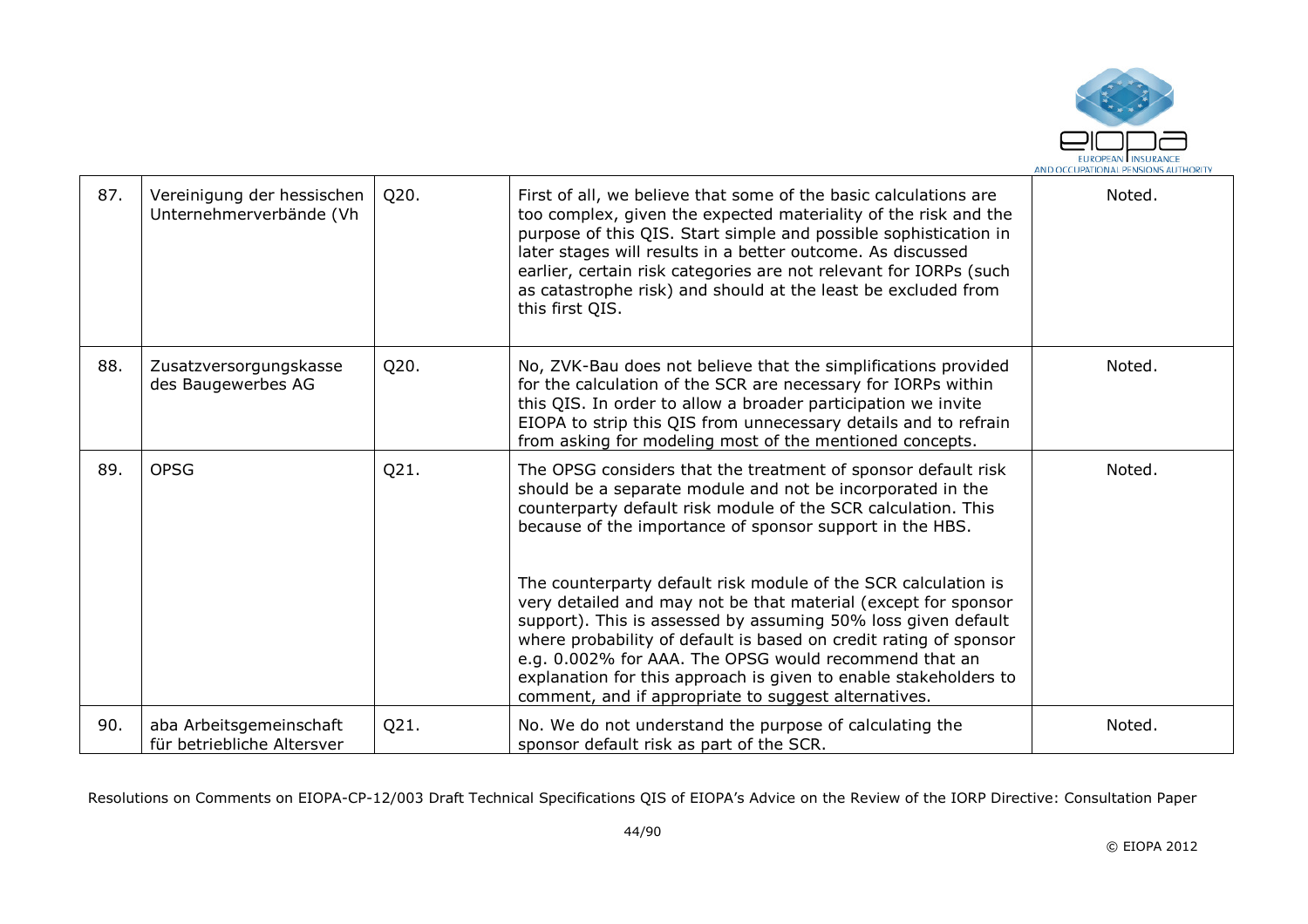

| 91. | AEIP - The European<br>Association of Paritarian<br>Inst | Q21. | No, AEIP does not believe that the treatment of sponsor default<br>risk in the counterparty default risk module of the SCR<br>calculation is appropriate.                                                                      | Noted. |
|-----|----------------------------------------------------------|------|--------------------------------------------------------------------------------------------------------------------------------------------------------------------------------------------------------------------------------|--------|
|     |                                                          |      | We find the formula proposed are too difficult, complex and<br>burdensome for small IORPs to follow at this stage.                                                                                                             |        |
|     |                                                          |      | We question the need to evaluate the sponsor default risk if this<br>is already taken care of in the valuation of the sponsor support.<br>We thus invite EIOPA to remove this element from the SCR<br>calculation.             |        |
|     |                                                          |      | AEIP regrets that the proposed formulas heavily rely on the<br>opinion of credit rating agencies.                                                                                                                              |        |
|     |                                                          |      | Moreover, the proposed methodology does not clarify how<br>multiemployer, industry-wide IORPs should evaluate their<br>sponsor support. The same problem applies to IORPs backed by<br>not-for-profit or public organisations. |        |
| 92. | Aon Hewitt                                               | Q21. | We do not agree that the case has been made for counterparty<br>risk adjustments, other than in respect of non-collateralised<br>swaps and other contracts of insurance.                                                       | Noted. |
| 93. | Association of British                                   | Q21. | As outlined in Q16 it is difficult to comment on the adequacy of                                                                                                                                                               | Noted. |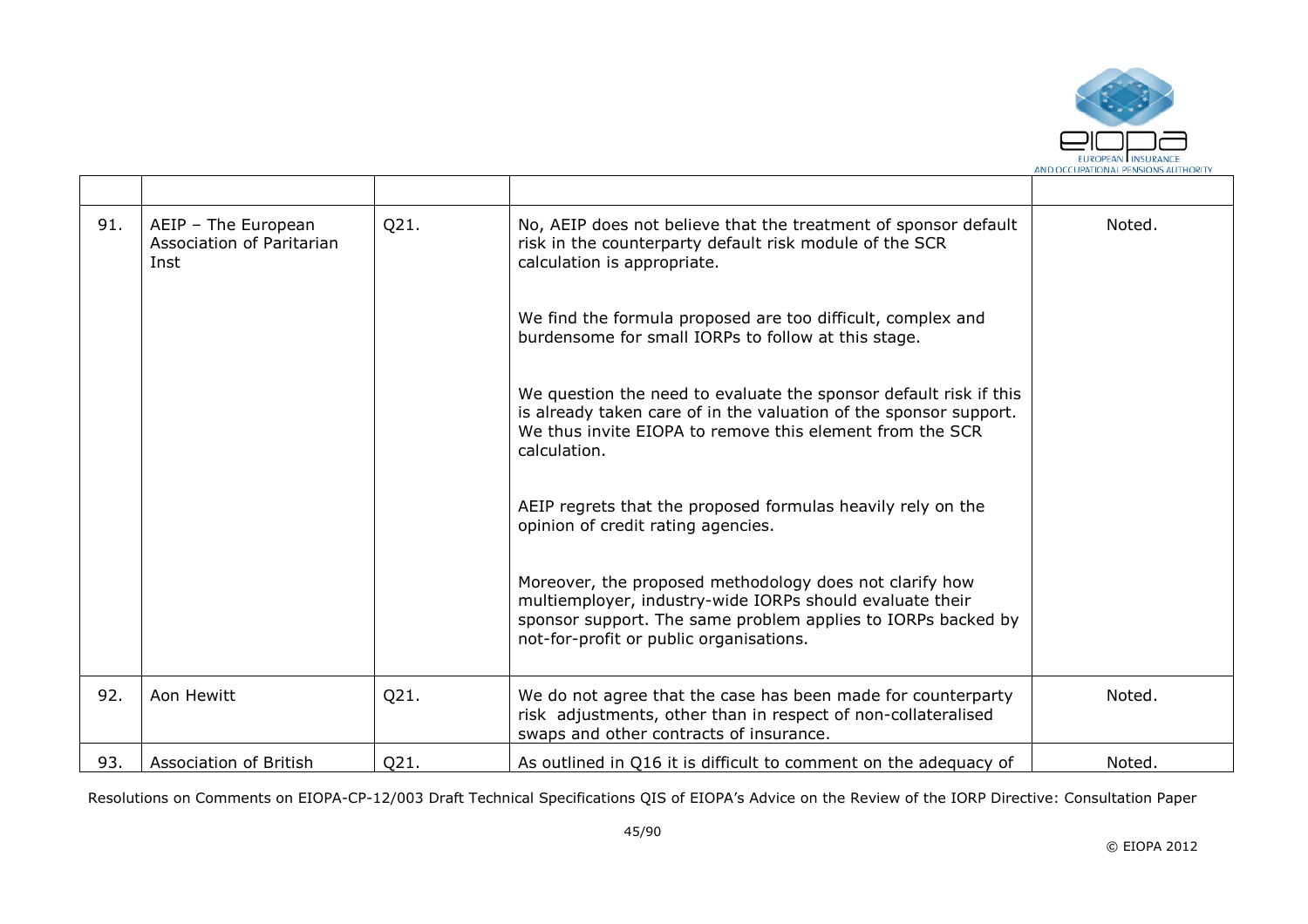

|     | Insurers                                         |      | the calculation of the MCR and SCR without understanding the<br>regulatory actions that would be triggered if these capital levels<br>were breached.                                                                                                                                                                                                                                                                                                                                                                                                                                                                                                                                                                                                                                                        |        |
|-----|--------------------------------------------------|------|-------------------------------------------------------------------------------------------------------------------------------------------------------------------------------------------------------------------------------------------------------------------------------------------------------------------------------------------------------------------------------------------------------------------------------------------------------------------------------------------------------------------------------------------------------------------------------------------------------------------------------------------------------------------------------------------------------------------------------------------------------------------------------------------------------------|--------|
|     |                                                  |      | It is important that, for example where insurance companies<br>already comply with solvency II and make reserves in respect<br>of their own employee IORPS that these are recognized in full<br>and insurance companies are not required to effectively reserve<br>twice.                                                                                                                                                                                                                                                                                                                                                                                                                                                                                                                                   |        |
| 94. | Association of Consulting<br><b>Actuaries UK</b> | Q21. | The principle that the default of the sponsor should be treated<br>in the same manner as the default described for all other<br>counter parties seems sensible. However, many sponsors will<br>not have a credit rating nor will they be insurance-related<br>businesses. In these circumstances it does not seem<br>appropriate to assume a standard 4.175% probability of default<br>in all cases as they will vary greatly (e.g. charities, public body<br>sponsors etc).<br>In the UK, failure scores to all sponsors of defined benefit<br>occupational pension schemes are used for the purposes of<br>calculating the levy to be paid to the Pension Protection Fund.<br>These failure scores may provide a more useful probability of<br>default, for all UK sponsors, for the purposes of the QIS. | Noted. |
| 95. | Barnett Waddingham LLP                           | Q21. | In the UK, most IORPs need to pay a levy to a pension<br>protection scheme which is based, in part, on the estimated                                                                                                                                                                                                                                                                                                                                                                                                                                                                                                                                                                                                                                                                                        | Noted. |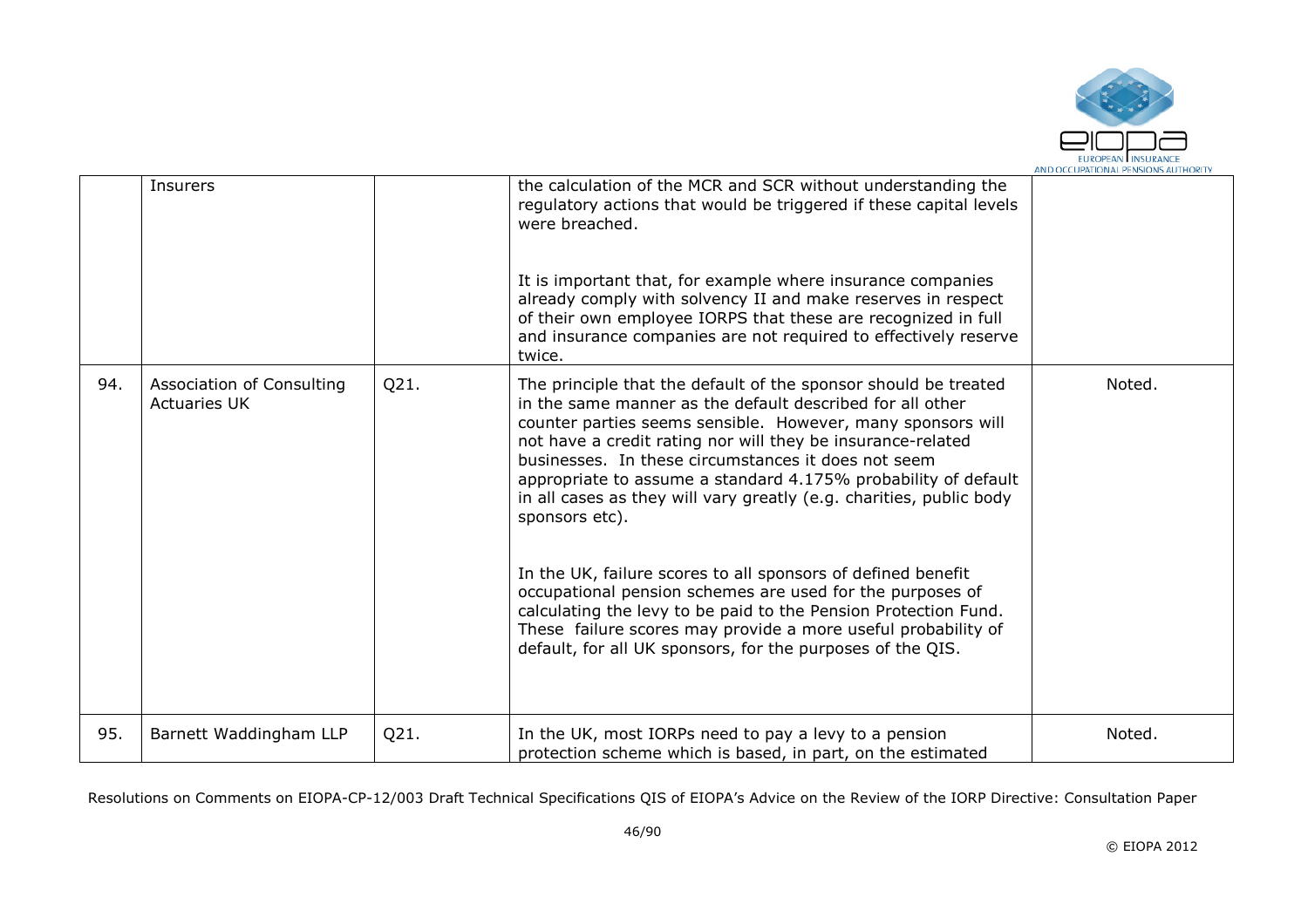

|     |                                                       |      | probability of default of the sponsor. This would be more<br>appropriate than a blanket 4.175% probability of default for all<br>unrated sponsors.                                                                                                                                                                                                                                                                                                                                                                                                                                                                                 |        |
|-----|-------------------------------------------------------|------|------------------------------------------------------------------------------------------------------------------------------------------------------------------------------------------------------------------------------------------------------------------------------------------------------------------------------------------------------------------------------------------------------------------------------------------------------------------------------------------------------------------------------------------------------------------------------------------------------------------------------------|--------|
| 96. | <b>BASF SE</b>                                        | Q21. | Do stakeholders believe that the treatment of sponsor default<br>risk in the counterparty default risk module of the SCR<br>calculation (Section 3.6) is appropriate? If not, what<br>improvements would stakeholders suggest?                                                                                                                                                                                                                                                                                                                                                                                                     | Noted. |
|     |                                                       |      | The treatment of sponsor default risk is not sufficiently clear. In<br>particular, it is absolutely unclear how the sponsor default risk<br>should be valued for multi-employer plans.                                                                                                                                                                                                                                                                                                                                                                                                                                             |        |
| 97. | Bayer AG                                              | Q21. | No, see previous answers.                                                                                                                                                                                                                                                                                                                                                                                                                                                                                                                                                                                                          | Noted. |
| 98. | Belgian Association of<br>Pension Institutions (BVPI- | Q21. | No.                                                                                                                                                                                                                                                                                                                                                                                                                                                                                                                                                                                                                                | Noted. |
|     |                                                       |      | We do strongly disagree to the principle of the calculation of the<br>SCR. It is too complex and too burdensome for the small<br>Belgian IORPs. Furthermore a lot of calculations are imposed<br>although in the Belgian context those risks are not born by the<br>IORP. Complex SCR calculations while loss absorbing capacities<br>will mostly neutralize them. The costs to make all these type of<br>calculation are not in proportion to size of the Belgian IORPs.<br>This part seems to be a copy paste of Solvency II and does not<br>take into account the specificities of an IORP. More<br>simplifications are needed. |        |
|     |                                                       |      | Next to our disagreement to the SCR we consider as stated                                                                                                                                                                                                                                                                                                                                                                                                                                                                                                                                                                          |        |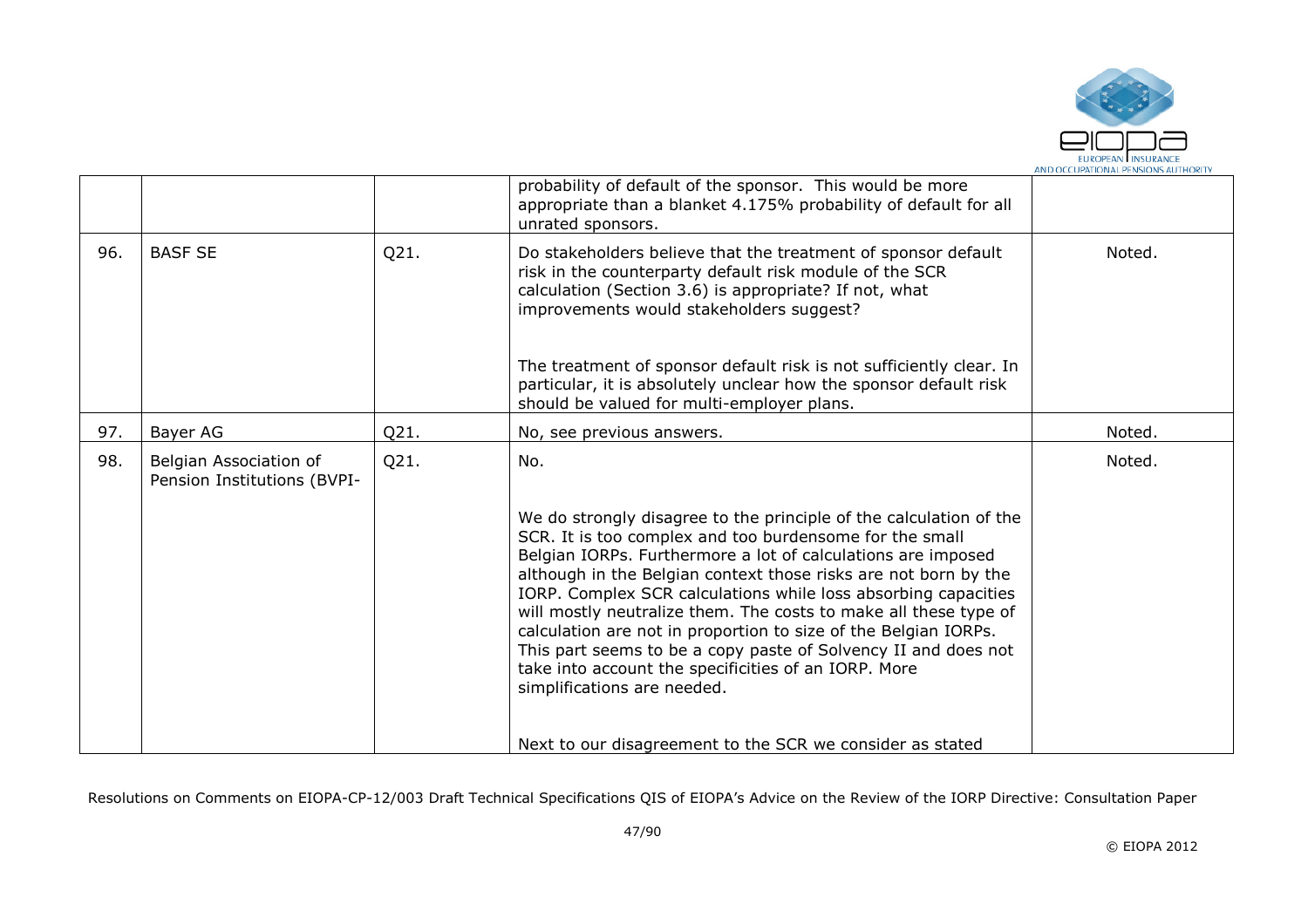

|      |                            |      | earlier the calculation of sponsor support in the HBS as<br>extremely costly and burdensome. On top the iterative<br>approach on the loss absorbing elements in the SCR calculation<br>ask for a more pragmatic and simplified approach.<br>A lot of specifications about sponsor default seem to be<br>understudied, are still unclear and give room for a lot of<br>different interpretations. It is very difficult to translate these<br>general concepts to a specific situation of an IORP. How to<br>determine the sponsor default risk in the context of local<br>subsidiaries of multinational groups? Industry-wide plans?<br>Multi-employer plans? (How to determine the rating? The<br>company wealth? Multi-employer with/without solidarity? One<br>or multiple holistic balance sheets? Public sector? Non-profit?<br>Etc) Public sector? Nonprofit sector? There seems to be<br>overdependence on the judgment of rating agencies.<br>Furthermore, the sponsor default risk is also double counted<br>(both in the value of the sponsor support as well in the SCR for<br>sponsor default risk). Therefore, we propose to not take the<br>sponsor default risk into account in the SCR calculation. |        |
|------|----------------------------|------|--------------------------------------------------------------------------------------------------------------------------------------------------------------------------------------------------------------------------------------------------------------------------------------------------------------------------------------------------------------------------------------------------------------------------------------------------------------------------------------------------------------------------------------------------------------------------------------------------------------------------------------------------------------------------------------------------------------------------------------------------------------------------------------------------------------------------------------------------------------------------------------------------------------------------------------------------------------------------------------------------------------------------------------------------------------------------------------------------------------------------------------------------------------------------------------------------------------------|--------|
|      |                            |      | Furthermore, the counterparty default risk module of the SCR<br>calculation is very detailed and may not be that material.                                                                                                                                                                                                                                                                                                                                                                                                                                                                                                                                                                                                                                                                                                                                                                                                                                                                                                                                                                                                                                                                                         |        |
| 99.  | <b>BlackRock</b>           | Q21. | Please see our General Comment above.                                                                                                                                                                                                                                                                                                                                                                                                                                                                                                                                                                                                                                                                                                                                                                                                                                                                                                                                                                                                                                                                                                                                                                              | Noted. |
| 100. | <b>BTPS Management Ltd</b> | Q21. | We would strongly question the over-reliance on credit agencies<br>for sponsor default risk for a number of reasons. We have<br>already noted under Question 11 that regulators are moving<br>actively to ensure that credit ratings do not have a                                                                                                                                                                                                                                                                                                                                                                                                                                                                                                                                                                                                                                                                                                                                                                                                                                                                                                                                                                 | Noted. |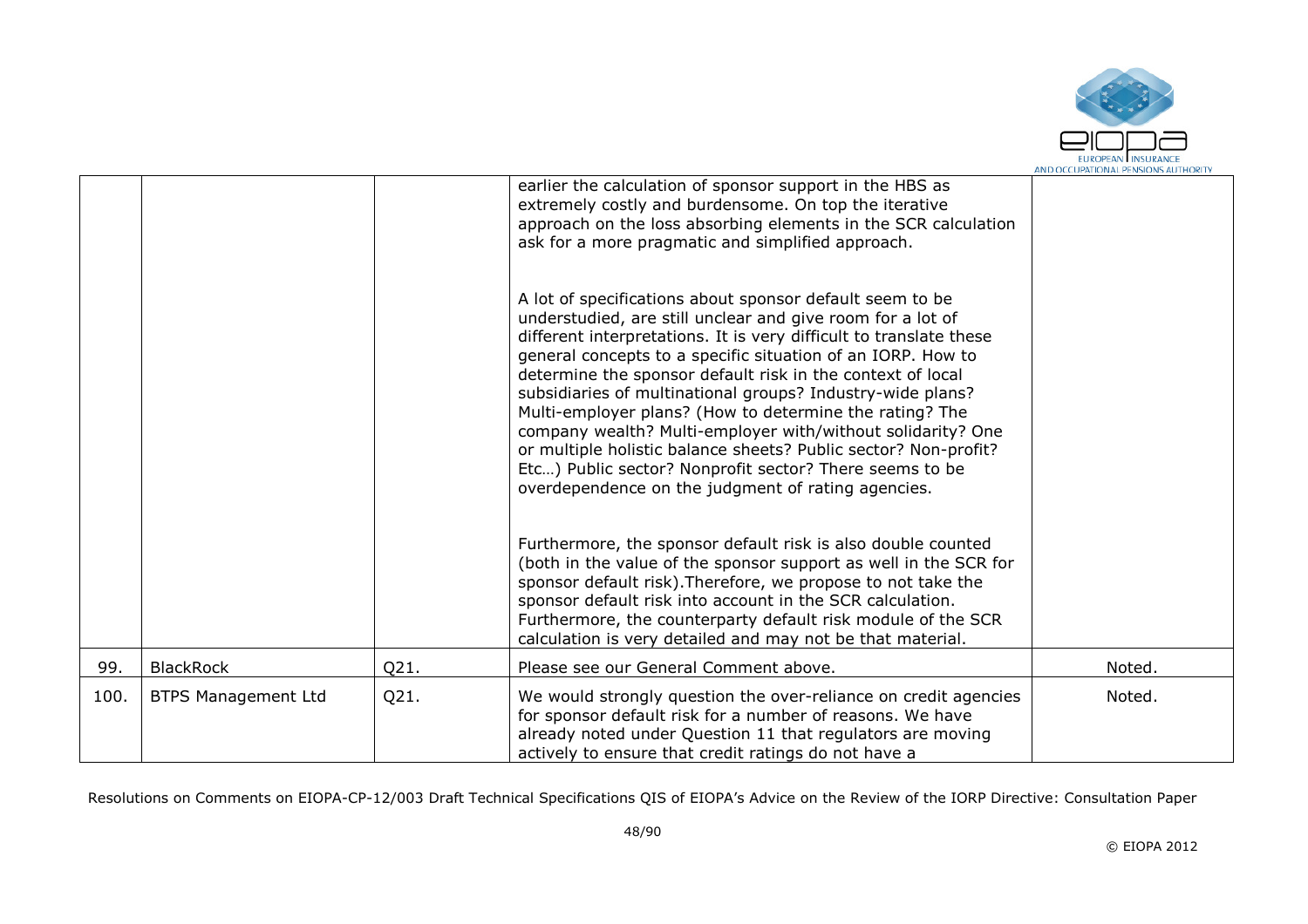

|      |                                                    |      | disproportionate systemic effect, and it seems inappropriate to<br>move in the opposite direction for IORPs. We note that many<br>IORPs will not have a sponsor with a credit rating, and we<br>fundamentally doubt that a credit rating and related assumed<br>default rate based on historical evidence together with a<br>mathematical model will reliably provide a sponsor default rate<br>that is appropriate for the long term which is needed for IORP<br>time horizons. |        |
|------|----------------------------------------------------|------|----------------------------------------------------------------------------------------------------------------------------------------------------------------------------------------------------------------------------------------------------------------------------------------------------------------------------------------------------------------------------------------------------------------------------------------------------------------------------------|--------|
|      |                                                    |      | We are also concerned about the potential double-counting<br>embedded in this risk. Given that the HBS already includes a<br>risk of sponsor default we would strongly argue that this needs<br>further consideration to ensure that there is no duplication of<br>both effort and the risk in the calculations.                                                                                                                                                                 |        |
| 101. | Deloitte Total Reward and<br>Benefits Limited (UK) | Q21. | It is unclear how the treatment of sponsor default risk under<br>the SCR interacts with the allowance for sponsor default<br>contained within the calculation of sponsor support. There<br>appears to be the potential for double-counting the risk of<br>sponsor default. We believe the timescale for review should be<br>extended to allow all stakeholders to fully assess this risk.                                                                                        | Noted. |
| 102. | Dexia Asset Management                             | Q21. | Q21. Do stakeholders believe that the treatment of sponsor<br>default risk in the counterparty default risk module of the SCR<br>calculation (Section 3.6) is appropriate? If not, what<br>improvements would stakeholders suggest?                                                                                                                                                                                                                                              | Noted. |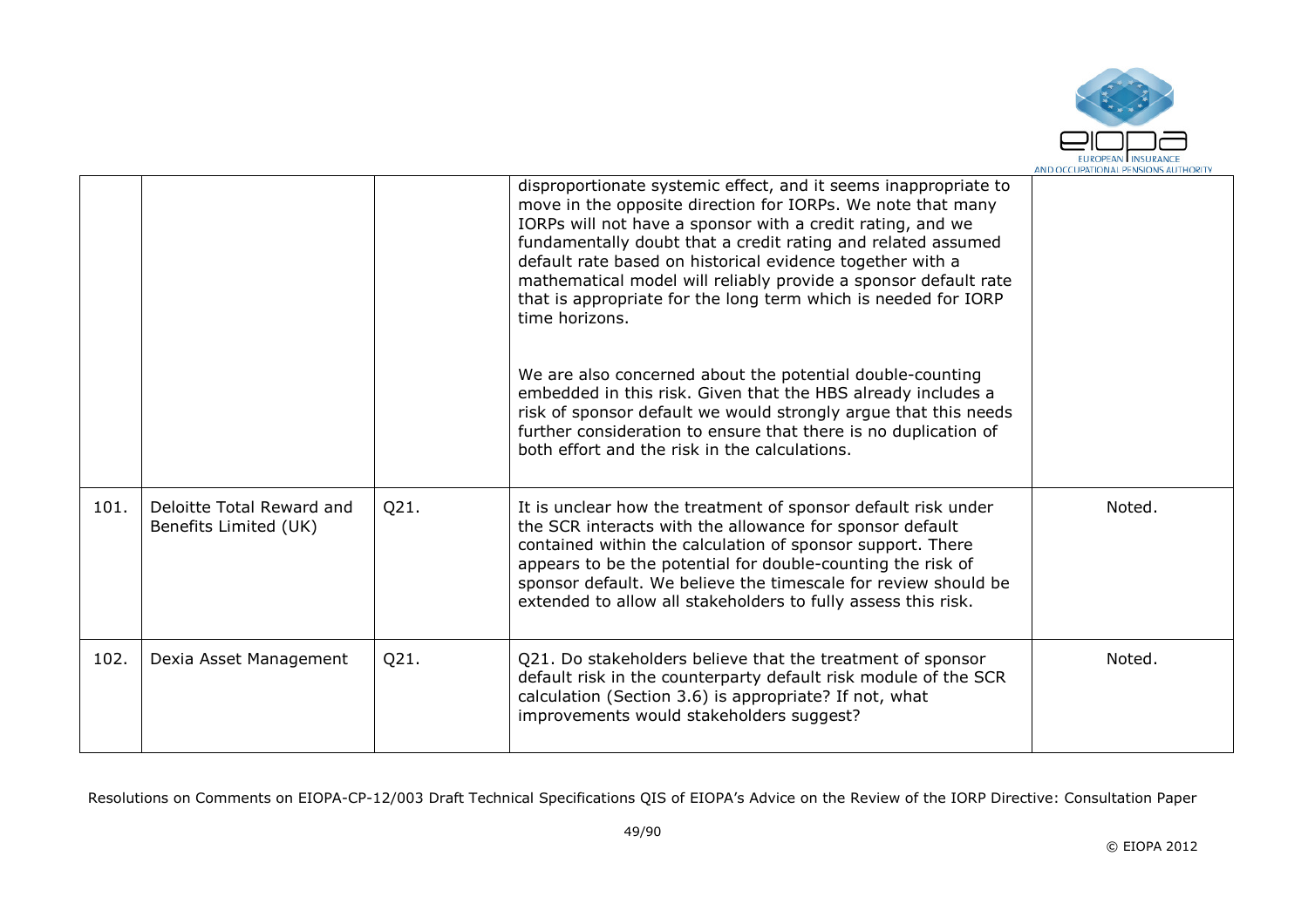

|      |                                                       |      | The SCR for counterparty default is very complex to calculate<br>and should be simplified. In the specific case of SCR for sponsor<br>default, we think:                                                                                                                                                                                                                                      |        |
|------|-------------------------------------------------------|------|-----------------------------------------------------------------------------------------------------------------------------------------------------------------------------------------------------------------------------------------------------------------------------------------------------------------------------------------------------------------------------------------------|--------|
|      |                                                       |      | Either SCR for sponsor default or adjustment of sponsor<br>support for default risk should be deleted                                                                                                                                                                                                                                                                                         |        |
|      |                                                       |      | SCR for sponsor default should be clarified in the case of<br>multiemployer schemes and subsidiaries of groups                                                                                                                                                                                                                                                                                |        |
|      |                                                       |      |                                                                                                                                                                                                                                                                                                                                                                                               |        |
| 103. | European Federation for<br>Retirement Provision (EFRP | Q21. | Q21. Do stakeholders believe that the treatment of sponsor<br>default risk in the counterparty default risk module of the SCR<br>calculation (Section 3.6) is appropriate? If not, what<br>improvements would stakeholders suggest?                                                                                                                                                           | Noted. |
|      |                                                       |      | The modules presented here were thought to be extremely<br>complicated and the EFRP would welcome more simplifications.<br>Given the purpose of this QIS, it is advisable to simplify<br>substantially or remove this entire section.                                                                                                                                                         |        |
|      |                                                       |      | The treatment of sponsor default risk is not sufficiently clear. It<br>is unclear how the sponsor default risk should be valued in<br>multi-employer plans, industry wide pension plans and pension<br>plans in the public sector. We propose not to take the sponsor<br>default risk into account in the SCR calculation, especially for<br>multi-employer plans and non-for-profit schemes. |        |
|      |                                                       |      |                                                                                                                                                                                                                                                                                                                                                                                               |        |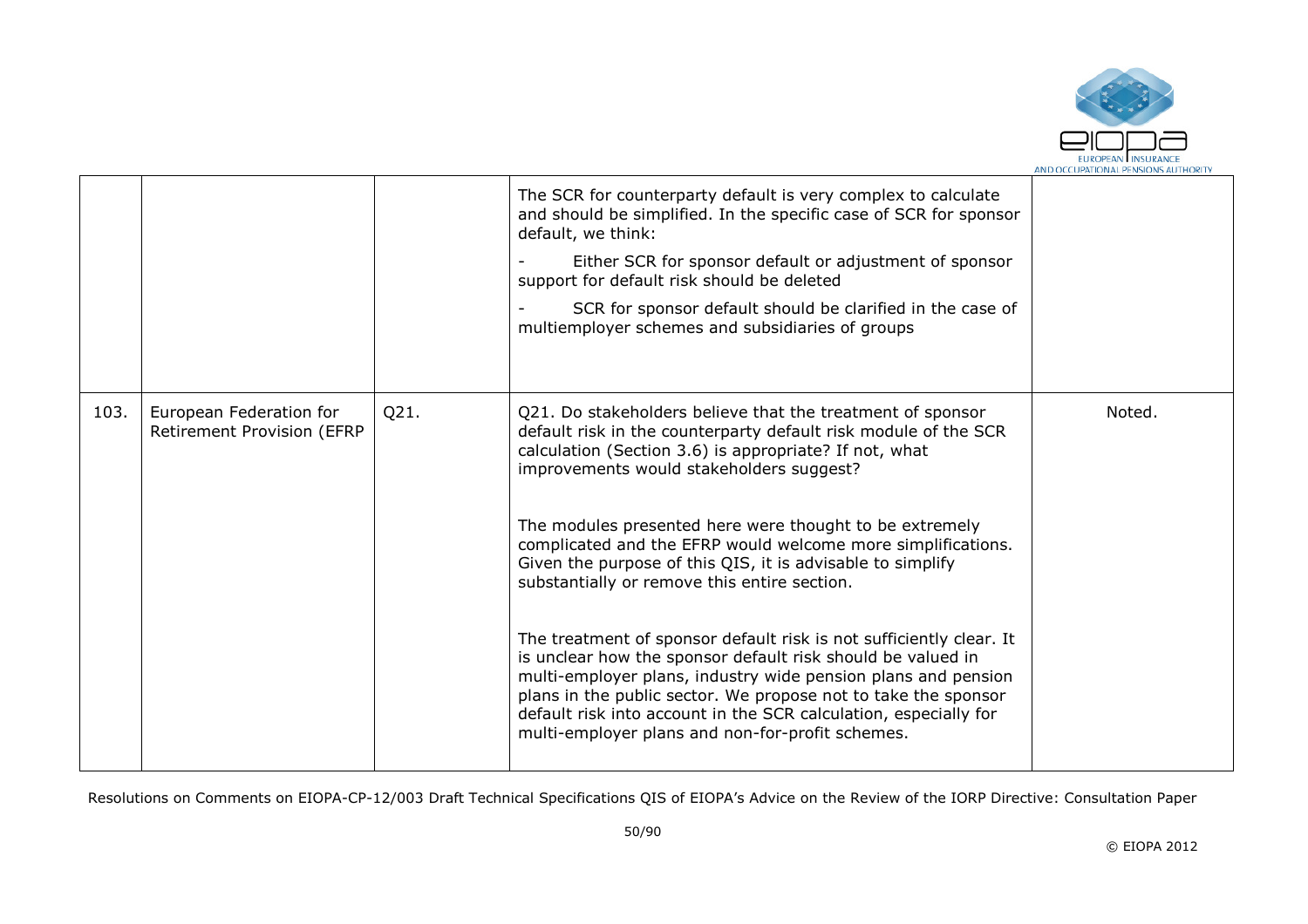

|      |                                                        |      | The proposed methodology at HBS.6.15 shows the probability<br>of default of the sponsor assessed according to its "rating".<br>However, many employers that sponsor pension schemes do<br>not have a formal rating - those in the not-for-profit or<br>charitable sectors. Therefore, a different method would need to<br>be found of measuring probability of default. Due to the short<br>time for response, the EFRP has so far not developed a<br>technical and concrete alternative.                                                                                                                                                                                                                                                                                                                                                                          |        |
|------|--------------------------------------------------------|------|--------------------------------------------------------------------------------------------------------------------------------------------------------------------------------------------------------------------------------------------------------------------------------------------------------------------------------------------------------------------------------------------------------------------------------------------------------------------------------------------------------------------------------------------------------------------------------------------------------------------------------------------------------------------------------------------------------------------------------------------------------------------------------------------------------------------------------------------------------------------|--------|
| 104. | Federation of the Dutch<br>Pension Funds               | Q21. | In general, most of the proposed counterparty default risks are<br>very difficult. Most of the text is copied from Solvency II where<br>experience in this type of calculation has been built up over<br>years. For IORPs, currently no capital requirement for<br>counterparty default risk is calculated in such a detailed way as<br>under Solvency II. Given the purpose of this QIS, it is advisable<br>to simplify substantially or remove this entire section. More<br>simplification is needed as stated above. The treatment of<br>sponsor default risk is not appropriate and should according to<br>us not been taken into account in the SCR. It is unclear how the<br>sponsor default risk should be valued in multi-employer plans.<br>The counterparty default risk module of the SCR calculation is<br>very detailed and may not be that material. | Noted. |
| 105. | <b>Financial Reporting Council</b><br>- staff response | Q21. | Setting the loss-given default as 50% for sponsor support does<br>not capture the diversity of sponsors supporting IORPs.                                                                                                                                                                                                                                                                                                                                                                                                                                                                                                                                                                                                                                                                                                                                          | Noted. |
| 106. | German Institute of<br><b>Pension Actuaries</b>        | Q21. | The sponsor default risk should not be part in the SCR<br>calculation, because the probability of the sponsor's default risk<br>is already considered in the formula of the maximum sponsor<br>support.                                                                                                                                                                                                                                                                                                                                                                                                                                                                                                                                                                                                                                                            | Noted. |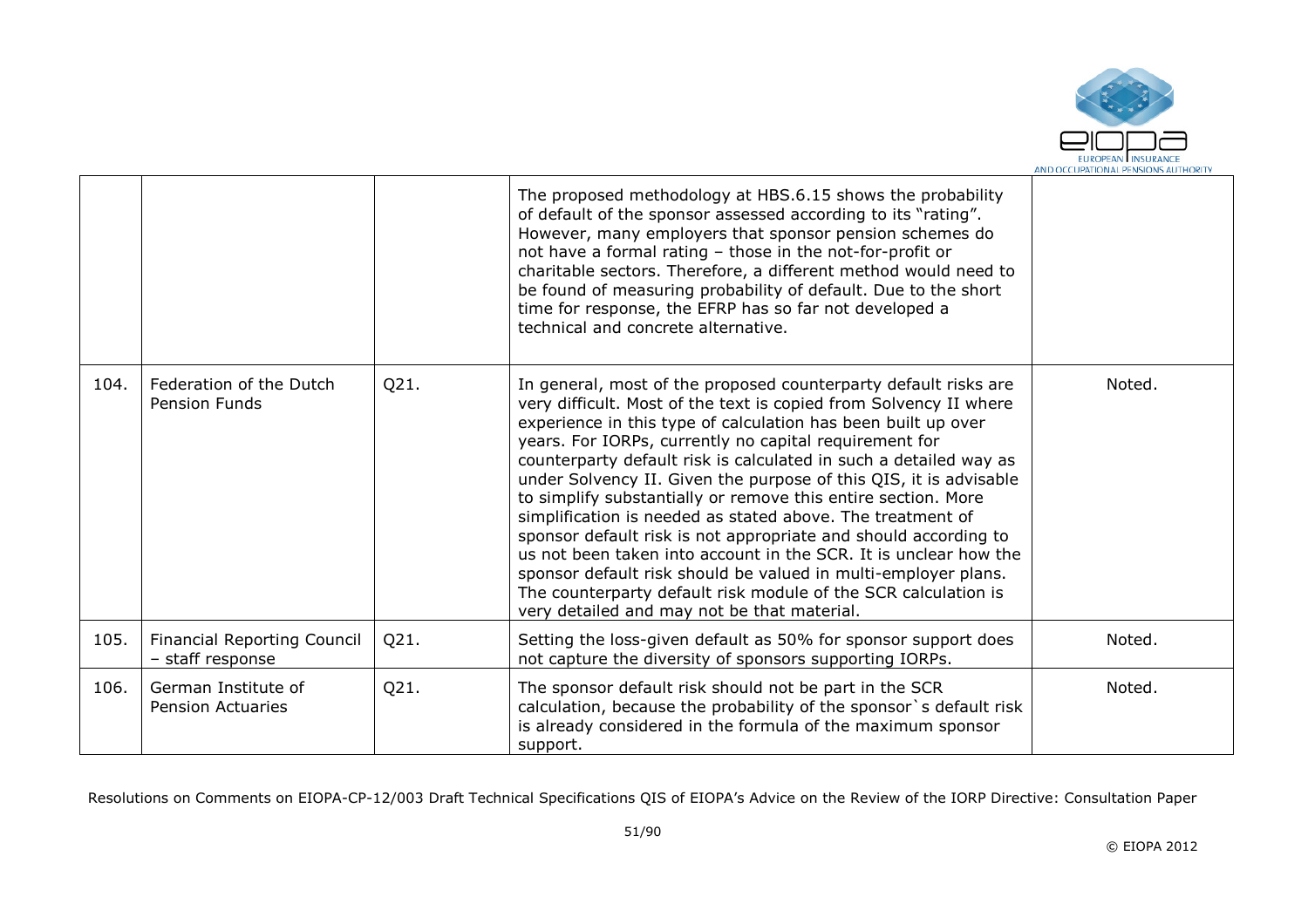

|      |                                                 |      | The given approach is extremely hard to handle in particular for<br>smaller IORPs. We expect that the costs will be not appropriate<br>and this circumstance will reduce the number of participants so<br>that the information value is questionable.                                                                                                                                                                                |        |
|------|-------------------------------------------------|------|--------------------------------------------------------------------------------------------------------------------------------------------------------------------------------------------------------------------------------------------------------------------------------------------------------------------------------------------------------------------------------------------------------------------------------------|--------|
| 107. | <b>Groupe Consultatif</b><br>Actuariel Européen | Q21. | Do stakeholders believe that the treatment of sponsor default<br>risk in the counterparty default risk module of the SCR<br>calculation (Section 3.6) is appropriate? If not, what<br>improvements would stakeholders suggest? Given the<br>significance of sponsor support within the HBS, we believe that<br>sponsor default risk warrants its own SCR module, separate<br>from the counterparty default risk module.              | Noted. |
|      |                                                 |      | The valuation methodology for the HBS being proposed in<br>HBS.6 by EIOPA implicitly assumes that IORP members will<br>view this security mechanism through its (market consistent)<br>value (to them). Without some further element it thus implicitly<br>assumes that IORP members have infinitely-well diversified<br>credit exposures, including any to the sponsors of IORPs<br>introduced via their IORP benefit entitlements. |        |
|      |                                                 |      | This in practice will not be the case. Therefore, we might expect<br>the capital computation to include some penalty, e.g. via a<br>capital requirement in the SCR computation, corresponding to<br>the dis-utility arising from concentration towards a single credit,<br>here the sponsor (and perhaps also the PPS).                                                                                                              |        |
|      |                                                 |      | There is in our opinion no theoretically correct way of                                                                                                                                                                                                                                                                                                                                                                              |        |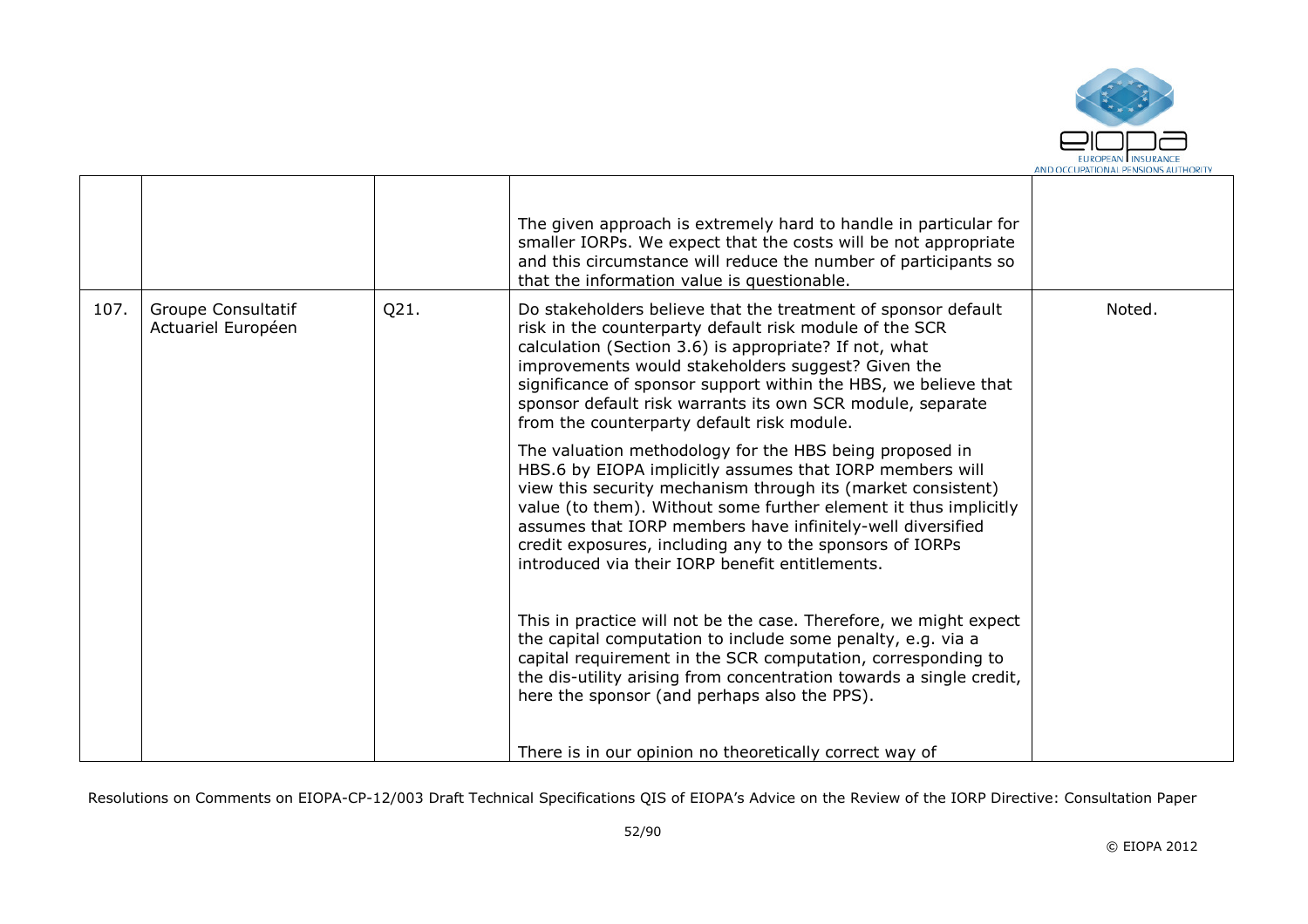

| determining the overall level of this additional capital<br>requirement. Some individual members may have benefits from<br>many different IORP by the time they retire and may have other<br>assets that provide diversification. For these members the<br>appropriate SCR concentration charge may be close to zero for<br>any given IORP benefit to which they are entitled. Other<br>individual members may have all of their IORP benefits coming<br>from a single IORP and may have little else by way of assets to<br>sustain them in retirement. A more significant SCR<br>concentration charge may be appropriate for them. There is no<br>practical way of ascertaining where within this spectrum any<br>such charge 'ought' to be set. Any theoretically correct<br>aggregate level may also not be the same for IORPs and for,<br>say, insurers or other financial services entities. |  |
|---------------------------------------------------------------------------------------------------------------------------------------------------------------------------------------------------------------------------------------------------------------------------------------------------------------------------------------------------------------------------------------------------------------------------------------------------------------------------------------------------------------------------------------------------------------------------------------------------------------------------------------------------------------------------------------------------------------------------------------------------------------------------------------------------------------------------------------------------------------------------------------------------|--|
| More justifiable is to build in some dependency on credit rating.<br>We would expect any concentration add-on to be lower for more<br>highly rated exposures, as the risks involved are then less likely<br>to materialise.                                                                                                                                                                                                                                                                                                                                                                                                                                                                                                                                                                                                                                                                       |  |
| In the light of the above we would suggest that EIOPA is open-<br>minded on what capital charges are most appropriate for such<br>concentrations. We note that the concentration capital add-on<br>currently being proposed if the IORP had no other type 1<br>counterparty exposures appears to be as follows:                                                                                                                                                                                                                                                                                                                                                                                                                                                                                                                                                                                   |  |
| Rating<br>PD (%)                                                                                                                                                                                                                                                                                                                                                                                                                                                                                                                                                                                                                                                                                                                                                                                                                                                                                  |  |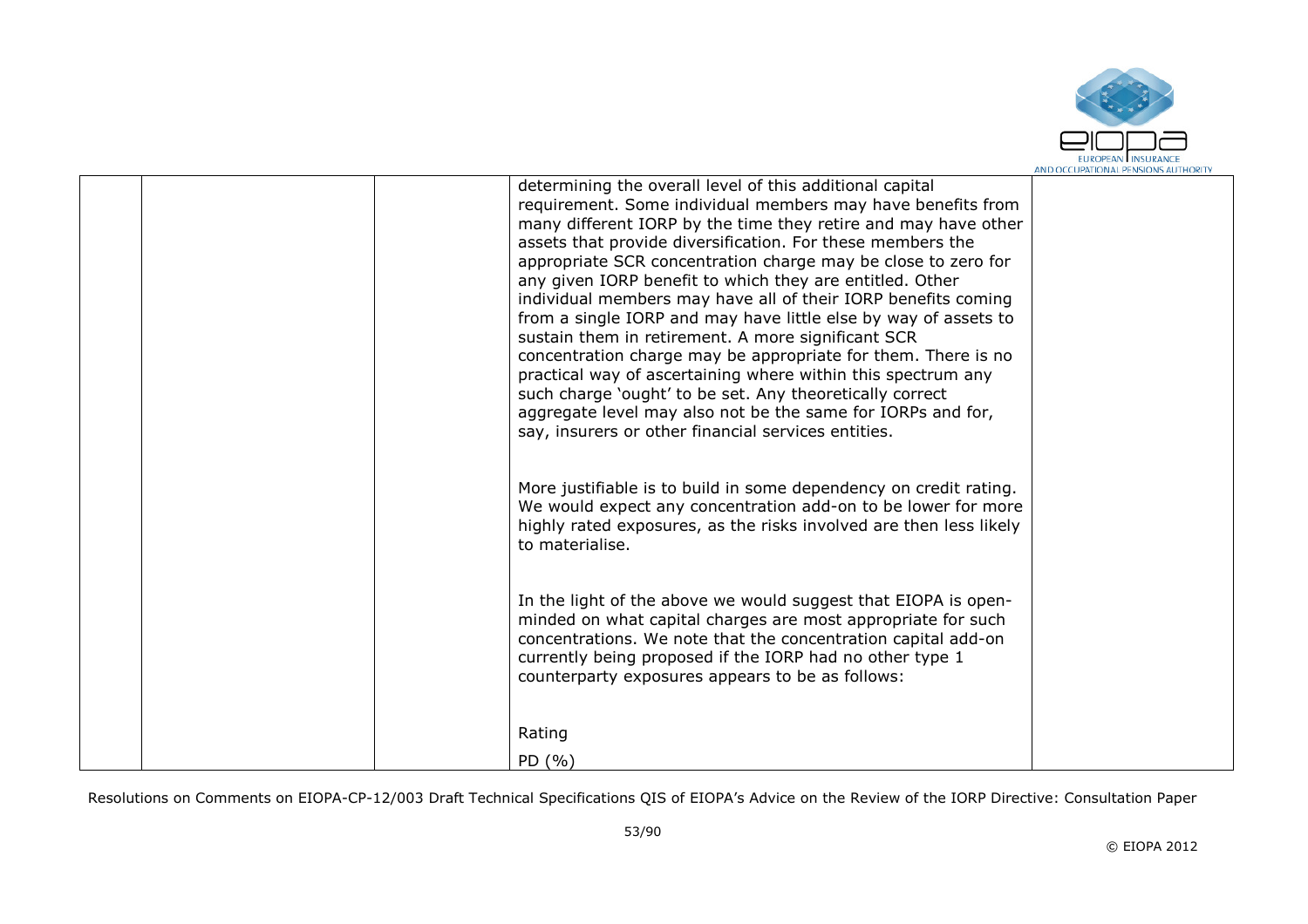

|  | (%)                                                     |  |
|--|---------------------------------------------------------|--|
|  | (% of loss given default after allowing for recoveries) |  |
|  |                                                         |  |
|  | AAA                                                     |  |
|  | .002                                                    |  |
|  | 0.4                                                     |  |
|  | $1.3\,$                                                 |  |
|  |                                                         |  |
|  | AA                                                      |  |
|  | $.01\,$                                                 |  |
|  | $1.0\,$                                                 |  |
|  | 3.0                                                     |  |
|  |                                                         |  |
|  | $\mathsf{A}$                                            |  |
|  | .05                                                     |  |
|  | 2.2                                                     |  |
|  | 6.7                                                     |  |
|  |                                                         |  |
|  | <b>BBB</b>                                              |  |
|  | .24                                                     |  |
|  | 4.9                                                     |  |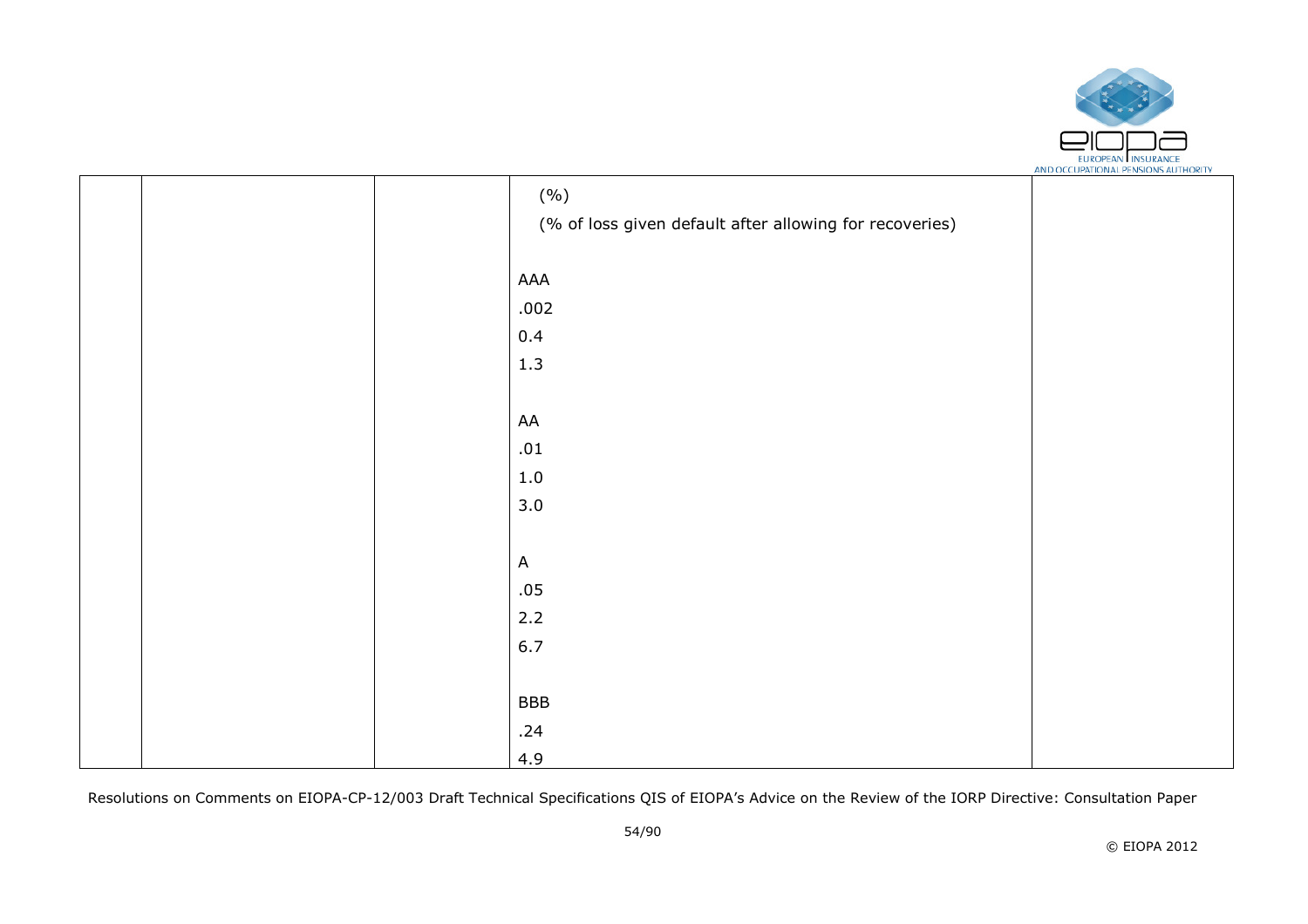

|  | 14.7                                                                                                                                                                                                                                                                                                                                                                                                                                      |  |
|--|-------------------------------------------------------------------------------------------------------------------------------------------------------------------------------------------------------------------------------------------------------------------------------------------------------------------------------------------------------------------------------------------------------------------------------------------|--|
|  |                                                                                                                                                                                                                                                                                                                                                                                                                                           |  |
|  | <b>BB</b>                                                                                                                                                                                                                                                                                                                                                                                                                                 |  |
|  | 1.2                                                                                                                                                                                                                                                                                                                                                                                                                                       |  |
|  | 10.9                                                                                                                                                                                                                                                                                                                                                                                                                                      |  |
|  | 54.4                                                                                                                                                                                                                                                                                                                                                                                                                                      |  |
|  |                                                                                                                                                                                                                                                                                                                                                                                                                                           |  |
|  | B or lower (or unrated excl. Solvency II insurers)                                                                                                                                                                                                                                                                                                                                                                                        |  |
|  | 4.175                                                                                                                                                                                                                                                                                                                                                                                                                                     |  |
|  | 20.0                                                                                                                                                                                                                                                                                                                                                                                                                                      |  |
|  | 100.0                                                                                                                                                                                                                                                                                                                                                                                                                                     |  |
|  |                                                                                                                                                                                                                                                                                                                                                                                                                                           |  |
|  |                                                                                                                                                                                                                                                                                                                                                                                                                                           |  |
|  | Whilst the way in which the add-on rises as credit rating falls<br>may be reasonable, it is less clear to us given the above<br>comments that the overall scale is appropriate. For the lowest<br>rated category and for most unrated sponsors the proposed<br>add-on seems to be about the same as the LGD after allowing<br>for recoveries, which seems onerous, especially as there may<br>be many unrated sponsors for smaller IORPs. |  |
|  | Of course the SCR is only one part of the overall capital base<br>that any IORP would need to possess to demonstrate adequate                                                                                                                                                                                                                                                                                                             |  |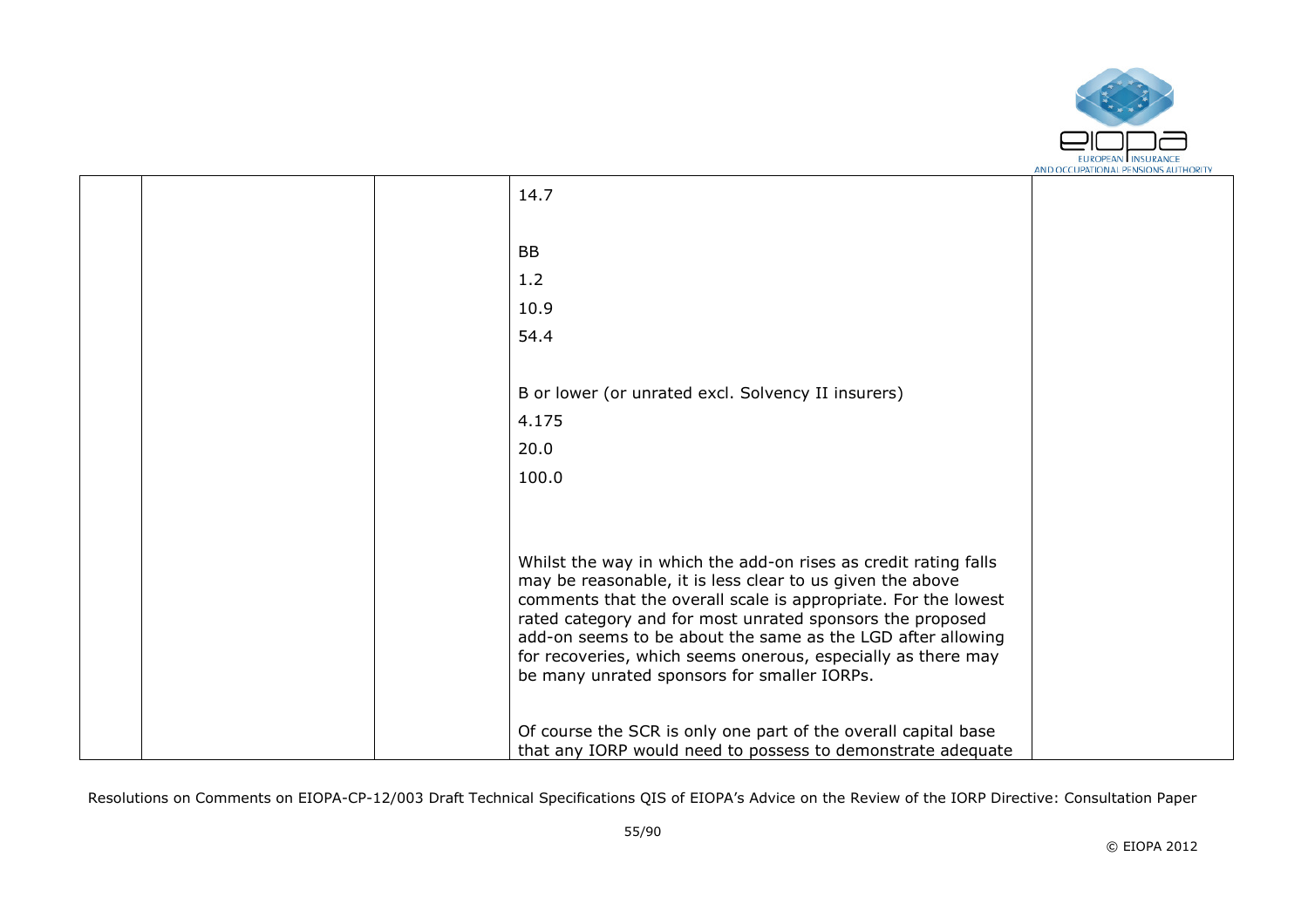

|      |                                              |      | solvency. If EIOPA has not already done so, we suggest that it<br>estimates the overall position of a range of hypothetical IORPs<br>all with access to contractual sponsor support but with different<br>sponsor credit ratings, different levels of coverage of tangible<br>assets versus accrued liabilities and different average accrued<br>liability cash flow durations. This should help EIOPA to identify<br>whether this aspect of the SCR computation as currently<br>specified could produce unacceptable answers for a material<br>number of IORPs. |        |
|------|----------------------------------------------|------|------------------------------------------------------------------------------------------------------------------------------------------------------------------------------------------------------------------------------------------------------------------------------------------------------------------------------------------------------------------------------------------------------------------------------------------------------------------------------------------------------------------------------------------------------------------|--------|
| 108. | Hundred Group of Finance<br><b>Directors</b> | Q21. | Do stakeholders believe that the treatment of sponsor default<br>risk in the counterparty default risk module of the SCR<br>calculation (Section 3.6) is appropriate? If not, what<br>improvements would stakeholders suggest?<br>It is not clear from the consultation how the incorporation of<br>sponsor default in the SCR works alongside the inclusion of<br>sponsor default as a separate item in the holistic balance sheet.                                                                                                                             | Noted. |
| 109. | <b>IBM Deutschland</b><br>Pensionsfonds AG   | Q21. | No. We do not understand the purpose of calculating the<br>sponsor default risk as part of the SCR.                                                                                                                                                                                                                                                                                                                                                                                                                                                              | Noted. |
| 110. | Institute and Faculty of<br>Actuaries        | Q21. | Do stakeholders believe that the treatment of sponsor default<br>risk in the counterparty default risk module of the SCR<br>calculation (Section 3.6) is appropriate? If not, what<br>improvements would stakeholders suggest?<br>No. In particular we consider that:                                                                                                                                                                                                                                                                                            | Noted. |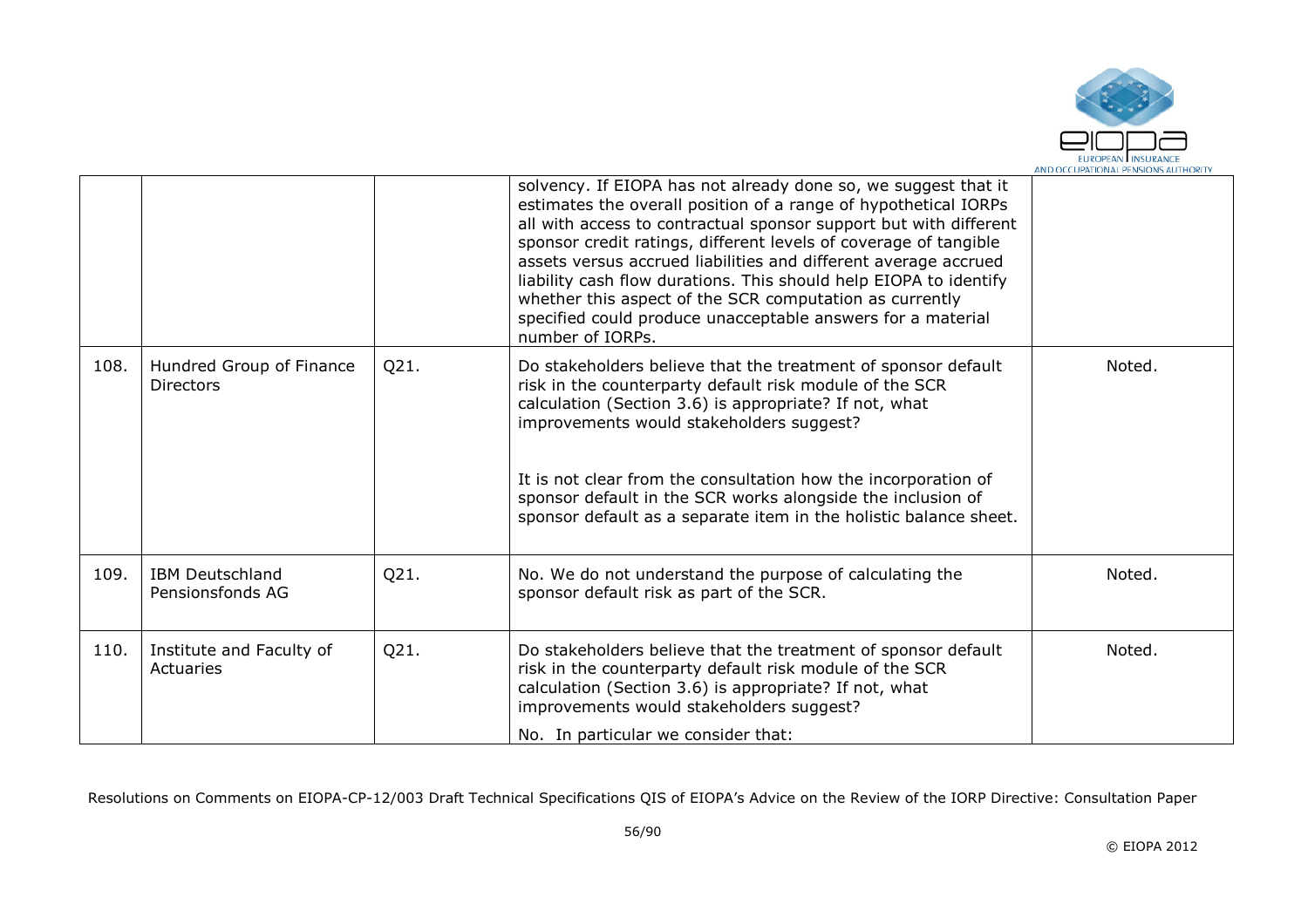

|      |                         |      | Loss-given default = 50% SponsorSupport                                                                                                                                                                                                                                                                                                                                                   |        |
|------|-------------------------|------|-------------------------------------------------------------------------------------------------------------------------------------------------------------------------------------------------------------------------------------------------------------------------------------------------------------------------------------------------------------------------------------------|--------|
|      |                         |      | is profoundly unsatisfactory in that it fails to capture the multi-<br>dimensional nature of sponsor support and therefore risks<br>substantially misstating the impact of the advice.                                                                                                                                                                                                    |        |
|      |                         |      | In addition, at the 'theoretical/technical' level, as we mentioned<br>in response to question 17, the issue of sponsor support could<br>be subject to equity or concentration risk stress. The<br>consultation document also seems unclear as to whether<br>allowance should be made for the risk-mitigating effect of<br>sponsor support in the 'counterparty default' risk calculation. |        |
| 111. | <b>Insurance Europe</b> | Q21. | It should be tested in the QIS. The outcome of the QIS should<br>be carefully taken into account by EIOPA regarding the final<br>advice                                                                                                                                                                                                                                                   | Noted. |
| 112. | KPMG LLP (UK)           | Q21. | The process is spurious given the shortcomings of the sponsor<br>support valuation itself.                                                                                                                                                                                                                                                                                                | Noted. |
| 113. | Mercer Ltd              | Q21. | Do stakeholders believe that the treatment of sponsor default<br>risk in the counterparty default risk k module of the SCR<br>calculation (Section 3.6) is appropriate? If not, what<br>improvements would stakeholders suggest?                                                                                                                                                          | Noted. |
|      |                         |      | For many IORPs, the sponsor effectively provides 'solvency<br>capital'. So we find it difficult to understand why the sections of<br>the QIS have been given such little consideration when other<br>areas, which relate to risks likely to be immaterial in many<br>cases, are presented in excessive detail.                                                                            |        |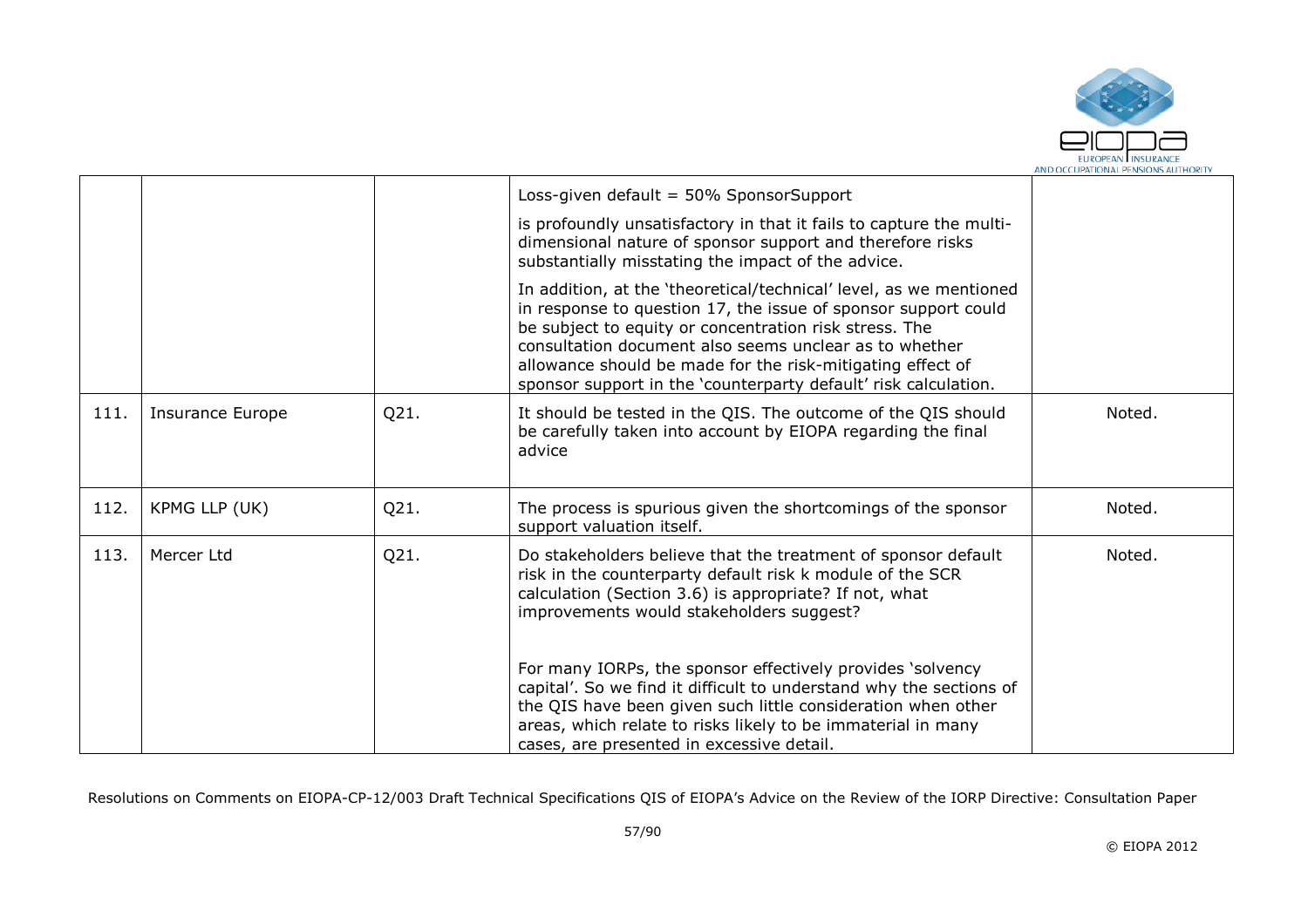

|      |                                                 |      | In particular, there are many different ways of assessing<br>company covenant, which manifests itself in different ways and<br>is both a risk to the IORP as well as a risk mitigating factor:<br>50% of SponsorSupport seems totally arbitrary and likely to<br>result in misleading outcomes.<br>Our overall view is that the treatment of sponsor default in this<br>module is of spurious accuracy, given the wide range of<br>potential outcomes across member states on such a default. |        |
|------|-------------------------------------------------|------|-----------------------------------------------------------------------------------------------------------------------------------------------------------------------------------------------------------------------------------------------------------------------------------------------------------------------------------------------------------------------------------------------------------------------------------------------------------------------------------------------|--------|
| 114. | National Association of<br>Pension Funds (NAPF) | Q21. | Do stakeholders believe that the treatment of sponsor default<br>risk in the<br>counterparty default risk module of the SCR calculation (Section<br>$3.6$ ) is<br>appropriate? If not, what improvements would stakeholders<br>suggest?<br>Sponsor default risk appears to be double-counted in the<br>Holistic Balance Sheet - once in the calculation of sponsor<br>support and once in the SCR. EIOPA should review this area to<br>ensure there is no unnecessary duplication.            | Noted. |
|      |                                                 |      | Aside from this concern, the NAPF notes a number of other<br>respects in which the proposal does not work well:                                                                                                                                                                                                                                                                                                                                                                               |        |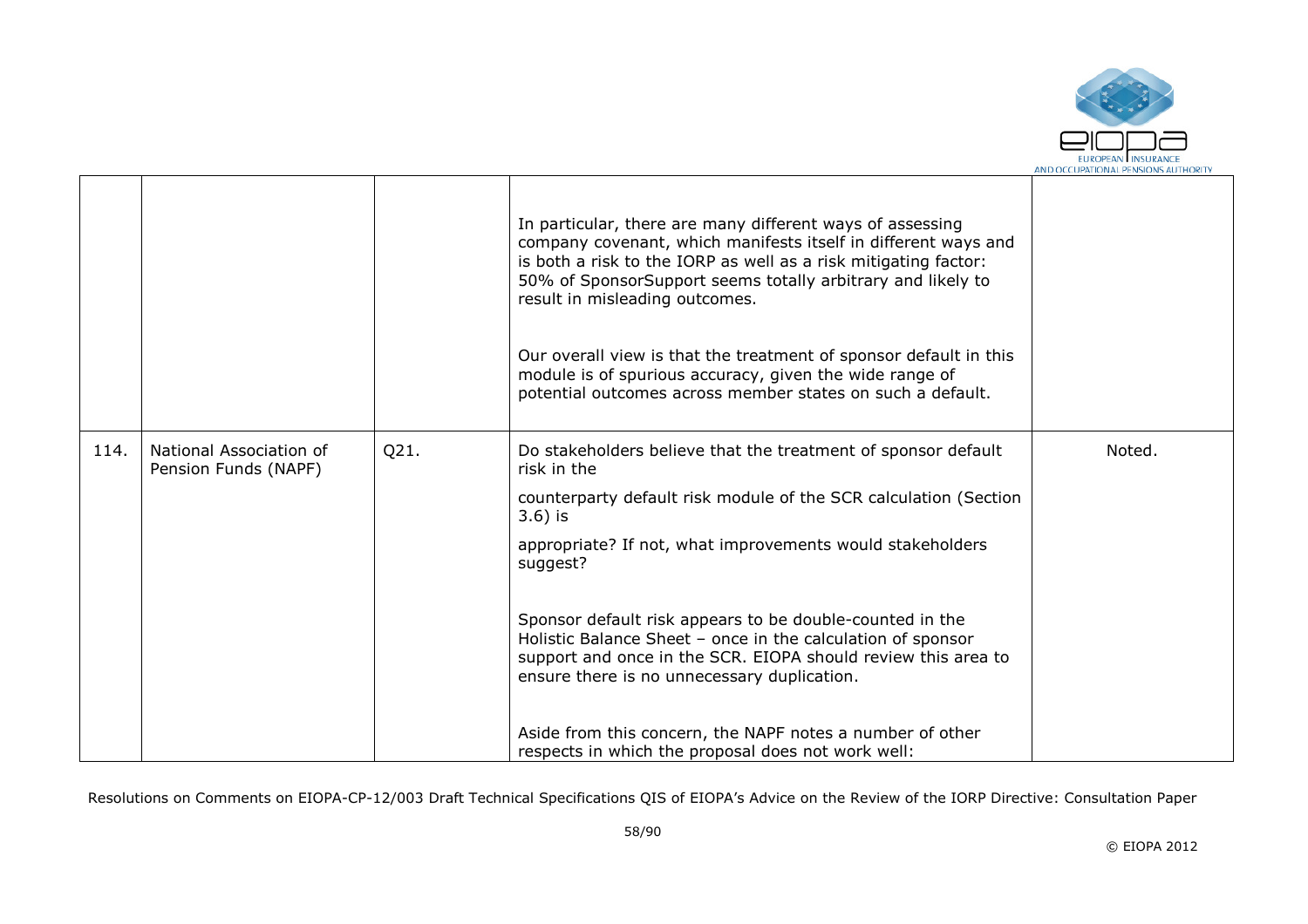

|      |                        |      | It is not clear how sponsor default risk should be valued<br>$\perp$<br>in the case of parent companies outside the European Economic<br>Area.<br>The consultation paper does not explain how sponsor<br>ப<br>default risk would be assessed in the case of multi-employer<br>plans and those in the public sector.<br>It is inappropriate to assume the 'worst' credit risk for<br>$\perp$<br>those sponsors that do not have a formal credit rating (this<br>would be unduly harsh on, for example, charities and academic<br>institutions. |        |
|------|------------------------|------|-----------------------------------------------------------------------------------------------------------------------------------------------------------------------------------------------------------------------------------------------------------------------------------------------------------------------------------------------------------------------------------------------------------------------------------------------------------------------------------------------------------------------------------------------|--------|
| 115. | <b>Punter Southall</b> | Q21. | Do stakeholders believe that the treatment of sponsor default<br>risk in the counterparty default risk module of the SCR<br>calculation (Section 3.6) is appropriate? If not, what<br>improvements would stakeholders suggest?<br>We are unclear how the consideration of sponsor default in the<br>SCR complements the inclusion of sponsor default in the holistic<br>balance sheet.                                                                                                                                                        | Noted. |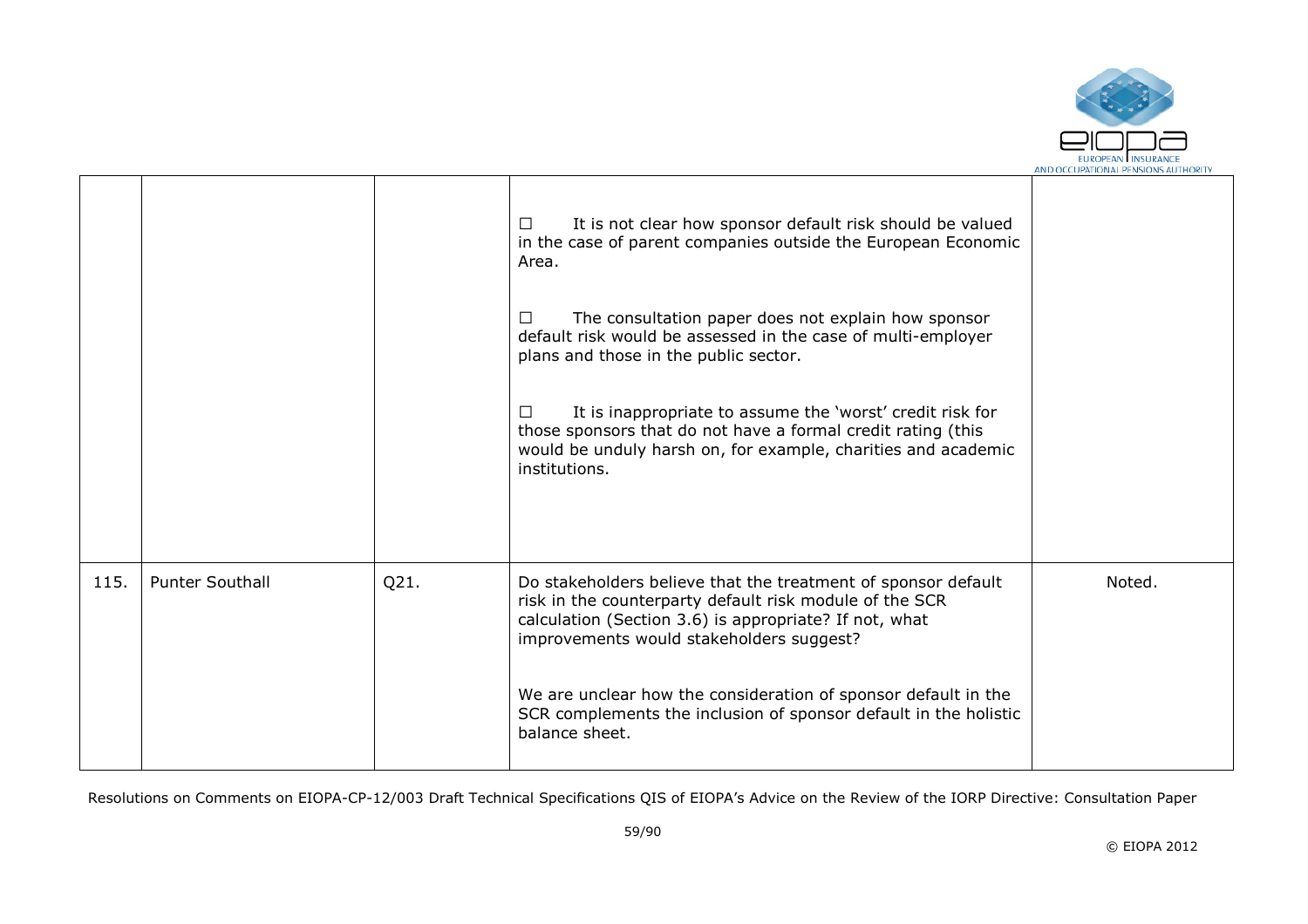

|      |                                                     |      | In addition, there is insufficient information regarding the<br>calculation of the sponsor default risk for multi-employer<br>arrangements.                                                                                                                                                                                                                                                                                                   |        |
|------|-----------------------------------------------------|------|-----------------------------------------------------------------------------------------------------------------------------------------------------------------------------------------------------------------------------------------------------------------------------------------------------------------------------------------------------------------------------------------------------------------------------------------------|--------|
| 116. | Railways Pension Trustee<br>Company Limited (RPTCL) | Q21. | For the reasons noted in Q16 and Q17, RPTCL does not consider<br>the inclusion of the SCR to be appropriate. We have no<br>additional comments to make on this question.                                                                                                                                                                                                                                                                      | Noted. |
| 117. | Towers Watson B.V.                                  | Q21. | Do stakeholders believe that the treatment of sponsor default<br>risk in the counterparty default risk module of the SCR<br>calculation (Section 3.6) is appropriate? If not, what<br>improvements would stakeholders suggest?<br>No. In particular we consider that the 50% sponsor support is<br>arbitrary. It fails to capture the multi-dimensional nature of<br>sponsor support and therefore risks substantially misleading<br>results. | Noted. |
| 118. | Towers Watson GmbH,<br>Germany                      | Q21. | No. In particular we consider that the 50% sponsor support is<br>arbitrary. It fails to capture the multi-dimensional nature of<br>sponsor support and therefore risks substantially misleading<br>results.                                                                                                                                                                                                                                   | Noted. |
| 119. | <b>Towers Watson UK</b>                             | Q21. | Do stakeholders believe that the treatment of sponsor default<br>risk in the counterparty default risk module of the SCR                                                                                                                                                                                                                                                                                                                      | Noted. |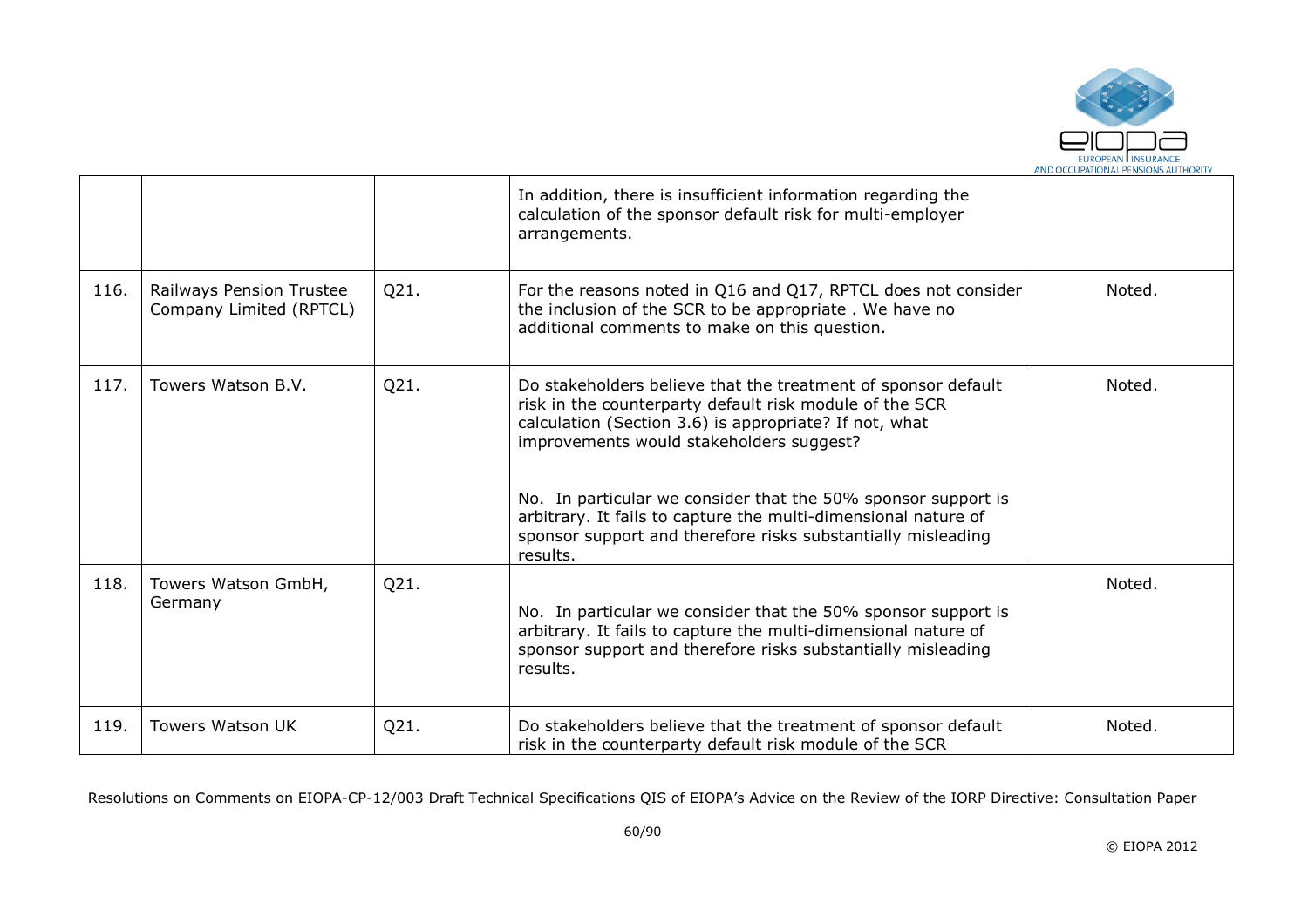

|  | calculation (Section 3.6) is appropriate? If not, what<br>improvements would stakeholders suggest?                                                                                                                                                                                                                                                                                                                                                                                                                                                                         |  |
|--|----------------------------------------------------------------------------------------------------------------------------------------------------------------------------------------------------------------------------------------------------------------------------------------------------------------------------------------------------------------------------------------------------------------------------------------------------------------------------------------------------------------------------------------------------------------------------|--|
|  | It should not be inferred from the technical points that we make<br>about the SCR that we support its application; we are opposed<br>to its use                                                                                                                                                                                                                                                                                                                                                                                                                            |  |
|  | No. In particular we consider that:                                                                                                                                                                                                                                                                                                                                                                                                                                                                                                                                        |  |
|  | Loss-given default = 50% Sponsor Support                                                                                                                                                                                                                                                                                                                                                                                                                                                                                                                                   |  |
|  | is profoundly arbitrary and thus unsatisfactory in that it fails to<br>capture the multi-dimensional nature of sponsor support and<br>therefore risks substantially mis-stating the impact of the<br>advice. Also, as mentioned in our responses to questions 9 and<br>17 (repeated at the end of this section), we believe that the<br>interaction of this calculation with the valuation of sponsor<br>support in the HBS (which already recognises the risk of<br>sponsor default) needs further examination in order to ensure<br>there is no double-counting of risk. |  |
|  | Given the arbitrary assumptions about the loss given default,<br>and the highly subjective nature of the probability of default,<br>the complexity of the calculation of the counter-party default<br>risk could be regarded as spurious.                                                                                                                                                                                                                                                                                                                                  |  |
|  | Response to question 9                                                                                                                                                                                                                                                                                                                                                                                                                                                                                                                                                     |  |
|  | In terms of the best estimate of technical provisions, we think<br>this should depend on the extent of (and evidence for) the<br>contractual agreement between IORPs and their members<br>regarding the circumstances in which benefits might be<br>reduced. In general, where benefit reductions in the case of<br>sponsor default only occur as a practical reality then we see no<br>justification for making an allowance for such reductions in the                                                                                                                   |  |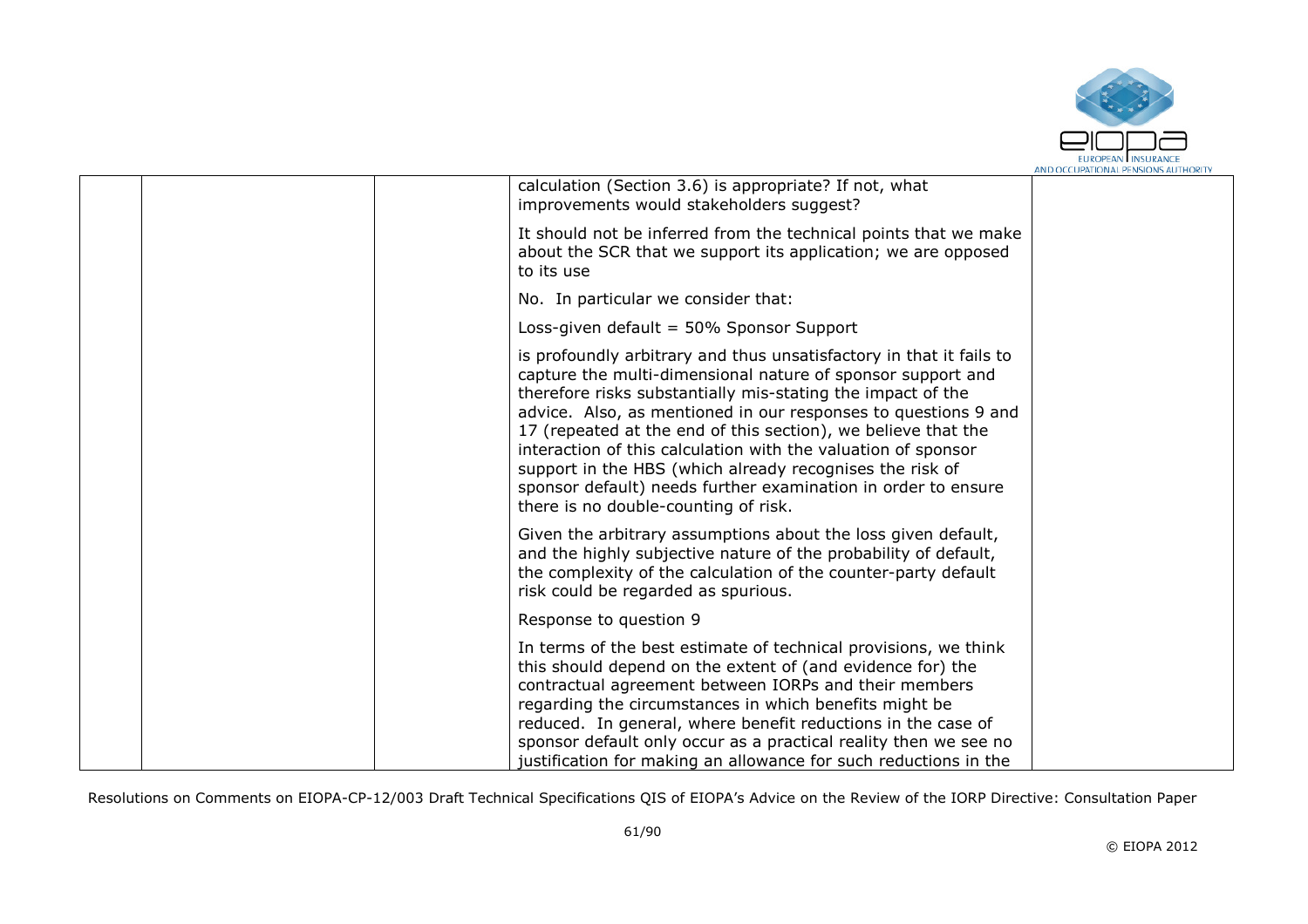

|  | best estimate calculation. On the contrary, one of the purposes<br>of the solvency regime is to minimise the circumstances in<br>which benefits need to be cut back due to default of the sponsor<br>and this would be frustrated if the technical provisions made<br>allowance for benefit reductions in the event of sponsor default.                                                       |  |
|--|-----------------------------------------------------------------------------------------------------------------------------------------------------------------------------------------------------------------------------------------------------------------------------------------------------------------------------------------------------------------------------------------------|--|
|  | Having said this, we believe that there is a strong case for<br>removing the requirement for additional capital in respect of<br>sponsor support in the counter-party default risk module where<br>benefit reductions are possible in the event of sponsor default,<br>or where there is a pension protection scheme in place.                                                                |  |
|  | We also believe that the capital requirement in respect of<br>sponsor support in the counter-party default risk module needs<br>to be re-examined as we are concerned that there could be an<br>element of double-counting.                                                                                                                                                                   |  |
|  | Response to question 17                                                                                                                                                                                                                                                                                                                                                                       |  |
|  | As mentioned in our general comments at outset (and repeated<br>at the end of this section), we consider calculating the SCR to<br>have no benefit (and significant cost) for the vast majority of<br>UK IORPs. The remainder of our comments, therefore, are on<br>technical aspects. They are, in no way, intended to intimate<br>that we consider calculation of an SCR to be appropriate. |  |
|  | If an SCR calculation is to be required, we consider that it might<br>be appropriate to include an additional shock relating to<br>inflation risk (although, within the UK, many IORPs' exposure to<br>inflation risks are 'capped')                                                                                                                                                          |  |
|  | In our response to question 9, we highlighted the need to re-<br>examine the impact of the counterparty default risk module in<br>relation to sponsor support. This is to ensure there is no                                                                                                                                                                                                  |  |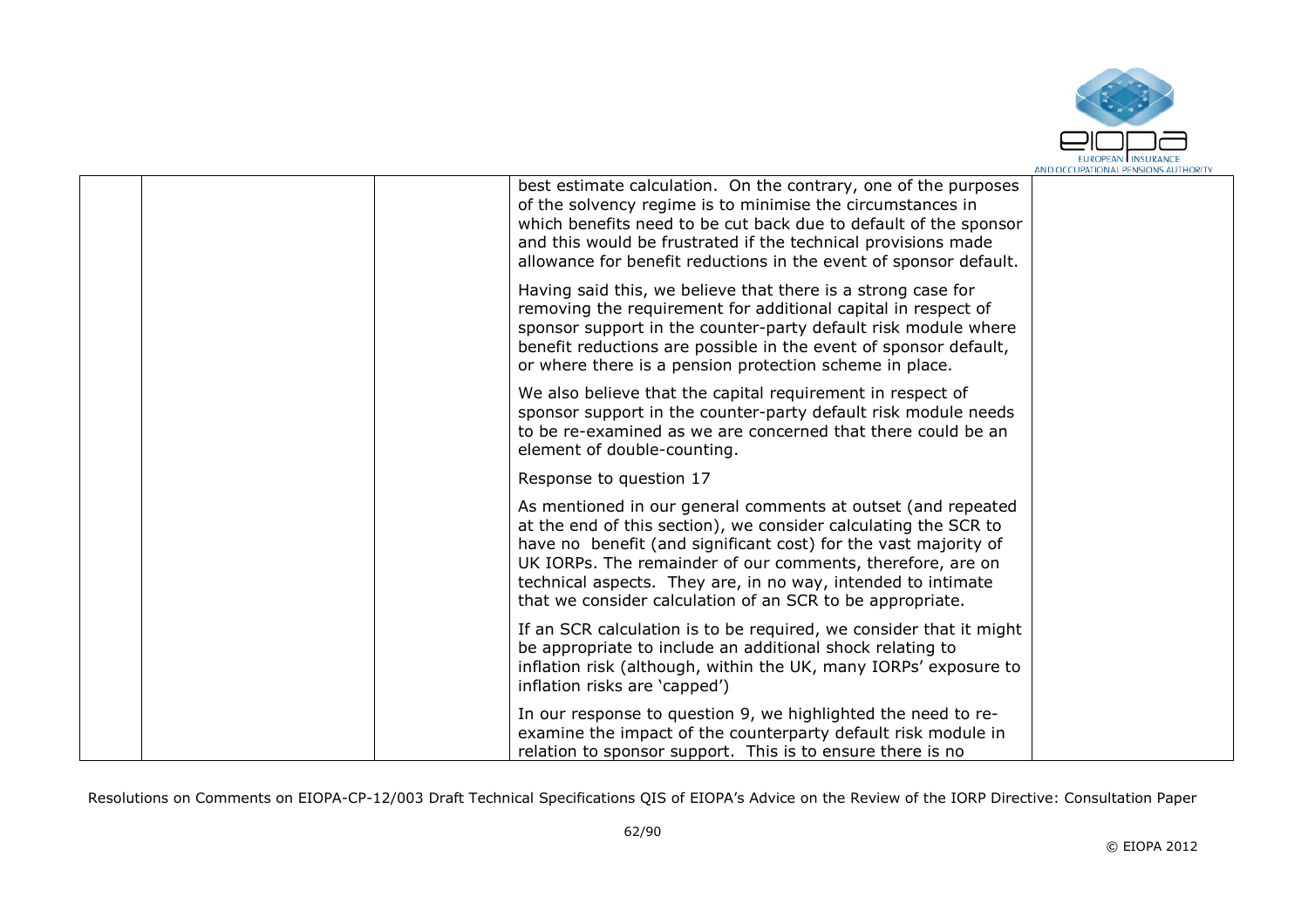

|      |                                                  |      | 'double counting' of risks, taking into account the way in which<br>sponsor support is valued in the HBS.                                                                                                                                                                                                                                                                                                                                                                                                                                                                                                                                                                                                                                                                                                                                                                            |        |
|------|--------------------------------------------------|------|--------------------------------------------------------------------------------------------------------------------------------------------------------------------------------------------------------------------------------------------------------------------------------------------------------------------------------------------------------------------------------------------------------------------------------------------------------------------------------------------------------------------------------------------------------------------------------------------------------------------------------------------------------------------------------------------------------------------------------------------------------------------------------------------------------------------------------------------------------------------------------------|--------|
|      |                                                  |      | As suggested in our response to question 6, we question<br>whether there should be an explicit Risk Margin or whether it<br>should be incorporated within the SCR. If the option is chosen<br>of a Risk Margin based on explicit provision for adverse<br>deviation, then the existence of this margin should be taken<br>into account when determining the stresses within the SCR.                                                                                                                                                                                                                                                                                                                                                                                                                                                                                                 |        |
|      |                                                  |      | We do not believe that the pension revision risk sub-module is<br>generally appropriate for UK IORPs.                                                                                                                                                                                                                                                                                                                                                                                                                                                                                                                                                                                                                                                                                                                                                                                |        |
|      |                                                  |      | Comments on (non) relevance of the SCR to UK IORPs                                                                                                                                                                                                                                                                                                                                                                                                                                                                                                                                                                                                                                                                                                                                                                                                                                   |        |
|      |                                                  |      | We cite the SCR as a particular example of an area of the<br>proposals that does not recognise the current situation of UK<br>IORPs. The majority of UK IORPs are 'closed' to new entrants<br>and 'on a journey' to settlement - through the final discharge of<br>their remaining liabilities by buying out with one or more<br>insurers. Unlike insurance companies, UK IORPs do not exist to<br>transact business for profit. As soon as they reach the level of<br>funding at which they could pass their liabilities to the insurance<br>market, they will do so. Sponsors are, in general, funding the<br>shortfalls in their pension plans as quickly as they can<br>reasonably afford. We question, therefore, whether the SCR<br>has more than a theoretical relevance and therefore whether<br>producing the figures required to construct it would be cost-<br>effective. |        |
| 120. | Universities<br>Superannuation Scheme<br>Limited | Q21. | Do stakeholders believe that the treatment of sponsor default<br>risk in the                                                                                                                                                                                                                                                                                                                                                                                                                                                                                                                                                                                                                                                                                                                                                                                                         | Noted. |
|      |                                                  |      | counterparty default risk module of the SCR calculation (Section                                                                                                                                                                                                                                                                                                                                                                                                                                                                                                                                                                                                                                                                                                                                                                                                                     |        |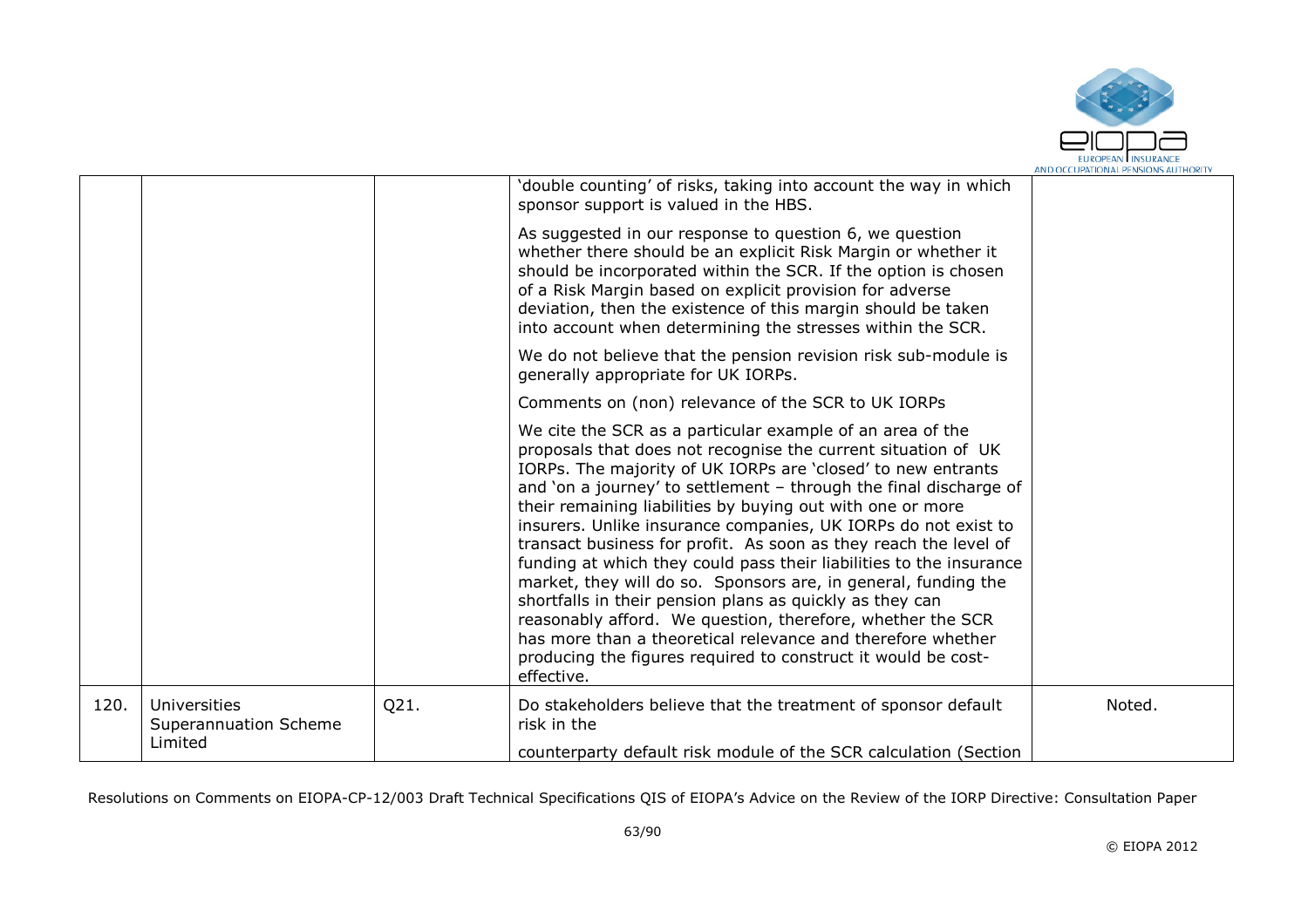

|      |                                              |      | $3.6$ ) is<br>appropriate? If not, what improvements would stakeholders<br>suggest?                                                                                                                                                                                                                                                                                                                                                                                                                                                                                                                                                                                                                                                                                                                                                                                                                                                                                                                                                                                                                                                                                                                                                                                                                                                                                                                                                                                                                                                                                                                                                |        |
|------|----------------------------------------------|------|------------------------------------------------------------------------------------------------------------------------------------------------------------------------------------------------------------------------------------------------------------------------------------------------------------------------------------------------------------------------------------------------------------------------------------------------------------------------------------------------------------------------------------------------------------------------------------------------------------------------------------------------------------------------------------------------------------------------------------------------------------------------------------------------------------------------------------------------------------------------------------------------------------------------------------------------------------------------------------------------------------------------------------------------------------------------------------------------------------------------------------------------------------------------------------------------------------------------------------------------------------------------------------------------------------------------------------------------------------------------------------------------------------------------------------------------------------------------------------------------------------------------------------------------------------------------------------------------------------------------------------|--------|
| 121. | Zusatzversorgungskasse<br>des Baugewerbes AG | Q21. | No, ZVK-Bau does not believe that the treatment of sponsor<br>default risk in the counterparty default risk module of the SCR<br>calculation is appropriate. As mentioned above the model<br>provided by EIOPA does not seem fit to assess the economic<br>value of sponsor support for the beneficiaries. As mentioned<br>above too, within paritarian IORPs every raise of the pension<br>funds contribution is part of this above mentioned equilibrium:<br>the result of the almost yearly happening bargaining process is<br>a package that consists of wage raises, pension funds<br>contribution rates, working time, fringe benefits etc. So every<br>raise of pension funds' contribution is financed not only by the<br>sponsoring enterprises but economically by the employees too<br>because the latter refrain from getting possible wage raises or<br>fringe benefit improvements or decide to raise productivity (by<br>longer working hours for example). Sponsor support cannot be<br>measured only against financial resources of a sponsoring<br>company but has to acknowledge that - especially in industry-<br>wide IORPs - employers and employees of the whole industry<br>support the scheme. Given the suggestions of the consultation<br>concerning a 3 % wage increase per year(HBS.8.24) we assume<br>a contribution raise potential up to 3 % of gross wage increase<br>a year in case of pension fund distress. This works for the<br>whole, longer than one year lasting recovery period. Therefore<br>EIOPA should leave room for modeling the functionality of the<br>legal framework of IORPs. | Noted. |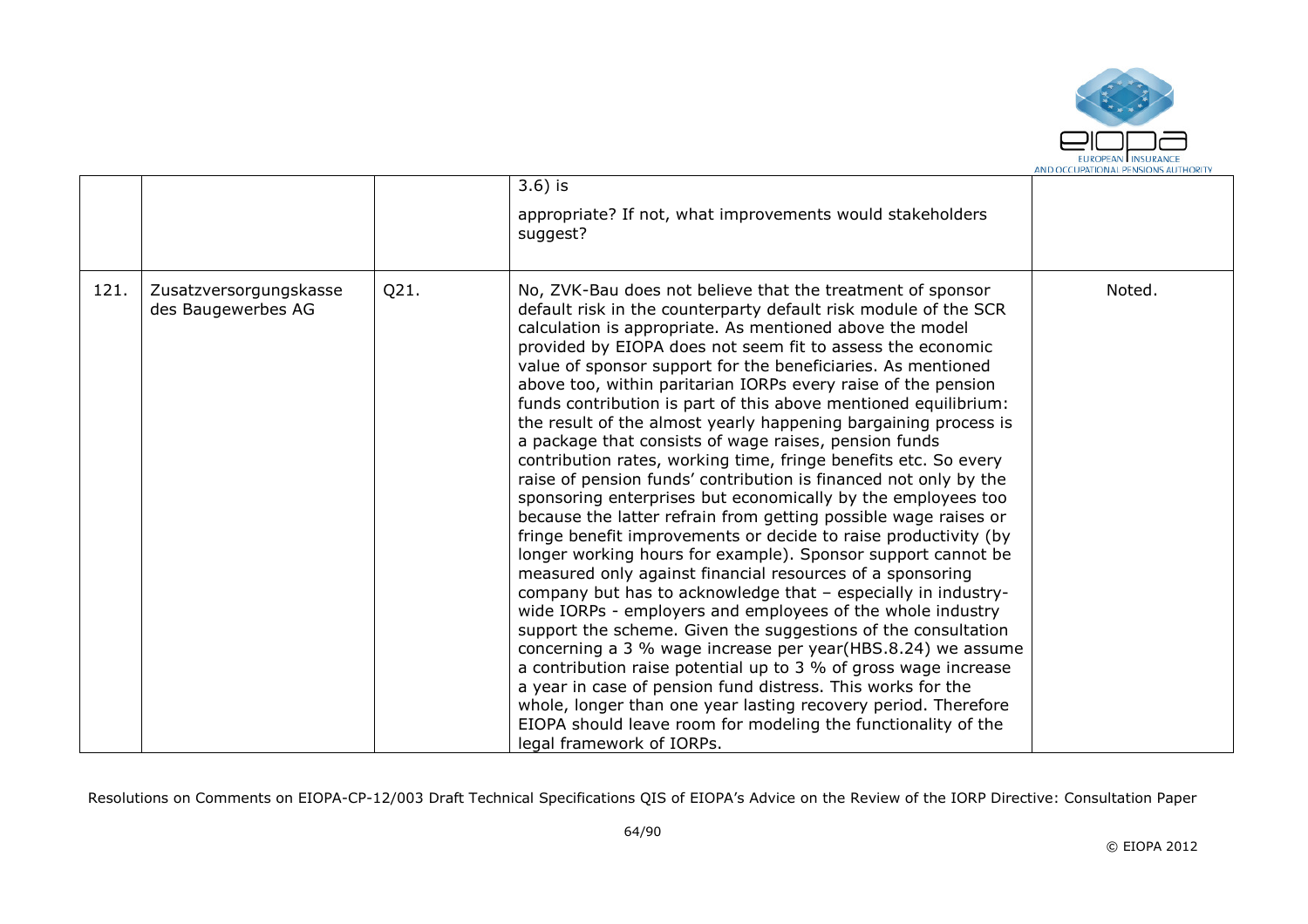

| 122. | <b>OPSG</b>                                           | Q22. | The benefit option risk is not relevant for all the Member States.<br>The OPSG understands that this module is intended to assess<br>the capital required where members of the IORP can select<br>options which could increase the level of technical provisions<br>required. This includes early or late retirement, commuting<br>pension for cash or transferring out a cash sum to another IORP<br>or insurance policy on leaving the employment to which the<br>IORP relates. These options would normally be exercised on<br>terms which are fixed in advance or terms decided at the time.<br>It is appropriate to require solvency capital in the first instance<br>if the fixed terms would cause a strain, as the technical<br>provisions would increase if the number exercising the option<br>exceeds the best estimate built into the cash flows, or a<br>surplus, in which case the technical provisions would increase if<br>the number exercising the option is lower than the best<br>estimate. The OPSG presumes that the SCR is to be determined<br>in the same way as for insurance company lapses which we<br>consider may not be appropriate. In the second case, the terms<br>would normally be determined with a view to ensuring that the<br>IORP did not suffer a strain (or the member gain a benefit) by<br>exercising the option. In this case, it would seem unnecessary | Noted. |
|------|-------------------------------------------------------|------|-------------------------------------------------------------------------------------------------------------------------------------------------------------------------------------------------------------------------------------------------------------------------------------------------------------------------------------------------------------------------------------------------------------------------------------------------------------------------------------------------------------------------------------------------------------------------------------------------------------------------------------------------------------------------------------------------------------------------------------------------------------------------------------------------------------------------------------------------------------------------------------------------------------------------------------------------------------------------------------------------------------------------------------------------------------------------------------------------------------------------------------------------------------------------------------------------------------------------------------------------------------------------------------------------------------------------------------------------------------------------------------------------------|--------|
|      |                                                       |      | to require any SCR for this risk.                                                                                                                                                                                                                                                                                                                                                                                                                                                                                                                                                                                                                                                                                                                                                                                                                                                                                                                                                                                                                                                                                                                                                                                                                                                                                                                                                                     |        |
| 123. | aba Arbeitsgemeinschaft<br>für betriebliche Altersver | Q22. | No. Benefit options, where they exist, are usually calibrated so<br>that they do not cause a strain on the fund. Therefore, the risk<br>is immaterial and can be ignored in the QIS.                                                                                                                                                                                                                                                                                                                                                                                                                                                                                                                                                                                                                                                                                                                                                                                                                                                                                                                                                                                                                                                                                                                                                                                                                  | Noted. |
|      |                                                       |      | Lapse risk is an insurance concept and not relevant for IORPs. It                                                                                                                                                                                                                                                                                                                                                                                                                                                                                                                                                                                                                                                                                                                                                                                                                                                                                                                                                                                                                                                                                                                                                                                                                                                                                                                                     |        |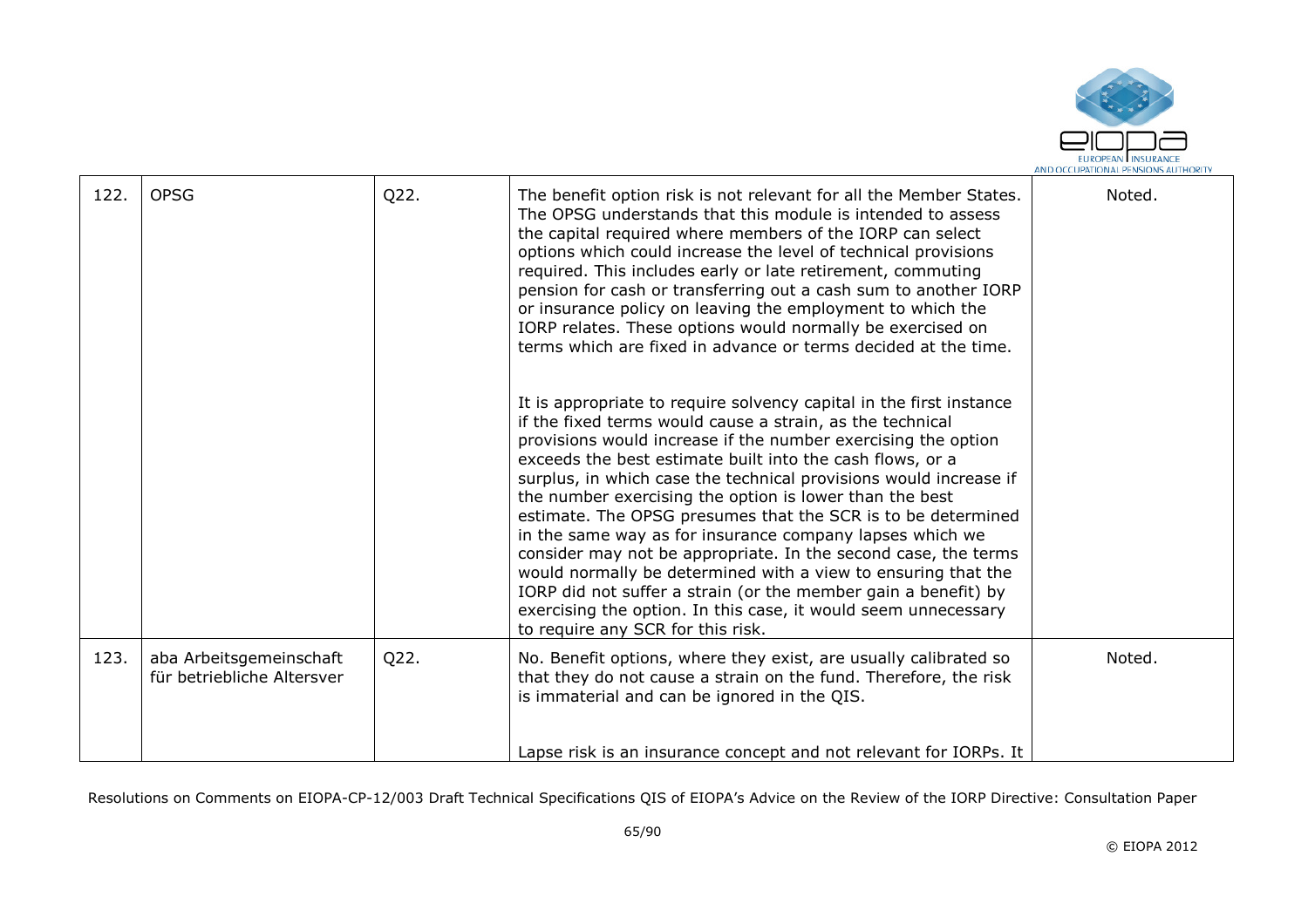

|      |                                                          |      | should be noted that upon a member's termination of service,<br>his/her accrued entitlements often remain in the scheme. The<br>present value of the termination benefit in most instances is<br>equal to the actuarial reserve so that there is no strain on the<br>fund. The same is true for transfers to another scheme.                                                                                                                                                                                                                                                                                                                                                                                                                                                                                                   |                                                          |
|------|----------------------------------------------------------|------|--------------------------------------------------------------------------------------------------------------------------------------------------------------------------------------------------------------------------------------------------------------------------------------------------------------------------------------------------------------------------------------------------------------------------------------------------------------------------------------------------------------------------------------------------------------------------------------------------------------------------------------------------------------------------------------------------------------------------------------------------------------------------------------------------------------------------------|----------------------------------------------------------|
| 124. | AEIP - The European<br>Association of Paritarian<br>Inst | Q22. | No, AEIP does not believe that the calculation of SCR in the<br>benefit option risk sub-module is adequate for IORPs as this is<br>likely not to materialize and should be ignored at this stage.                                                                                                                                                                                                                                                                                                                                                                                                                                                                                                                                                                                                                              | Noted.                                                   |
| 125. | Aon Hewitt                                               | Q22. | It is not entirely clear what risks are supposed to be included in<br>the Benefits Options module. What about the risk of conversion<br>terms changing in the future; what about the risk of adverse<br>demographic experience e.g. turnover, early retirement. Given<br>the insurance-focused nature of the wording, it is not easy to<br>work out what risks EIOPA want to have captured in this<br>module? What about salary increases being higher than<br>expected? What about pension increases being higher than<br>expected? What about members having a greater number of<br>beneficiaries than expected (so greater levels of benefits<br>payable upon death). In general, there is a danger of the<br>approach adopted being disproportionate for IORPs as many of<br>the benefit options are broadly cost-neutral. | Noted, will be further<br>developed at a later<br>stage. |
| 126. | Association of British<br>Insurers                       | Q22. | As outlined in Q16 it is difficult to comment on the adequacy of<br>the calculation of the MCR and SCR without understanding the<br>regulatory actions that would be triggered if these capital levels<br>were breached.                                                                                                                                                                                                                                                                                                                                                                                                                                                                                                                                                                                                       | Noted.                                                   |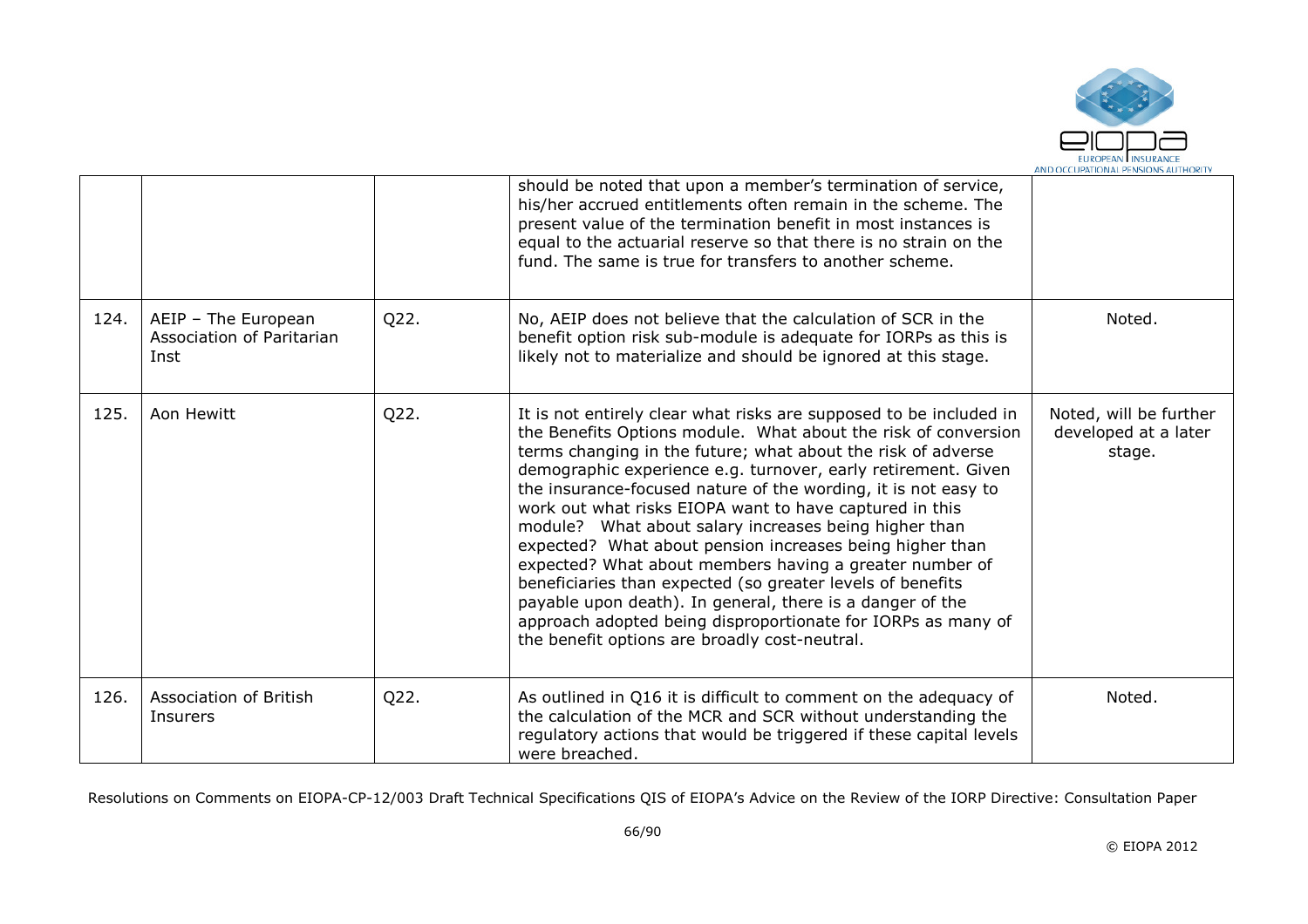

| 127. | Association of Consulting<br><b>Actuaries UK</b> | Q22. | This calculation looks overly complicated, the text appears to<br>have been drafted for insurance companies and does not take<br>into account pension schemes' specific features. It is therefore<br>difficult to follow and inappropriate in places. For example, the<br>description of:                                                                                                                                                                                                                                                                                                                                                                                                                                                                                                                                       | Noted. |
|------|--------------------------------------------------|------|---------------------------------------------------------------------------------------------------------------------------------------------------------------------------------------------------------------------------------------------------------------------------------------------------------------------------------------------------------------------------------------------------------------------------------------------------------------------------------------------------------------------------------------------------------------------------------------------------------------------------------------------------------------------------------------------------------------------------------------------------------------------------------------------------------------------------------|--------|
|      |                                                  |      | "the surrender of 40% of all pension contracts"                                                                                                                                                                                                                                                                                                                                                                                                                                                                                                                                                                                                                                                                                                                                                                                 |        |
|      |                                                  |      | as a "mass lapse event" does not make sense in the context of<br>many IORPs.                                                                                                                                                                                                                                                                                                                                                                                                                                                                                                                                                                                                                                                                                                                                                    |        |
|      |                                                  |      | In a number of countries, benefit options for members include<br>age at which to take early or late retirement, whether to<br>transfer liabilities out of the scheme before retirement or<br>whether to commute cash or 'reshape' future pension increases<br>at retirement. These options are priced differently in different<br>schemes (sometimes they are priced on cost neutral terms,<br>sometimes on terms which are less generous to members).<br>They are also funded for differently in different schemes (for<br>some schemes, an explicit assumption is made as to what<br>proportion of members will take up these options in the<br>technical provisions and for some schemes benefit options,<br>which are beneficial for the sponsor, are not taken into account<br>when calculating the technical provisions). |        |
|      |                                                  |      | Overall the benefit option risk is likely to be most heavily<br>influenced by regulatory risk (eg a change in the tax treatment                                                                                                                                                                                                                                                                                                                                                                                                                                                                                                                                                                                                                                                                                                 |        |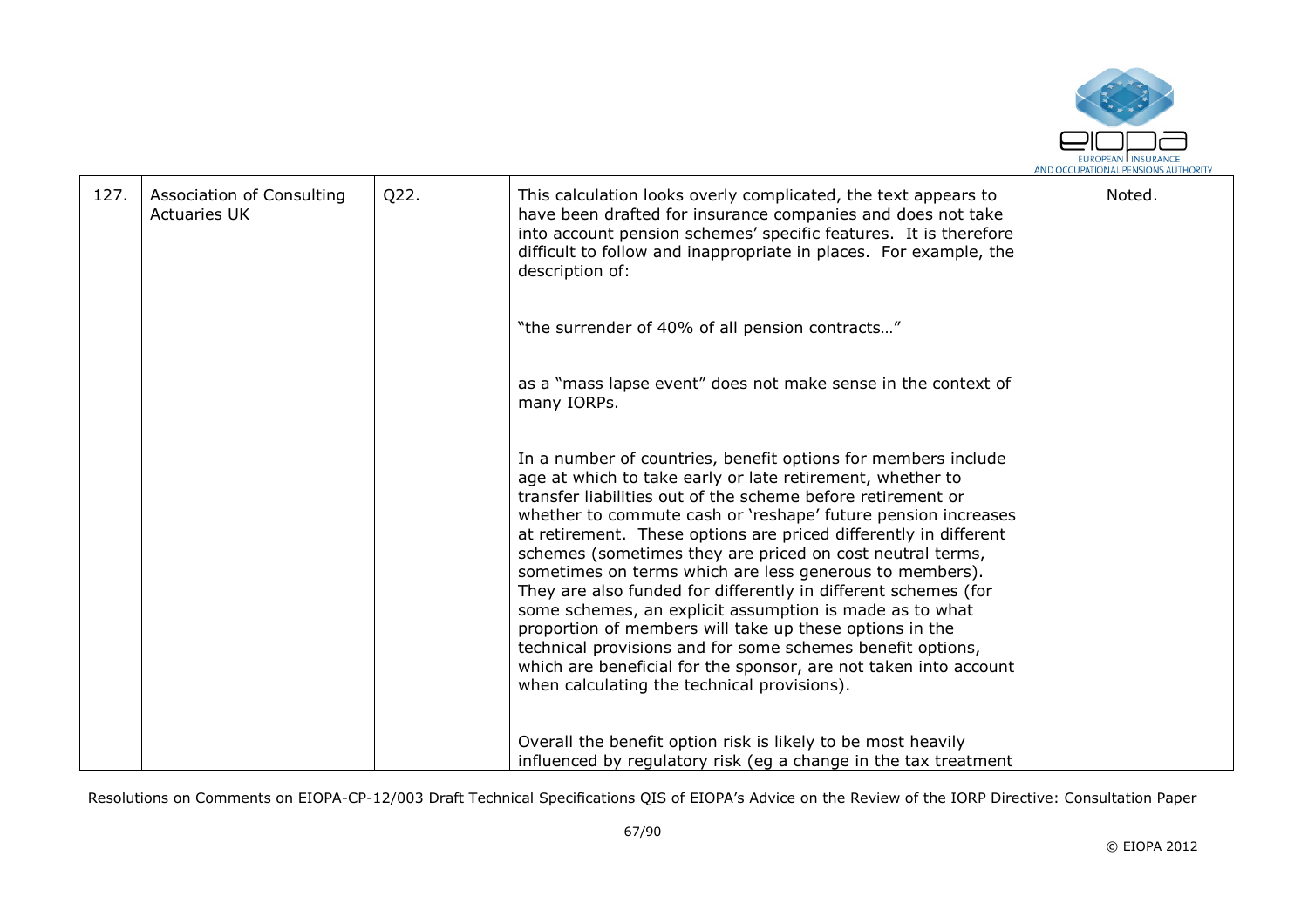

|      |                                                       |      | of lump sums on retirement). This is incapable of modeling and<br>invalidates the detailed treatment of this risk within the QIS.                                                                                                                                                                                                                                                                                                                                                                                                                                                                                                  |                                                                                                                                                                        |
|------|-------------------------------------------------------|------|------------------------------------------------------------------------------------------------------------------------------------------------------------------------------------------------------------------------------------------------------------------------------------------------------------------------------------------------------------------------------------------------------------------------------------------------------------------------------------------------------------------------------------------------------------------------------------------------------------------------------------|------------------------------------------------------------------------------------------------------------------------------------------------------------------------|
| 128. | Barnett Waddingham LLP                                | Q22. | This module appears to cover simply the option to leave an<br>IORP or opt back in. In the UK, more valuable or frequently-<br>used options are to retire at a different date, or exchange<br>pension for a lump sum or different form of pension.                                                                                                                                                                                                                                                                                                                                                                                  | Noted.                                                                                                                                                                 |
| 129. | <b>BASF SE</b>                                        | Q22. | Do stakeholders believe that the calculation of SCR in the<br>Benefit option risk sub-module (Section 3.7) is adequate for<br>IORPs?<br>These risks are either non-existent or immaterial for IORPs.                                                                                                                                                                                                                                                                                                                                                                                                                               | Noted.<br>Excluding a particular<br>risk (sub-)module in<br>the SCR calculation in<br>case it is not material<br>will be considered a<br>simplification in the<br>QIS. |
| 130. | Bayer AG                                              | Q22. | No, see previous answers.                                                                                                                                                                                                                                                                                                                                                                                                                                                                                                                                                                                                          | Noted.                                                                                                                                                                 |
| 131. | Belgian Association of<br>Pension Institutions (BVPI- | Q22. | No.                                                                                                                                                                                                                                                                                                                                                                                                                                                                                                                                                                                                                                | Noted.                                                                                                                                                                 |
|      |                                                       |      | We do strongly disagree to the principle of the calculation of the<br>SCR. It is too complex and too burdensome for the small<br>Belgian IORPs. Furthermore a lot of calculations are imposed<br>although in the Belgian context those risks are not born by the<br>IORP. Complex SCR calculations while loss absorbing capacities<br>will mostly neutralize them. The costs to make all these type of<br>calculation are not in proportion to size of the Belgian IORPs.<br>This part seems to be a copy paste of Solvency II and does not<br>take into account the specificities of an IORP. More<br>simplifications are needed. |                                                                                                                                                                        |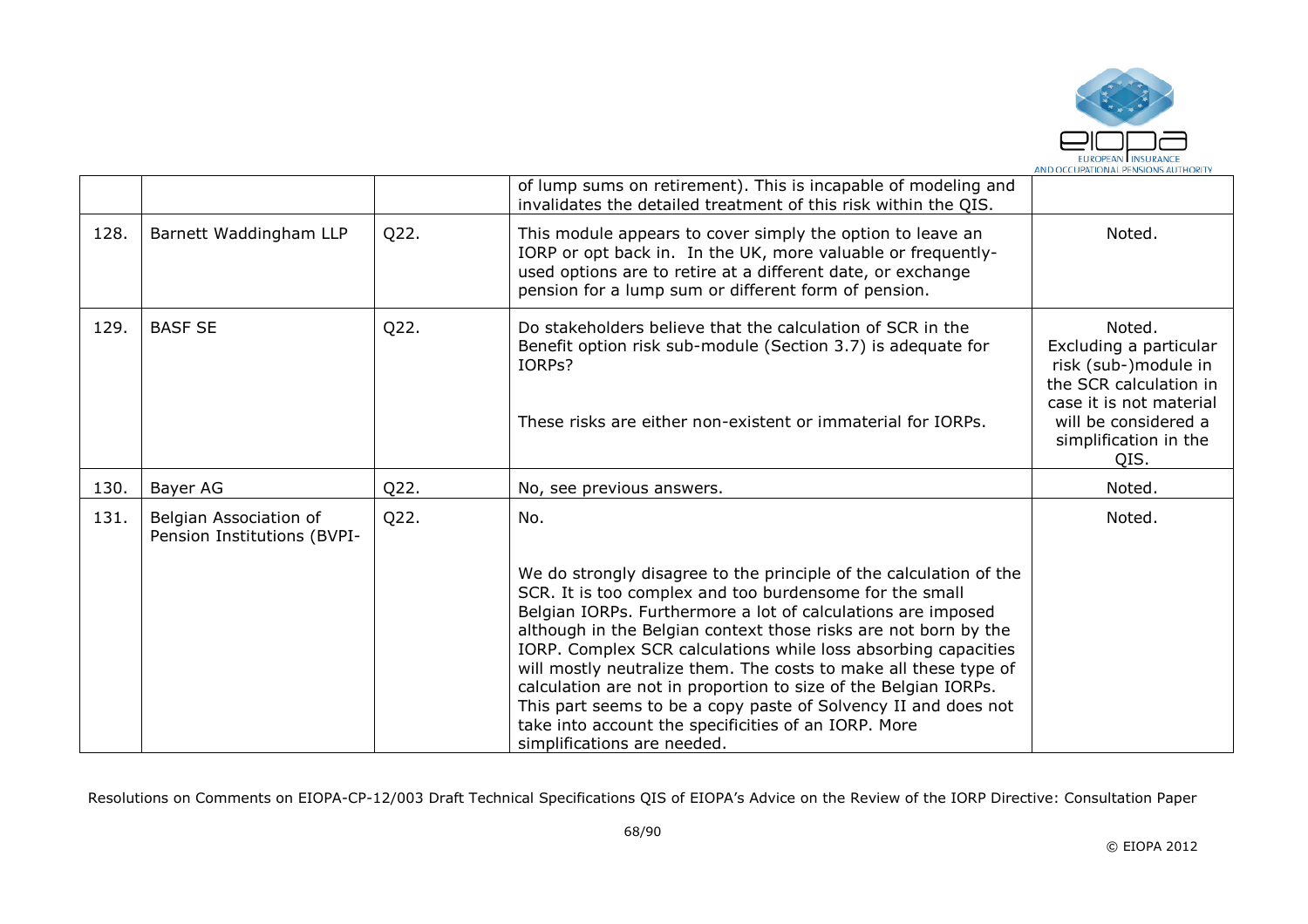

|      |                                                    |      | We believe that $-$ especially for the purpose of this QIS $-$ the<br>benefit option risk should not be included in the calculation of<br>the SCR as it is not likely to be material, while it takes a lot of<br>time and effort to determine the benefit option SCR. The main<br>aim of this QIS is to answer the question if a Holistic Balance<br>Sheet will be appropriate as supervisory tool. For achieving this<br>goal, calculation of the benefit option SCR will be<br>supervacaneous. |        |
|------|----------------------------------------------------|------|--------------------------------------------------------------------------------------------------------------------------------------------------------------------------------------------------------------------------------------------------------------------------------------------------------------------------------------------------------------------------------------------------------------------------------------------------------------------------------------------------|--------|
| 132. | <b>BTPS Management Ltd</b>                         | Q22. | We do not believe that this calculation is relevant to us and so<br>make no comment.                                                                                                                                                                                                                                                                                                                                                                                                             | Noted. |
| 133. | Deloitte Total Reward and<br>Benefits Limited (UK) | Q22. | Benefit options and their take-up are likely to be significantly<br>affected by external factors specific to individual Member States<br>e.g. tax rates. A prescriptive, EU-wide approach to the stressing<br>on these items is therefore likely to be inappropriate.                                                                                                                                                                                                                            | Noted. |
| 134. | Dexia Asset Management                             | Q22. | Q22. Do stakeholders believe that the calculation of SCR in the<br>Benefit option risk<br>Sub-module (Section 3.7) is adequate for IORPs?<br>SCR for benefit option risk module is not adequate for IORPs<br>because:                                                                                                                                                                                                                                                                            | Noted. |
|      |                                                    |      | 1.<br>It is unlikely to be material for many IORPs<br>2.<br>Pension schemes members do not play against their                                                                                                                                                                                                                                                                                                                                                                                    |        |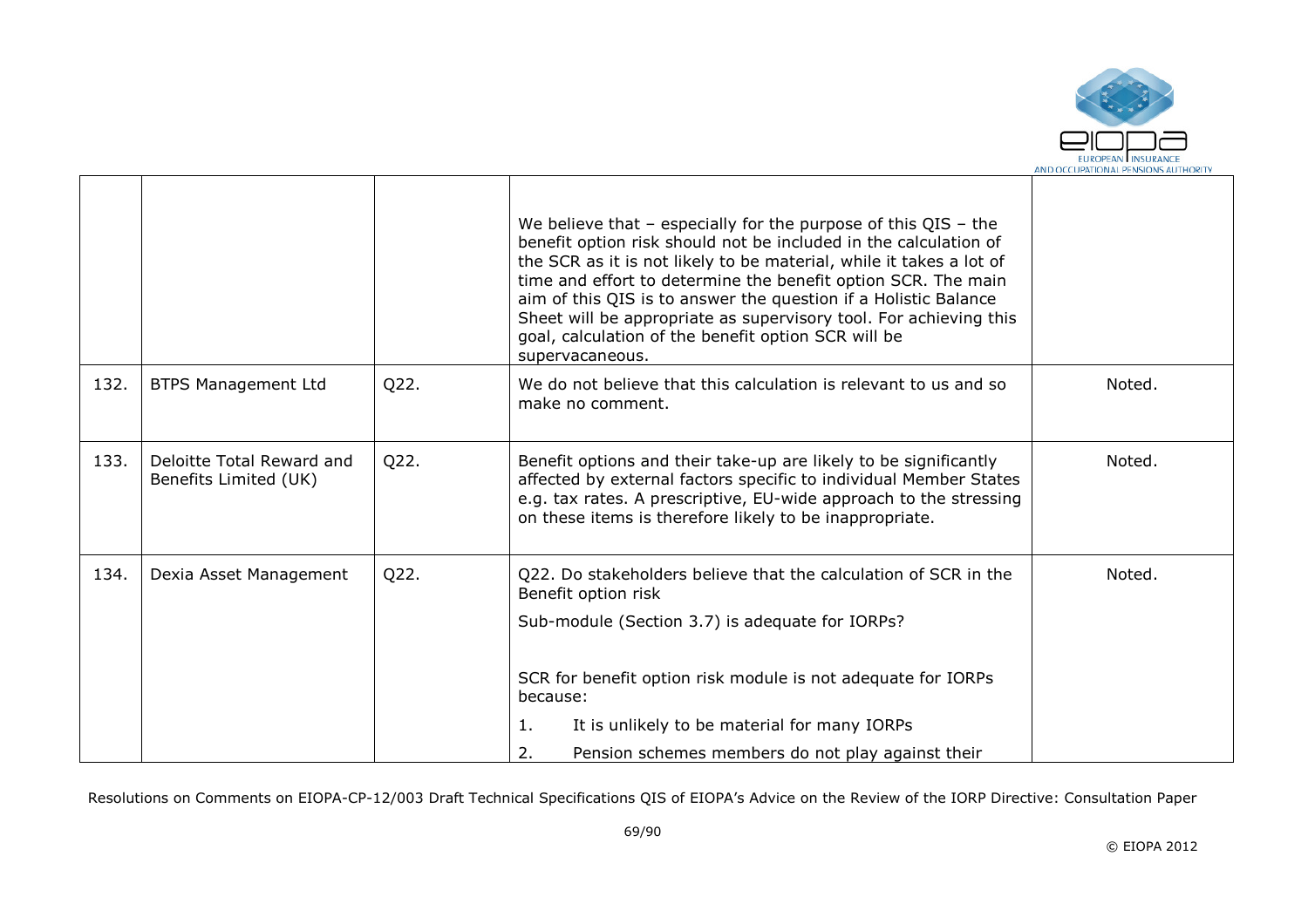

|      |                                                       |      | IORP: Surrender would in general imply for the member to<br>change job.                                                                                                                                                                                                                                                                                                                                                                                                                                                                      |                                                                                                                                                                        |
|------|-------------------------------------------------------|------|----------------------------------------------------------------------------------------------------------------------------------------------------------------------------------------------------------------------------------------------------------------------------------------------------------------------------------------------------------------------------------------------------------------------------------------------------------------------------------------------------------------------------------------------|------------------------------------------------------------------------------------------------------------------------------------------------------------------------|
| 135. | European Federation for<br>Retirement Provision (EFRP | Q22. | Q22. Do stakeholders believe that the calculation of SCR in the<br>Benefit option risk sub_module (Section 3.7) is adequate for<br>IORPs?<br>The EFRP believes that $-$ especially for the purpose of this QIS $-$<br>the benefit option risk should not be included in the calculation<br>of the SCR, since it is not likely to be material in most of the<br>Member States.                                                                                                                                                                | Noted.<br>Excluding a particular<br>risk (sub-)module in<br>the SCR calculation in<br>case it is not material<br>will be considered a<br>simplification in the<br>QIS. |
|      |                                                       |      | The parameters laid down in this module are inappropriate for<br>IORPs. In particular, a "mass lapse event" would be extremely<br>unlikely to occur in practice and would almost be equivalent to a<br>wind-up situation. It should be remembered that upon<br>termination, members' accrued entitlements often remain in the<br>scheme. The present value of the termination benefit in most<br>instances is equal to the actuarial reserve so that there is no<br>strain on the fund. The same is true for transfers to another<br>scheme. |                                                                                                                                                                        |
| 136. | Federation of the Dutch<br><b>Pension Funds</b>       | Q22. | We believe that $-$ especially for the purpose of this QIS $-$ the<br>benefit option risk should not be included in the calculation of<br>the SCR as it is not likely to be material, while it requires a lot<br>of time and effort to determine the benefit option SCR. The                                                                                                                                                                                                                                                                 | Noted.<br>Excluding a particular<br>risk (sub-)module in<br>the SCR calculation in                                                                                     |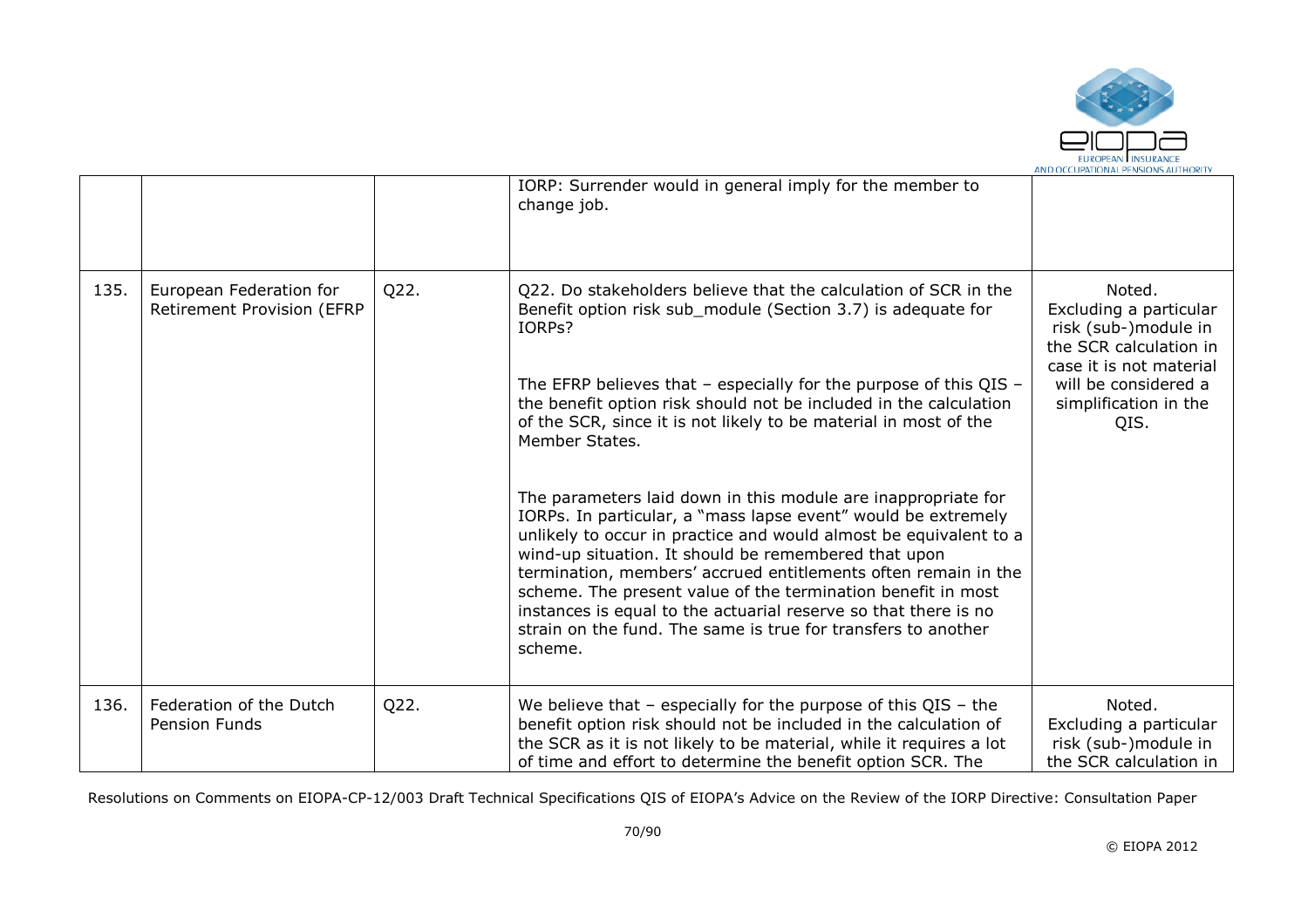

|      |                                                        |      | main aim of this QIS is to answer the question whether a<br>Holistic Balance Sheet will be appropriate as supervisory tool.<br>For achieving this goal, calculation of the benefit option SCR will<br>be superfluous.                                                                                                   | case it is not material<br>will be considered a<br>simplification in the<br>QIS. |
|------|--------------------------------------------------------|------|-------------------------------------------------------------------------------------------------------------------------------------------------------------------------------------------------------------------------------------------------------------------------------------------------------------------------|----------------------------------------------------------------------------------|
| 137. | <b>Financial Reporting Council</b><br>- staff response | Q22. | The sub-module is based on Solvency II and does not reflect<br>the potential option take-up in IORPs.                                                                                                                                                                                                                   | Noted.                                                                           |
| 138. | German Institute of<br><b>Pension Actuaries</b>        | Q22. | The Benefit option risk sub-module has the same content as the<br>lapse risk module for life insurers.                                                                                                                                                                                                                  | Noted.                                                                           |
|      |                                                        |      | The given approach is extremely hard to handle in particular for<br>smaller IORPs. We expect that the costs will be not appropriate<br>and this circumstance will reduce the number of participants so<br>that the information value is questionable.                                                                   |                                                                                  |
| 139. | Groupe Consultatif<br>Actuariel Européen               | Q22. | Do stakeholders believe that the calculation of SCR in the<br>Benefit option risk sub-module (Section 3.7) is adequate for<br>IORPs?                                                                                                                                                                                    | Noted.                                                                           |
|      |                                                        |      | We believe that IORPs should only be required to complete<br>these sub-modules where there is reason to believe they have<br>material exposures to the risks being measured in the given<br>sub-module.                                                                                                                 |                                                                                  |
|      |                                                        |      | Where IORP members exercise options such as early or late<br>retirement, commuting pension for cash or transferring out a<br>cash sum to another IORP (or insurance policy) on leaving<br>employment this could - but need not - increase the level of<br>technical provisions and hence the solvency capital required. |                                                                                  |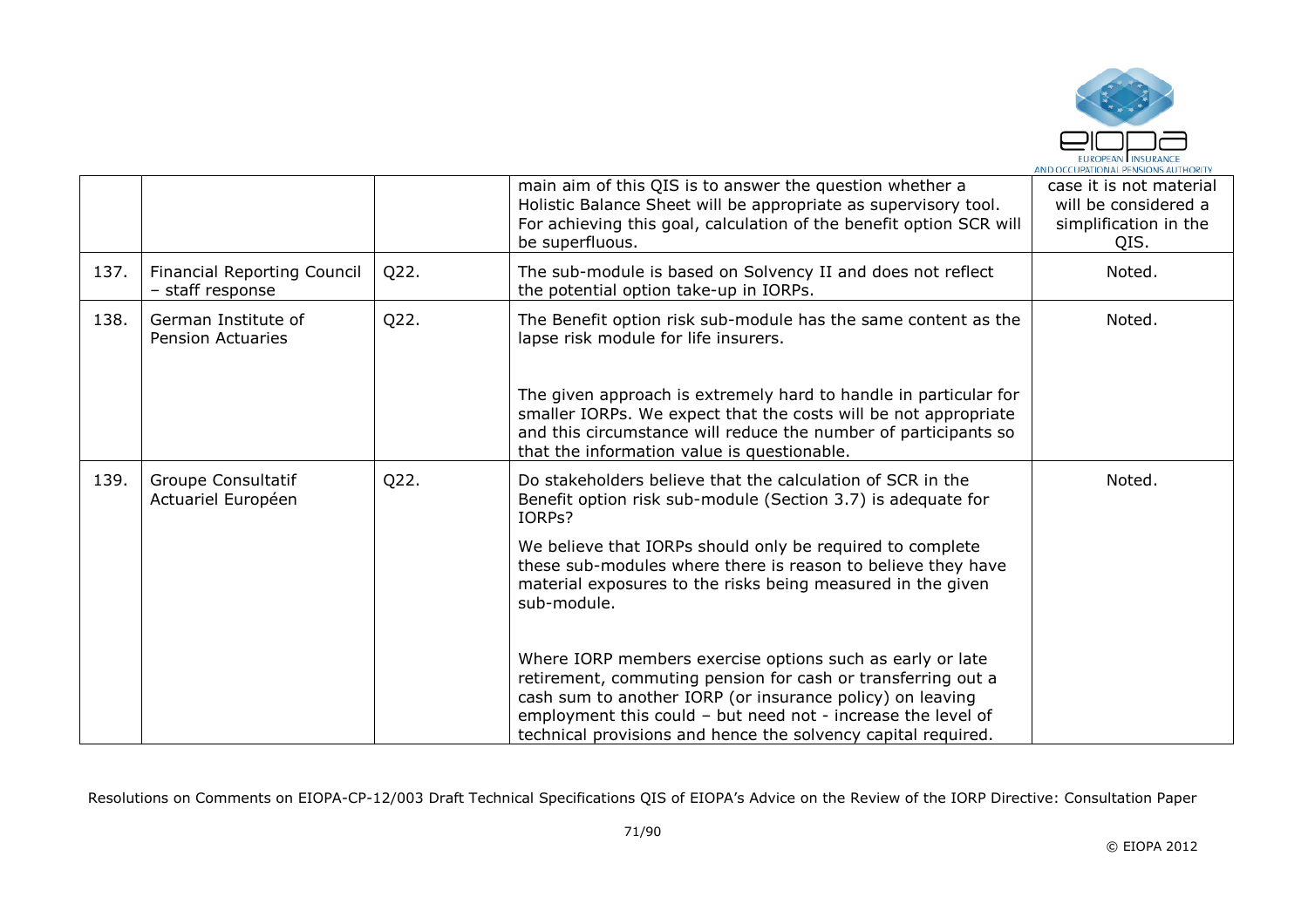

|      |                                              |      | Member options such as those described above would normally<br>be exercised on terms which are either fixed in advance or<br>terms decided at the time.<br>Where the terms have been pre-set and there would be a strain<br>if the number exercising the option exceeds the best estimate<br>built into the cash flows, or a surplus is expected unless the<br>number exercising the option is lower than the best estimate,<br>then solvency capital seems reasonable.<br>However, where terms have not been set in advance, these are<br>normally determined with a view to ensuring that the IORP does<br>not suffer a strain (or the member gain a benefit) by exercising<br>the option. In those circumstances, it would seem unnecessary<br>to require any SCR for this risk. |                                                                                                               |
|------|----------------------------------------------|------|-------------------------------------------------------------------------------------------------------------------------------------------------------------------------------------------------------------------------------------------------------------------------------------------------------------------------------------------------------------------------------------------------------------------------------------------------------------------------------------------------------------------------------------------------------------------------------------------------------------------------------------------------------------------------------------------------------------------------------------------------------------------------------------|---------------------------------------------------------------------------------------------------------------|
| 140. | Hundred Group of Finance<br><b>Directors</b> | Q22. | Do stakeholders believe that the calculation of SCR in the<br>Benefit option risk sub-module (Section 3.7) is adequate for<br>IORPs?<br>No comment.                                                                                                                                                                                                                                                                                                                                                                                                                                                                                                                                                                                                                                 | Noted.                                                                                                        |
| 141. | <b>IBM Deutschland</b><br>Pensionsfonds AG   | Q22. | No. Benefit options, where they exist, are usually calibrated so<br>that they do not cause a strain on the fund. Therefore, the risk<br>is immaterial and can be ignored in the QIS.                                                                                                                                                                                                                                                                                                                                                                                                                                                                                                                                                                                                | Noted.<br>Excluding a particular<br>risk (sub-)module in<br>the SCR calculation in<br>case it is not material |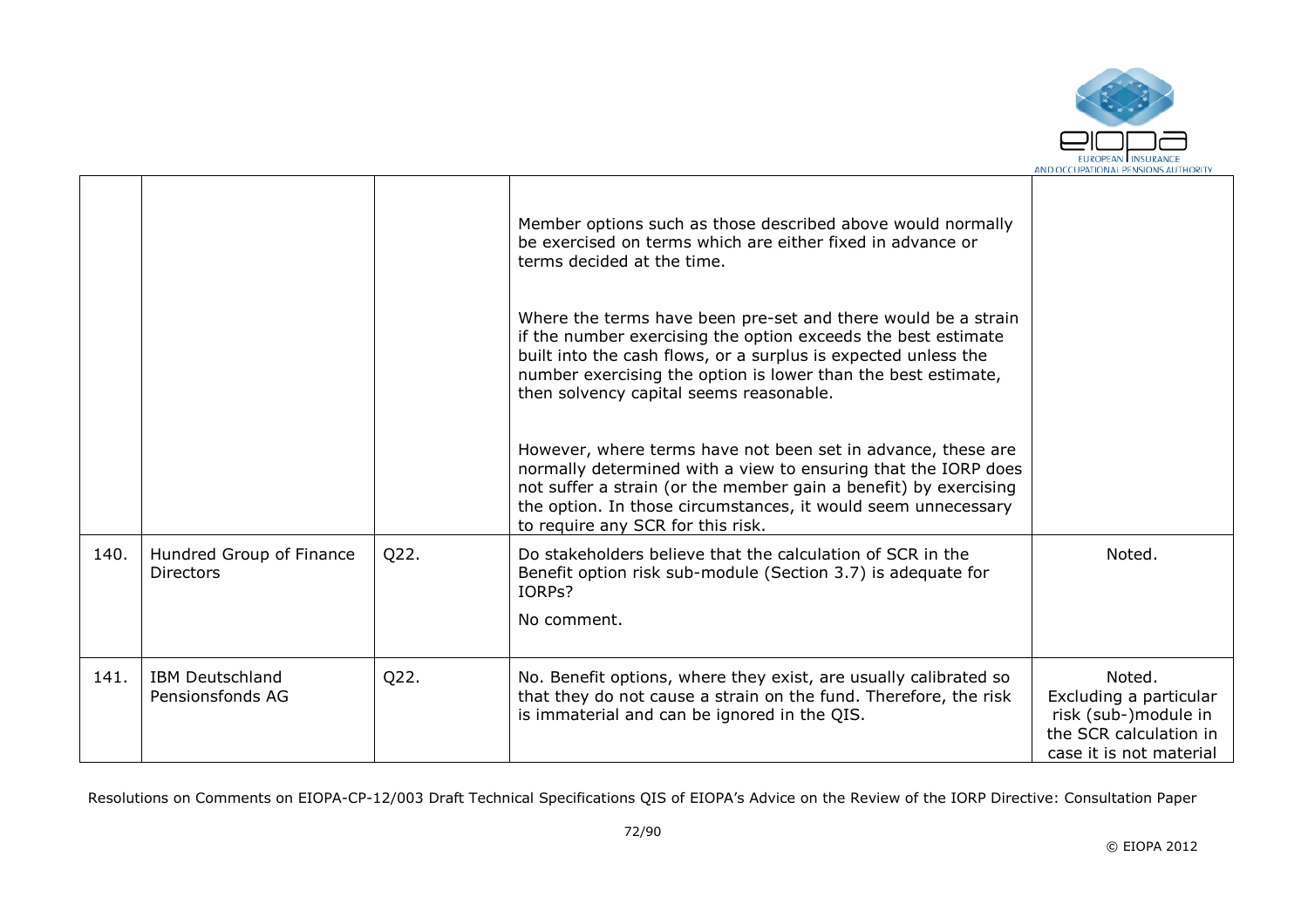

|      |                                       |      | Lapse risk is an insurance concept and not relevant for IORPs. It<br>should be noted that upon a member's termination of service,<br>his/her accrued entitlements often remain in the scheme. The<br>present value of the termination benefit in most instances is<br>equal to the actuarial reserve so that there is no strain on the<br>fund. The same is true for transfers to another scheme.             | will be considered a<br>simplification in the<br>QIS. |
|------|---------------------------------------|------|---------------------------------------------------------------------------------------------------------------------------------------------------------------------------------------------------------------------------------------------------------------------------------------------------------------------------------------------------------------------------------------------------------------|-------------------------------------------------------|
| 142. | Institute and Faculty of<br>Actuaries | Q22. | Do stakeholders believe that the calculation of SCR in the<br>Benefit option risk sub-module (Section 3.7) is adequate for<br>IORPs?                                                                                                                                                                                                                                                                          | Noted.                                                |
|      |                                       |      | We find SCR 7.46 unhelpful: it would be better to use the term<br>"option" rather than the term "lapse", which is not naturally<br>associated with typical options that would need to be<br>considered by UK IORPs such as commutation and early<br>retirement, which are the most notable omissions from the<br>perspective of UK IORPs and which would not normally be<br>associated with the word "lapse". |                                                       |
|      |                                       |      | We note that the benefits option module (or 'lapse rate') is<br>calibrated on insurance data and does not reflect<br>actual/potential benefit option take-up within the IORP.                                                                                                                                                                                                                                 |                                                       |
|      |                                       |      | The member-by-member approach is very onerous and whilst<br>the simplification (of a homogeneous risk group) appears<br>attractive, we are unclear as to how to prove that the results<br>will not be materially different from the member-by-member<br>basis without doing those member-by-member calculations<br>anyway.                                                                                    |                                                       |
| 143. | Insurance Europe                      | Q22. | It should be tested in the QIS. The outcome of the QIS should<br>be carefully taken into account by EIOPA regarding the final                                                                                                                                                                                                                                                                                 | Noted.                                                |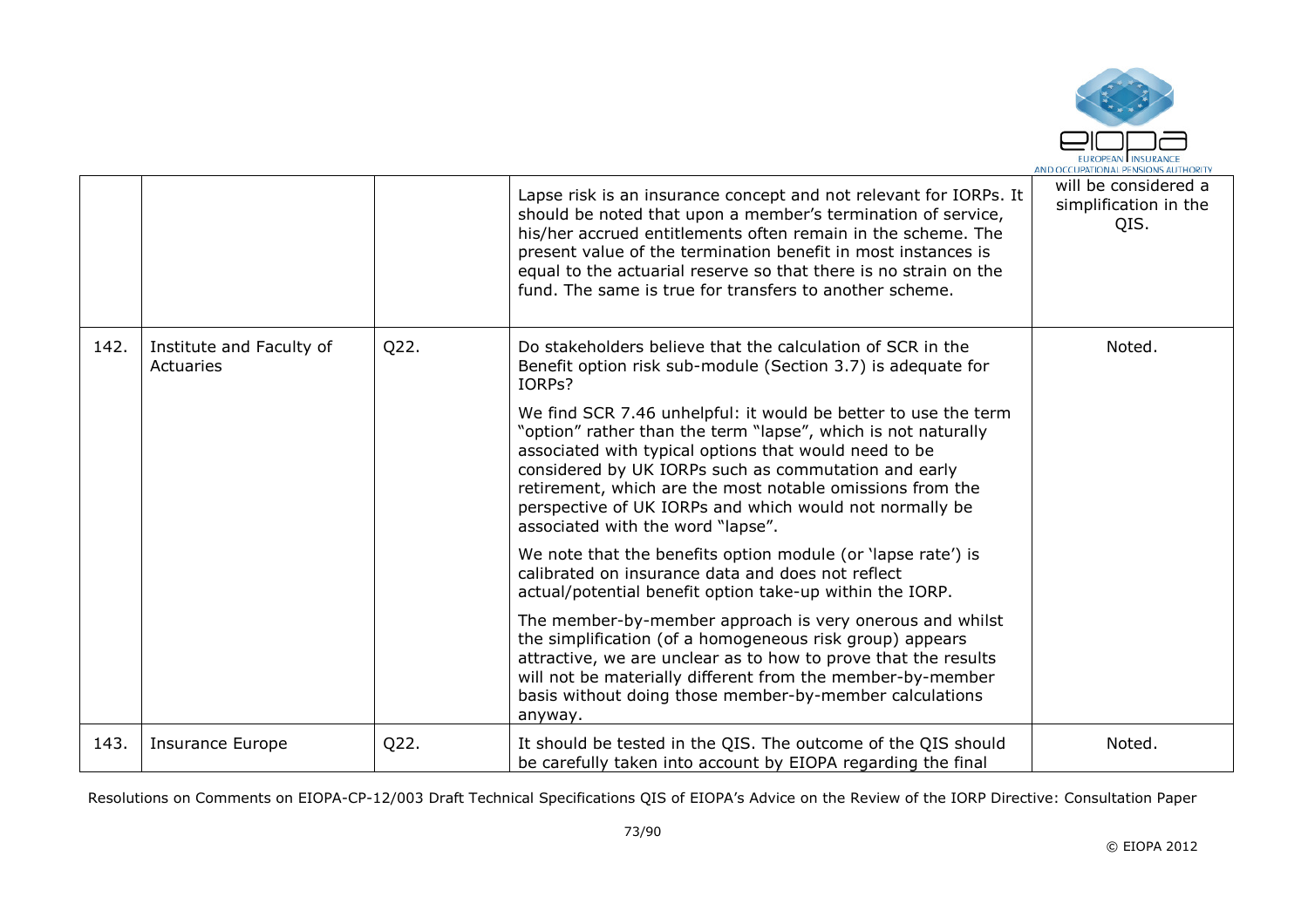

|      |                                                 |      | advice                                                                                                                                                                                                                                                                                                                                                                                                                                                                                                                                                                                                                                               |        |
|------|-------------------------------------------------|------|------------------------------------------------------------------------------------------------------------------------------------------------------------------------------------------------------------------------------------------------------------------------------------------------------------------------------------------------------------------------------------------------------------------------------------------------------------------------------------------------------------------------------------------------------------------------------------------------------------------------------------------------------|--------|
| 144. | KPMG LLP (UK)                                   | Q22. | In the UK, it may be difficult for IORPS to assess what<br>constitutes an option. For example, with conversion of pension<br>to cash, does the option relate to the choice of conversion itself<br>or the amount of pension given up? In many cases the option<br>behaviours may be positively or negatively correlated with the<br>shock event occurring. Overall, this will be difficult to assess in<br>any meaningful way at a national level.                                                                                                                                                                                                   | Noted. |
| 145. | Mercer Ltd                                      | Q22. | Do stakeholders believe that the calculation of SCR in the<br>Benefit option risk sub-module (Section 3.7) is adequate for<br>IORPs?<br>As mentioned in our answer to question 20, we think it unlikely<br>that a valuation method derived using insurance company<br>statistics and to apply to the insurance industry is likely to be<br>appropriate for IORPs. Rates at which options are exercised will<br>vary considerably between schemes, and between IORPs, and<br>this one size fits all approach could prove misleading.<br>In addition, requiring the calculation to be carried out on a<br>member by member basis seems unduly onerous. | Noted. |
| 146. | National Association of<br>Pension Funds (NAPF) | Q22. | Do stakeholders believe that the calculation of SCR in the<br>Benefit option risk sub-module (Section 3.7) is adequate for<br>IORPs?                                                                                                                                                                                                                                                                                                                                                                                                                                                                                                                 | Noted. |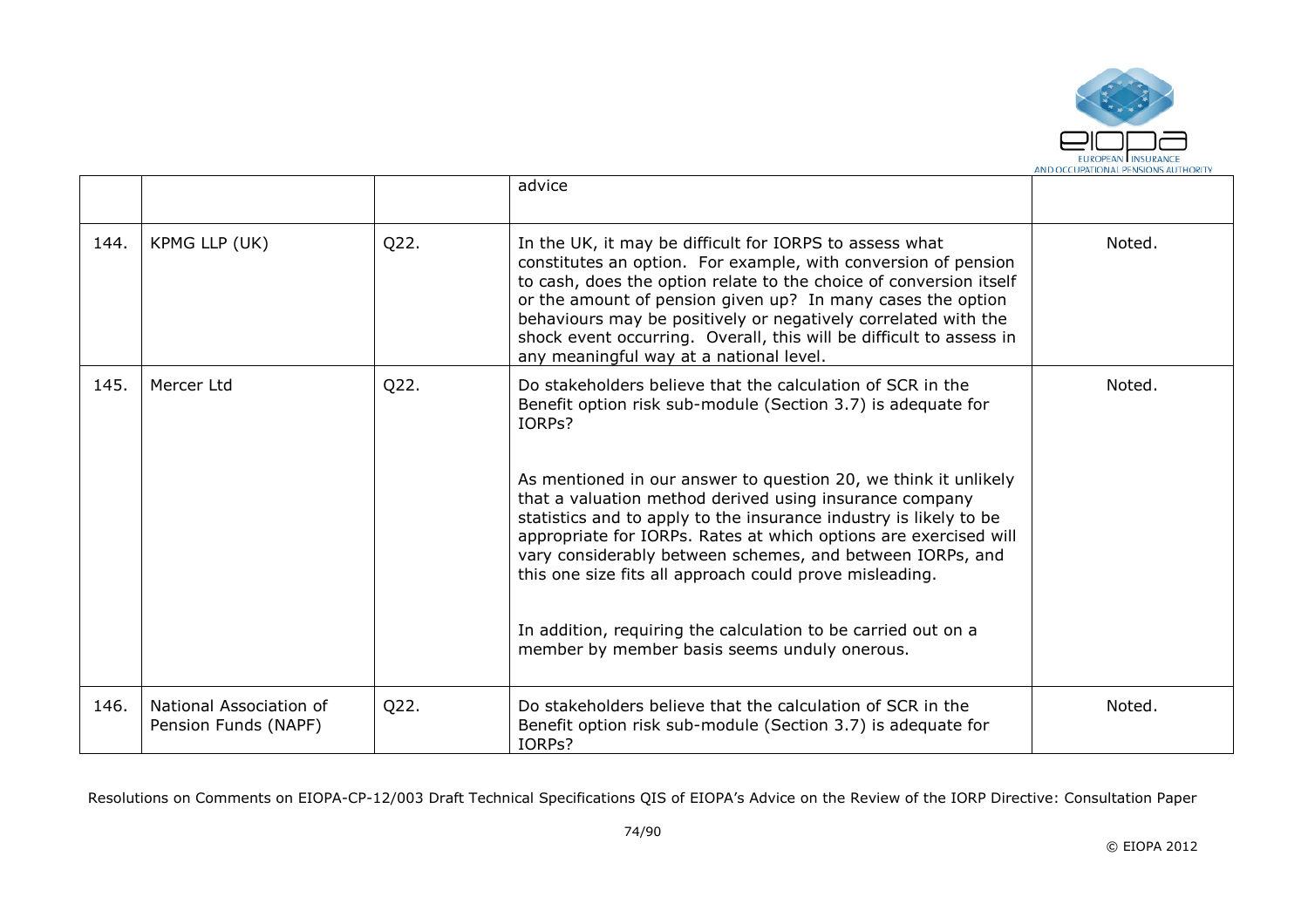

|      |                                                     |      | The benefit option risk sub-module (or 'lapse rate') is calibrated<br>on insurance data and does not reflect actual/potential benefit<br>option take-up within the IORP.                                                                                                                        |        |
|------|-----------------------------------------------------|------|-------------------------------------------------------------------------------------------------------------------------------------------------------------------------------------------------------------------------------------------------------------------------------------------------|--------|
| 147. | <b>Punter Southall</b>                              | Q22. | Do stakeholders believe that the calculation of SCR in the<br>Benefit option risk sub-module (Section 3.7) is adequate for<br>IORP <sub>S</sub> ?<br>No comment.                                                                                                                                | Noted. |
| 148. | Railways Pension Trustee<br>Company Limited (RPTCL) | Q22. | For the reasons noted in Q16 and Q17, RPTCL does not consider<br>the inclusion of the SCR to be appropriate. We have no<br>additional comments to make on this question.                                                                                                                        | Noted. |
| 149. | Towers Watson B.V.                                  | Q22. | Do stakeholders believe that the calculation of SCR in the<br>Benefit option risk sub-module (Section 3.7) is adequate for<br>IORPs?<br>We suggest that it would be beneficial if this sub-module were<br>re-drafted so that it is directly applicable to the benefit option<br>risks of IORPs. | Noted. |
| 150. | Towers Watson GmbH,<br>Germany                      | Q22. | We suggest that it would be beneficial if this sub-module were                                                                                                                                                                                                                                  | Noted. |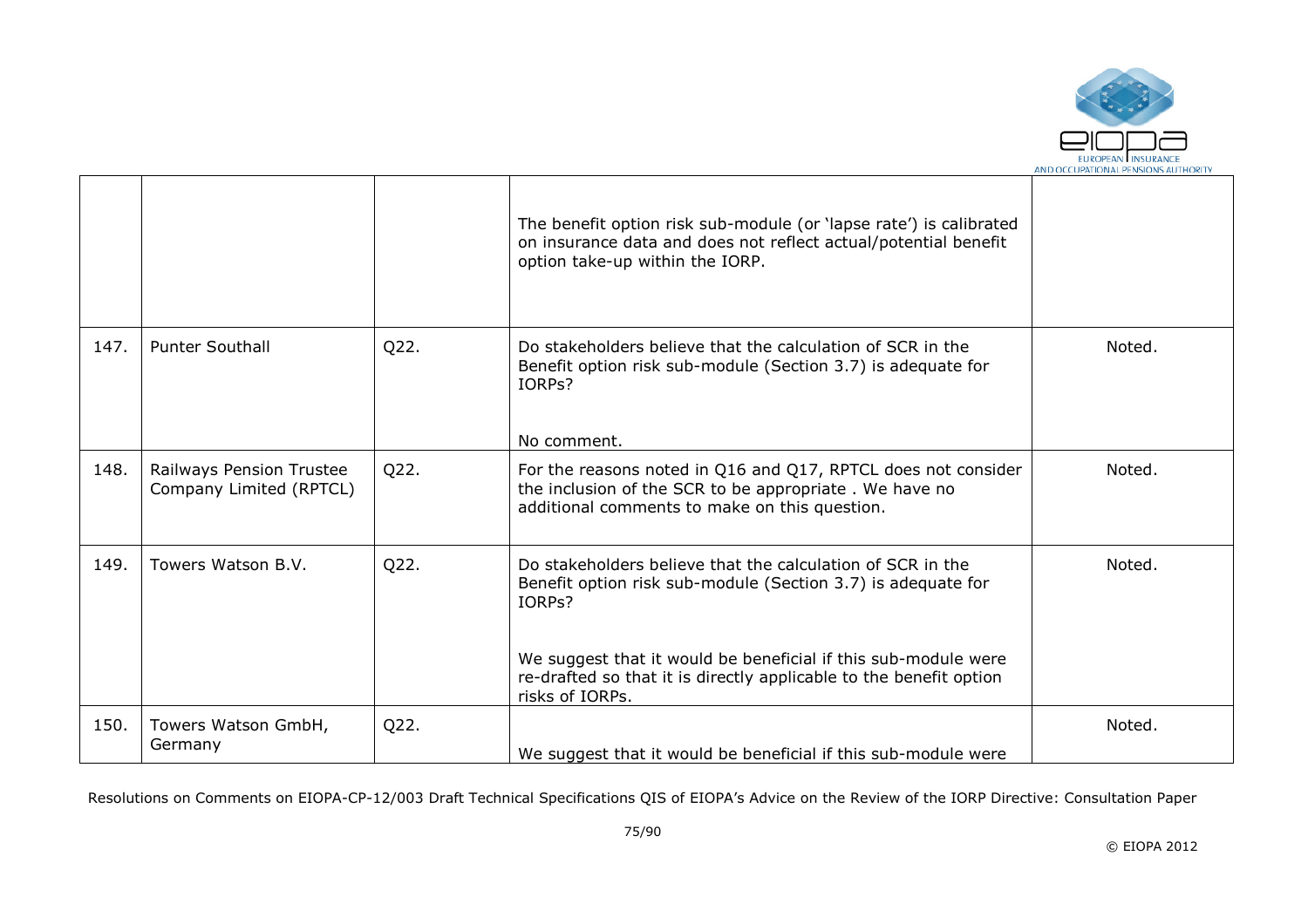

|      |                         |      | re-drafted so that it is directly applicable to the benefit option<br>risks of IORPs.                                                                                                                                                                                                                                           |        |
|------|-------------------------|------|---------------------------------------------------------------------------------------------------------------------------------------------------------------------------------------------------------------------------------------------------------------------------------------------------------------------------------|--------|
| 151. | <b>Towers Watson UK</b> | Q22. | Do stakeholders believe that the calculation of SCR in the<br>Benefit option risk sub-module (Section 3.7) is adequate for<br>IORPs?                                                                                                                                                                                            | Noted. |
|      |                         |      | It should not be inferred from the technical points that we make<br>about the SCR that we support its application; we are opposed<br>to its use                                                                                                                                                                                 |        |
|      |                         |      | From our experience of working on Solvency II, we note that<br>the benefit option risk sub-module (or 'lapse rate') is calibrated<br>on insurance data and does not reflect actual/potential benefit<br>option take-up within the IORP.                                                                                         |        |
|      |                         |      | We also consider that the member-by-member approach is very<br>onerous and whilst the simplification (of a homogeneous risk<br>group) appears attractive, we are unclear as to how to prove<br>that the results will not be materially different from the<br>member-by-member basis without doing those calculations<br>anyway. |        |
|      |                         |      | As implied in our response to question 20 (repeated below), we<br>believe it would be beneficial if this sub-module were re-drafted<br>so that it is directly applicable to the benefit option risks of<br>IORPs.                                                                                                               |        |
|      |                         |      | Response to question 20                                                                                                                                                                                                                                                                                                         |        |
|      |                         |      | We believe that the mortality and longevity sub-modules could<br>be combined for IORPs. At the very least, IORPs should only be<br>required to apply the sub-module that produces the larger                                                                                                                                    |        |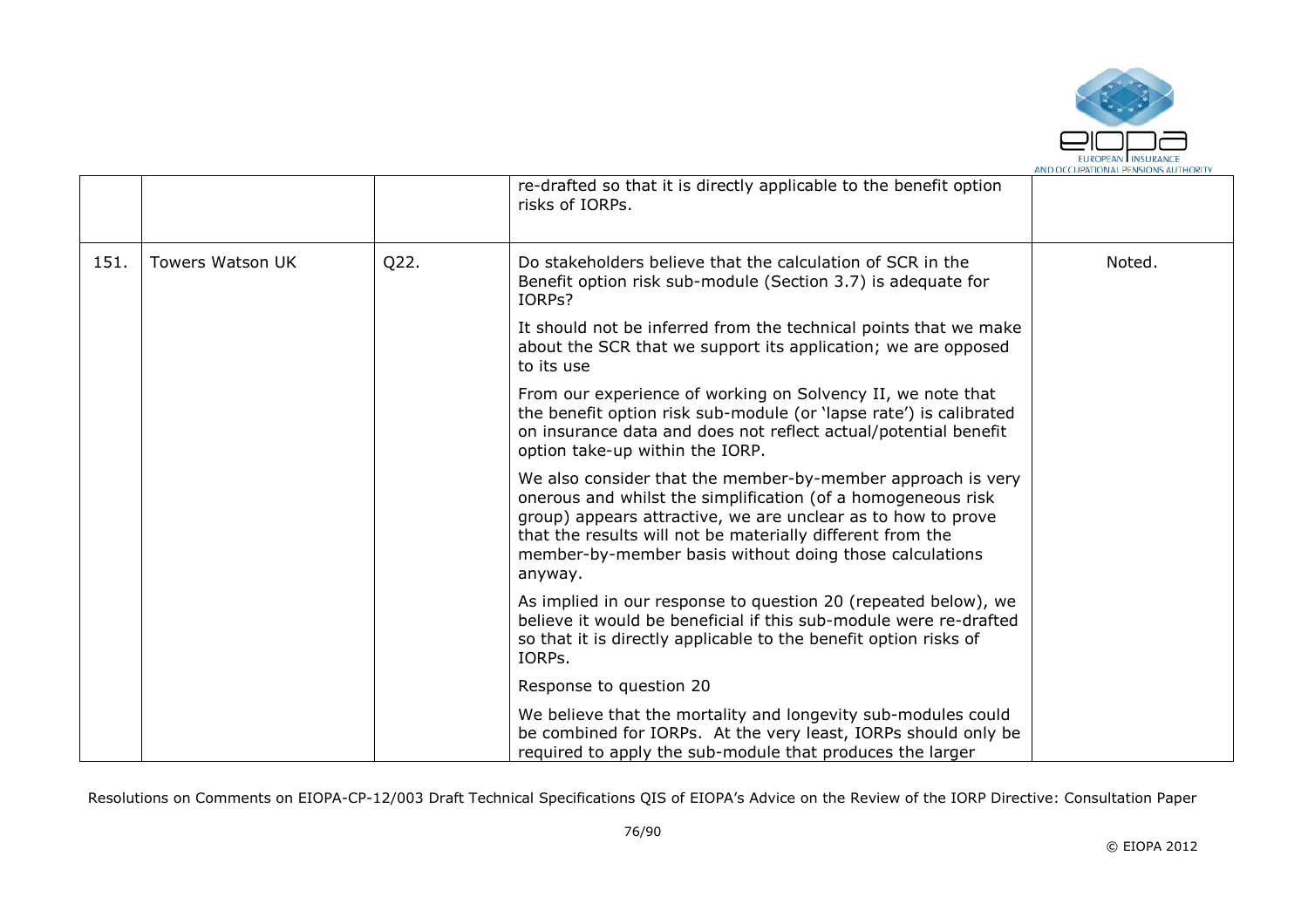

|      |                                                         |      | capital requirement, which will normally be the longevity sub-<br>module.                                                                                                                                                                                                                                                                                                                                                 |                                                                                                                                                                        |
|------|---------------------------------------------------------|------|---------------------------------------------------------------------------------------------------------------------------------------------------------------------------------------------------------------------------------------------------------------------------------------------------------------------------------------------------------------------------------------------------------------------------|------------------------------------------------------------------------------------------------------------------------------------------------------------------------|
|      |                                                         |      | The proposed simplification for the longevity risk calculation in<br>SCR 7.33 does not appear to be an accurate reflection of the<br>change in liability due to a longevity shock. We would suggest<br>a suitable alternative would be to use model point annuity<br>factors.                                                                                                                                             |                                                                                                                                                                        |
|      |                                                         |      | In our view, the application of the benefit option risk sub-<br>module needs to be clarified for IORPs. In particular, it is not<br>clear how benefit options such as commutation of pension for a<br>cash sum at retirement or early-retirement take-up rates are to<br>be taken into account. The lack of clarity arises because the<br>wording used has been drafted in an insurance, rather than an<br>IORP, context. |                                                                                                                                                                        |
| 152. | <b>Universities</b><br>Superannuation Scheme<br>Limited | Q22. | Do stakeholders believe that the calculation of SCR in the<br>Benefit option risk sub-module (Section 3.7) is adequate for<br>IORPs?                                                                                                                                                                                                                                                                                      | Noted.                                                                                                                                                                 |
| 153. | Zusatzversorgungskasse<br>des Baugewerbes AG            | Q22. | No, ZVK-Bau does not believe that the calculation of SCR in the<br>benefit option risk sub-module is necessary as it will have no<br>greater impact on IORPs.                                                                                                                                                                                                                                                             | Noted.<br>Excluding a particular<br>risk (sub-)module in<br>the SCR calculation in<br>case it is not material<br>will be considered a<br>simplification in the<br>QIS. |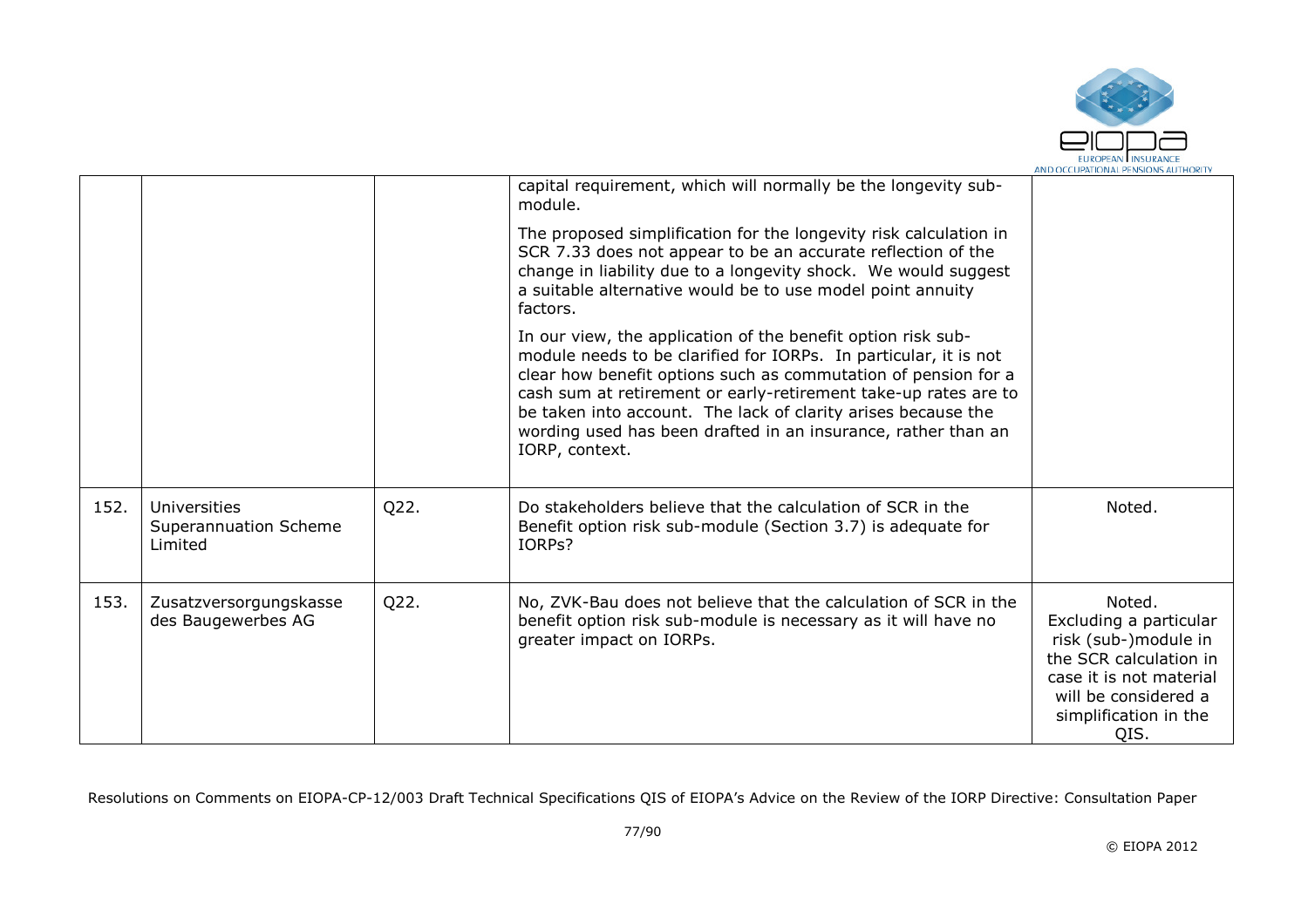

| 154. | <b>OPSG</b>                                              | Q23. | The descriptions of financial and insurance risk mitigation are<br>not sufficiently clear and understandable for IORPs. For smaller<br>IORPs these items will be not relevant.                                                                                                                                                                                                                                                                                                                                                                                                                            | Noted. |
|------|----------------------------------------------------------|------|-----------------------------------------------------------------------------------------------------------------------------------------------------------------------------------------------------------------------------------------------------------------------------------------------------------------------------------------------------------------------------------------------------------------------------------------------------------------------------------------------------------------------------------------------------------------------------------------------------------|--------|
| 155. | aba Arbeitsgemeinschaft<br>für betriebliche Altersver    | Q23. | No. These sections will not be understandable for smaller IORPs<br>who will be deterred from participating in the QIS.                                                                                                                                                                                                                                                                                                                                                                                                                                                                                    | Noted. |
|      |                                                          |      | The instruments outlined in this section may reduce risk as<br>defined in the draft technical specifications, however, they do<br>not necessarily reduce the liability of IORPs with respect to their<br>members. In particular, schemes which offer profit participation<br>are legally required to calculate these profits according to<br>historical cost accounting standards. Financial instruments<br>designed to hedge intertemporal changes in asset prices do not<br>alter the benefit that is promised to the employee and,<br>therefore, do not contribute to risk mitigation in a real sense. |        |
| 156. | AEIP - The European<br>Association of Paritarian<br>Inst | Q23. | No, AEIP does not believe that the descriptions of financial and<br>insurance risk mitigation are sufficiently clear, adequate and<br>understandable for IORPs.                                                                                                                                                                                                                                                                                                                                                                                                                                           | Noted. |
| 158. | Aon Hewitt                                               | Q23. | The descriptions appear clear and understandable. In practice,<br>the complexity of the underlying calculations will depend on the<br>nature of any financial and insurance mitigation in place for a<br>given IORP. We have yet to carry out detailed calculations in<br>this area so cannot comment on whether they are appropriate.<br>However, given that insurers have carried out similar<br>calculations for Solvency II purposes under QIS5, we hope that                                                                                                                                         | Noted. |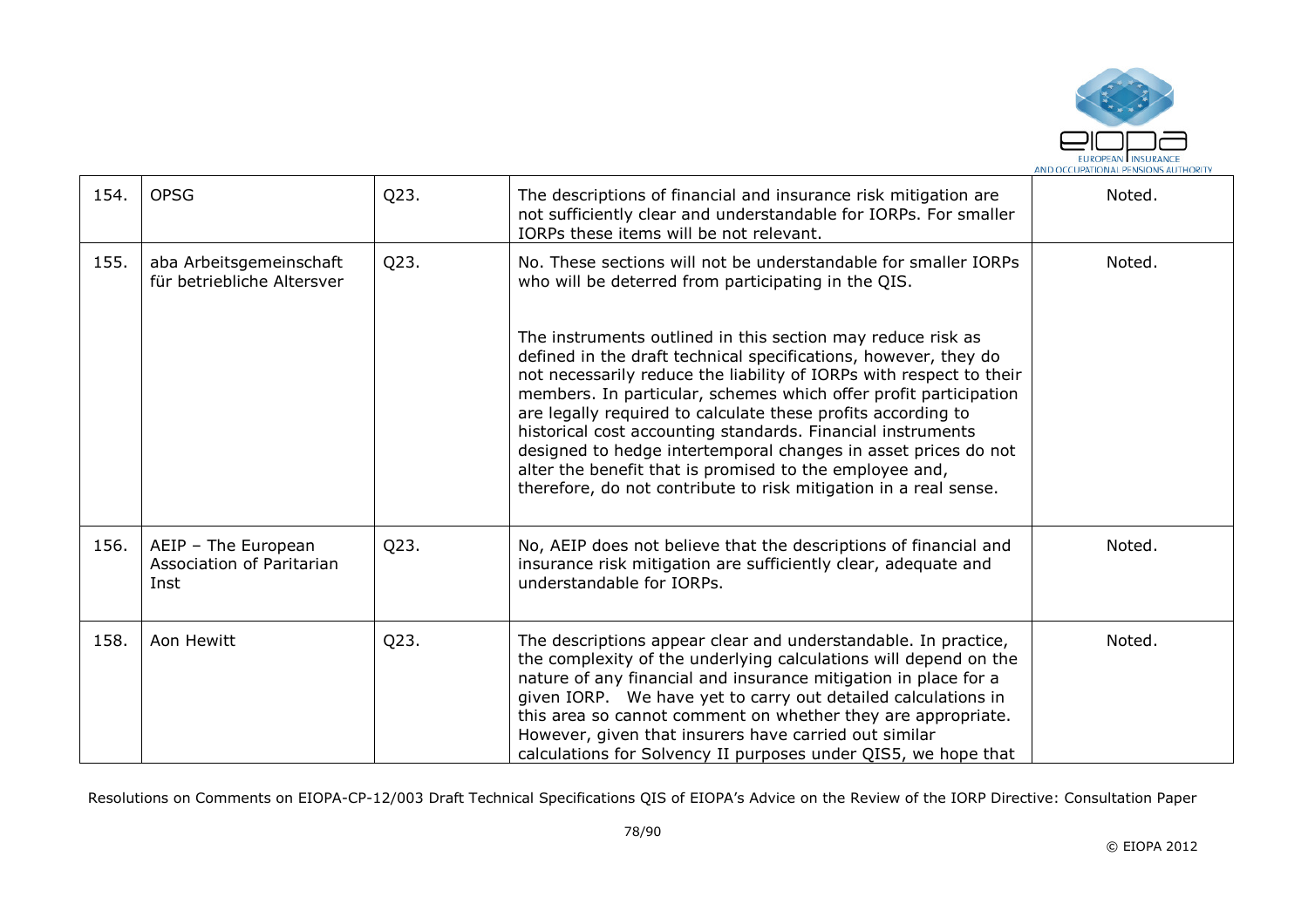

|      |                                                          |      | the calculation requirements specified for IORPs take account of<br>feedback from the insurance sector. It would be useful to EIOPA<br>to comment on whether this is the case.                                                                                                                                                                                                                                                                                                                                                    |        |
|------|----------------------------------------------------------|------|-----------------------------------------------------------------------------------------------------------------------------------------------------------------------------------------------------------------------------------------------------------------------------------------------------------------------------------------------------------------------------------------------------------------------------------------------------------------------------------------------------------------------------------|--------|
| 159. | Association of British<br>Insurers                       | Q23. | As outlined in Q16 it is difficult to comment on the adequacy of<br>the calculation of the MCR and SCR without understanding the<br>regulatory actions that would be triggered if these capital levels<br>were breached.                                                                                                                                                                                                                                                                                                          | Noted. |
| 160. | Barnett Waddingham LLP                                   | Q23. | EIOPA should note that it may be difficult for IORPs to meet<br>some of the conditions in these sections and Annex 4 in relation<br>to historic policies, for example pre-1997 contracts of insurance<br>in the UK, and should permit flexibility.                                                                                                                                                                                                                                                                                | Noted. |
| 161. | <b>BASF SE</b>                                           | Q23. | Do stakeholders believe that the descriptions of financial and<br>insurance risk mitigation (Section 3.9 and 3.10) are sufficiently<br>clear and understandable to enable participants in the QIS to<br>perform the necessary calculations?                                                                                                                                                                                                                                                                                       | Noted. |
|      |                                                          |      | No.<br>Besides our concerns regarding the basic approach underlying<br>the holistic balance sheet approach, we think that the criteria<br>and the descriptions of financial and insurance risk mitigation<br>are not sufficiently clear and understandable for IORPs.                                                                                                                                                                                                                                                             |        |
| 162. | Bayerischer<br>Industrieverband Steine<br>und Erden e.V. | Q23. | The instruments outlined in this section may reduce risk as<br>defined in this QIS, however, they do not necessarily reduce the<br>liability of IORPs which are the benefits that must be paid to<br>members. In particular, schemes which offer profit participation<br>are legally required to calculate these profits according to<br>historical cost accounting standards. Financial instruments<br>designed to hedge intertemporal changes in asset prices do not<br>alter the benefit that is promised to the employee and, | Noted. |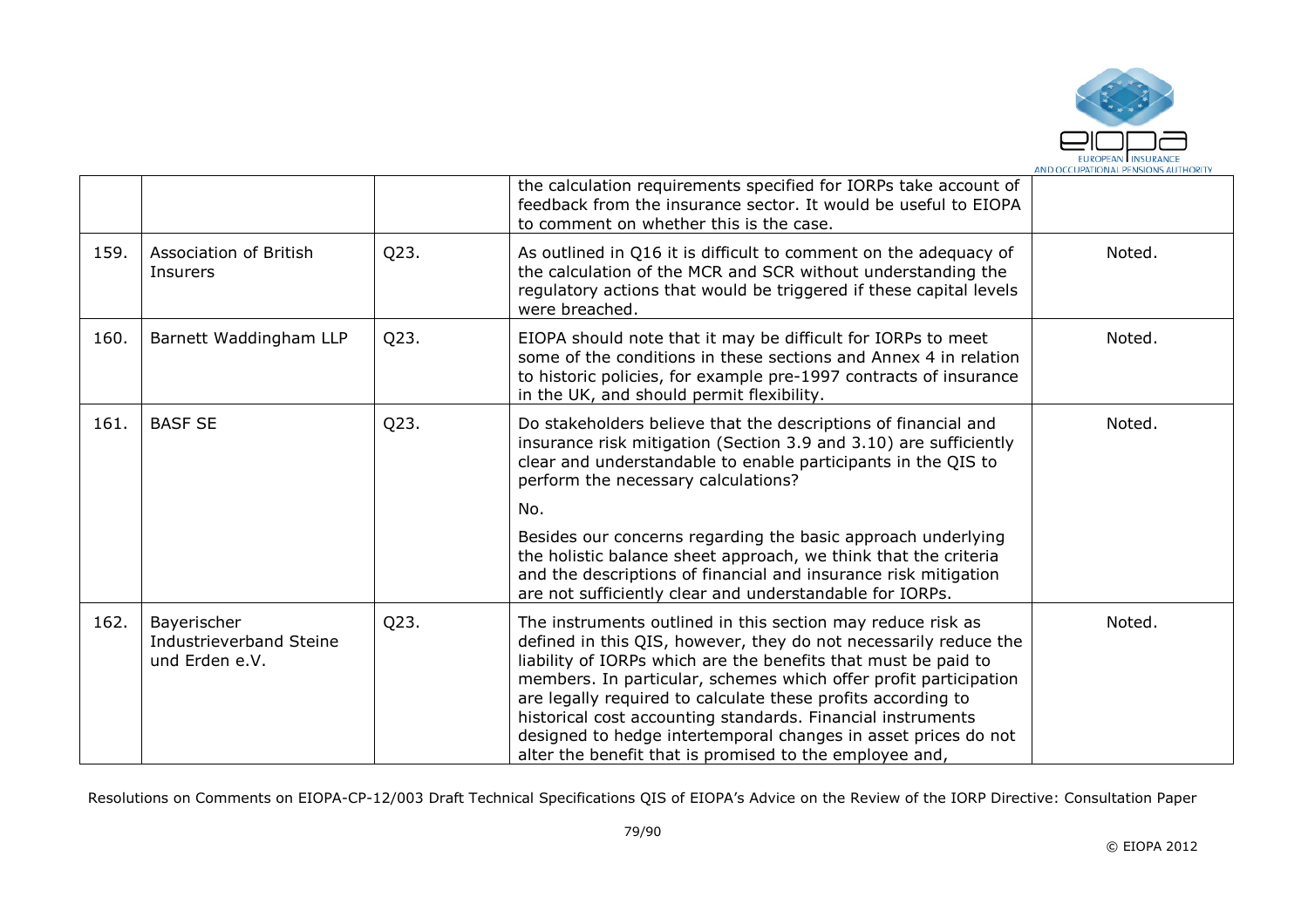

|      |                                                                 |      | therefore, do not contribute to risk mitigation in a real sense.                                                                                                                                                                                                                                                                                                                                                                                                                                                                                                                                      |        |
|------|-----------------------------------------------------------------|------|-------------------------------------------------------------------------------------------------------------------------------------------------------------------------------------------------------------------------------------------------------------------------------------------------------------------------------------------------------------------------------------------------------------------------------------------------------------------------------------------------------------------------------------------------------------------------------------------------------|--------|
| 163. | <b>BDA Bundesvereinigung</b><br>der Deutschen<br>Arbeitgeberver | Q23. | The instruments outlined in this section may reduce risk as<br>defined in this QIS, however, they do not necessarily reduce the<br>liability of IORPs which are the benefits that must be paid to<br>members. In particular, schemes which offer profit participation<br>are legally required to calculate these profits according to<br>historical cost accounting standards. Financial instruments<br>designed to hedge intertemporal changes in asset prices do not<br>alter the benefit that is promised to the employee and,<br>therefore, do not contribute to risk mitigation in a real sense. | Noted. |
| 164. | BdS - Bundesverband der<br>Systemgastronomie e.V.               | Q23. | The instruments outlined in this section may reduce risk as<br>defined in this QIS, however, they do not necessarily reduce the<br>liability of IORPs which are the benefits that must be paid to<br>members. In particular, schemes which offer profit participation<br>are legally required to calculate these profits according to<br>historical cost accounting standards. Financial instruments<br>designed to hedge intertemporal changes in asset prices do not<br>alter the benefit that is promised to the employee and,<br>therefore, do not contribute to risk mitigation in a real sense. | Noted. |
| 165. | Belgian Association of<br>Pension Institutions (BVPI-           | Q23. | No.                                                                                                                                                                                                                                                                                                                                                                                                                                                                                                                                                                                                   | Noted. |
|      |                                                                 |      | Too complex and more guidance is needed.                                                                                                                                                                                                                                                                                                                                                                                                                                                                                                                                                              |        |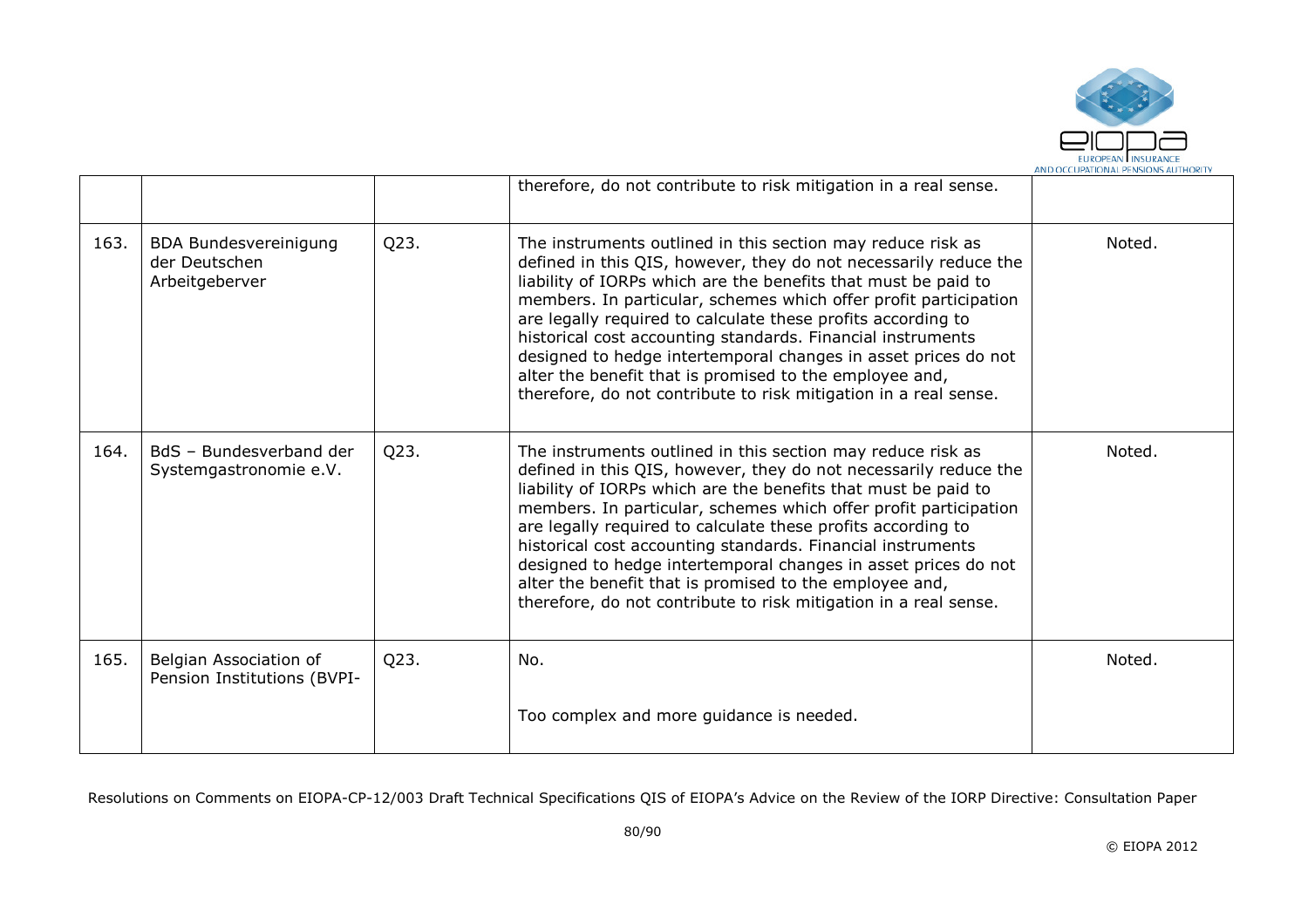

|      |                            |      | The first part estimates the impact of the use of derivatives to<br>redesign financial risk.                                                                                                                                                                                                                                                                                                                                                                                        |        |
|------|----------------------------|------|-------------------------------------------------------------------------------------------------------------------------------------------------------------------------------------------------------------------------------------------------------------------------------------------------------------------------------------------------------------------------------------------------------------------------------------------------------------------------------------|--------|
|      |                            |      | Basis risk: assessment is very vague.                                                                                                                                                                                                                                                                                                                                                                                                                                               |        |
|      |                            |      | The risk in using derivatives is purely based on credit ratings of<br>counterparties. Conditions are vague (e.g. liquidation in a<br>"timely" manner ??) which is in line with the specific complex<br>behavior of derivatives, thus not captured. Furthermore,<br>dynamic strategies are not in scope, although proven<br>techniques, exactly to reduce liquidation risks etc. when using<br>derivatives. We detect a failure of practical knowledge of the<br>use of derivatives. |        |
|      |                            |      | Collateral: not in line with practice. Example: due to specifics,<br>collateral is often managed by collateral agents who represent<br>as attorney the pension funds. In this case, the pension fund<br>does not obtain the right to seize collateral directly.                                                                                                                                                                                                                     |        |
|      |                            |      | The second part tackles insurance risk mitigation.                                                                                                                                                                                                                                                                                                                                                                                                                                  |        |
|      |                            |      | Again, basic risk is covered very vaguely, and credit ratings are<br>blindly used to cover for counterparty risk.                                                                                                                                                                                                                                                                                                                                                                   |        |
|      |                            |      | This chapter is not sufficiently analysed.                                                                                                                                                                                                                                                                                                                                                                                                                                          |        |
|      |                            |      | It seems strange that if investments or risk mitigation<br>techniques involve insurance undertakings or banks, the same<br>capital requirements are required for risks already taking into<br>account at the counterparty side as for them also Solvency II<br>and Basel III applies.                                                                                                                                                                                               |        |
| 166. | <b>BTPS Management Ltd</b> | Q23. | We do not believe that this calculation is relevant to us and so                                                                                                                                                                                                                                                                                                                                                                                                                    | Noted. |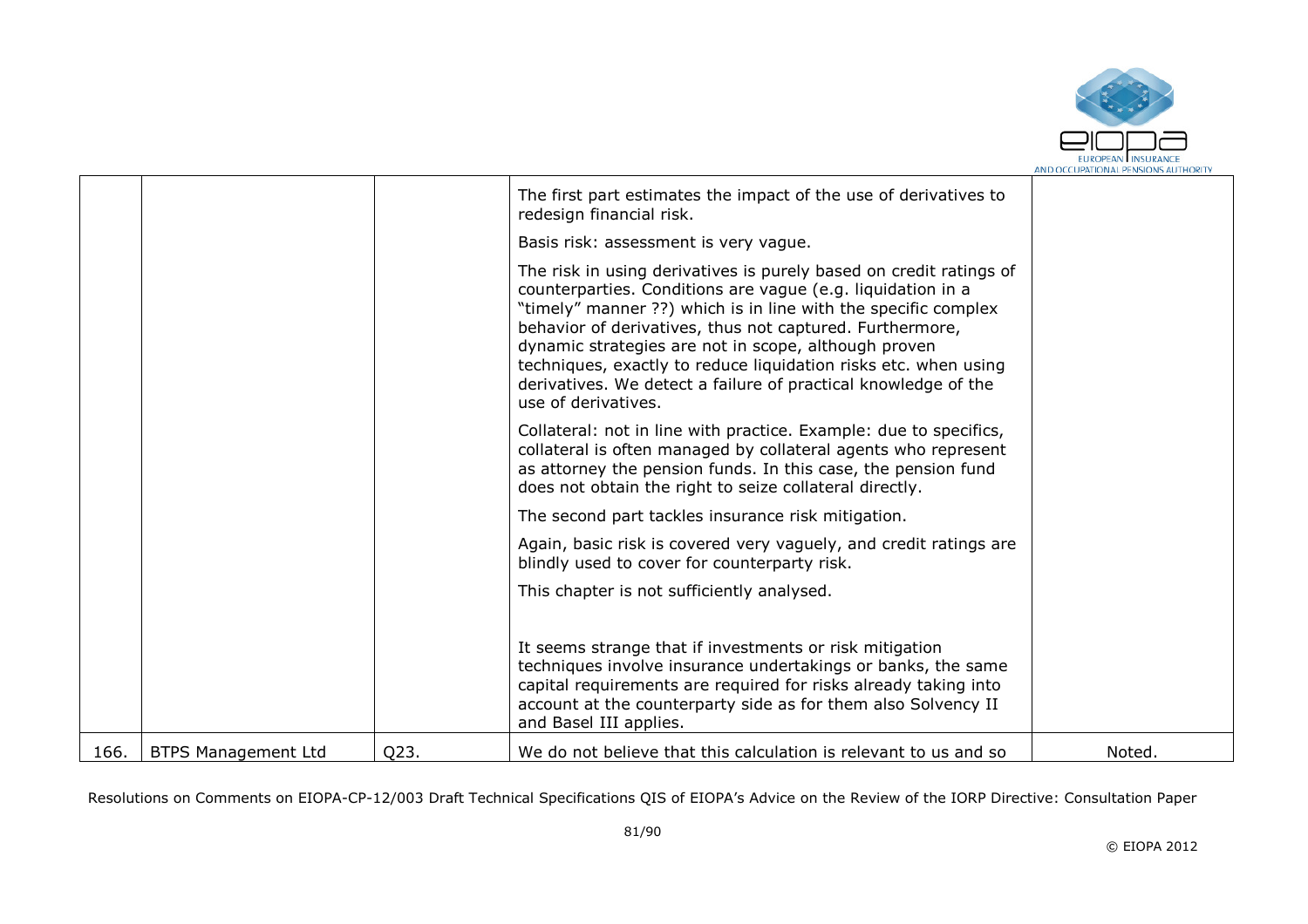

|      |                                                       |      | make no comment.                                                                                                                                                                                                                                                                                                                                                                                                                                                                                                                                                                                                                                                                                                                                                                            |        |
|------|-------------------------------------------------------|------|---------------------------------------------------------------------------------------------------------------------------------------------------------------------------------------------------------------------------------------------------------------------------------------------------------------------------------------------------------------------------------------------------------------------------------------------------------------------------------------------------------------------------------------------------------------------------------------------------------------------------------------------------------------------------------------------------------------------------------------------------------------------------------------------|--------|
| 167. | Dexia Asset Management                                | Q23. | Q23. Do stakeholders believe that the descriptions of financial<br>and insurance risk mitigation (Section 3.9 and 3.10) are<br>sufficiently clear and understandable to enable participants in<br>the QIS to perform the necessary calculations?<br>We do not think financial and insurance risk mitigation is<br>adapted to the IORP environment. The calculations are too<br>complex. We also regret that dynamic hedging, risk<br>management and portfolio protection techniques are not taken<br>into account to reduce capital requirement.                                                                                                                                                                                                                                            | Noted. |
| 168. | European Federation for<br>Retirement Provision (EFRP | Q23. | Q23. Do stakeholders believe that the descriptions of financial<br>and insurance risk mitigation (Section 3.9 and 3.10) are<br>sufficiently clear and understandable to enable participants in<br>the QIS to perform the necessary calculations?<br>The EFRP does not think that the criteria and the descriptions of<br>financial and insurance risk mitigation are sufficiently clear and<br>understandable for IORPs. More guidance on how the different<br>risk mitigating instruments will influence the SCR (numerical<br>examples) would be helpful for IORPs. Furthermore, especially<br>the paragraph on rolling and dynamic hedging needs more<br>attention. The definitions of when an IORP is allowed to use a<br>rolling hedge program as full risk mitigation technique could | Noted. |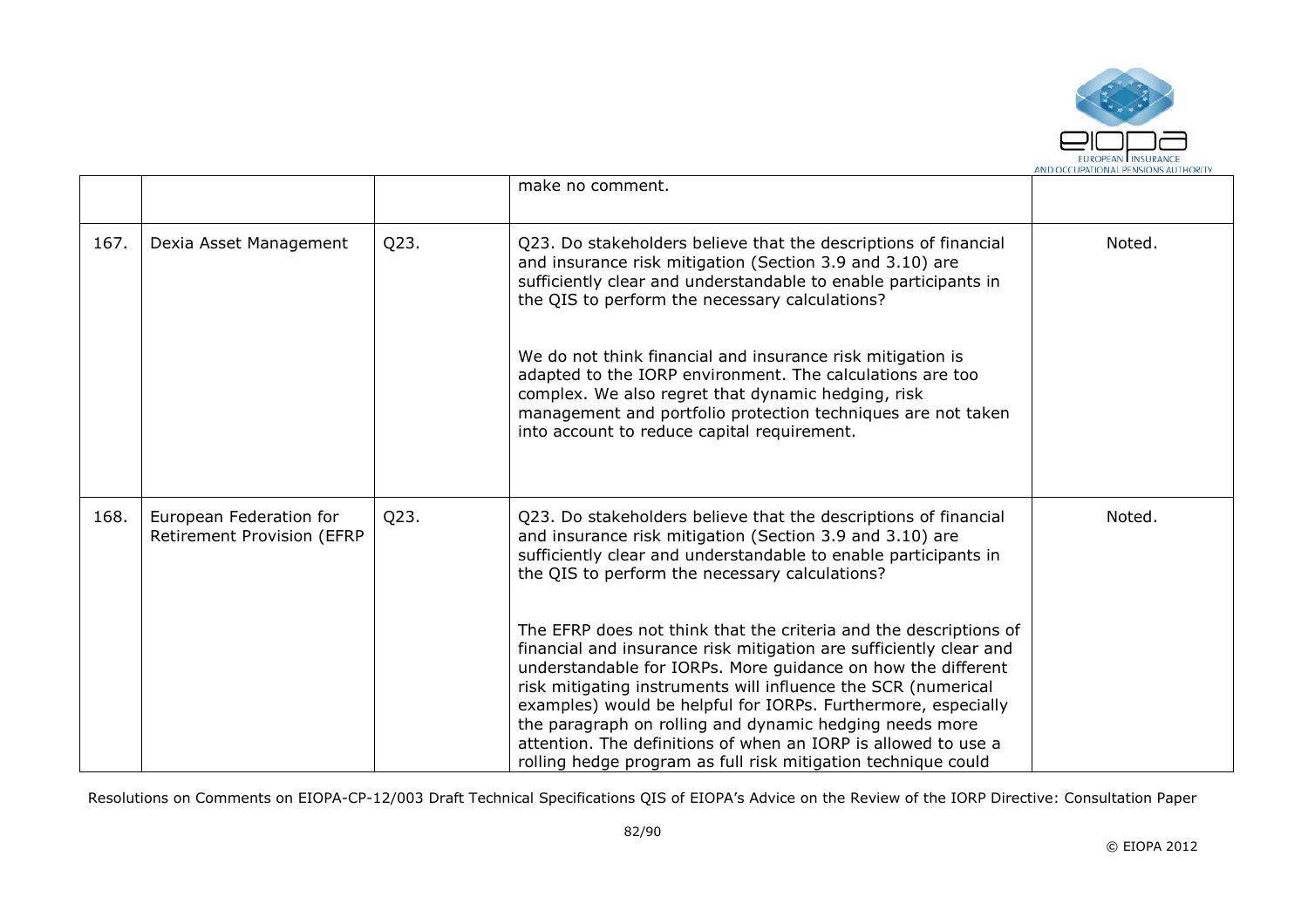

|      |                                                 |      | benefit from further explanations. For example, it is not stated<br>how IORPs could judge the risk that the hedge cannot be rolled<br>over due to an absence of liquidity in the markets; how IORPs<br>the costs of renewing the same hedge should calculate and how<br>the additional counterparty risk that arises from rolling over the<br>hedge should be determined.                                                                                                                                                                                                                                                                                                                                                                                                                                                                                                                                             |        |
|------|-------------------------------------------------|------|-----------------------------------------------------------------------------------------------------------------------------------------------------------------------------------------------------------------------------------------------------------------------------------------------------------------------------------------------------------------------------------------------------------------------------------------------------------------------------------------------------------------------------------------------------------------------------------------------------------------------------------------------------------------------------------------------------------------------------------------------------------------------------------------------------------------------------------------------------------------------------------------------------------------------|--------|
|      |                                                 |      | The instruments outlined in Section 3.9 and 3.10 may reduce<br>risk as defined in the proposed "QIS accounting world", but<br>these instruments do not necessarily reduce the liabilities of<br>IORPs (the benefits IORPs have to pay to their members). In<br>particular, in some Member States schemes offering profit<br>participation are legally required to calculate these profits<br>according to historical cost accounting standards. Financial<br>instruments designed to hedge intertemporal changes in asset<br>prices do not alter the benefit that is promised to the employee.                                                                                                                                                                                                                                                                                                                        |        |
| 169. | Federation of the Dutch<br><b>Pension Funds</b> | Q23. | We do not think that the criteria and the descriptions of<br>financial and insurance risk mitigation are sufficiently clear and<br>understandable for IORPs. More guidance on how the different<br>risk mitigating instruments will influence the SCR (numerical<br>examples) would be helpful for IORPs. Furthermore, especially<br>the paragraph on rolling and dynamic hedging needs more<br>attention. The definitions relating to when an IORP is allowed to<br>use a rolling hedge program as full risk mitigation technique<br>could be further explained. For example it has not been not<br>determined how IORPs should (i) judge the risk that the hedge<br>cannot be rolled over due to an absence of liquidity in the<br>markets, (ii) how to calculate the costs of renewing the same<br>hedge and (iii) how determine how the additional counterparty<br>risk which arises from rolling over the hedge. | Noted. |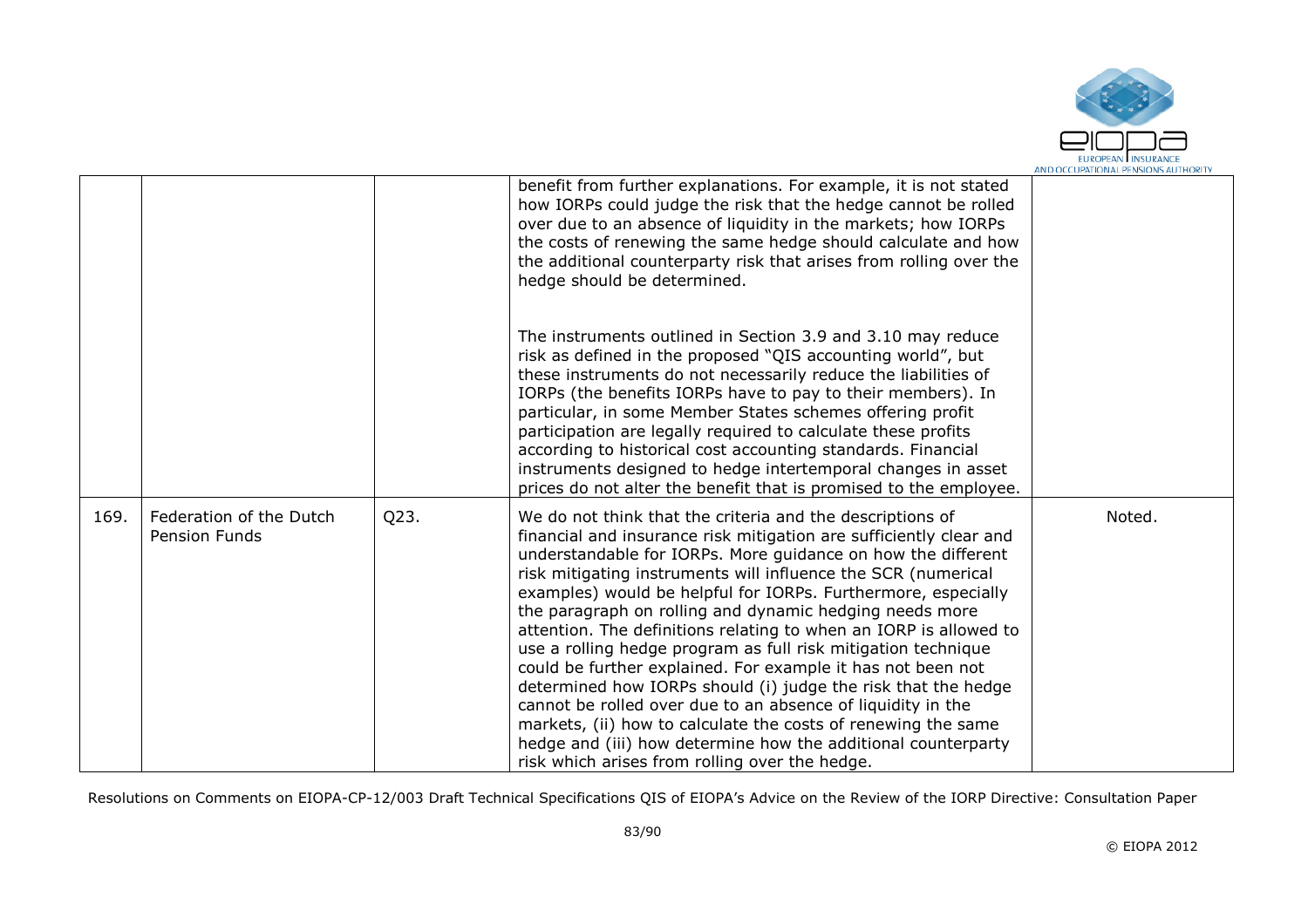

| 170. | <b>Financial Reporting Council</b><br>- staff response    | Q23. | We are unable to comment as we have not considered the<br>descriptions in any depth.                                                                                                                                                                                                                                                                                                                                                                                                                                                                                                                  | Noted. |
|------|-----------------------------------------------------------|------|-------------------------------------------------------------------------------------------------------------------------------------------------------------------------------------------------------------------------------------------------------------------------------------------------------------------------------------------------------------------------------------------------------------------------------------------------------------------------------------------------------------------------------------------------------------------------------------------------------|--------|
| 171. | German Institute of<br><b>Pension Actuaries</b>           | Q23. | It is complex and thus expensive to include all these risk<br>mitigating effects into a cash flow projection.                                                                                                                                                                                                                                                                                                                                                                                                                                                                                         | Noted. |
|      |                                                           |      | The given approach is extremely hard to handle in particular for<br>smaller IORPs. We expect that the costs will be not appropriate<br>and this circumstance will reduce the number of participants so<br>that the information value is questionable.                                                                                                                                                                                                                                                                                                                                                 |        |
| 172. | <b>GESAMTMETALL -</b><br>Federation of German<br>employer | Q23. | The instruments outlined in this section may reduce risk as<br>defined in this QIS, however, they do not necessarily reduce the<br>liability of IORPs which are the benefits that must be paid to<br>members. In particular, schemes which offer profit participation<br>are legally required to calculate these profits according to<br>historical cost accounting standards. Financial instruments<br>designed to hedge intertemporal changes in asset prices do not<br>alter the benefit that is promised to the employee and,<br>therefore, do not contribute to risk mitigation in a real sense. | Noted. |
| 173. | Groupe Consultatif<br>Actuariel Européen                  | Q23. | Do stakeholders believe that the descriptions of financial and<br>insurance risk mitigation (Section 3.9 and 3.10) are sufficiently<br>clear and understandable to enable participants in the QIS to<br>perform the necessary calculations?                                                                                                                                                                                                                                                                                                                                                           | Noted. |
|      |                                                           |      | The descriptions of financial and insurance risk mitigation need<br>clarification if they are to be readily understood by IORPs.<br>However, for smaller IORPs they are unlikely to be relevant,<br>anyway.                                                                                                                                                                                                                                                                                                                                                                                           |        |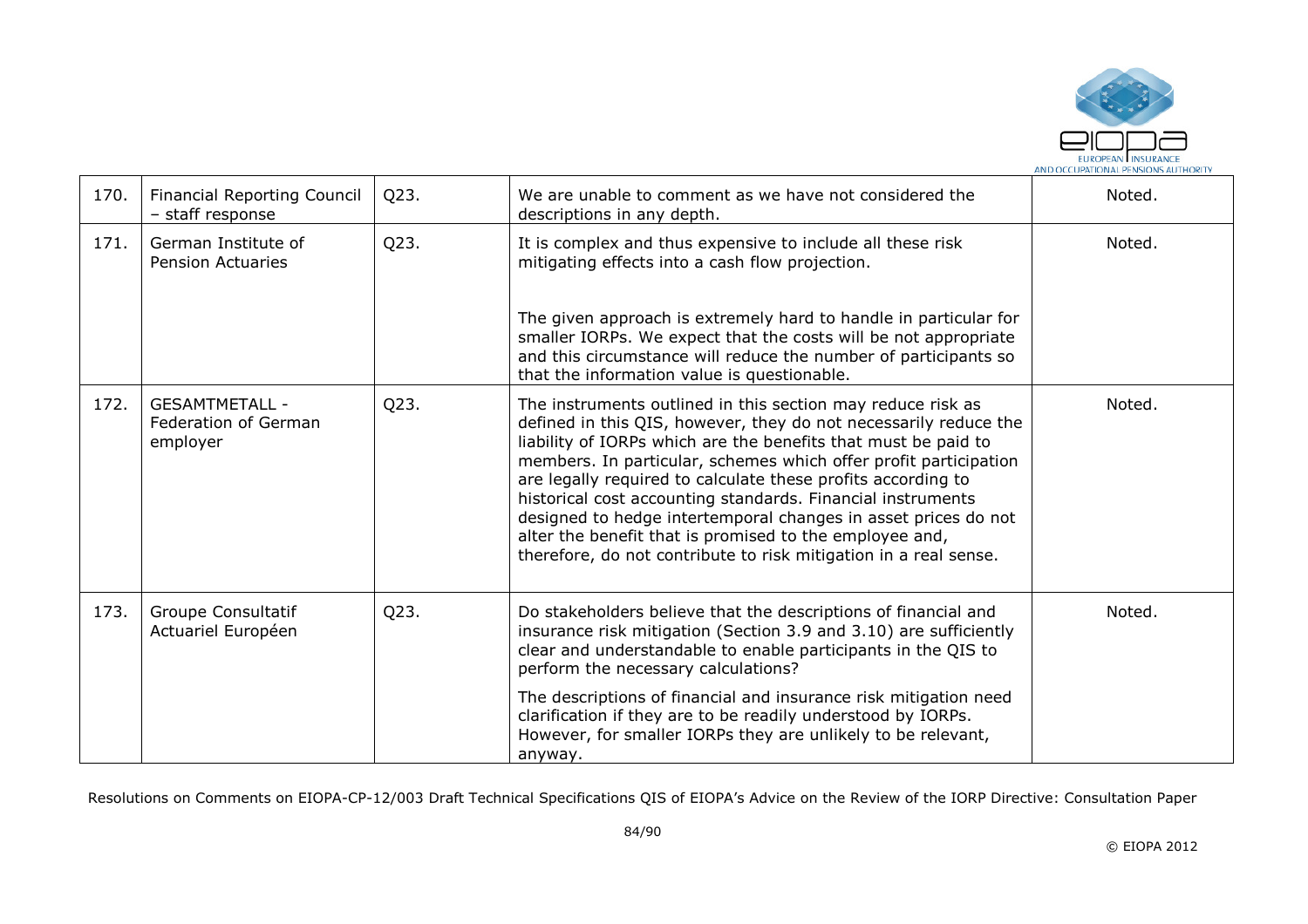

| 174. | Hundred Group of Finance<br>Directors      | Q23. | Do stakeholders believe that the descriptions of financial and<br>insurance risk mitigation (Section 3.9 and 3.10) are sufficiently<br>clear and understandable to enable participants in the QIS to<br>perform the necessary calculations?<br>No comment.                                                                                                                                                                                                                                                                                                                                             | Noted. |
|------|--------------------------------------------|------|--------------------------------------------------------------------------------------------------------------------------------------------------------------------------------------------------------------------------------------------------------------------------------------------------------------------------------------------------------------------------------------------------------------------------------------------------------------------------------------------------------------------------------------------------------------------------------------------------------|--------|
| 175. | <b>IBM Deutschland</b><br>Pensionsfonds AG | Q23. | No. These sections will not be understandable for smaller IORPs<br>who will be deterred from participating in the QIS.                                                                                                                                                                                                                                                                                                                                                                                                                                                                                 | Noted. |
|      |                                            |      | The instruments outlined in this section may reduce risk as<br>defined in this QIS; however, they do not necessarily reduce<br>the liability of IORPs which are the benefits that must be paid to<br>members. In particular, schemes which offer profit participation<br>are legally required to calculate these profits according to<br>historical cost accounting standards. Financial instruments<br>designed to hedge inter-temporal changes in asset prices do not<br>alter the benefit that is promised to the employee and,<br>therefore, do not contribute to risk mitigation in a real sense. |        |
| 176. | Institute and Faculty of<br>Actuaries      | Q23. | Do stakeholders believe that the descriptions of financial and<br>insurance risk mitigation (Section 3.9 and 3.10) are sufficiently<br>clear and understandable to enable participants in the QIS to<br>perform the necessary calculations?                                                                                                                                                                                                                                                                                                                                                            | Noted. |
|      |                                            |      | Our experience with implementing Solvency II leads us to<br>conclude that the 'basis risk' requirements are very onerous.<br>We also consider that the consultation document fails to<br>recognise dynamic hedging as a valid risk management                                                                                                                                                                                                                                                                                                                                                          |        |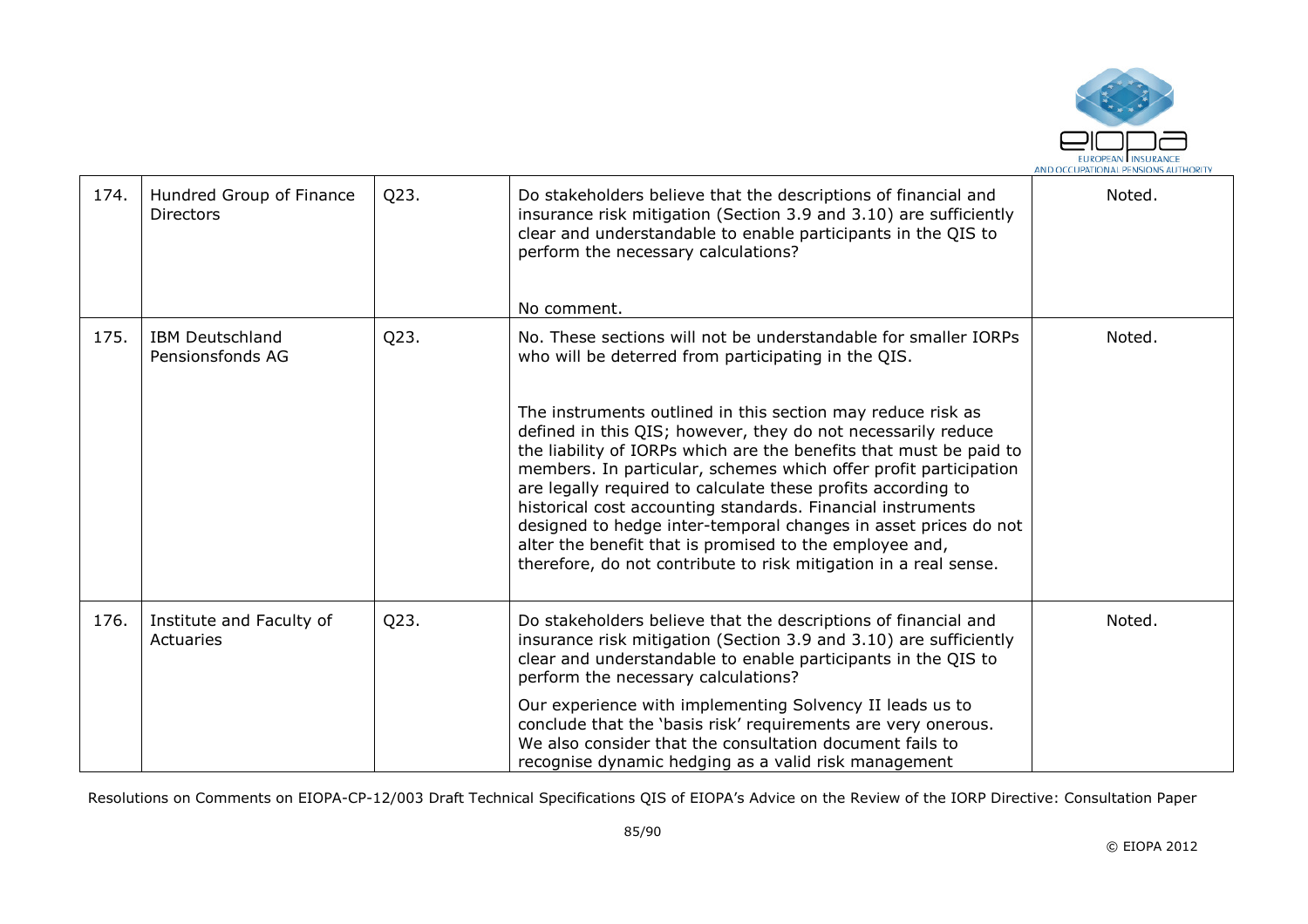

|      |                         |      | technique.                                                                                                                                                                                                                                                                                                                                                                                                                                                                                                  |        |
|------|-------------------------|------|-------------------------------------------------------------------------------------------------------------------------------------------------------------------------------------------------------------------------------------------------------------------------------------------------------------------------------------------------------------------------------------------------------------------------------------------------------------------------------------------------------------|--------|
|      |                         |      | Again this is an area that bears longer consideration and<br>scrutiny than the consultation affords and we would welcome<br>the opportunity to help EIOPA with this.                                                                                                                                                                                                                                                                                                                                        |        |
| 177. | <b>Insurance Europe</b> | Q23. | It should be tested in the QIS. The outcome of the QIS should<br>be carefully taken into account by EIOPA regarding the final<br>advice                                                                                                                                                                                                                                                                                                                                                                     | Noted. |
| 178. | KPMG LLP (UK)           | Q23. | We cannot see how the UK regulator can meaningfully assess<br>this impact.                                                                                                                                                                                                                                                                                                                                                                                                                                  | Noted. |
|      |                         |      | Also, it is not clear how the risk-reducing impact of IORPs<br>purchasing annuities is reflected, as they are not reinsurance<br>contracts and do not appear to fit into this section either. This<br>may result from the concept of annuity purchase making little<br>sense within insurance Solvency II assessments, from which the<br>QIS has clearly been drawn. This is an important point, as<br>£billions of liabilities from UK IORPs have been, and are<br>continuing to be, invested in this way. |        |
| 179. | Mercer Ltd              | Q23. | Do stakeholders believe that the descriptions of financial and<br>insurance risk mitigation (Section 3.9 and 3.10) are sufficiently<br>clear and understandable to enable participants in the QIS to<br>perform the necessary calculations?                                                                                                                                                                                                                                                                 | Noted. |
|      |                         |      | Although the principles for valuating the solvency capital<br>required to be held due to financial risk mitigation products are<br>clear, we expect that implementing them will not be simple<br>(and this has been the experience in the insurance industry).                                                                                                                                                                                                                                              |        |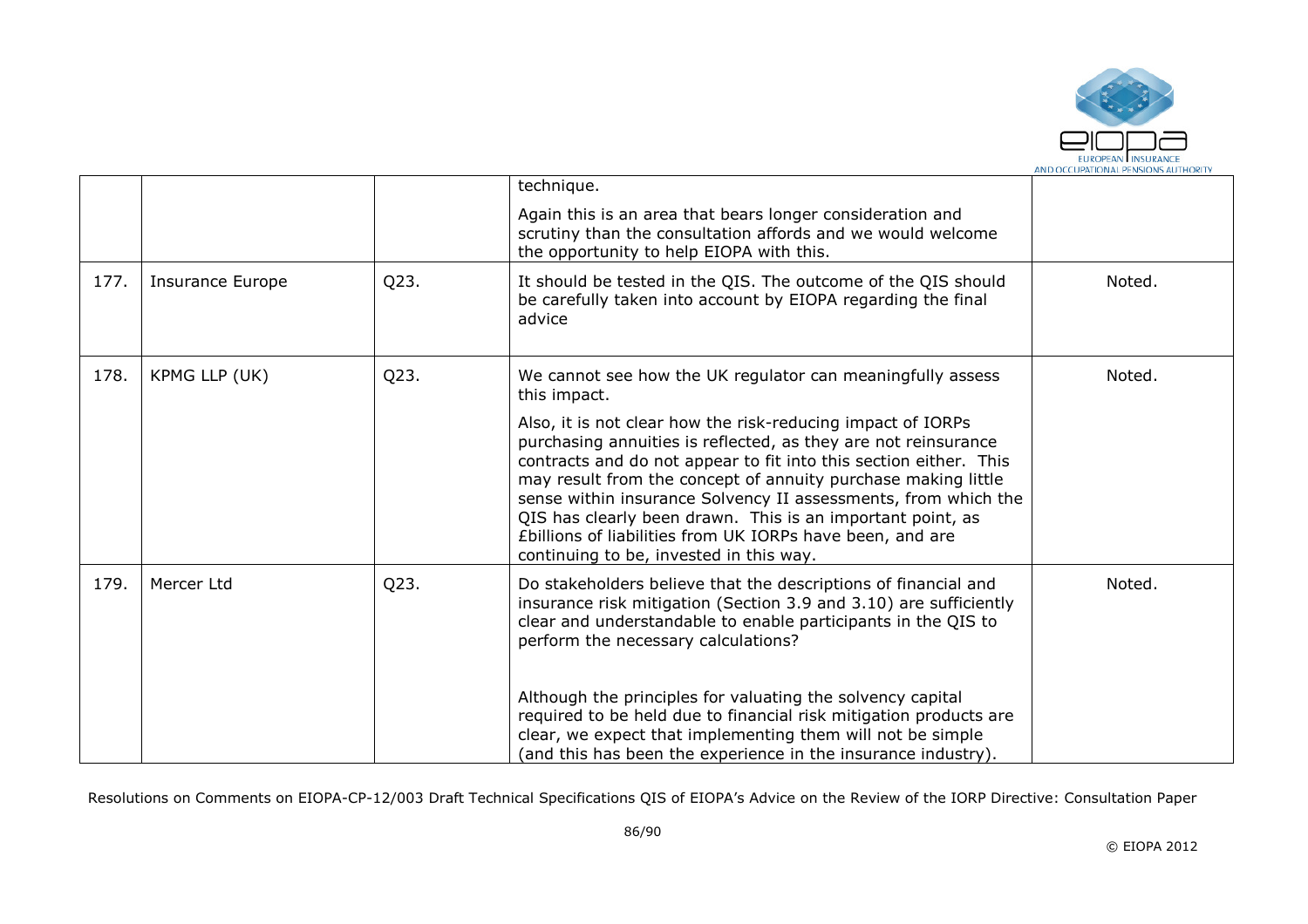

|      |                                                 |      | Once again, it is clear that the principles in QIS5 have been<br>copied across to IORPs without any consideration as to their<br>relevance. In section 3.9 there are at least two requirements<br>that do not seem to copy over so well:                                                                                                                                      |        |
|------|-------------------------------------------------|------|-------------------------------------------------------------------------------------------------------------------------------------------------------------------------------------------------------------------------------------------------------------------------------------------------------------------------------------------------------------------------------|--------|
|      |                                                 |      | the restriction on the use of rolling and/or dynamic<br>$\Box$<br>hedging. IORPs' liabilities alter from year to year as experience<br>differs from that expected, so it is impossible to have a single<br>opportunity to find assets to hedge liabilities. Frequently,<br>hedging strategies will be regularly reviewed to ensure they<br>continue to meet their objectives. |        |
|      |                                                 |      | There is prohibition on recognizing counterparties with<br>credit ratings lower than BBB. But, if the sponsoring employer<br>has a weaker credit rating than the counterparty, this could<br>result in a lower risk position for the IORP.                                                                                                                                    |        |
| 180. | National Association of<br>Pension Funds (NAPF) | Q23. | Do stakeholders believe that the descriptions of financial and<br>insurance risk mitigation (Section 3.9 and 3.10) are sufficiently<br>clear and understandable to enable participants in the QIS to<br>perform the necessary calculations?                                                                                                                                   | Noted. |
|      |                                                 |      | This area needs greater consideration and scrutiny than the<br>consultation affords.                                                                                                                                                                                                                                                                                          |        |
| 181. | <b>Punter Southall</b>                          | Q23. | Do stakeholders believe that the descriptions of financial and<br>insurance risk mitigation (Section 3.9 and 3.10) are sufficiently<br>clear and understandable to enable participants in the QIS to                                                                                                                                                                          | Noted. |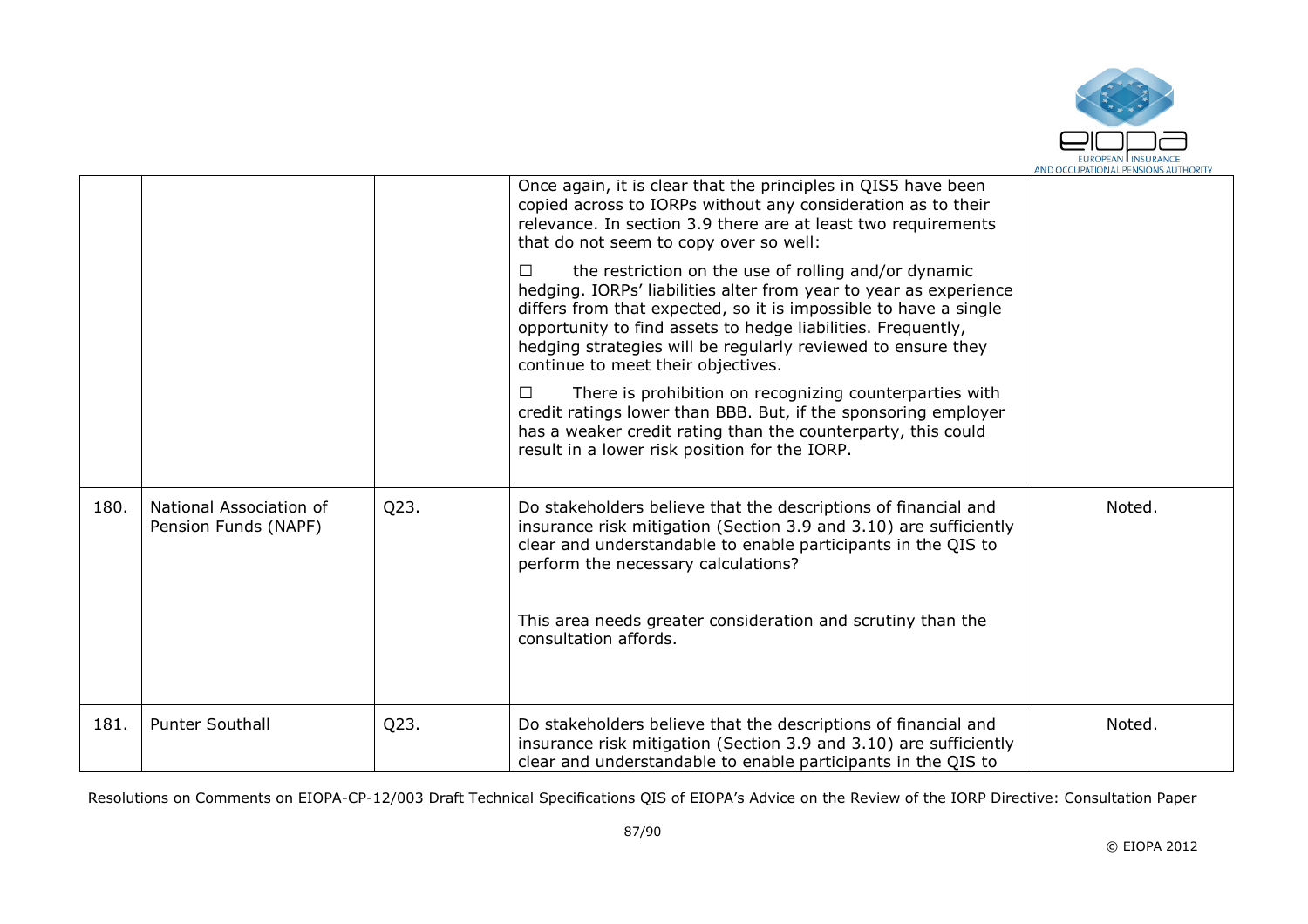

|      |                                                     |      | perform the necessary calculations?                                                                                                                                                                                                                 |        |
|------|-----------------------------------------------------|------|-----------------------------------------------------------------------------------------------------------------------------------------------------------------------------------------------------------------------------------------------------|--------|
|      |                                                     |      | No comment.                                                                                                                                                                                                                                         |        |
| 182. | Railways Pension Trustee<br>Company Limited (RPTCL) | Q23. | For the reasons noted in Q16 and Q17, RPTCL does not consider<br>the inclusion of the SCR to be appropriate. We have no<br>additional comments to make on this question.                                                                            | Noted. |
| 185. | Towers Watson B.V.                                  | Q23. | Do stakeholders believe that the descriptions of financial and<br>insurance risk mitigation (Section 3.9 and 3.10) are sufficiently<br>clear and understandable to enable participants in the QIS to<br>perform the necessary calculations?         | Noted. |
|      |                                                     |      | Our experience with implementing Solvency II leads us to<br>conclude that the 'basis risk' requirements are onerous. We also<br>consider that the consultation document fails to recognise<br>dynamic hedging as a valid risk management technique. |        |
| 186. | Towers Watson GmbH,<br>Germany                      | Q23. | Our experience with implementing Solvency II leads us to<br>conclude that the 'basis risk' requirements are onerous. We also<br>consider that the consultation document fails to recognise<br>dynamic hedging as a valid risk management technique. | Noted. |
| 187. | <b>Towers Watson UK</b>                             | Q23. | Do stakeholders believe that the descriptions of financial and<br>insurance risk mitigation (Section 3.9 and 3.10) are sufficiently                                                                                                                 | Noted. |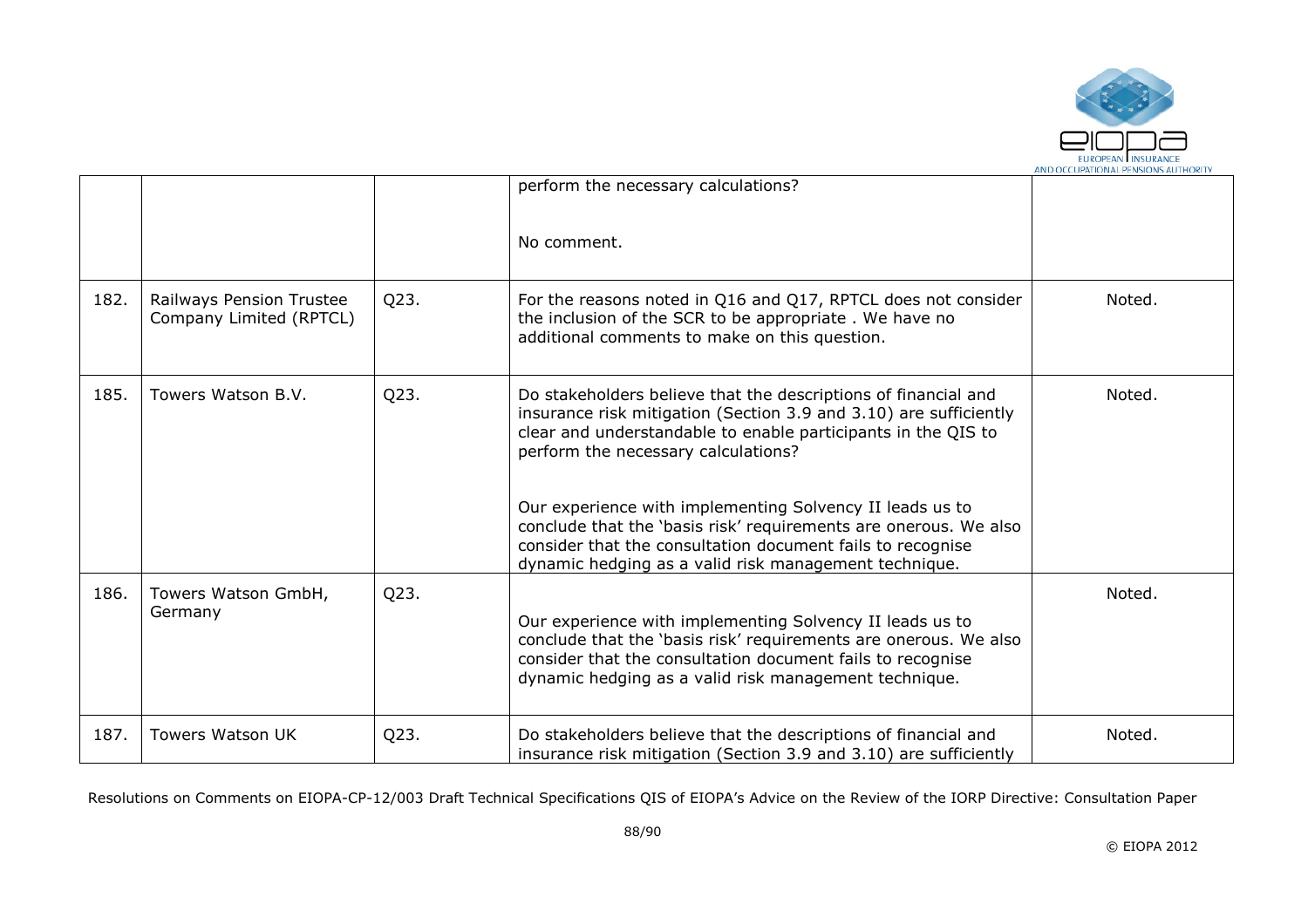

|      |                                                                 |      | clear and understandable to enable participants in the QIS to<br>perform the necessary calculations?                                                                                                                                                                                                                                                                                                                                                                                                                                                                                                  |        |
|------|-----------------------------------------------------------------|------|-------------------------------------------------------------------------------------------------------------------------------------------------------------------------------------------------------------------------------------------------------------------------------------------------------------------------------------------------------------------------------------------------------------------------------------------------------------------------------------------------------------------------------------------------------------------------------------------------------|--------|
|      |                                                                 |      | It should not be inferred from the technical points that we make<br>about the SCR that we support its application; we are opposed<br>to its use                                                                                                                                                                                                                                                                                                                                                                                                                                                       |        |
|      |                                                                 |      | Our experience with implementing Solvency II leads us to<br>conclude that the 'basis risk' requirements are very onerous.<br>We also consider that the consultation document fails to<br>recognise dynamic hedging as a valid risk management<br>technique.                                                                                                                                                                                                                                                                                                                                           |        |
|      |                                                                 |      | Again this is an area that bears longer consideration and<br>scrutiny than the consultation affords.                                                                                                                                                                                                                                                                                                                                                                                                                                                                                                  |        |
| 188. | Universities<br>Superannuation Scheme<br>Limited                | Q23. | Do stakeholders believe that the descriptions of financial and<br>insurance risk mitigation (Section 3.9 and 3.10) are sufficiently<br>clear and understandable to enable participants in the QIS to<br>perform the necessary calculations?                                                                                                                                                                                                                                                                                                                                                           | Noted. |
| 189. | UVB Vereinigung der<br>Unternehmensverbände in<br><b>Berlin</b> | Q23. | The instruments outlined in this section may reduce risk as<br>defined in this QIS, however, they do not necessarily reduce the<br>liability of IORPs which are the benefits that must be paid to<br>members. In particular, schemes which offer profit participation<br>are legally required to calculate these profits according to<br>historical cost accounting standards. Financial instruments<br>designed to hedge intertemporal changes in asset prices do not<br>alter the benefit that is promised to the employee and,<br>therefore, do not contribute to risk mitigation in a real sense. | Noted. |